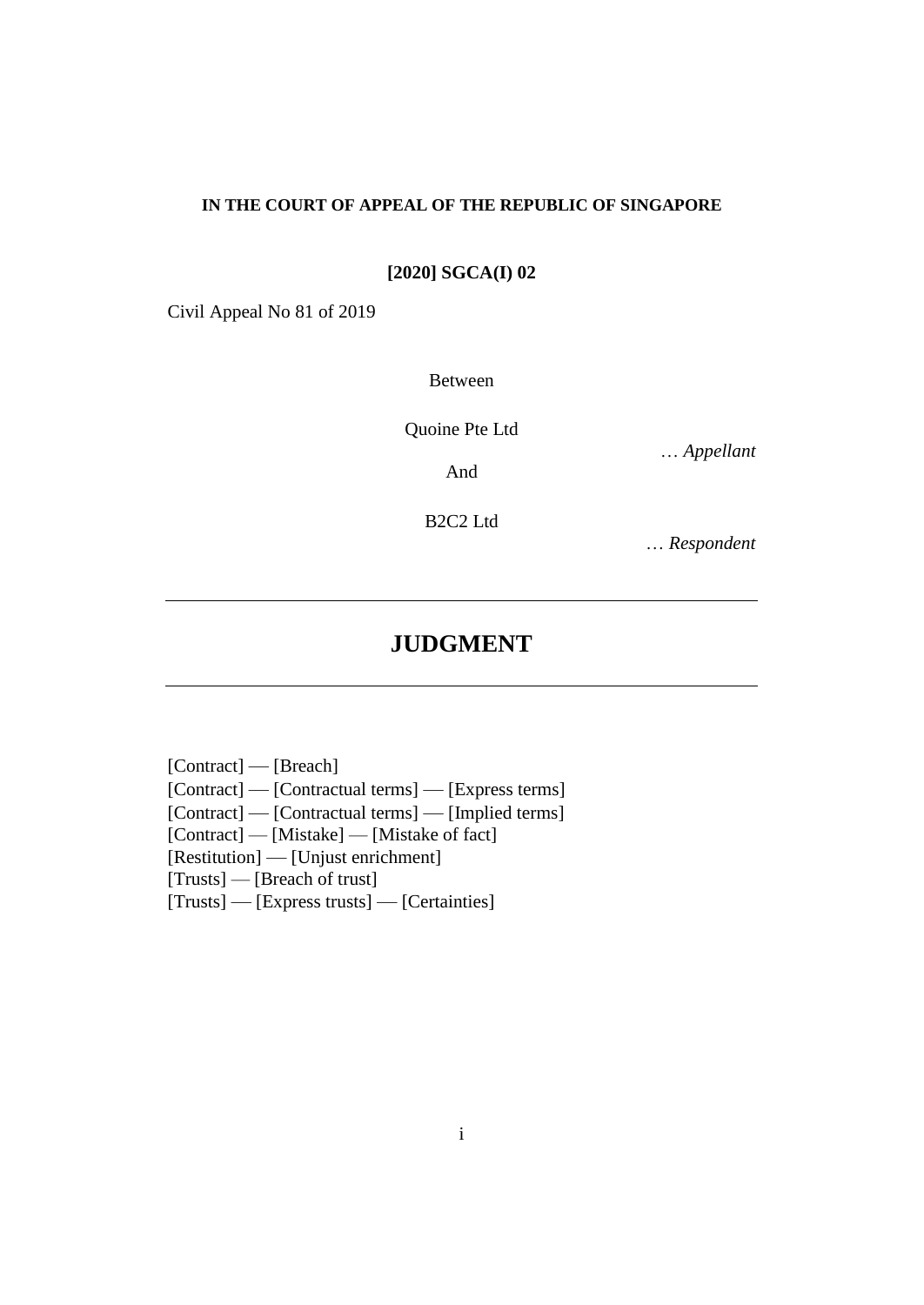**This judgment is subject to final editorial corrections approved by the court and/or redaction pursuant to the publisher's duty in compliance with the law, for publication in LawNet and/or the Singapore Law Reports.**

## **Quoine Pte Ltd v B2C2 Ltd**

#### **[2020] SGCA(I) 02**

Court of Appeal — Civil Appeal No 81 of 2019 Sundaresh Menon CJ, Andrew Phang Boon Leong JA, Judith Prakash JA, Robert Shenton French IJ and Jonathan Mance IJ 14 October 2019

24 February 2020 **Judgment reserved.** 

#### **Sundaresh Menon CJ (delivering the judgment of the majority):**

## **Introduction**

1 The world of cryptocurrency trading is not for the faint-hearted. It can involve computer-generated, high frequency transactions in digital quasicurrencies (otherwise known and referred to in this judgment as "cryptocurrencies") which manifest on computer screens or printouts but are not otherwise in a physical form. The transactions which have led to this appeal were conducted by way of algorithms created by the appellant, Quoine Pte Ltd ("Quoine"), and by the respondent, B2C2 Ltd ("B2C2"). Quoine operated a cryptocurrency exchange platform known as QUOINExchange ("the Platform"), and B2C2 traded on the Platform at the material time. Both Quoine and B2C2 were also market-makers on the Platform, which meant that they created liquidity on the Platform by actively placing orders to buy and sell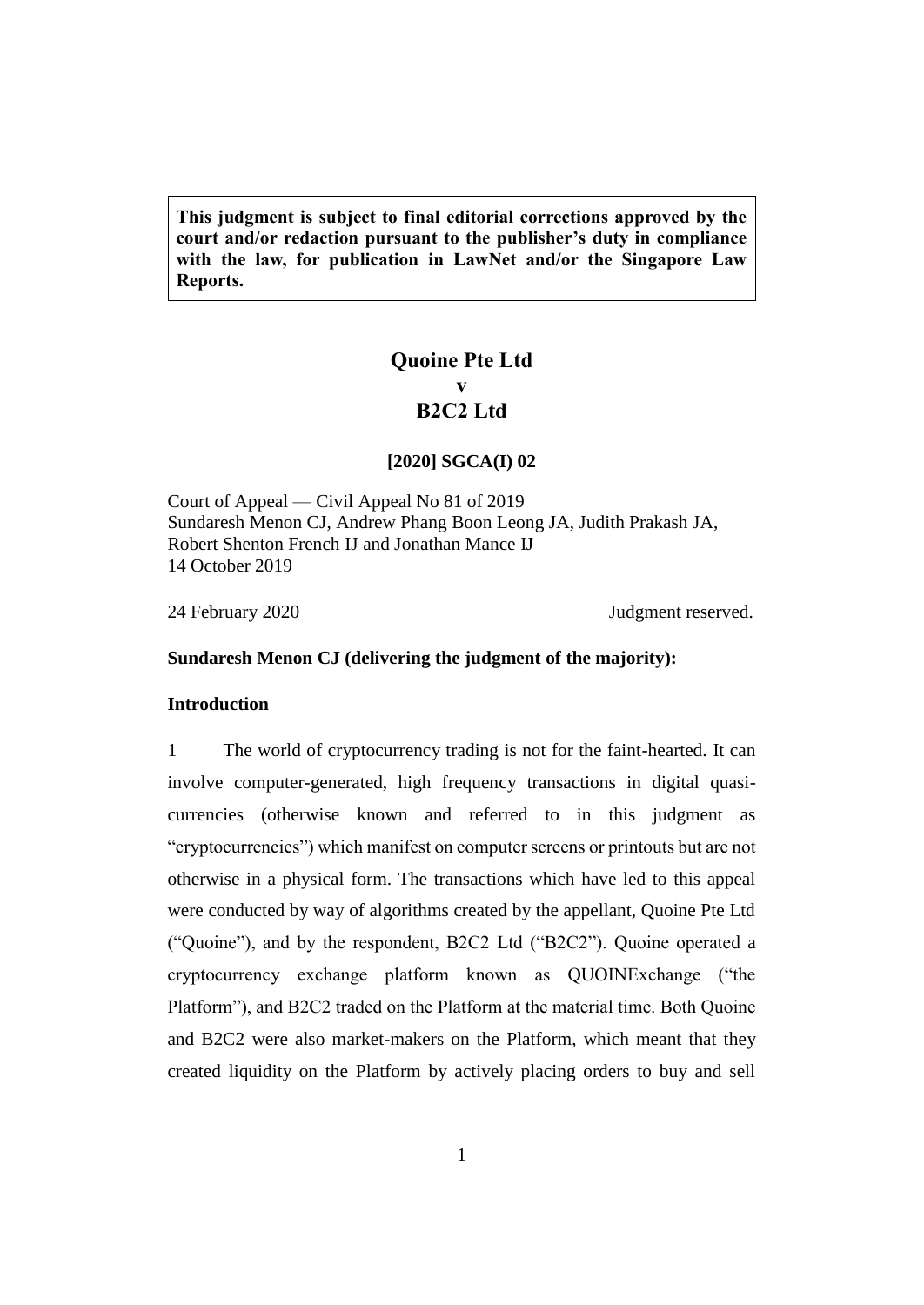cryptocurrencies, and in so doing, helped to minimise volatility in the market on the Platform. As is typical of algorithmic trading, the buy and sell contracts on the Platform were concluded without any direct human involvement, save that involved in the creation of the algorithmic processes leading to their formation. Algorithmic trading has been described as follows (see Alain Chaboud *et al*, "Rise of the Machines: Algorithmic Trading in the Foreign Exchange Market", *International Finance Discussion Papers*, 29 September 2009 <http://www.federalreserve.gov/pubs/ifdp/2009/980/ifdp980.pdf> at p 1):

In algorithmic trading … [traders'] computers directly interface with trading platforms, placing orders without immediate human intervention. The computers observe market data and possibly other information at very high frequency, and, based on a built-in algorithm, send back trading instructions, often within milliseconds. …

Sometimes things can go wrong, as they did in the present case.

<span id="page-2-0"></span>2 It transpired that Quoine's failure to make certain necessary changes to several critical operating systems on the Platform set off a chain of events that eventually led to the transactions which are at the heart of this appeal. On 19 April 2017, a total of 13 trades ("the Disputed Trades") were concluded between B2C2 and two other users of the Platform, namely Pulsar Trading Capital and Mr Yu Tomita ("Pulsar" and "Mr Tomita" respectively, and "the Counterparties" collectively), where B2C2 sold one type of cryptocurrency, Ethereum ("ETH"), for another type, Bitcoin ("BTC"), at a rate of either 9.99999 BTC or 10 BTC for 1 ETH. The rates at which the Disputed Trades were concluded were approximately 250 times the then going rate in the market of around 0.04 BTC for 1 ETH. The Disputed Trades were automatically settled by the Platform, and 3092.517116 BTC was debited from the Counterparties' accounts and credited into B2C2's account, while 309.2518 ETH was debited from B2C2's account and credited into the Counterparties' accounts. As the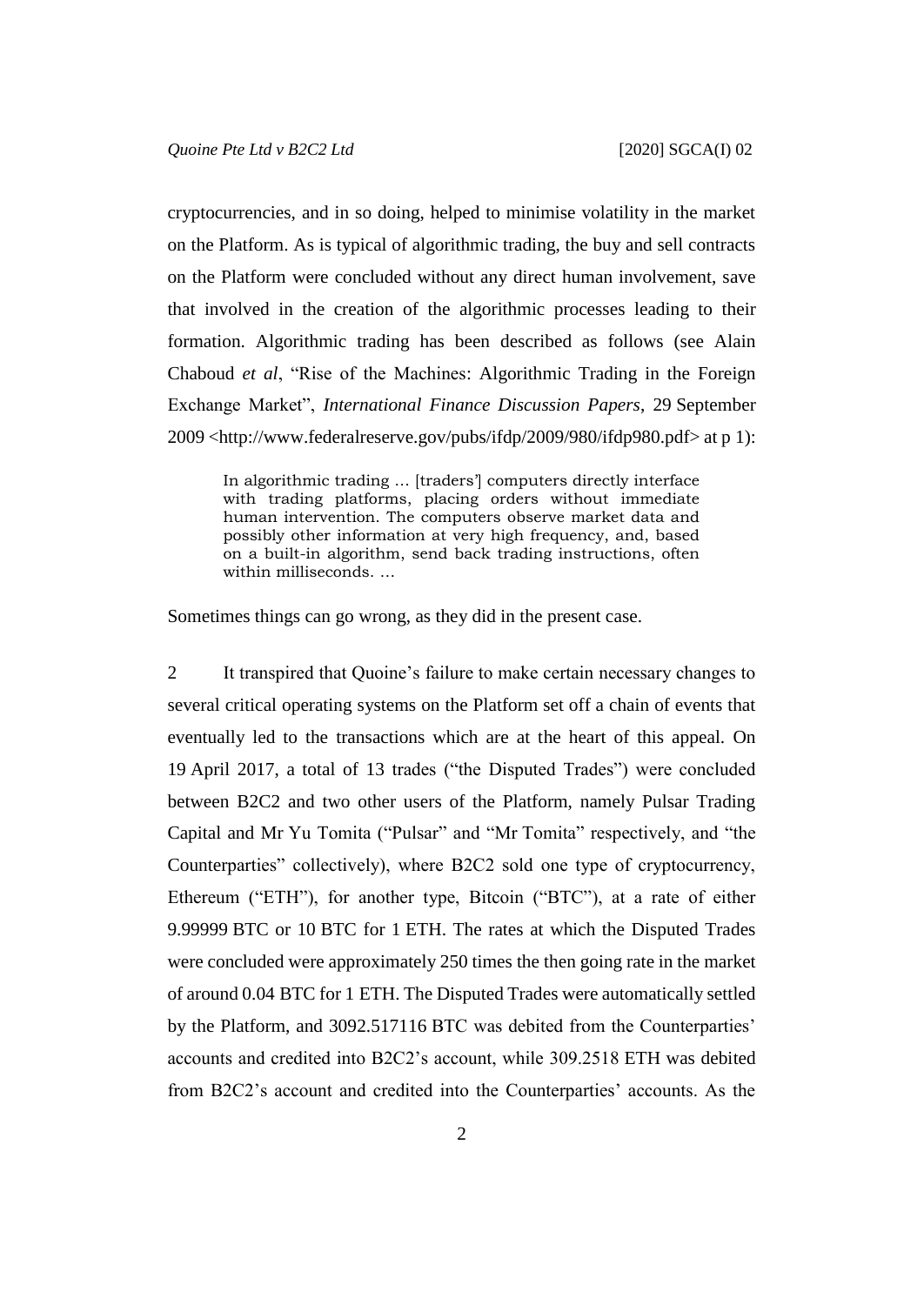Counterparties' accounts did not have a sufficient BTC balance to meet the amount that was debited, this resulted in a negative BTC balance in the Counterparties' accounts. When Quoine became aware of the Disputed Trades the next day, it considered the rates at which the trades were concluded to be highly abnormal and unilaterally proceeded to cancel the trades. The debit and credit transactions involving B2C2's account and the Counterparties' accounts were also reversed.

3 B2C2 subsequently commenced proceedings against Quoine on the basis that its unilateral cancellation of the Disputed Trades and reversal of the settlement transactions were in breach of contract and/or breach of trust. The International Judge who heard the matter ("the Judge") rejected all of Quoine's defences and allowed B2C2's claims for both breach of contract and breach of trust. The Judge did not address the issue of damages given that the trial was bifurcated (see *B2C2 Ltd v Quoine Pte Ltd* [2019] 4 SLR 17 ("Judgment") at [134]).

<span id="page-3-0"></span>4 A central plank of Quoine's defence both at trial and on appeal was the contention that the contracts underlying the Disputed Trades ("the Trading Contracts") were void or voidable for unilateral mistake. This requires us to consider how the doctrine of unilateral mistake should operate where the contracts in question were entered into by way of the parties' respective algorithms, as transpired here.

5 So far as the asserted breach of trust is concerned, this raises the complex question of whether the relevant cryptocurrency, BTC, may even be regarded as a species of property capable of attracting trust obligations.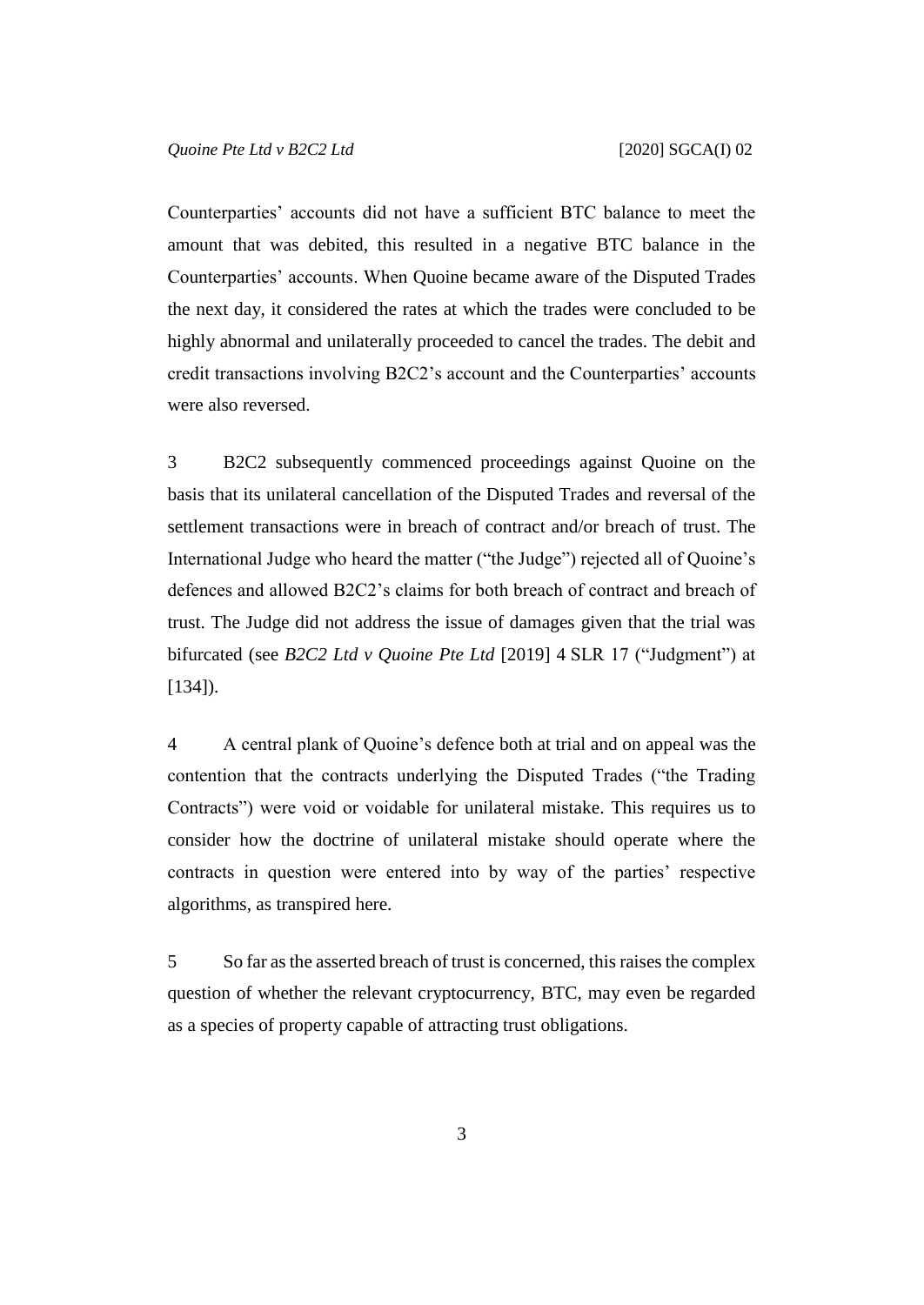6 Both these questions were the subject of extensive analysis by Prof Goh Yihan ("Prof Goh"), whom we appointed as *amicus curiae*. We are deeply grateful to Prof Goh for the extensive research he conducted and the excellent assistance he afforded us on both issues. However, the latter question was not explored in detail in the court below, where the parties appeared to have proceeded on the common ground that BTC *was* a species of property that *was* capable of being the subject of a trust. Despite Prof Goh's able assistance, for reasons which we develop later, we think that the question as to whether BTC can be the subject of a trust should not be dealt with here but should be kept open for another day, in a case in which this issue is properly before the court.

7 In our judgment, for the reasons that follow, the Judge was correct to find that there were no terms in the various contractual documents, whether express or implied, which entitled Quoine unilaterally to cancel the Disputed Trades. We also agree with the Judge that there was no operative mistake on the part of the Counterparties that could be relied upon to vitiate the Trading Contracts. Additionally, given that the BTC was credited into B2C2's account pursuant to valid contracts, B2C2 could not be said to have been unjustly enriched. We therefore dismiss Quoine's appeal with respect to the breach of contract claim. However, we are satisfied that no trust could have arisen over the BTC in B2C2's account, even assuming that the BTC could be the subject of a trust. Therefore, we allow Quoine's appeal with respect to the breach of trust claim and reverse the decision of the Judge in that regard.

#### **The factual background**

8 The detailed facts are set out in the Judgment at [14]–[26] and [69]– [105]. It suffices for us to reproduce the salient facts which are relevant to understanding the arguments made in this appeal.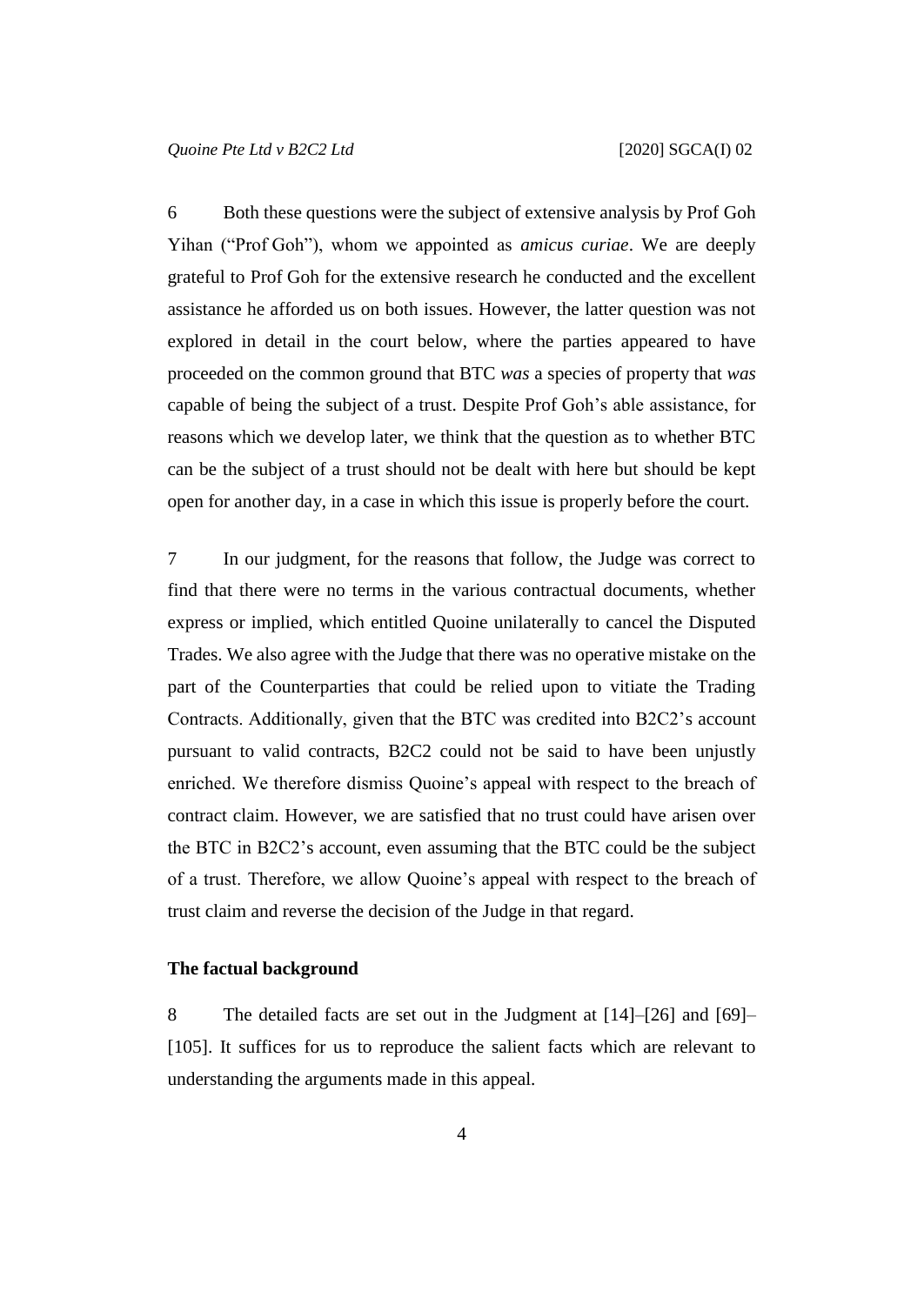#### *Quoine and the Quoter Program*

9 We begin with a brief introduction of Quoine and the program it used for its trades as a market-maker. Quoine is a Singapore incorporated company which operated the Platform at all material times. The Platform allows users to trade cryptocurrencies, like BTC and ETH, for other cryptocurrencies or for fiat currencies. It uses an electronic ledger as an order book for all the orders that are placed by users wishing to buy and sell cryptocurrencies. Real time information on the available buy and sell orders are also displayed on the right panel of what was referred to as the "Trading Dashboard" located on the Platform's website.

10 As mentioned, apart from being the operator of the Platform, Quoine also functions as a market-maker on the Platform. In actively placing buy and sell orders, Quoine adds depth to the order book and ensures that there is a continuous two-sided market on the Platform, thus creating liquidity on the Platform and helping to minimise volatility in the market (see Judgment at [18]). A market-maker also profits from what is known as the "bid-ask" spread, which is the difference between the price at which the market-maker is willing to *buy* or *bid for* a particular currency and the price at which it is willing to *sell* or *ask for* that currency. In the material period, Quoine was the principal market-maker on the Platform. Mr Mario Antonio Gomez Lozada ("Mr Lozada"), Quoine's Chief Technical Officer, estimated that Quoine was responsible for around 98% of the market-making trades on the Platform (Judgment at [73]).

11 Quoine's market-making trades on the Platform are conducted through its "Quoter Program". The Quoter Program retrieves external market prices from other cryptocurrency exchanges and uses this data to determine the orders that Quoine will place on the Platform for market-making purposes.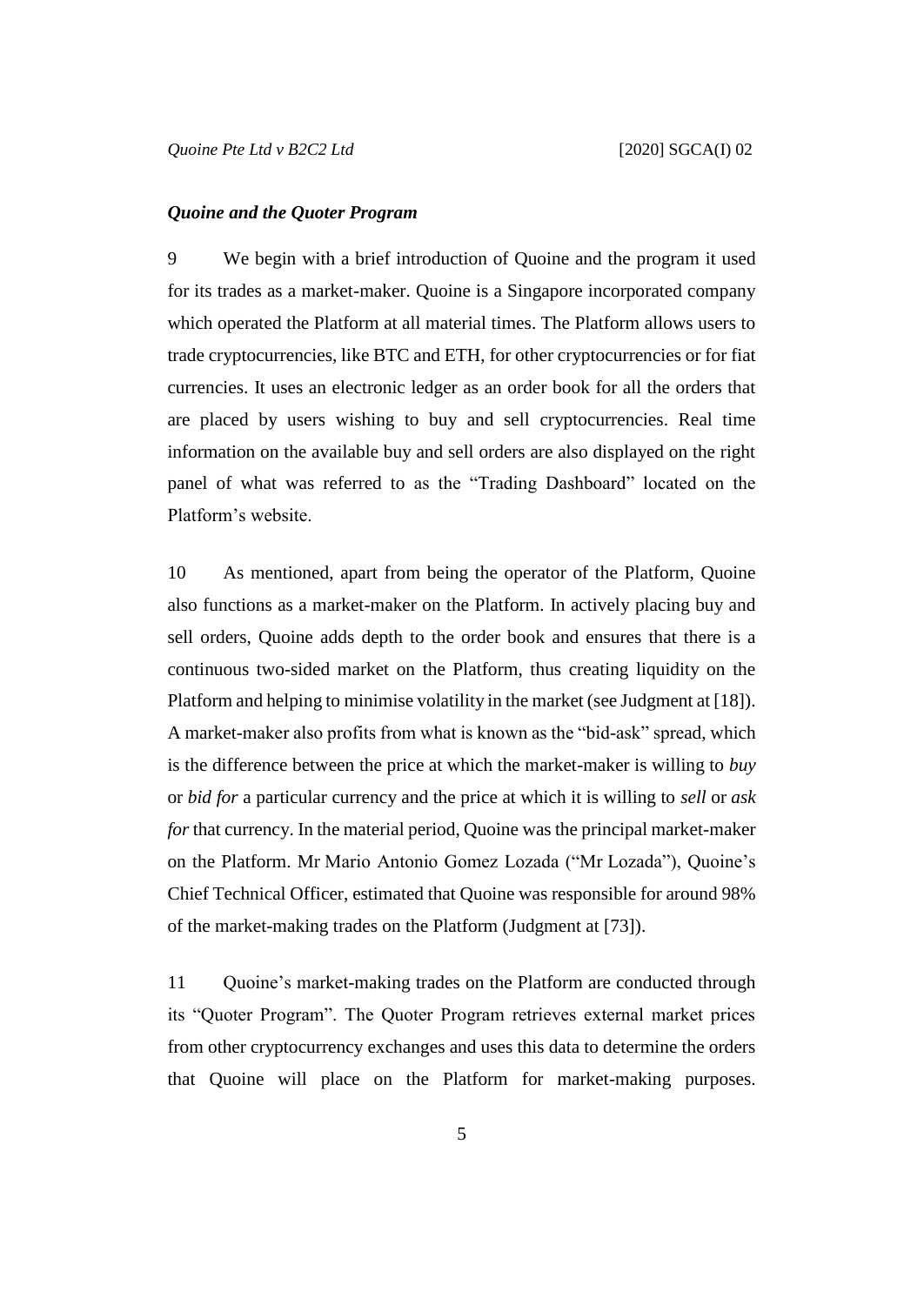Importantly, the Quoter Program is proprietary to Quoine and the information generated by it is not available to other users of the Platform (Judgment at [18] and [72]).

## <span id="page-6-0"></span>*The Counterparties and margin trading*

12 We touch on some basic aspects of trading on the Platform as described in Quoine's Trading Rules dated 17 March 2017. There are two types of trading offered on the Platform which are relevant to the present dispute. The first is spot trading, where trades are settled instantly with payment for a trade being effected as soon as the trade is completed. The second is margin trading, which is a variant where trades are entered into using borrowed funds (including borrowed cryptocurrencies). Margin traders may obtain loans directly from Quoine, or from other users of the Platform willing to offer them. For margin traders with loans from Quoine, the assets in their accounts serve as the collateral for the loans, which has a bearing on how the Platform's operating system functions. The Platform is designed to close out a margin trader's open positions when it detects that the margin trader may not be able to repay its loans. In the event that the collateral in the margin trader's account falls below a pre-determined percentage of the loan, a margin call is triggered against the margin trader and the Platform automatically force-closes its margin positions by placing market orders on the Platform to close out its open positions. This is known as a "margin sell-out position".

<span id="page-6-1"></span>13 The Platform continually monitors a margin trader's "live profit and loss" in respect of each open position ("live P&L") for the purposes of determining how much collateral the margin trader has available in its account. The live P&L is calculated by multiplying the quantity of borrowed cryptocurrency by the difference between its open price and its theoretical close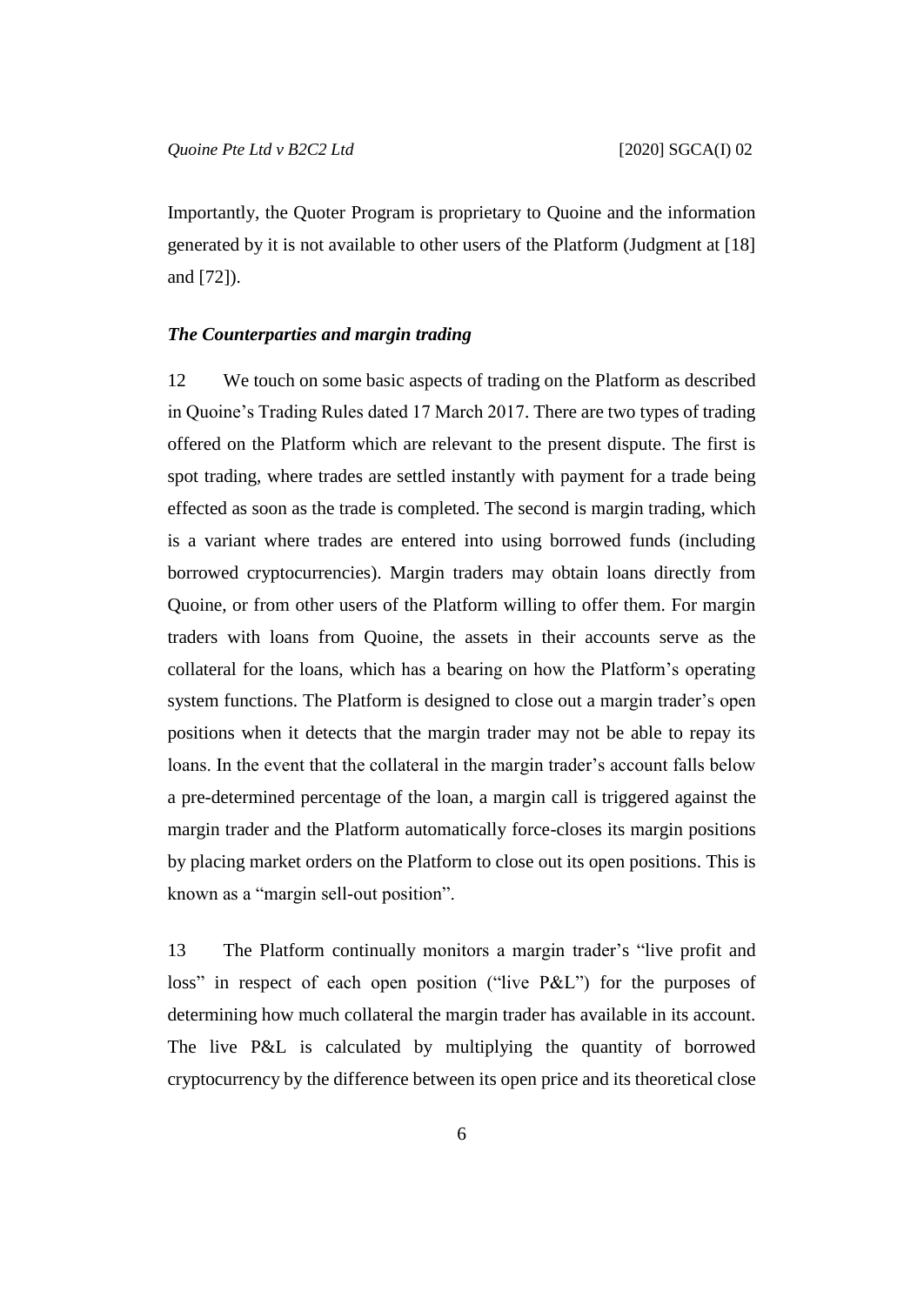price. The theoretical close price is calculated by simulating the closing of the margin trader's position against the current price ladder on the Platform's order book. The price ladder refers to the available buy and sell orders with bid and ask prices that are presently on the Platform's order book. Therefore, abnormally priced orders placed on the order book and/or an abnormally thin order book can affect the calculation of the margin trader's live P&L, and cause the Platform to detect that the margin trader is in a margin sell-out position and take steps to force-close the margin trader's positions. In such circumstances, the Platform's operating system will automatically execute the force-closures as market orders to buy or sell the relevant currency at the *best available price on the Platform*. Further, the margin trader is not contacted in advance of the force-closures being executed; nor will it know the precise prices at which the force-closures will be executed (Judgment at [17]).

14 At and around the time of the Disputed Trades, the Counterparties were trading in the ETH/BTC market using ETH borrowed from Quoine (Judgment at [25]).

#### *B2C2 and the Trading Software*

15 Next, we introduce B2C2 and its trading software. B2C2 is incorporated in England and Wales and amongst its business interests is that of being a market-maker. As with other exchange platforms on which B2C2 conducts market-making, its entire trading process on the Platform is automated using its algorithmic trading software ("the Trading Software") which was designed to function with minimal human intervention (Judgment at [13]). The Trading Software was designed almost exclusively by Mr Maxime Boonen ("Mr Boonen"), a director of B2C2 and its key witness at the trial. It should be noted that the Trading Software's algorithm is *deterministic* (Judgment at [82]),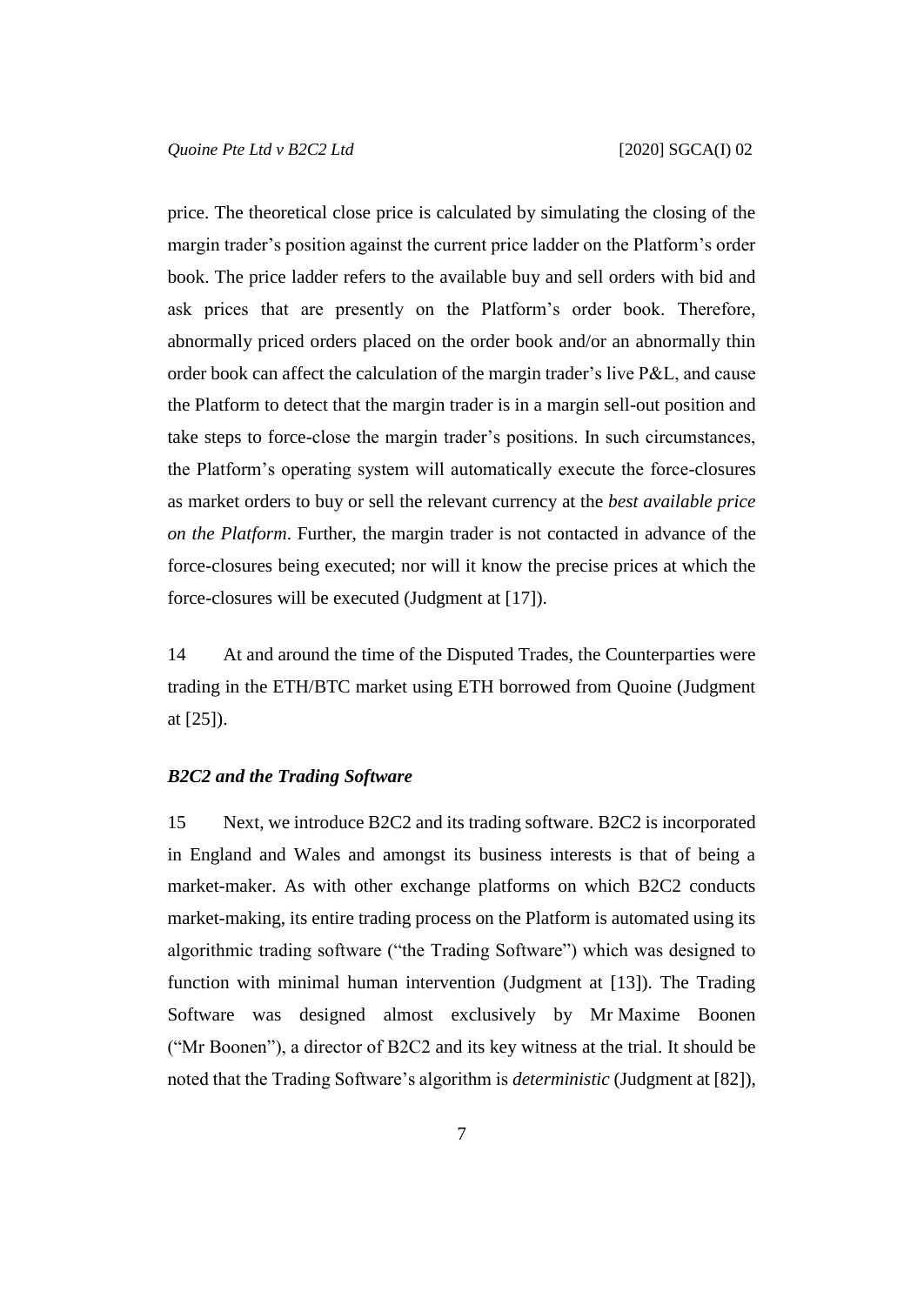which, as defined by both the Judge and Prof Goh, is one which will always produce precisely the same output given the same input. To put it another way, the Trading Software will do just what it was programmed to do and does not have the capacity to develop its own responses to varying conditions. Hence, faced with any given set of conditions, it will always respond to that in the same way. The fact that the Trading Software's algorithm is deterministic is significant to our analysis below in relation to Quoine's defence of unilateral mistake.

<span id="page-8-0"></span>16 As explained in the report of Quoine's expert witness, Mr Vikram Kapoor, the Trading Software's algorithm for placing buy and sell orders on the Platform comprises different "layers" at which different algorithmic trading "strategies" are applied. The first layer contains 12 different algorithmic trading strategies that are programmed to work in sequence, and such a series of trading strategies is known as a "strategy chain". The "PureQuote" strategy, which the Judge discussed at [83]–[84] of the Judgment, is the first strategy in the strategy chain of the First Layer. For the relevant sell (or buy) order B2C2 wishes to place on the Platform, the PureQuote strategy first constructs an order book that is internal to the Trading Software based on the 20 best sell (or buy) orders already placed on the Platform's order book. This information is *received from the Platform*. In constructing the internal order book, the PureQuote strategy will also disregard any sell (or buy) order that has been placed for less than a certain quantity of the cryptocurrency. The PureQuote strategy then processes the information on the internal order book and produces an "output" price. In other words, based on the parameters that have been pre-programmed into the PureQuote strategy, the PureQuote strategy determines the optimal output price given the information it has received from the Platform. This output price that is produced by the PureQuote strategy, however, is not the price that the Trading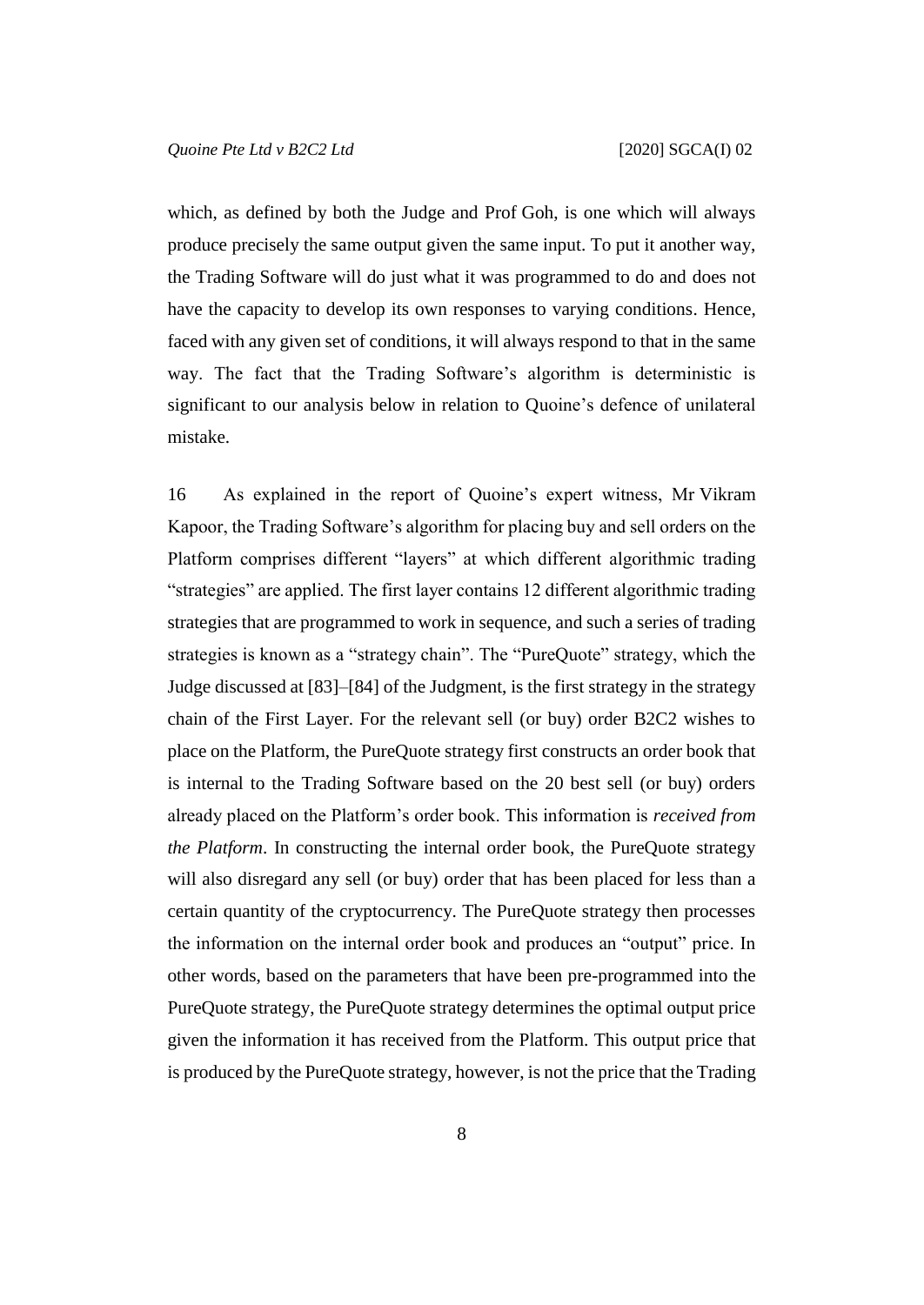Software will ultimately quote for the sell (or buy) order it eventually places on the Platform. The output price from the PureQuote strategy merely serves as an input variable for the next trading strategy in the strategy chain, which in turn produces another output price. This process continues through all the trading strategies in the strategy chain, until all the strategy chains in the layers of the Trading Software's algorithm that are running at the material time have been applied. At the end of this process, the final output price produced is that which the Trading Software quotes for the sell (or buy) order it places on the Platform.

<span id="page-9-0"></span>17 Where the Platform is functioning properly with a healthy order book, the PureQuote strategy can construct the Trading Software's internal order book by drawing on the 20 best orders from the Platform's order book. However, it was anticipated that there might be situations where the Platform's order book would be either empty or populated by a large number of low volume orders which the PureQuote strategy would disregard, such that the PureQuote strategy would have no or insufficient input from the Platform's order book. This was explained by Mr Boonen as follows:

… [The output prices from the PureQuote strategy form] the basis of what orders we could later on send into the market, but the prices themselves are, so to speak, the best prices that we would compute on the basis of the order book proposed to us, but then other strategies can worsen those prices for a variety of reasons. So they form a sort of building block … *there must at all time[s] exist such a building block, otherwise the rest of the strategy stack fails.* That's why we use *that method of adding virtual prices that are not necessarily present in the market*, because in a *completely empty order book*, for instance, the strategy cannot run, as … it doesn't have an anchor from which it could create its output. [emphasis added]

<span id="page-9-1"></span>18 As alluded to in that extract from Mr Boonen's evidence, when the PureQuote strategy has no or insufficient input from the Platform's order book, it would not be able to "run" and so to produce an output price. Such a situation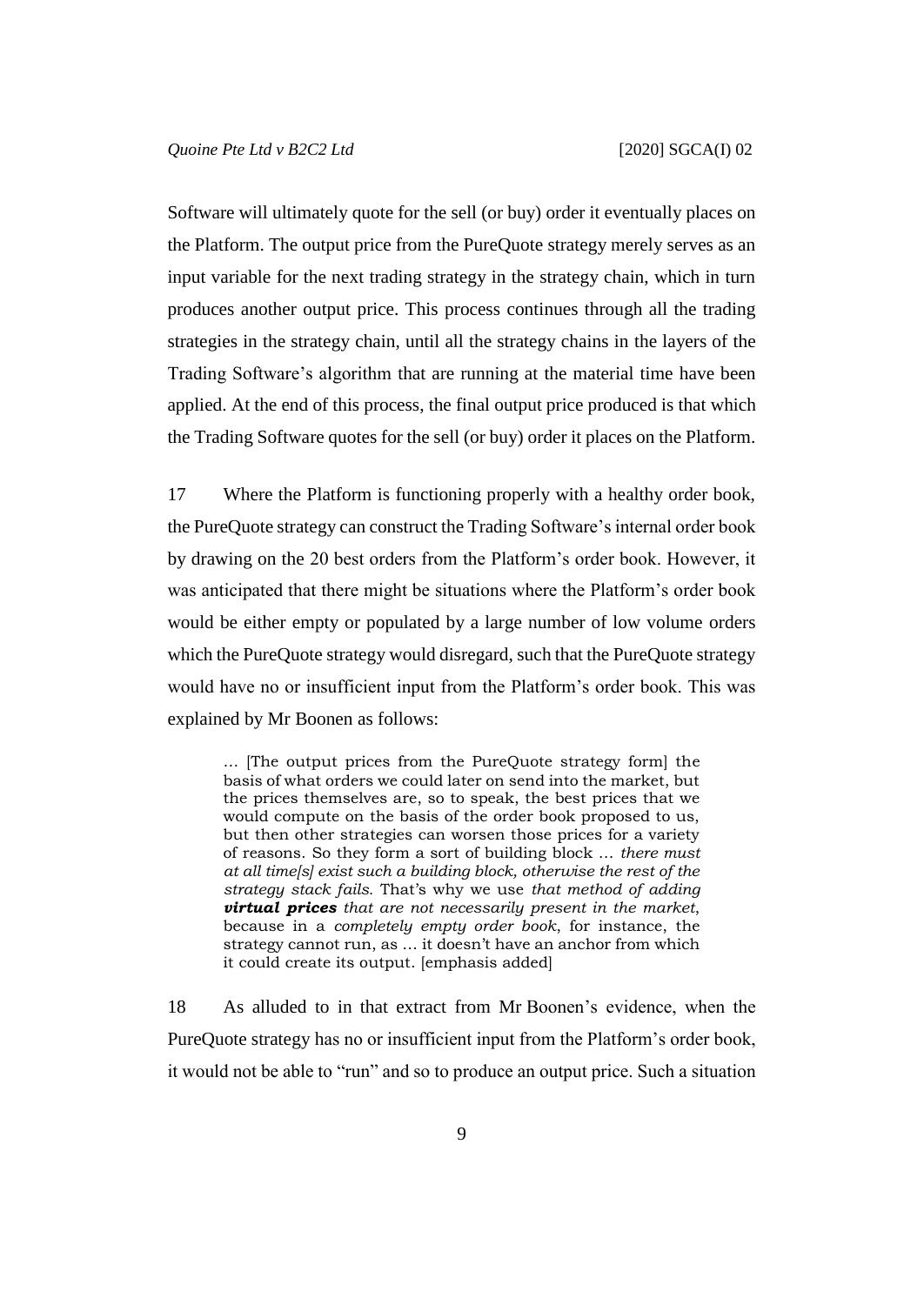would be undesirable, given that the Trading Software was designed to function continuously with minimal human intervention. Mr Boonen therefore programmed the PureQuote strategy to always add a "virtual price" for the sell (or buy) orders of the Trading Software's internal order book. The "virtual price" is also known as a "deep price". The price is "virtual" in the sense that it is not obtained from the Platform, but is inserted into the Trading Software's internal order book so that the PureQuote strategy always has a price input to work with so as to produce an output price, even if there happened to be no or insufficient input from the Platform's order book. In this way, the Trading Software's algorithm would continue functioning and placing orders on the Platform. After some changes, Mr Boonen settled on programming a deep price of 10 BTC to 1 ETH for the sell orders for ETH. This was done before the events with which we are concerned.

#### *The terms of use of the Platform*

…

19 We turn to the terms and conditions of the agreement governing the use of the Platform ("the Agreement"), which were set out on Quoine's website. The Agreement recited that it was "effective upon the date of electronic acceptance" and that it was "entered into by and between [Quoine] and the user of [Quoine's Platform]". We highlight some of the relevant provisions of the Agreement.

<span id="page-10-0"></span>20 Under the heading "General Terms", the Agreement stated:

This Agreement sets forth the terms and conditions governing the access and use of the Platform. *This Agreement may be changed at any time by the Company. It is the responsibility of the User to keep himself/herself updated with the current version of the Agreement.* Users and Members waive any claim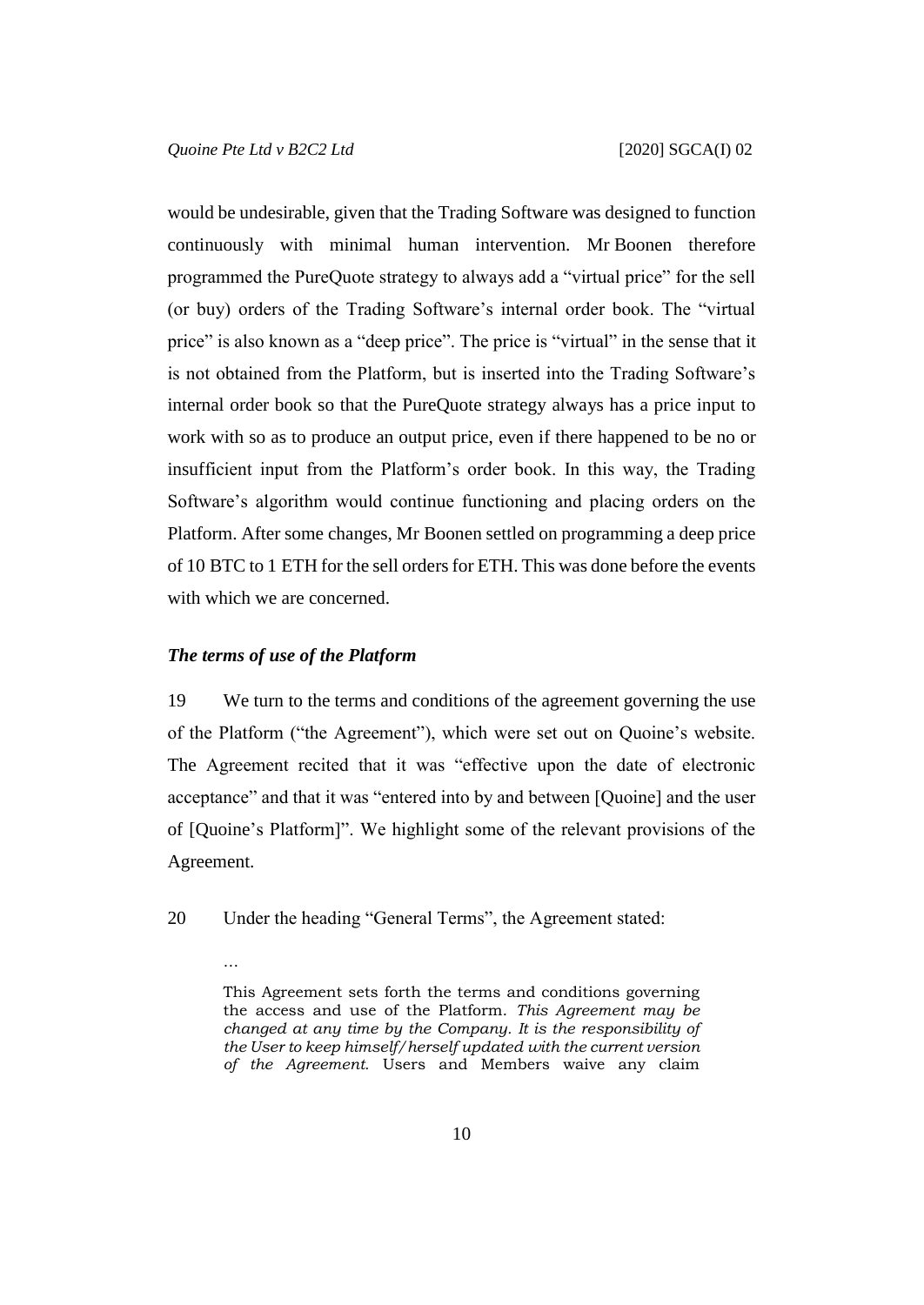regarding this issue. This Agreement may only be amended with the express consent of the Company. …

…

[emphasis added]

The same text, which purported to allow Quoine unilaterally to vary the Agreement, also appeared under the heading "Membership And Users Of The Platform".

<span id="page-11-0"></span>21 Similarly, under the heading "Representations and Warranties", the Agreement provided as follows in sub-para (h) (which we will refer to as "the Without Notice Clause"):

*You agree that the Company reserves the right to change any of the terms, rights, obligations, privileges or institute new charges for access to or continued use of services at any time, with or without providing notice of such change.* You are responsible for reviewing the information and terms of usage as may be posted from time to time. Continued use of the services or nontermination of your membership after changes are posted or emailed constitutes your acceptance or deemed acceptance of the terms as modified. [emphasis added]

We will refer to the clauses excerpted at [\[20\]](#page-10-0)–[\[21\]](#page-11-0), which purported to allow Quoine unilaterally to vary the terms of the Agreement without giving notice to the users of the Platform, collectively as "the Unilateral Variation Clauses".

<span id="page-11-1"></span>22 Under the heading "Trading & Order Execution", the Agreement provided that:

Only registered users or Members are allowed to buy, sell and use the services provided by the Platform. The exchange functions of [t]he Platform will fill in orders at the best possible available market price. Note that as markets move continuously, the prices displayed on user interfaces, on our web app or on mobile apps are in no way guaranteed. The Platform, however, has been designed to allow members to fill at best possible prices and in a timely manner. Nevertheless the Company will not be liable under any circumstances for the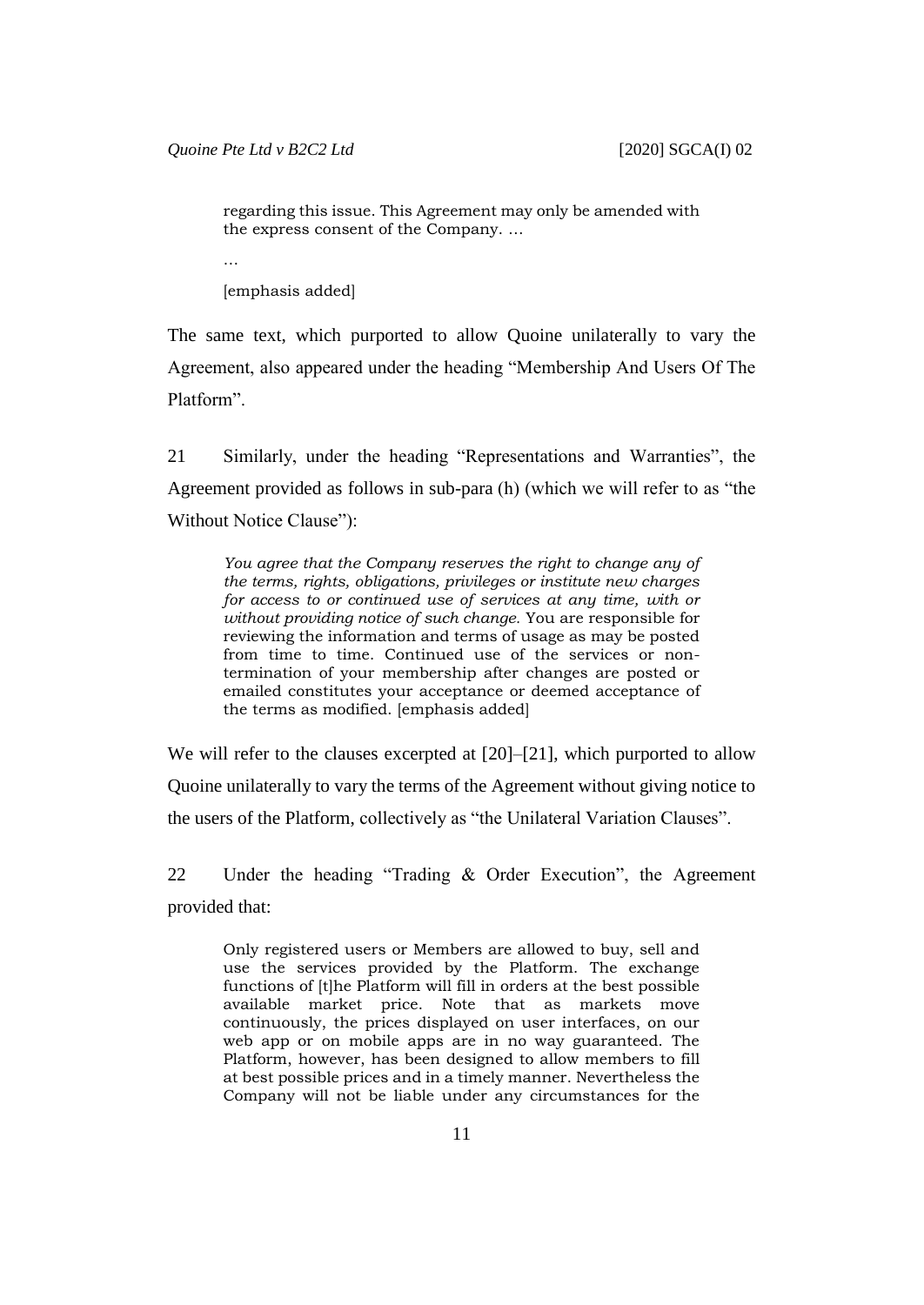consequences of any delay in order filling or failure to deliver or perform.

*Furthermore, once an order is filled, you are notified via the Platform and such an action is irreversible.*

…

[emphasis added]

B2C2 relied specifically on the italicised portion, which we will refer to as "the Irreversible Action Clause", to argue that Quoine breached the Agreement by unilaterally cancelling the Disputed Trades.

23 As part of Quoine's defence, it asserted that in addition to the Agreement, the services it provided to the users of the Platform were governed by all other terms and conditions posted on Quoine's website, including those contained within the "'Risks in Virtual Currency Transactions' statement ... which was posted on [Quoine's] website on 22 March 2017" ("the Risk Disclosure Statement").

<span id="page-12-1"></span>24 The Risk Disclosure Statement began with an explanatory paragraph:

There are many risks associated with virtual currency transactions. Please read the following to gain a sufficient understanding of the features, mechanisms, and risks in virtual currency transactions. Please execute your transaction with understanding such features, mechanisms and risks without objection and based on your own judgment and responsibility.

<span id="page-12-0"></span>25 A class of risks designated "System Risks" was set out as follows in the Risk Disclosure Statement:

#### **8. System Risks**

…

Please be aware that in the event that a customer loses any opportunity (e.g., the Company is unable to receive a customer's order and the customer therefore loses the opportunity to place the order, losing profits that he or she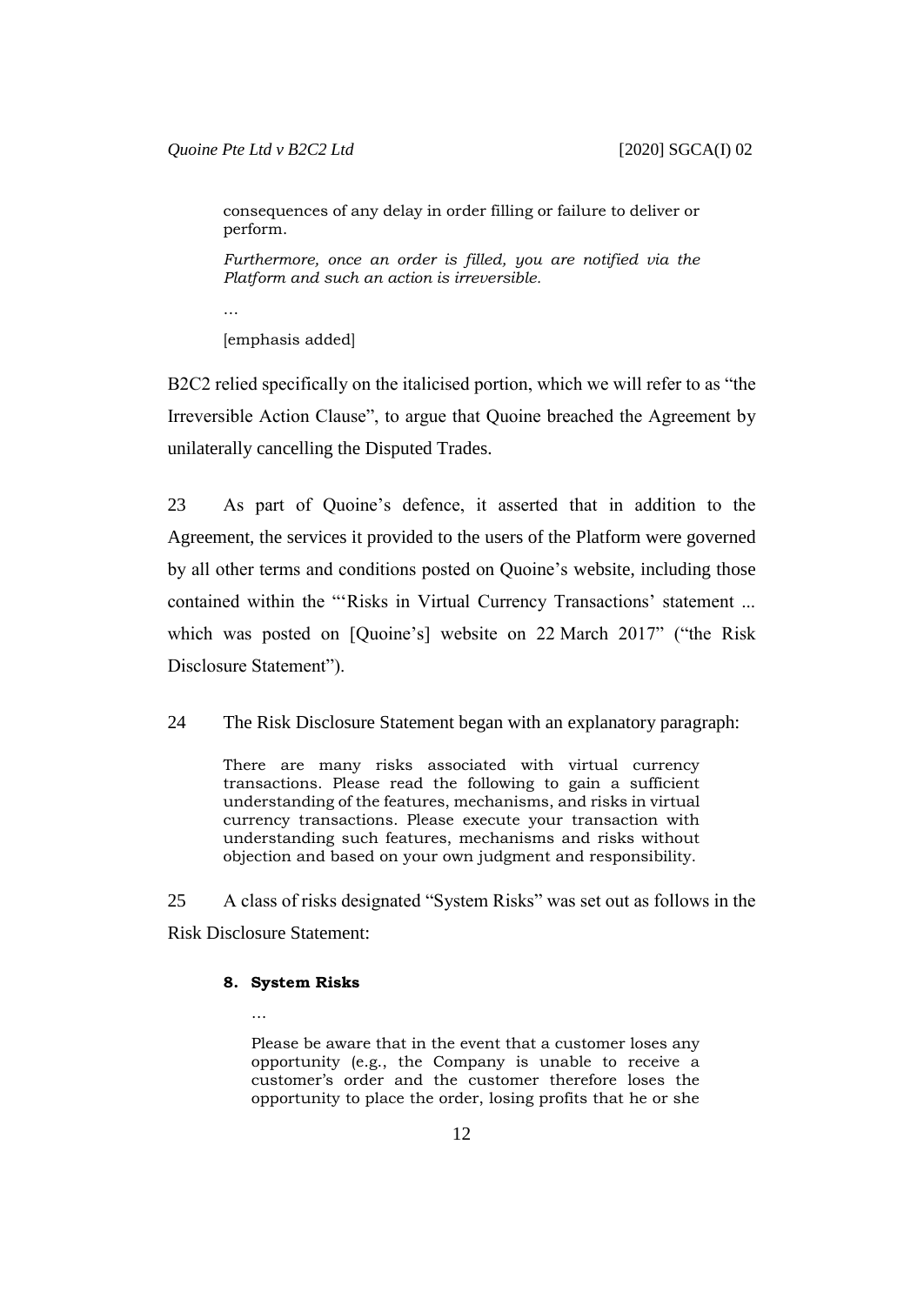ordinarily would have earned) due to emergency system maintenance or a system failure, the Company will not be able to execute a process to fix the error because it will be unable to identify the order details that the customer intended to place (the original order). *The system may produce an aberrant value for the buy or sell price of the virtual currency calculated by the system. Please be aware that if the Company finds that a transaction took effect based on an aberrant value, the Company may cancel the transaction.* Your understanding is appreciated.

[emphasis added]

<span id="page-13-0"></span>26 Ouoine contended at trial, and on appeal, that when the Risk Disclosure Statement was posted on Quoine's website in March 2017, it introduced a new term into the Agreement (referring to the italicised text in the preceding paragraph) which permitted Quoine to cancel a transaction if it had taken place at an "aberrant value". We will refer to this as "the Aberrant Value Clause".

### *The events leading to the Disputed Trades*

27 Against that background, we outline the events that led to the Disputed Trades. On 13 April 2017, Quoine changed some login passwords for several critical operating systems on the Platform but, due to an oversight, certain necessary changes to the Quoter Program were not implemented (Judgment at [71]). The effect of this was that the Quoter Program could not access external market data from other cryptocurrency exchanges, which prevented it from generating new ETH/BTC orders on the Platform for market-making purposes (Judgment at [72]). Given that Quoine was the primary market-maker on the Platform at the material time, the fact that it stopped placing new orders resulted in the Platform's order book gradually thinning out.

28 It was not until 19 April 2017 that the pre-existing ETH/BTC orders depleted to the point that Mr Lozada described the Platform's order book as "abnormally thin". This affected the Counterparties' live P&L and caused the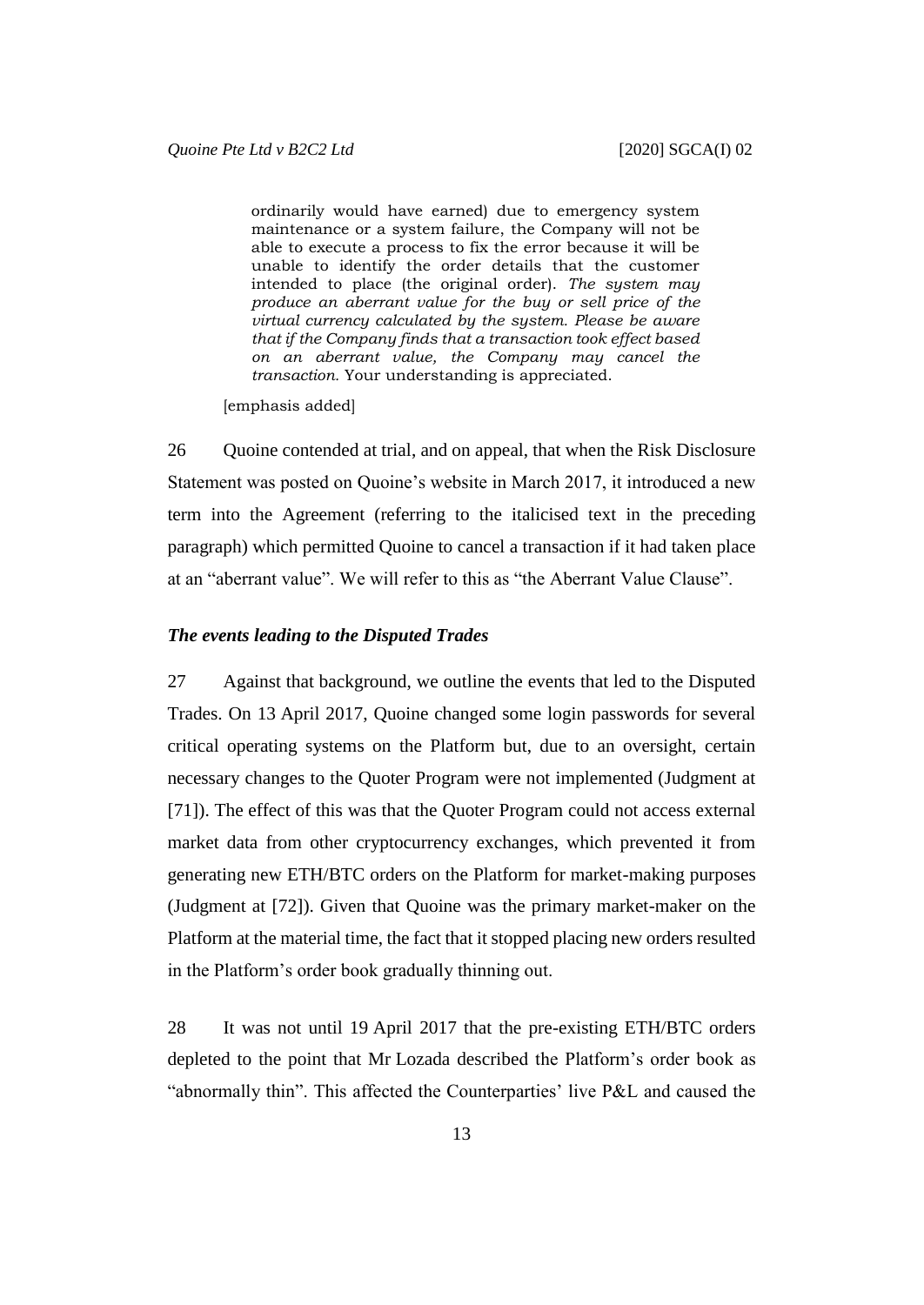Platform to conclude that they were in margin sell-out positions (see [\[12\]](#page-6-0)–[\[13\]](#page-6-1) above). This, in turn, triggered margin calls against them and the Platform automatically force-closed their positions by placing market orders to buy ETH at the *best available price on the Platform*, in order to repay the Counterparties' ETH loans. When the margin call was triggered against Pulsar, the market orders to buy ETH were first matched with the lowest priced sell orders available on the Platform's order book at that time. Working its way through the sell orders, Pulsar, through the Platform's algorithm, bought ETH at prices that were increasingly higher in order to fulfil the margin call (see Judgment at [78]–[79]). It became apparent that the loss of liquidity on the Platform also caused the trading systems of other users of the Platform to place sell orders at increasingly higher prices.

<span id="page-14-0"></span>29 As for B2C2, the Platform's thinning order book resulted in the PureQuote strategy of the Trading Software having no or insufficient input from the Platform's order book (see [\[16\]](#page-8-0)–[\[17\]](#page-9-0) above). This caused the deep price of 10 BTC to 1 ETH for the sell orders for ETH, which had been programmed into the PureQuote strategy, to take effect in the Trading Software's algorithm such that the Trading Software eventually placed sell orders to sell ETH at prices of 9.99999 BTC and 10 BTC to 1 ETH on the Platform (see [\[18\]](#page-9-1) above). When B2C2's orders became the lowest priced sell orders available on the Platform's order book, they matched with Pulsar's market orders to buy ETH. The forceclosure of Mr Tomita's positions was slightly different, but it was not suggested that anything turned on this (Judgment at [80]). Eventually, a total of 13 trades were concluded between B2C2 and the Counterparties, these being the Disputed Trades which were concluded at approximately 250 times what had been the prevailing market rate of around 0.04 BTC for 1 ETH. The relevant amount of BTC was accordingly debited from the Counterparties' accounts and credited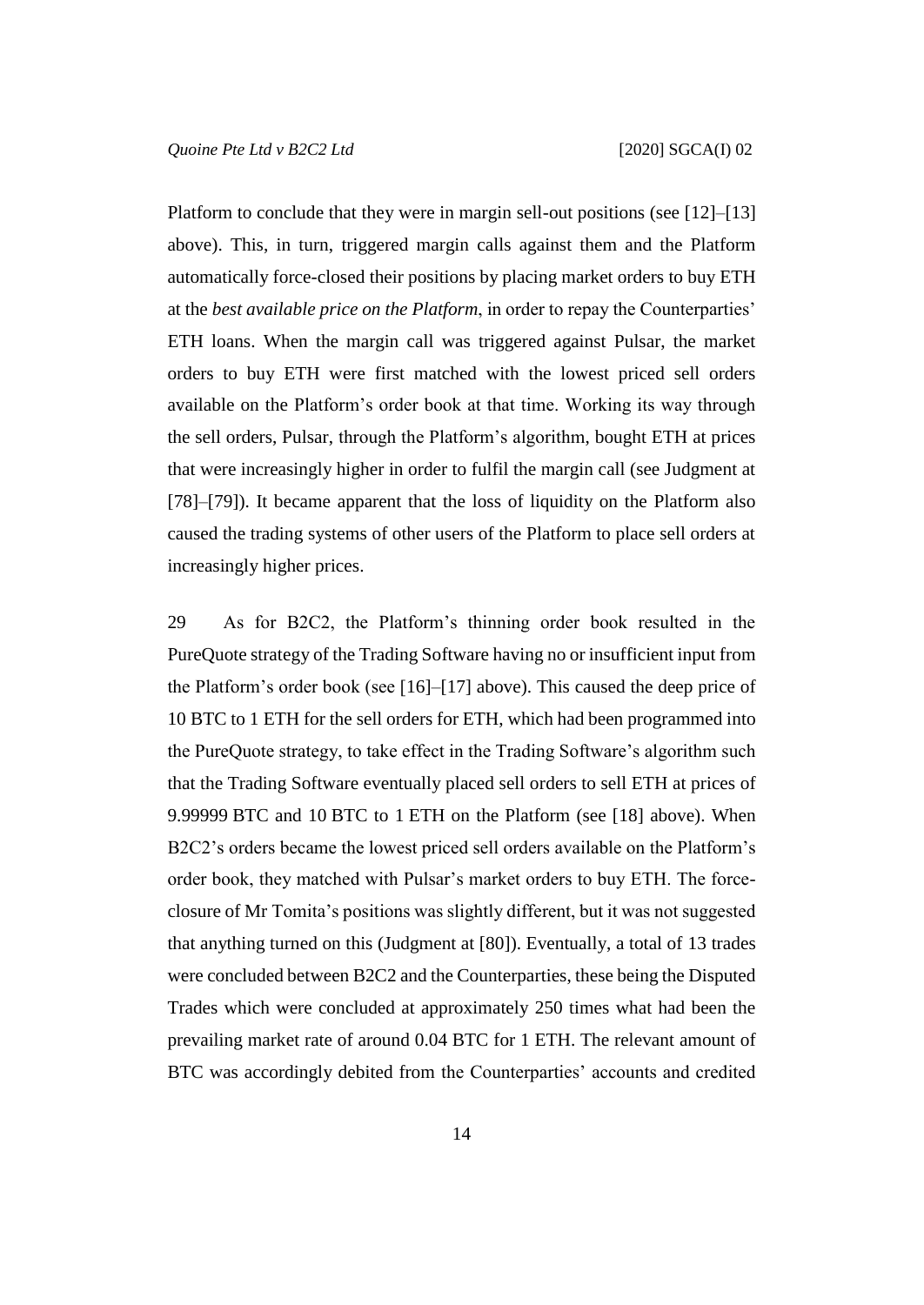into B2C2's account, while the corresponding amount of ETH was debited from B2C2's account and credited into the Counterparties' accounts (see [\[2\]](#page-2-0) above).

30 Mr Lozada, upon becoming aware of the Disputed Trades, and with the strenuous encouragement of Pulsar, decided that these should be cancelled and the resulting debit and credit transactions reversed. The Disputed Trades were thus cancelled on 20 April 2017 by Quoine with the corresponding debit and credit transactions reversed.

## **The decision below**

31 At the trial, B2C2 argued that Quoine's unilateral cancellation of the Disputed Trades and reversal of the settlement transactions were in breach of contract and/or breach of trust. In response, Quoine raised the following defences to defend its unilateral cancellation of the Disputed Trades: (a) it was contractually entitled to cancel the trades by reason of two terms it sought to imply into the Agreement; (b) it was contractually entitled to cancel the trades by reason of the Aberrant Value Clause in the Risk Disclosure Statement; (c) the Trading Contracts were void on the basis of unilateral mistake at common law, or, in the alternative, voidable on the basis of unilateral mistake in equity; (d) the Trading Contracts were void on the basis of common mistake at common law; and (e) B2C2 would otherwise be unjustly enriched at the expense of the Counterparties. As mentioned, the Judge rejected all of Quoine's defences and allowed B2C2's claims for both breach of contract and breach of trust. We briefly set out the Judge's findings in relation to B2C2's claims and Quoine's defences.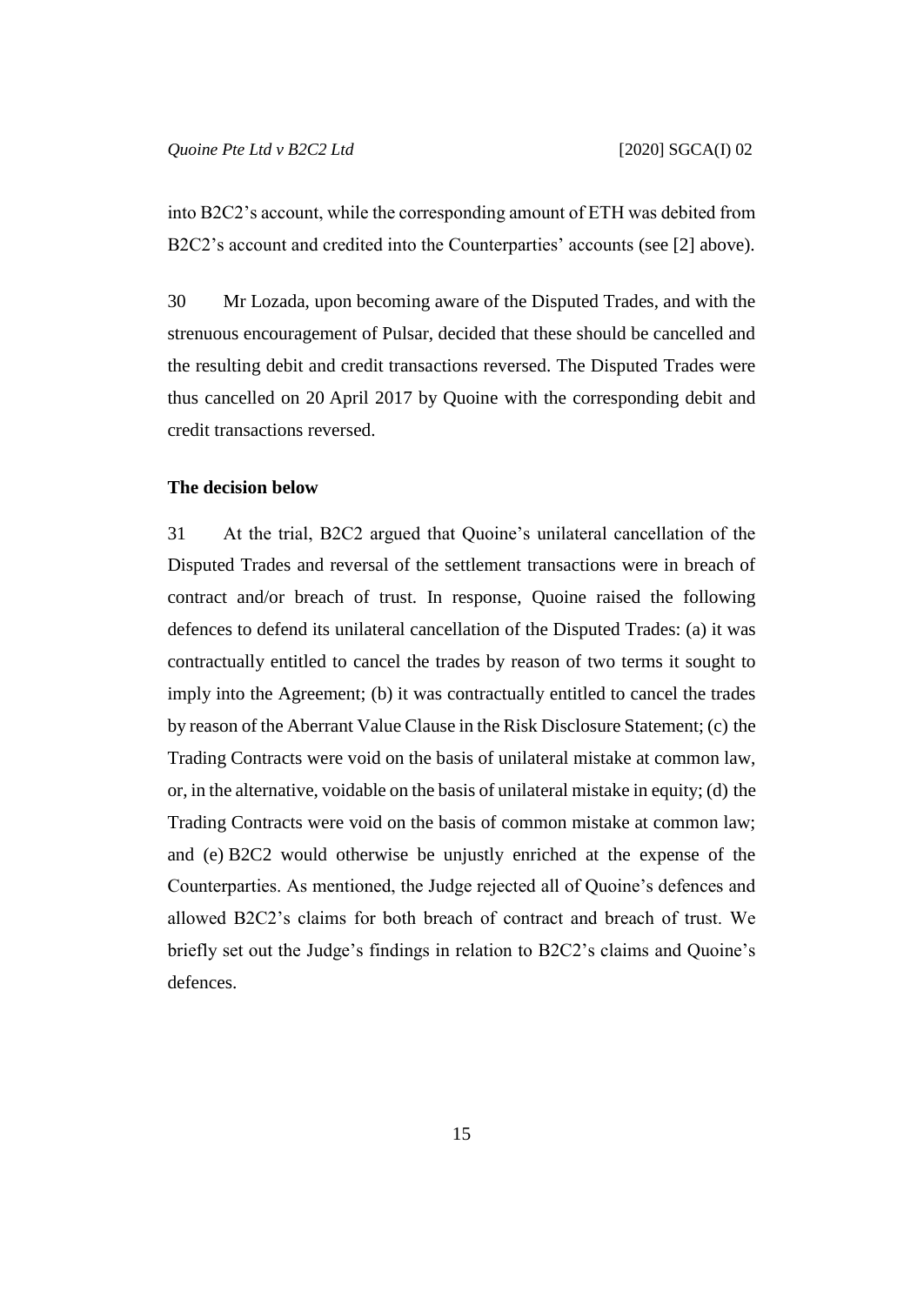#### *The contractual relationship*

32 We first set out the Judge's findings in relation to the contractual relationship between B2C2, Quoine and the Counterparties. This in particular shaped the Judge's analysis of Quoine's defence of unilateral mistake. B2C2 argued that Quoine was a common counterparty to all the trades made between the users of the Platform. On this basis, it was said that the concluded trades took the form of back-to-back contracts between the buyer and Quoine at one end, and the seller and Quoine at the other. Quoine, on the other hand, contended that the trades were concluded directly between the buyer and the seller, and that it only provided the Platform on which the trades would be conducted. The Judge agreed with Quoine and held that the contract in respect of each concluded trade was made directly between the buyer and the seller (see Judgment at [131]), though each of the parties was also contractually bound with Quoine under the Agreement which governed the terms of use of the Platform.

#### *B2C2's breach of contract and breach of trust claim*

33 With respect to B2C2's breach of contract claim, the Judge held that Quoine's unilateral cancellation of the Disputed Trades was a breach of the Agreement, and in particular of the Irreversible Action Clause (see [\[22\]](#page-11-1) above; Judgment at [136]–[137]).

34 As for B2C2's breach of trust claim, the Judge found that Quoine held the BTC in B2C2's account, which had been credited following the Disputed Trades, on trust for B2C2, and so Quoine was in breach of trust when it reversed the relevant credit transaction (see Judgment at [146]). The Judge found that Quoine held the BTC on trust for B2C2 on the basis that the "three certainties" had been fulfilled, namely, certainty of subject matter, certainty of objects and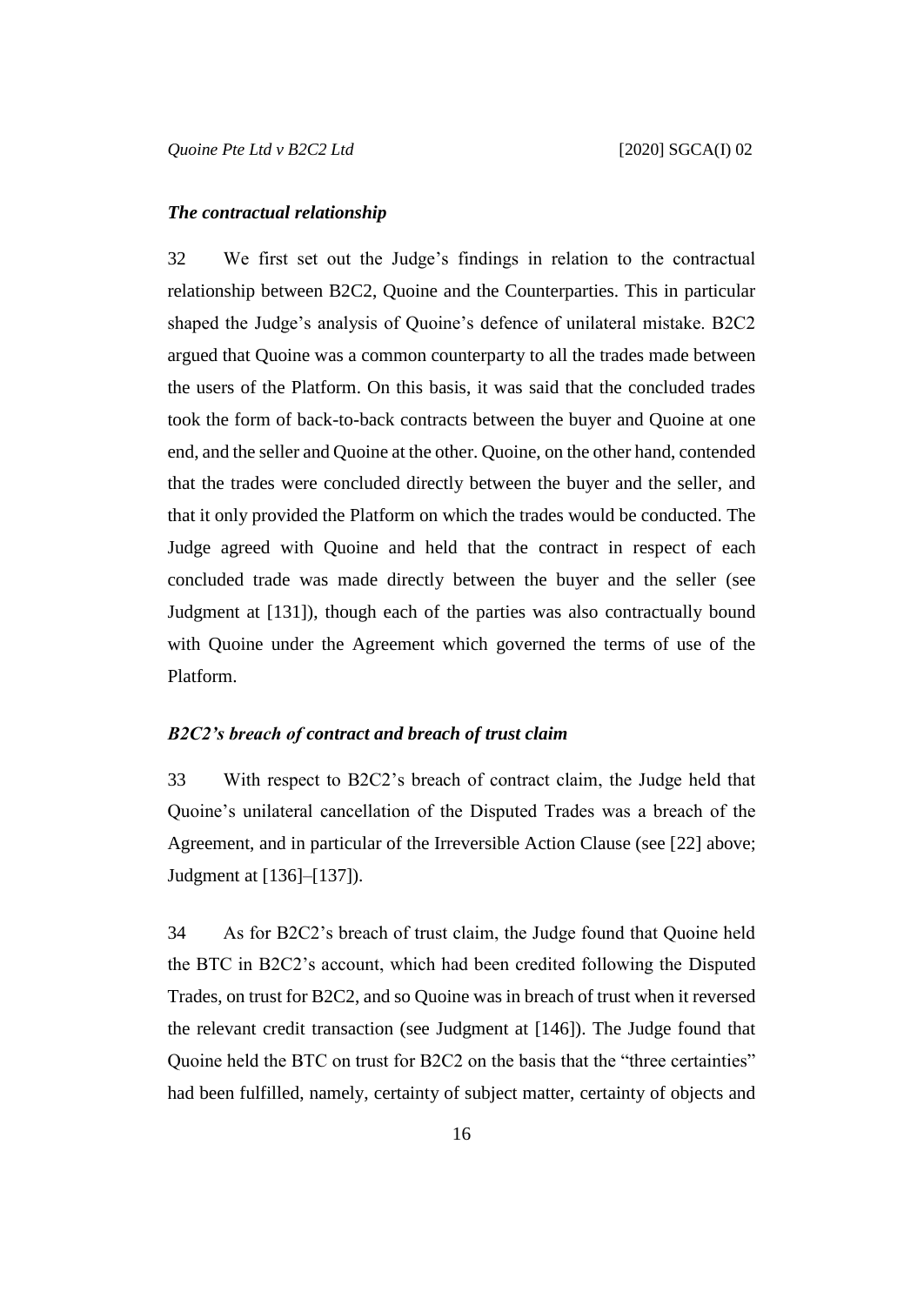certainty of intention to create a trust. First, the Judge held that there was certainty of subject matter because cryptocurrency should be treated as property that was capable of being held on trust, on the basis that it satisfied the definition of a property right in *National Provincial Bank v Ainsworth* [1965] 1 AC 1175 ("*Ainsworth*") at 1248, in that it was definable, identifiable by third parties, capable in its nature of assumption by third parties, and had some degree of permanence or stability. In any case, the Judge noted, Quoine did not dispute this (Judgment at [142]). Second, the Judge found that there was certainty of objects, given that the beneficiaries were identifiable from the individual accounts of the users of the Platform (Judgment at [143]). Third, the Judge found that there was certainty of intention, based on the fact that the users' assets were managed separately from Quoine's own assets, thereby indicating that Quoine intended to hold the assets of an individual user on trust for that user (Judgment at [145]).

### <span id="page-17-0"></span>*Quoine's defences*

35 Turning then to Quoine's defences, Quoine first sought to contend that two terms ought to be implied into the Agreement (collectively, "the Proposed Implied Terms"), namely:

(a) Quoine may reverse any trades which had been executed at any abnormal rate or price as a result of any technical and/or system failure and/or error affecting the Platform; and

(b) Quoine may reverse any trades resulting from orders placed in breach of the terms of the Agreement, including any trade resulting from any orders which amounted to market manipulation and/or abuse and, therefore, entailed an "unauthorised use" of the Platform.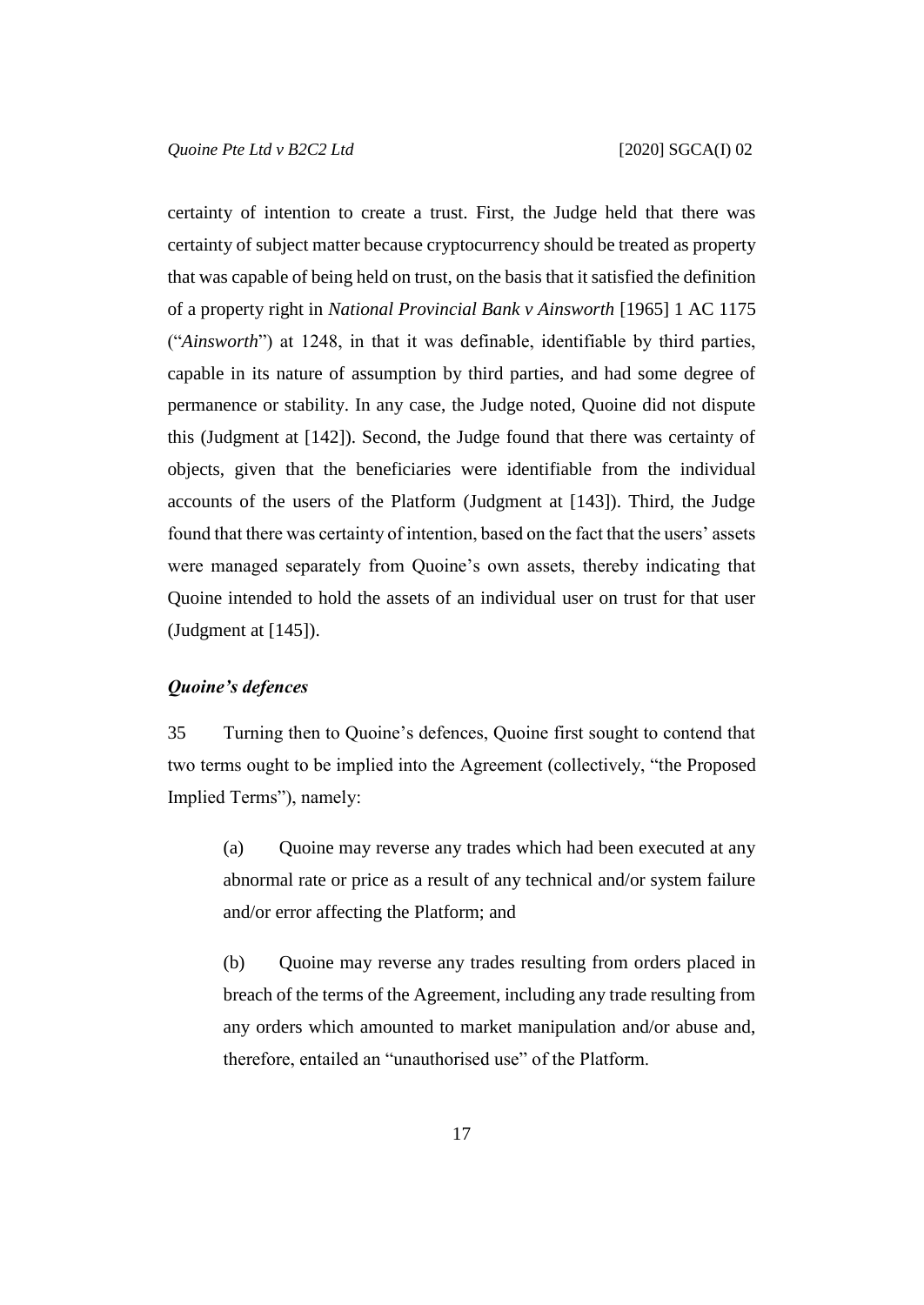36 The Judge found that the Proposed Implied Terms, which would allow Quoine to reverse trades on the Platform under certain circumstances, contradicted the Irreversible Action Clause which was an express term of the Agreement (Judgment at [152]). The Judge also found that in any event, the Proposed Implied Terms were not necessary to give business efficacy to the Agreement. It was instead the Irreversible Action Clause, the express term, that brought certainty to the Platform and led to a clear apportionment of risk (Judgment at [153]–[154]).

37 Second, Quoine argued that the Aberrant Value Clause in the Risk Disclosure Statement (see [\[25\]](#page-12-0)–[\[26\]](#page-13-0) above) allowed it unilaterally to cancel the Disputed Trades. The Judge, however, disagreed that this had been incorporated into the Agreement.

38 Third, Quoine argued that it was entitled to cancel the Disputed Trades because the Trading Contracts were void on the basis of unilateral mistake at common law. Quoine submitted that the Counterparties had entered into the Trading Contracts under two mistaken beliefs: (a) that it was necessary to close out their positions in response to the margin calls which the Platform made on them ("the First Mistaken Belief"); and (b) that they were buying ETH for BTC under contracts at prices which accurately represented or did not deviate significantly from the true market value and/or price of ETH relative to BTC on 19 April 2017 ("the Second Mistaken Belief"). Quoine argued in the alternative that the Trading Contracts were voidable on the basis of unilateral mistake in equity. Quoine submitted that by deliberately including the deep prices in the Trading Software, B2C2's conduct was unconscionable and amounted to sharp practice.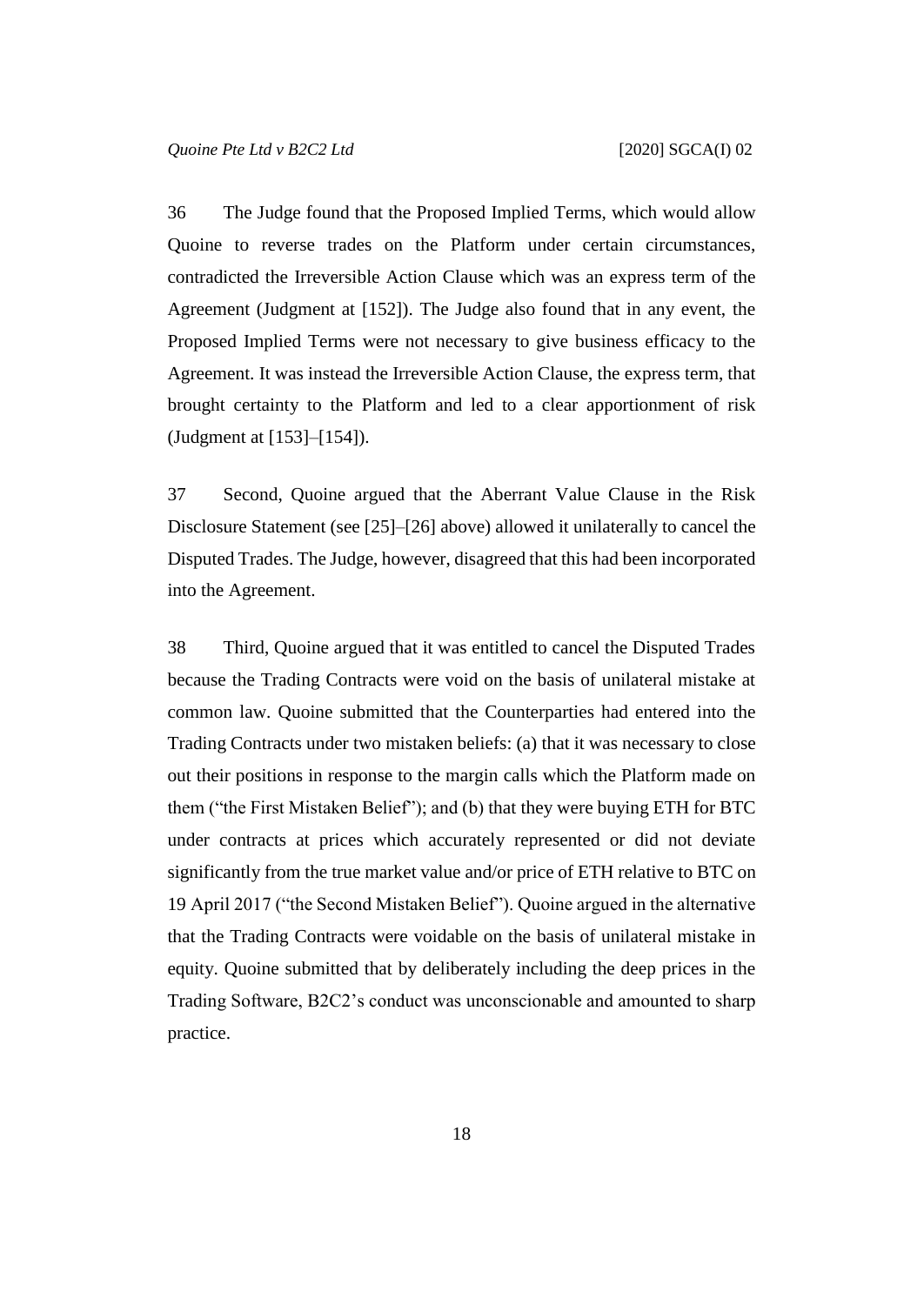39 In considering the issue of unilateral mistake, the Judge held that where it was necessary to assess the state of mind of a party in situations where acts of *deterministic* computer programs were in issue, regard should be had to the state of mind of the programmer of the relevant program at the time it was written – which in the present case would be that of Mr Boonen (Judgment at [211]). The Judge rejected Quoine's contention that the court should instead approach the matter on the basis of considering what the contracting parties were likely to have known and intended if, hypothetically, they had met on the "floor of the exchange" for the purpose of entering into the Disputed Trades on 19 April 2017 (Judgment at [200]). The Judge found this approach wholly artificial given that the contracting parties had chosen to use deterministic algorithms as the means of entering into the Trading Contracts (see Judgment at [204]).

40 The Judge held that the Trading Contracts were not void on the basis of unilateral mistake at *common law*. With regard to the First Mistaken Belief, the Judge found that Mr Tseung Wai Kit ("Mr Tseung"), a co-founder of Pulsar, did genuinely hold such a mistaken belief. But the Judge was of the view that this was not a mistaken belief as to a term of the Trading Contracts (see Judgment at [220] and [222]). As regards the Second Mistaken Belief, not only did the Judge find that Mr Tseung did in fact hold such a mistaken belief, the Judge also held that it was a mistake as to a term of the Trading Contracts (Judgment at [227]–[228]).

41 In considering whether Mr Boonen had actual knowledge of the First Mistaken Belief and the Second Mistaken Belief, contrary to Quoine's assertions, the Judge did not think that there was any malicious motive on Mr Boonen's part in designing the Trading Software and including the deep prices in the manner that he did. Mr Boonen had settled on programming a deep price of 10 BTC to 1 ETH for the sell orders for ETH (see [\[18\]](#page-9-1) above) after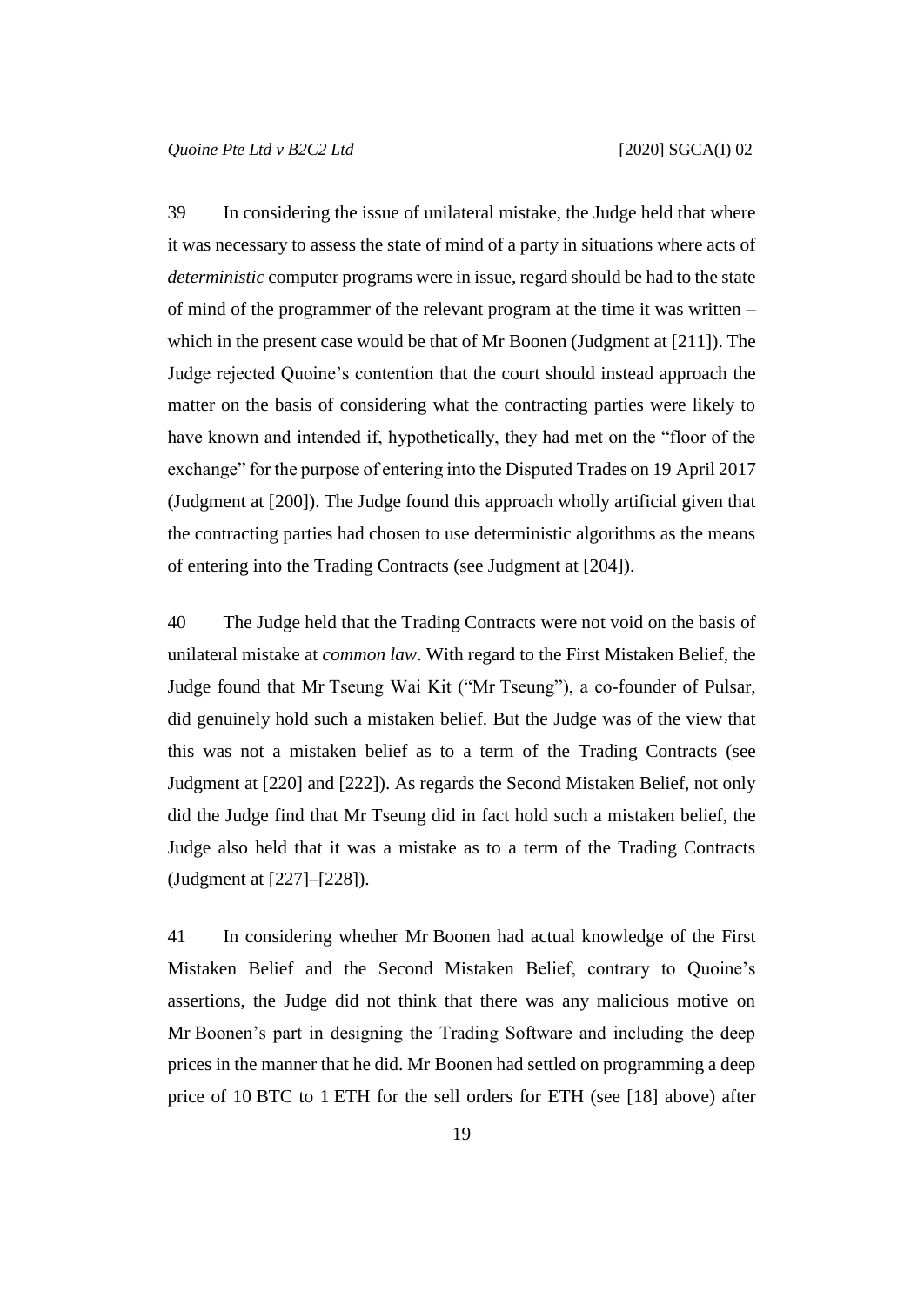reducing it twice, first from an initial price of "a very high number" of BTC to 1 ETH to 50 BTC to 1 ETH, and then to 10 BTC to 1 ETH, and the Judge accepted that these reductions were done for a variety of legitimate reasons (see Judgment at [96]–[97]). The Judge also accepted that although Mr Boonen knew, at the time he designed the Trading Software, that it would place sell orders at the deep price if the Platform's order book became empty, Mr Boonen did not ever consider that there was a real possibility of the deep price orders being executed (see Judgment at [123]). The Judge found that Mr Boonen's design of the Trading Software and choice of the deep price were chiefly directed to ensuring that the Trading Software remained operational rather than exploiting the existence of illiquidity on the Platform or a thinning order book (see Judgment at [121]). The Judge concluded that while Mr Boonen's programming was opportunistic in the sense that B2C2 should be best placed to make a profit if the unlikely became a reality, it was in no respect sinister (Judgment at [125]).

42 The Judge also accepted Mr Boonen's evidence that he was unaware of the glitches causing illiquidity on the Platform until after the events of 19 April 2017. While Mr Boonen had also made changes to the Trading Software's code on 13 April 2017, the Judge accepted that he had done so independent of and without knowledge of Quoine's failure, on the same day, to take certain necessary steps to secure the continued proper functioning of the Quoter Program (see Judgment at [100]–[102]). There was also no evidence to show that Mr Boonen had turned his mind to the relationship between the margin traders and those who had loaned them money, much less programmed the Trading Software to exploit this relationship by causing its deep prices to consummate force-closures of the positions of margin traders (see Judgment at [124] and [223]). The Judge found that Mr Boonen also did not turn his mind to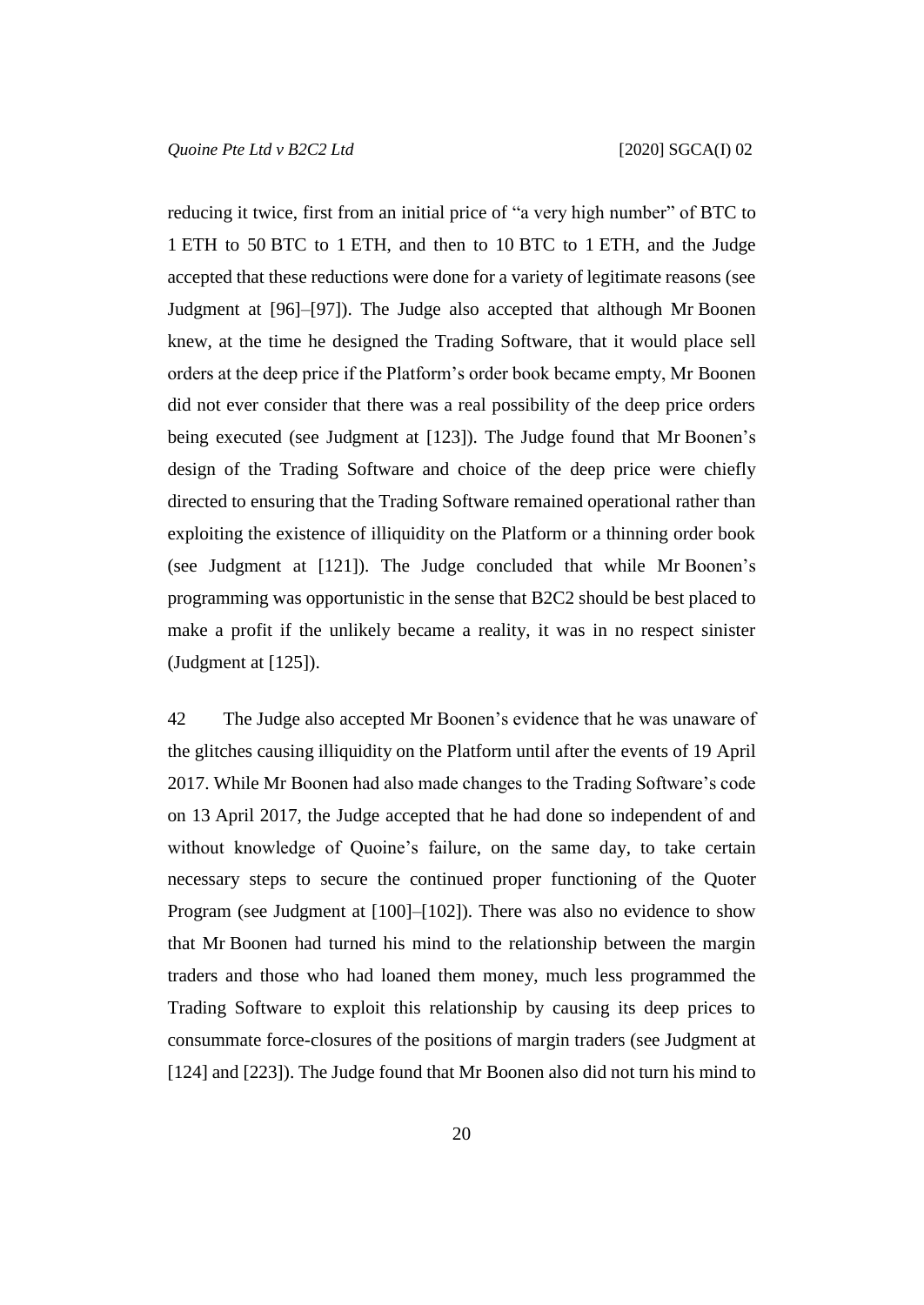the circumstances that might lead to trades being executed at the deep prices (Judgment at [230]). Therefore, the Judge concluded that Mr Boonen did not have actual knowledge of the First Mistaken Belief and the Second Mistaken Belief. He accordingly found that there was no basis for Quoine to rely on unilateral mistake at common law to void the Trading Contracts.

43 The Judge also held that the Trading Contracts were not voidable on the basis of unilateral mistake in *equity*, because he found Mr Boonen had no constructive knowledge of either the First Mistaken Belief or the Second Mistaken Belief (see Judgment at [233]). The Judge further held that there was no impropriety on B2C2's part, and its conduct, even if opportunistic, was not sinister (Judgment at [236]).

44 Fourth, Quoine argued that it was entitled to cancel the Disputed Trades because the Trading Contracts were void on the basis of common mistake at common law. Quoine contended that at the time the Disputed Trades were concluded, both the Counterparties and B2C2 wrongly assumed that (a) the Platform was working correctly and (b) the trades were therefore being transacted under normal market conditions, meaning at prices which accurately reflected or did not deviate significantly from the true market value and/or price of ETH relative to BTC on 19 April 2017. The Judge held that this defence failed because even if Quoine held a mistaken belief as to the prices at which the Disputed Trades were to be concluded, Mr Boonen (and thus B2C2) did not (see Judgment at [237]–[239]).

45 Fifth, Quoine argued that it was necessary to cancel the Disputed Trades in order to prevent B2C2 from being unjustly enriched at the expense of the Counterparties. The Judge acknowledged that as a matter of legal formality, a cause of action in unjust enrichment would only accrue if B2C2 succeeded in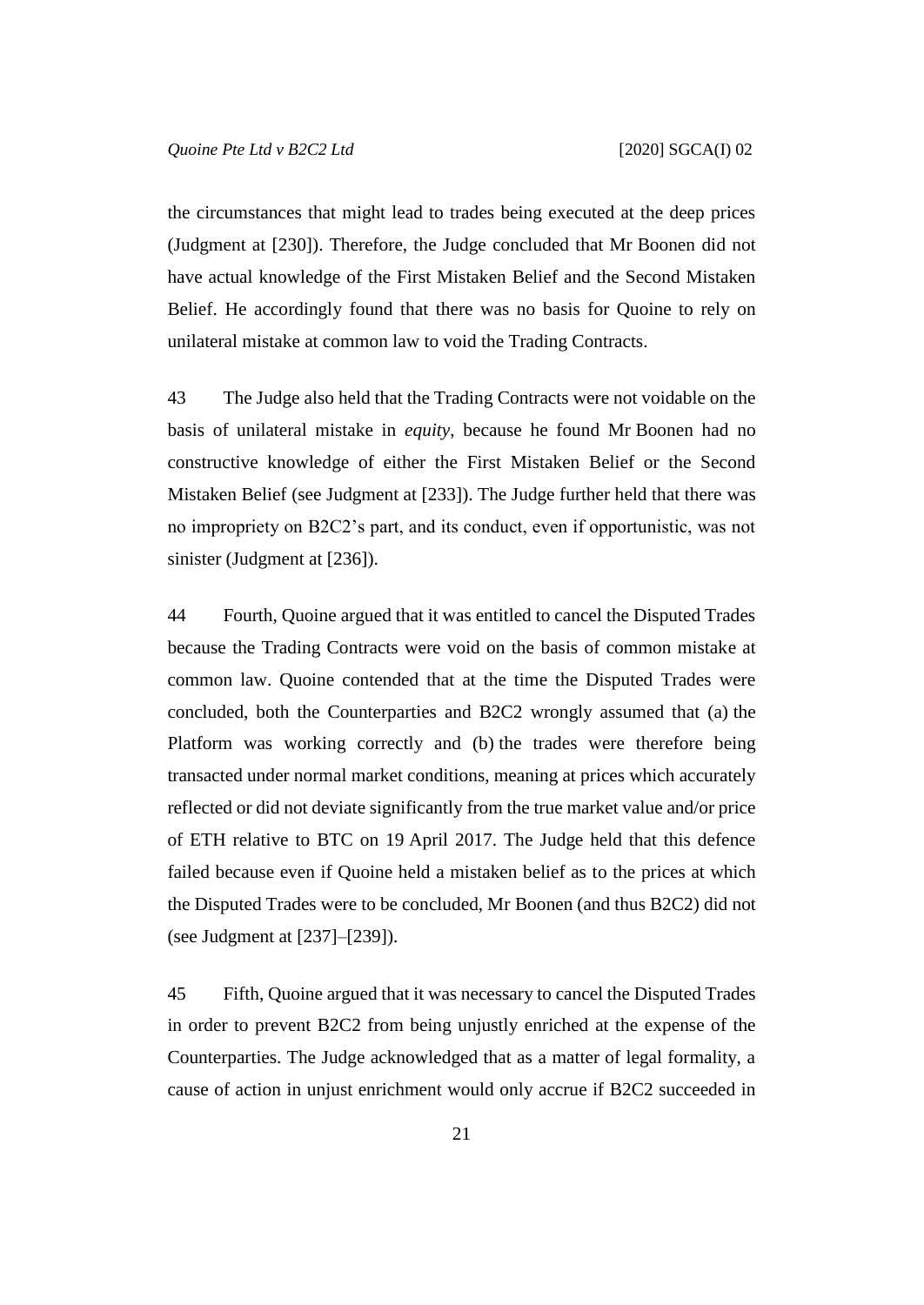its suit, and it would technically accrue to the Counterparties and not to Quoine. However, since B2C2 had not applied for this defence to be struck out, the Judge decided to treat it as a potential defence (Judgment at [242]–[244]). He found that the fact that the Trading Contracts were valid and enforceable operated as a bar to any action in unjust enrichment (Judgment at [247], [249] and [252]).

46 As for the relief sought by B2C2, the Judge declined to allow B2C2's prayer for specific performance, on the basis that the price of BTC at the time of the Judge's decision was significantly higher than that when the Disputed Trades were concluded, and this would therefore cause substantial hardship to Quoine (Judgment at [256]).

#### **The issues on appeal**

47 The issues that arise in this appeal and that we will address in this Judgment are the following:

(a) What were the contractual arrangements between B2C2, Quoine and the Counterparties?

(b) Was Quoine contractually entitled to cancel the Disputed Trades by reason of any express or implied terms of its contract with B2C2?

(c) In relation to Quoine's defence of unilateral mistake, did the Judge err in finding that Mr Boonen did not have actual or constructive knowledge of a relevant mistaken belief on the part of the Counterparties in relation to the Disputed Trades?

(d) Were the Trading Contracts void on the basis of common mistake at common law?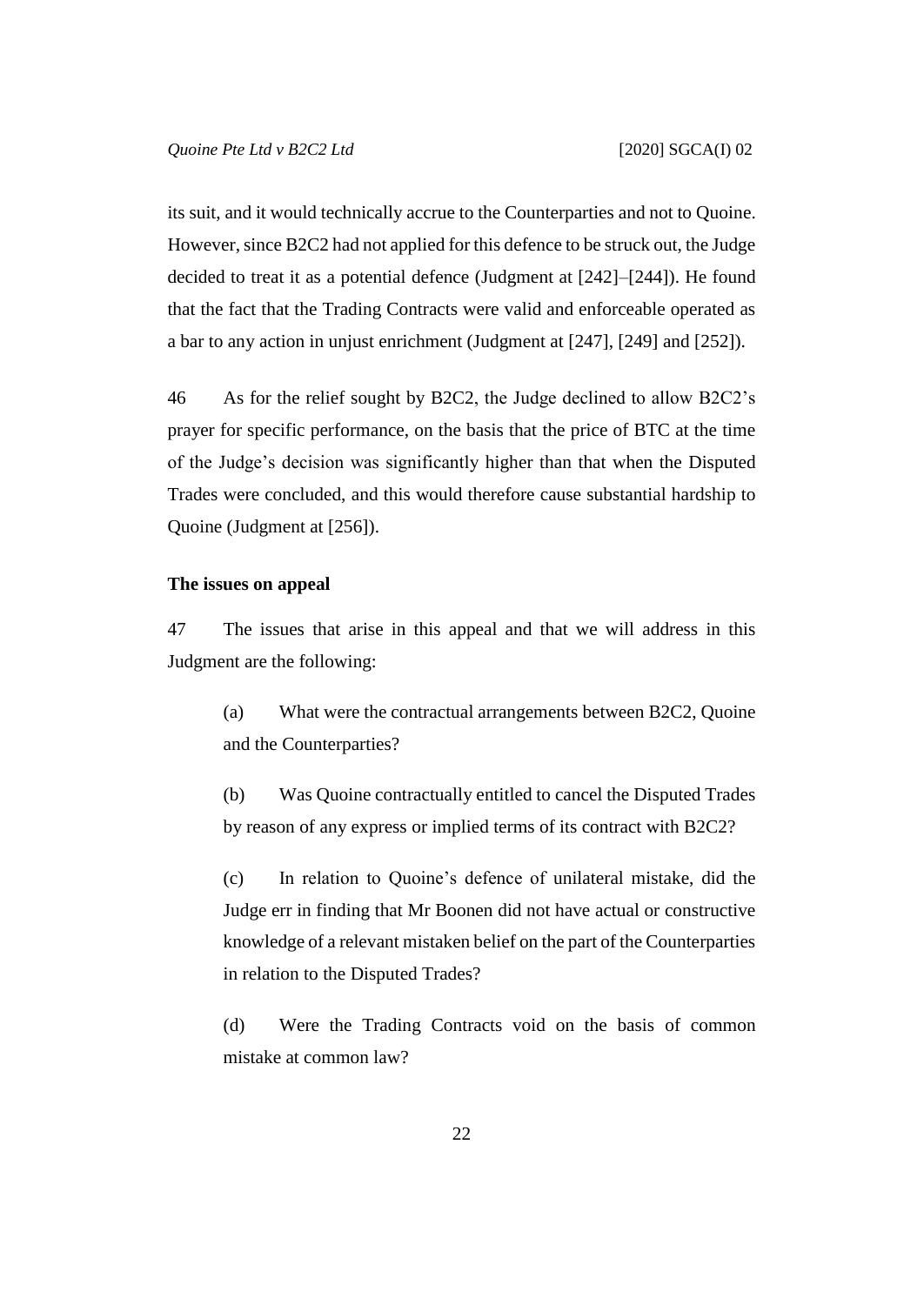(e) Was Quoine entitled to cancel the Disputed Trades on the basis that B2C2 would otherwise be unjustly enriched at the expense of the Counterparties?

(f) Did Quoine hold B2C2's cryptocurrency assets on trust?

## **Our decision**

#### *Issue (a): The contractual relationships*

48 We begin with the question of how the contractual relationships between B2C2, Quoine and the Counterparties should be characterised. As the Judge noted, the resolution of this question is relevant to the subsequent analysis on unilateral mistake, in so far as it is first necessary to identify which contract was affected by any asserted mistake and who the mistaken party was (Judgment at [129]).

49 B2C2 contended that the correct way to understand the contractual relationships was to see the Trading Contracts as part of a "spider's web" of contracts, with Quoine as the central counterparty to both sides of each trade. In this way, the Platform would enable trading to be conducted on an anonymous basis as between the ultimate buyers and sellers. B2C2 argued on this basis that there could be no operative mistake as to the terms of the trading contracts made *between Quoine and B2C2* in relation to the Disputed Trades. Any alleged unilateral mistake would be that of the Counterparties, and so Quoine's defence of unilateral mistake would fail at the threshold. Quoine, on the other hand, argued that the Agreement made it plain that Quoine merely provided a service to the users of the Platform, and that the trading contracts were made directly between the buyers and the sellers.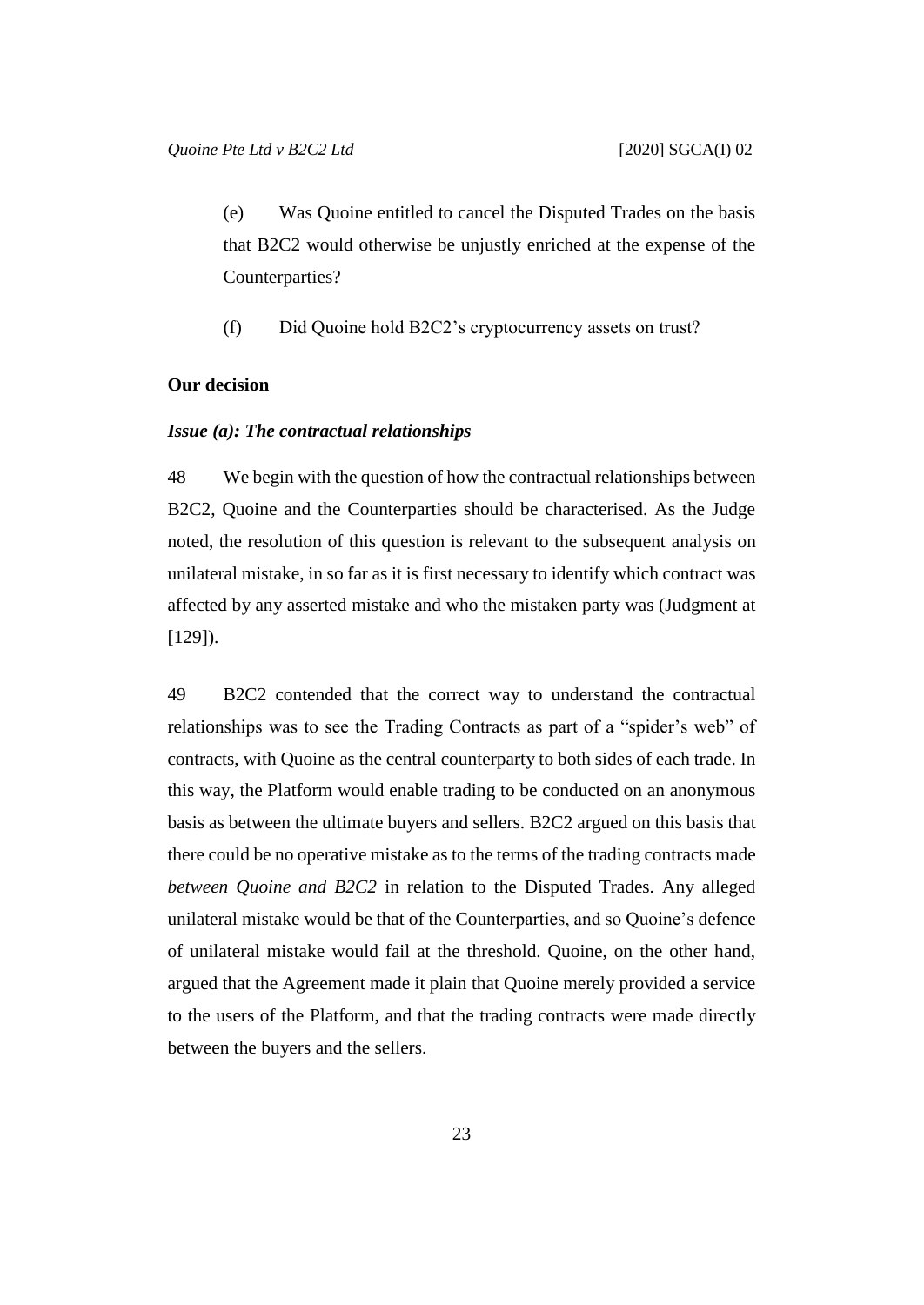50 We affirm the Judge's analysis of the contractual arrangements between the various parties, in which he accepted Quoine's characterisation of the contractual relationships. In essence, he held that the Trading Contracts were formed directly between B2C2 and the Counterparties (Judgment at [131]). The Trading Contracts constituted one of three categories of contracts the Judge identified, as follows (see Judgment at [126]):

<span id="page-24-0"></span>(a) The first category was the "Platform contracts", which governed the use of the services provided by the Platform, the parties to which were Quoine and the individual users of the Platform, and the terms of which were found in the Agreement.

<span id="page-24-1"></span>(b) The second category was the "Margin contracts", which concerned the arrangements based on which the margin traders would have their transactions financed. In the present case, the parties to these were Quoine and the Counterparties.

(c) The third category was the "Trading contracts", which were the contracts that came into existence when trades were concluded and governed the relationship between the parties to those trades. For the avoidance of doubt, we refer to this category of contracts as "trading contracts". As for the specific trading contracts that underlay the Disputed Trades, we refer to these as Trading Contracts, as noted at [\[4\]](#page-3-0) above. The Judge held that B2C2 and the Counterparties were the parties to the Trading Contracts in question in this case.

51 In our judgment, this characterisation of the trading contracts best accords with the terms of the Agreement, which made clear that Quoine was merely providing a *service* to the users of the Platform which would transact with one another in the exchange of cryptocurrencies on the Platform.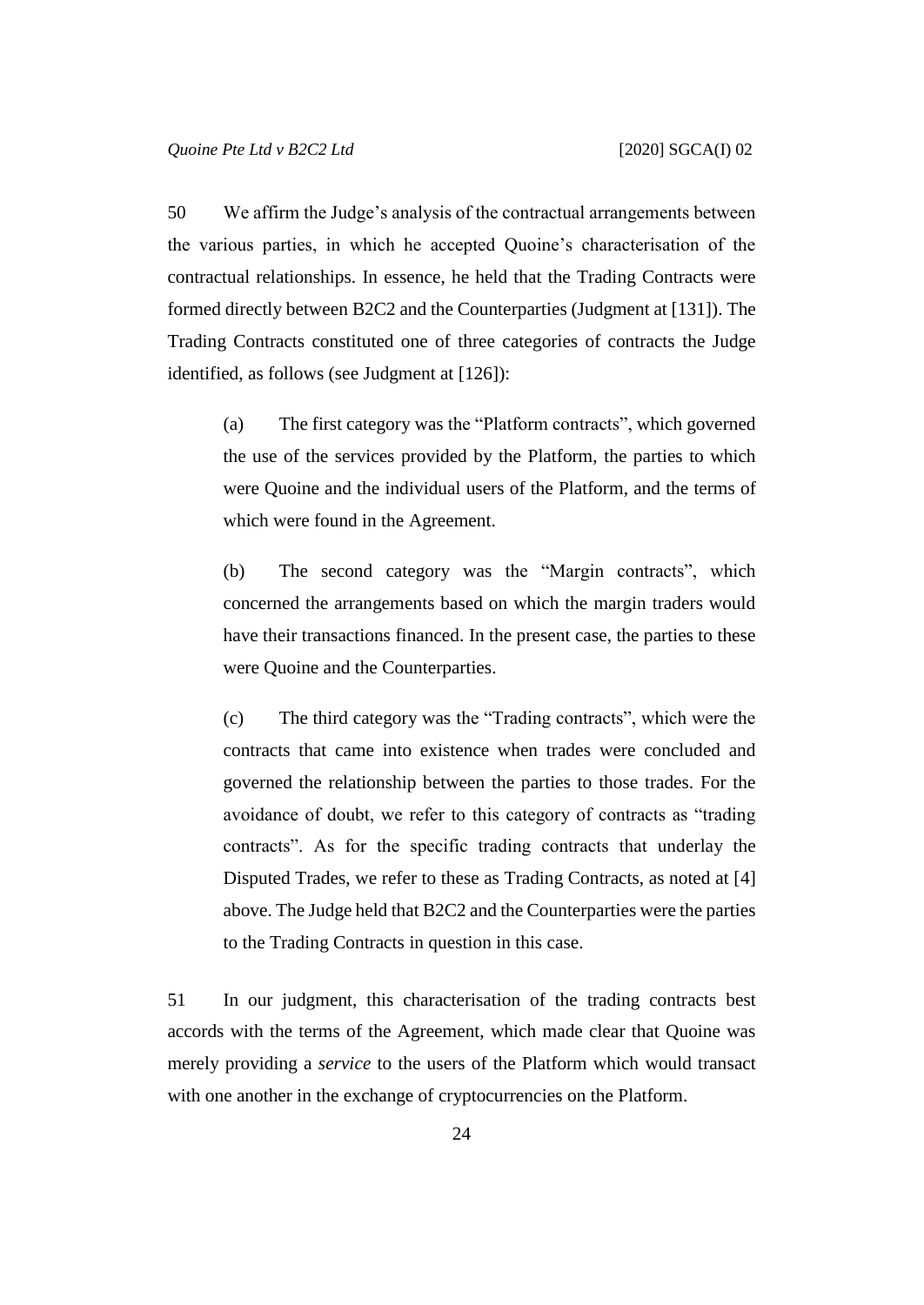52 First, the "General Terms" of the Agreement stated as follows:

Quoine is a platform that provides services that allow the exchange of virtual currencies such as [BTC] for fiat currencies. …

- This Agreement sets forth the terms and conditions governing the access and use of the Platform. …
- …

…

The same was repeated under the heading "Membership And Users Of The Platform".

53 Second, under the heading "Fees, Funding & Withdrawals", it was stated that "[a]s compensation for [t]he Platform services … [Quoine] charges a fee on each transaction initiated by [the users of the Platform]". This lent support to the contention that Quoine was merely providing a service to the users of the Platform for which it charged a fee.

54 Third, under the heading "Trading & Order Execution", it was stated that:

Only registered users or Members are allowed to buy, sell and use the services provided by the Platform. The exchange functions of [t]he Platform will fill in orders at the best possible available market price. …

…

This suggested that Quoine's primary function was to operate the Platform which would fill orders placed by its users at the best *available* market price.

55 We therefore agree with the Judge that Quoine was only providing the services available on the Platform and that it was the parties to the trading contracts that were responsible for whether and on what terms they would place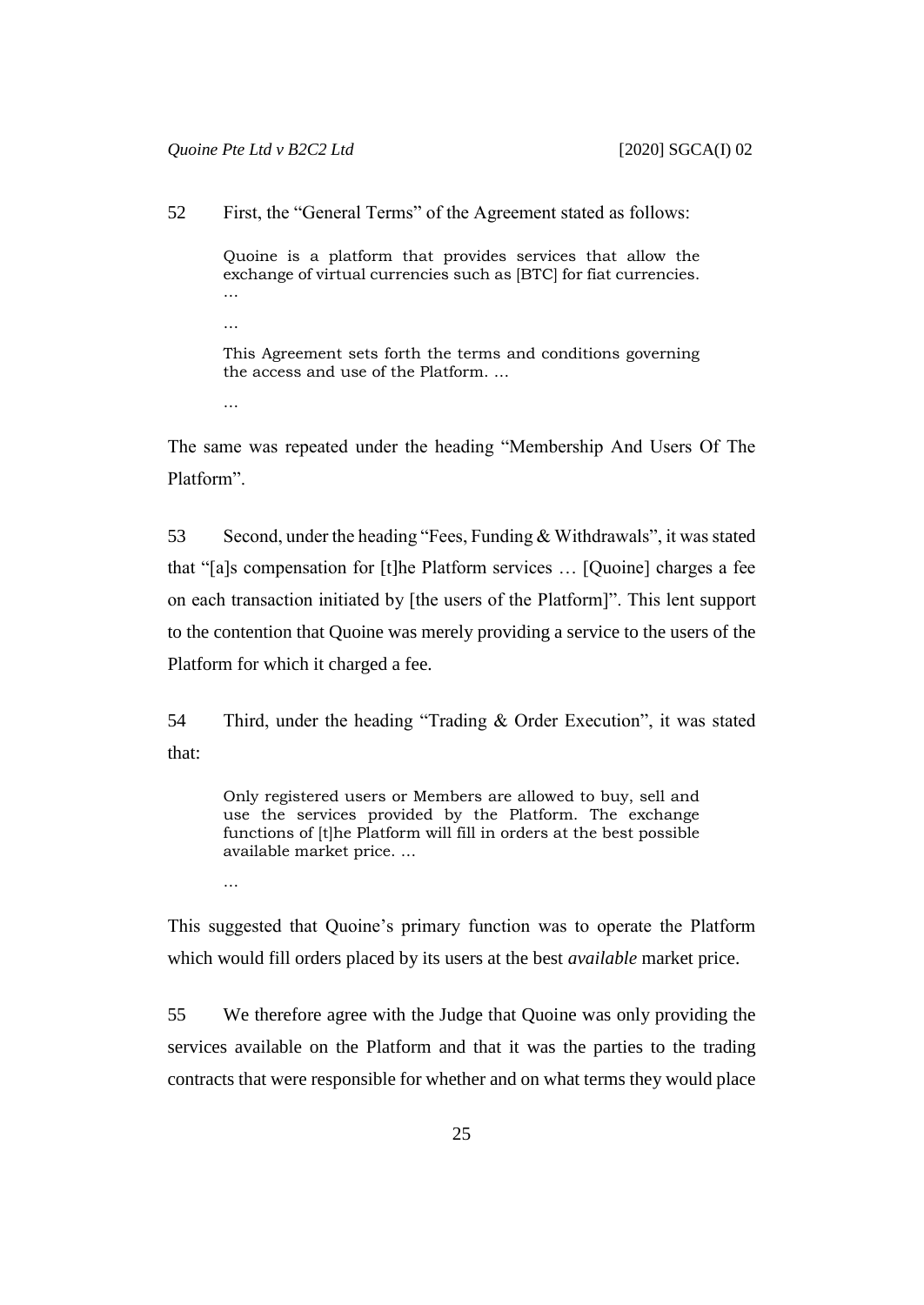or fill orders. This, however, is not to say that there was no contractual relationship between Quoine and the users of the Platform. First, as we have noted at [\[50\(a\)\]](#page-24-0) above, Quoine as the provider of the Platform's services entered into Platform contracts with the users of the Platform. Second, as noted at [\[50\(b\)\]](#page-24-1) above, Quoine could be and was party to Margin contracts. Third, given that Quoine also acted as a market-maker on the Platform, there would have been situations where Quoine was the counterparty to a concluded trade, in which case it would have been party to a trading contract with a user of the Platform. However, the trades that we are concerned with in the present case, specifically the Disputed Trades, did not involve that situation.

56 In addition, we do not accept B2C2's other arguments as to why the contractual relationships ought to be seen as a "spider's web" of contracts. B2C2 contended that Quoine must have interposed itself as a "middle-man" in any trade and was obliged to underwrite the risk of a counterparty not being able to fund a trade, given that trading on the Platform was conducted anonymously and the users of the Platform would not have visibility of the creditworthiness of potential counterparties. We do not accept this because the terms of the Agreement seem to us to say the very opposite:

#### **Trading & Order Execution**

[Quoine] and its affiliates *assume no responsibility for any loss or damage incurred by members or users as a result of their use of [t]he Platform* …

…

…

#### **Representations and Warranties**

As a Member or User, you agree to the following:

…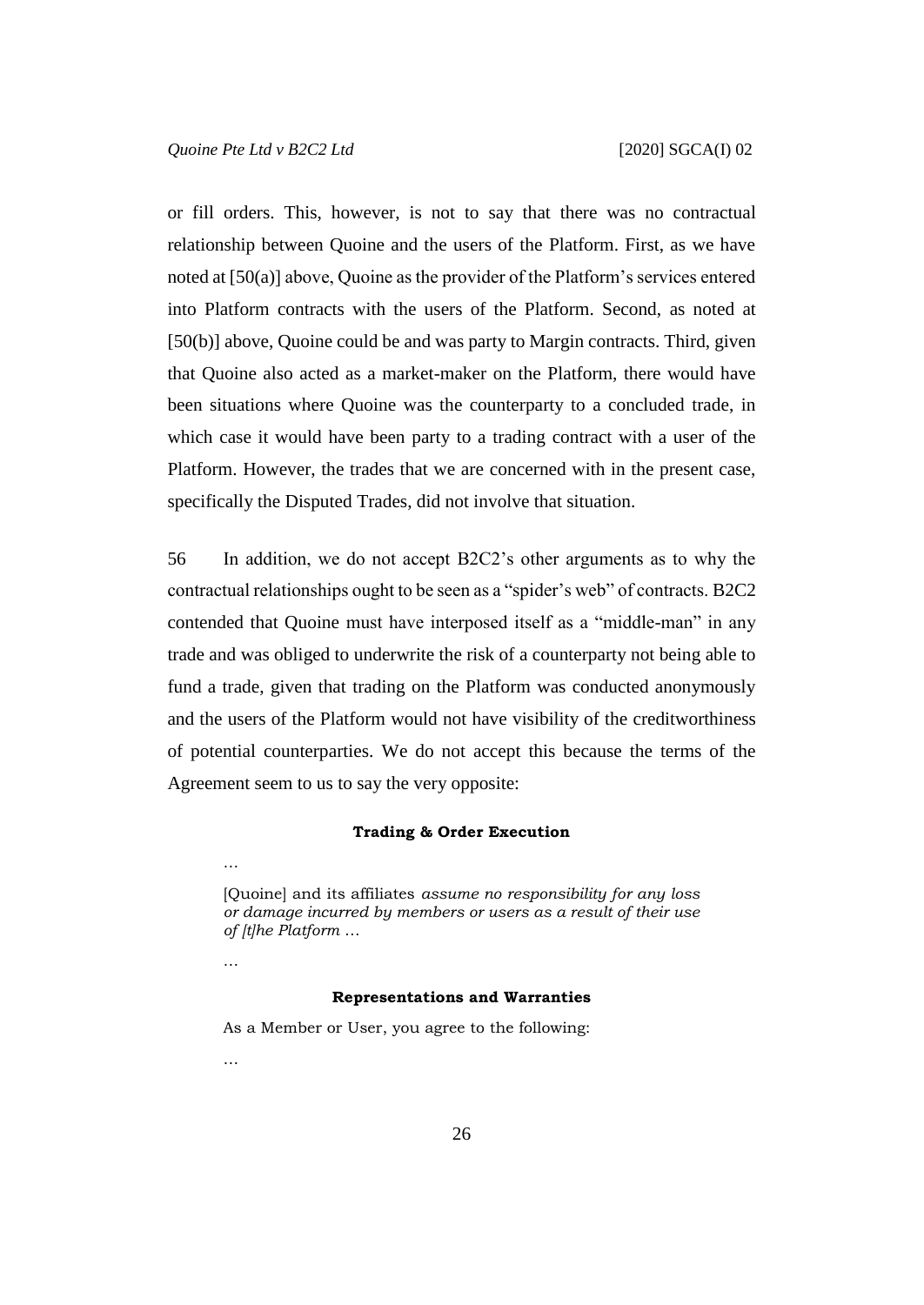**d.** You agree that use of the service is *at your own risk* and you are solely responsible for interactions … with any other Member or User of the service. [Quoine] … *assume[s] no responsibility whatsoever for harm that may come to you as a result of your interactions with any other Member or User of the service* …

…

[emphasis added]

57 It is evident from these terms that Quoine had expressly sought to disclaim any liability for losses that users of the Platform might suffer arising from their use of the Platform. This would include the credit risk of a counterparty.

58 We also do not accept B2C2's argument that the trading contracts could not have been formed directly between the buyers and sellers on the Platform because all trading was done anonymously. Even if the traders were unaware of who their potential counterparties might be before the conclusion of the trades, once a trade was completed, the identity of the parties to the trade became ascertainable by way of a unique user identification number (Judgment at Annex 3). Further, there is no difficulty in the fact that the traders would not know who their counterparties were until after the trades were concluded, given that they were agreeing in effect to enter into contracts with such other users of the Platform as accepted their bids or asks as the case might be. We will discuss this in greater detail when we examine the formation of contracts by algorithmic trading (at [\[94\]](#page-44-0)–[\[96\]](#page-45-0) below).

#### *Issue (b): Express and implied terms of the Agreement*

59 Quoine argued that there were terms in the Agreement, both express and implied, which allowed it to cancel the Disputed Trades. We do not accept these contentions for the following reasons.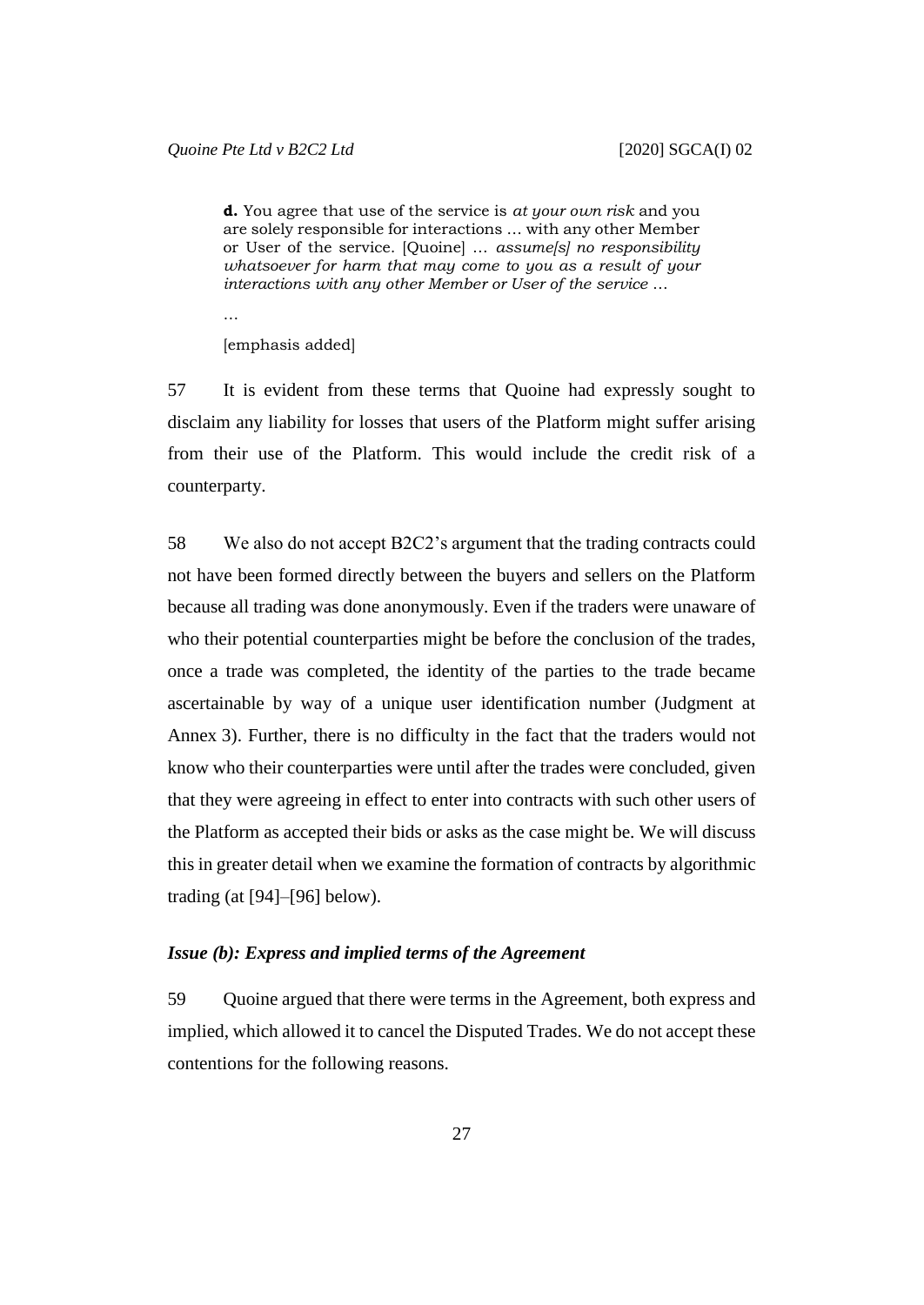### *The Aberrant Value Clause*

60 Quoine argued on appeal (as it did at trial) that the Aberrant Value Clause in the Risk Disclosure Statement (see [\[25\]](#page-12-0)–[\[26\]](#page-13-0) above) entitled it to cancel the Disputed Trades. It also contended that the Unilateral Variation Clauses (see  $[20]$ – $[21]$  above) allowed it unilaterally to vary the terms of the Agreement when it uploaded the Risk Disclosure Statement on its website *without* giving notice to the users of the Platform. On the other hand, B2C2 maintained that neither the Risk Disclosure Statement nor the Aberrant Value Clause had been incorporated into the Agreement. B2C2 further submitted that even if the Aberrant Value Clause had been incorporated into the Agreement, it did not assist Quoine because it would only have permitted Quoine to cancel transactions in which the prices of the trades had been incorrectly calculated by Quoine's system due to a "system failure" or "malfunction". "System failure" and "malfunction" were defined terms in the Risk Disclosure Statement, and required there to be a situation where customers could "no longer … place orders over the Internet", or the orders "arrive[d] late or [could not] be placed" (see also [\[68\]](#page-31-0) below). The Disputed Trades were not such transactions.

61 The Judge found that the Unilateral Variation Clauses, properly construed, did not allow Quoine to change the terms of the Agreement without its drawing this to the attention of the users of the Platform in some way. Quoine thus had to provide notice to the users in order to effect a change to the terms of the Agreement. The Judge also found that merely uploading the Risk Disclosure Statement on Quoine's website without any indication that it was intended to have legal effect did not constitute such notice that changes had been made to the Agreement. This was because the Risk Disclosure Statement purported only to be a summary of risks with no indication that it was intended to have legal effect (see Judgment at [174]–[176]).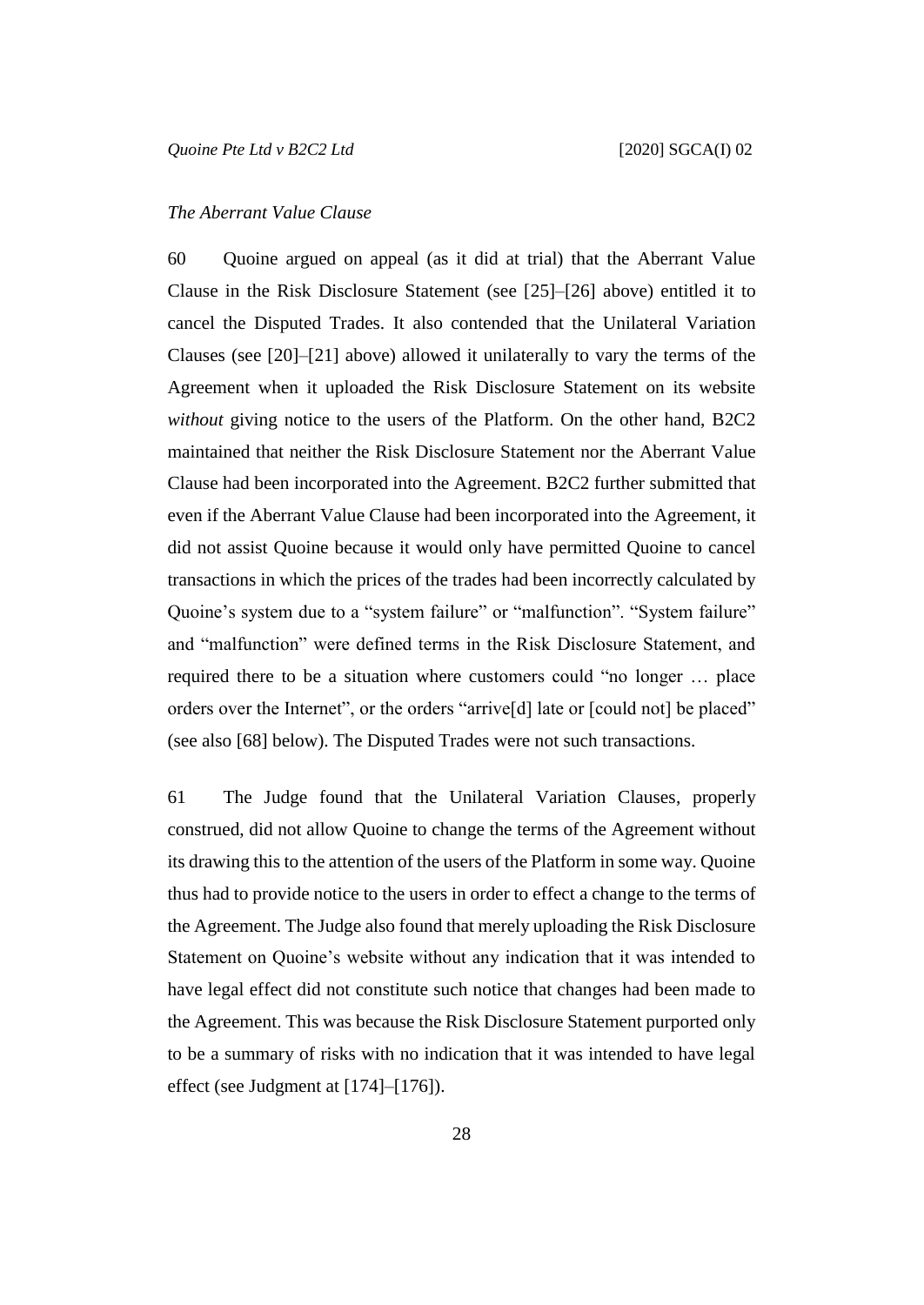62 We affirm the Judge's analysis on this point. Although it was not necessary for Quoine to obtain the consent of a user of the Platform before changing the terms of the Agreement, we are satisfied that a user had to have reasonable means of knowing that there had been a modification to the terms and what that modification was before any such change could have legal effect. Armed with such knowledge, the user could then decide whether or not it would continue to use the Platform. In this case, all Quoine did was to upload the Risk Disclosure Statement onto its website without more. This could not on any basis have sufficed to constitute the requisite notice.

63 Further, in determining whether notice of changes to the Agreement had to be given, we also have regard to the Unilateral Variation Clauses, which include the Without Notice Clause (see [\[21\]](#page-11-0) above). We reproduce the Without Notice Clause here:

You agree that [Quoine] reserves the right to change any of the terms, rights, obligations, privileges or institute new charges *for access to or continued use of services at any time, with or without providing notice of such change*. You are responsible for reviewing the information and terms of usage as may be posted from time to time. *Continued use of the services or nontermination of your membership after changes are posted or emailed constitutes your acceptance or deemed acceptance of the terms as modified.* [emphasis added]

64 We note that the Without Notice Clause *expressly* stated that Quoine was permitted to effect changes to any of the terms, rights, obligations, privileges or to institute new charges for access to or continued use of services "without providing notice of such change". However, the changes contemplated by this clause were restricted only to changes pertaining to "access to or continued use" of Quoine's services. We assume, without finding, that incorporating the Aberrant Value Clause into the Agreement would be such a change. Even so, we think that it was *implicit* within the Without Notice Clause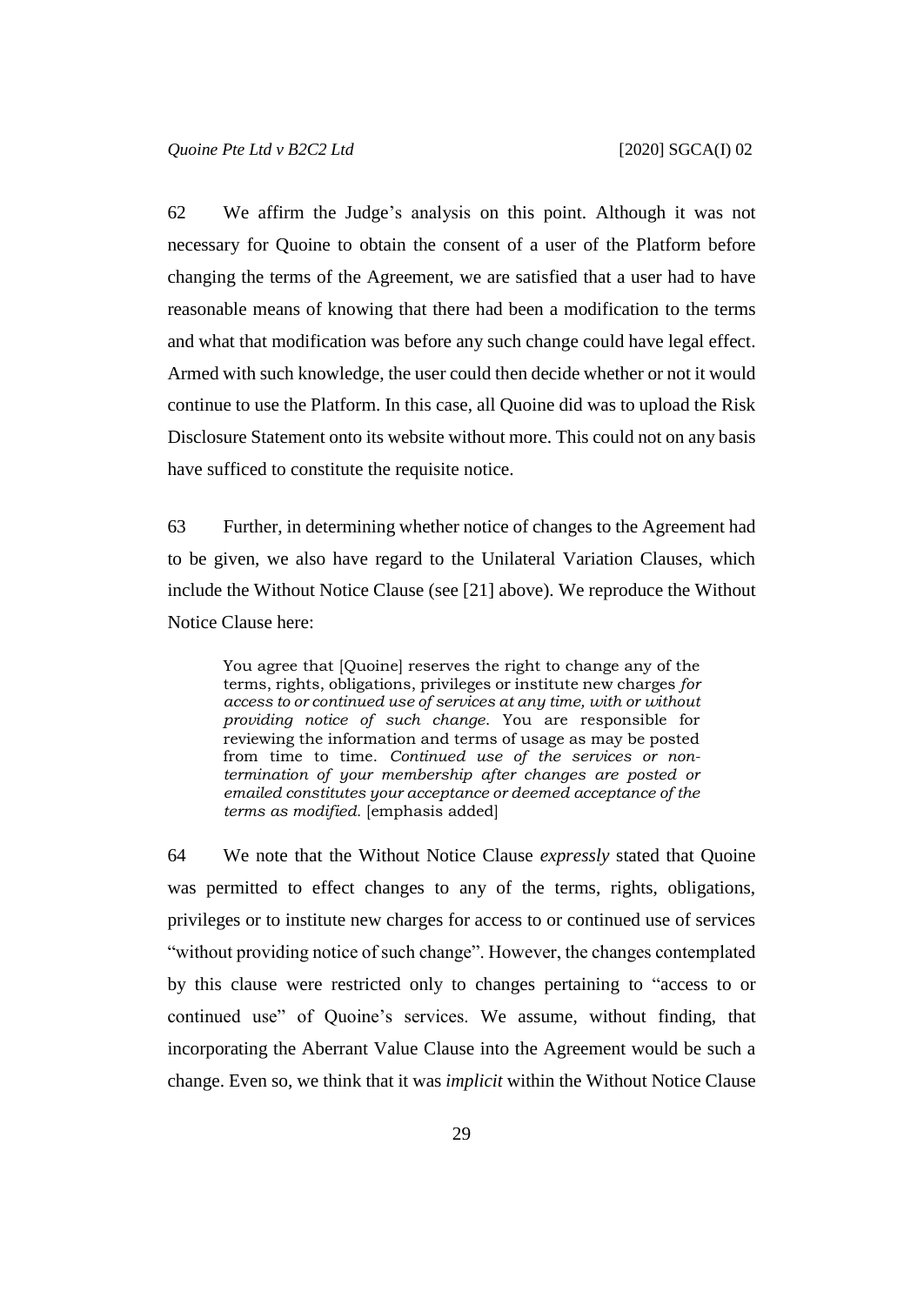that a user of the Platform ought to be given the opportunity to consider the change in question, so that it could decide whether to continue using Quoine's services. We say this for three reasons.

65 First, the Without Notice Clause stated that changes to the terms would be "posted or emailed", which suggested that Quoine would take positive steps to bring the changes to the attention of the users of the Platform. Second, the clause stated that continued use of Quoine's services after such changes had been posted or emailed would amount to an affirmation or deemed acceptance of the terms as modified. This part of the clause would not make sense if the users did not have an *awareness* of those modified terms to begin with. Third, the "General Terms" of the Agreement provided that the users of the Platform were responsible for reviewing the changes to the Agreement:

… This Agreement may be changed at any time by [Quoine]. *It is the responsibility of the User to keep himself/herself updated with the current version of the Agreement.* Users and Members waive any claim regarding this issue. … [emphasis added]

This contemplated that users would have the *opportunity* to review the changes in the first place, which in turn necessitated them being given notice of these changes.

66 For these reasons, we do not think that the requirement of notice was displaced by the Without Notice Clause. Sufficient notice of the incorporation of the Aberrant Value Clause as a term of the Agreement had to be given to users of the Platform before it could be regarded as having been incorporated into the Agreement. We acknowledge that pursuant to the "General Terms" of the Agreement, the onus was on the users of the Platform to keep themselves updated with the latest version of the Agreement. However, there must at least have been some indication on Quoine's website to inform users about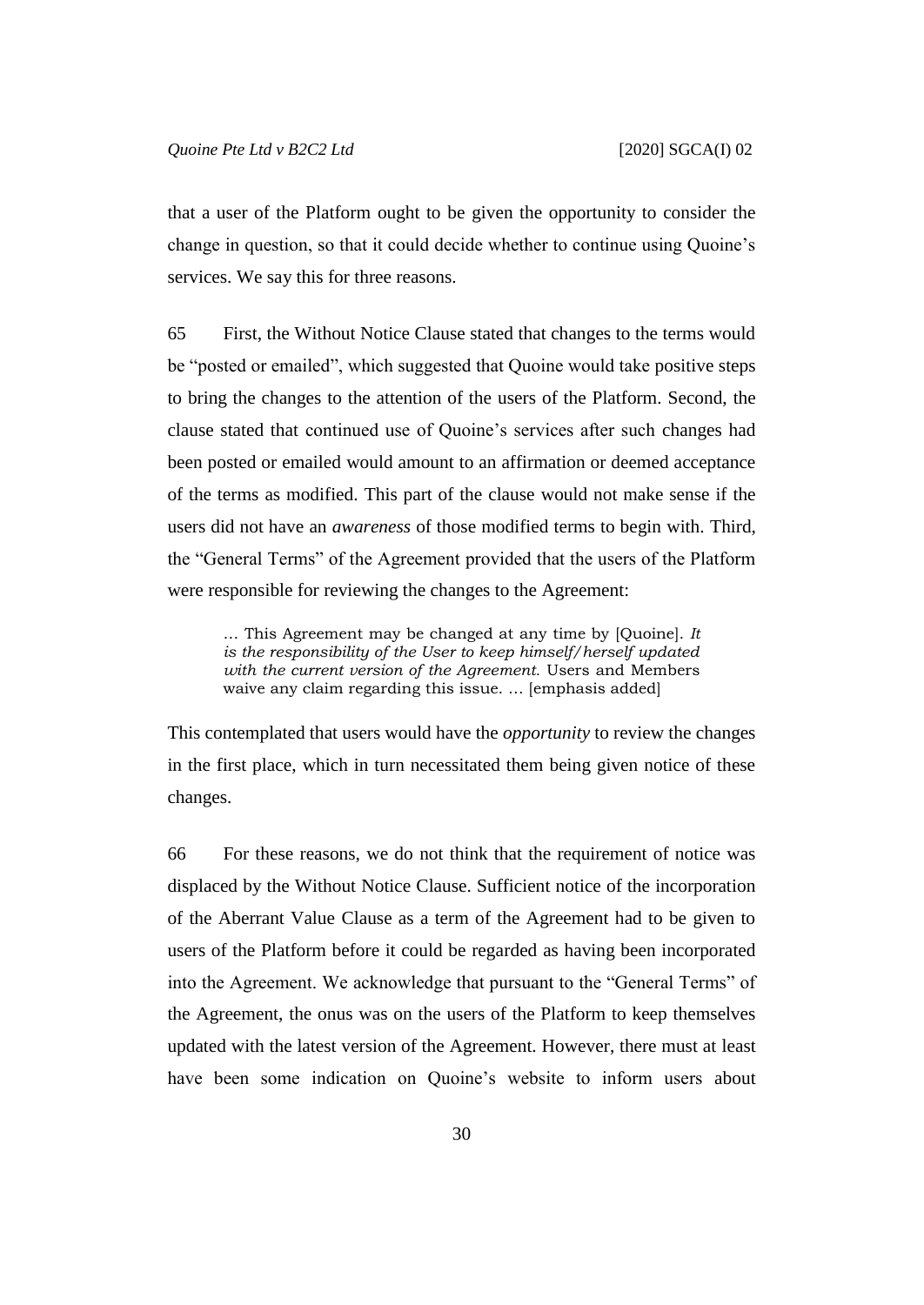amendments to the Agreement. We therefore agree with the Judge that simply uploading the Risk Disclosure Statement onto Quoine's website without alerting users to the fact that a new term had been introduced was insufficient to constitute the requisite notice (see Judgment at [176]).

67 Moreover, as the Judge pointed out, the Risk Disclosure Statement appeared to be nothing more than a summary of the various risks that users would expect to face when using the Platform (see [\[24\]](#page-12-1) above), and there would have been no reason for a user reading it to think that amendments to the terms of the Agreement were embedded within it. We also find no reason to disturb the Judge's finding that there was nothing on Quoine's website, the Agreement, or the Risk Disclosure Statement to alert the user to the need to read these documents together.

<span id="page-31-0"></span>68 In any case, even if the Aberrant Value Clause had been incorporated into the Agreement, we do not think that it had the effect that Quoine suggested it did of entitling it to cancel the Disputed Trades. The relevant portion of the Risk Disclosure Statement which contained the Aberrant Value Clause (the italicised text below) stated:

There is the risk that a system failure may occur due to changes to the external environment, etc., and this may disrupt a customer's ability to execute transactions. A "system failure" is when [Quoine] finds that a malfunction (not including obstructed network lines or problems with a customer's computer, etc.) has clearly arisen in the system required to provide [Quoine's] services, and customers are no longer able to place orders over the Internet ([Quoine's] website, mobile site, or applications) or customers' orders arrive late or cannot be placed.

Please be aware that in the event that a customer loses any opportunity (e.g., [Quoine] is unable to receive a customer's order and the customer therefore loses the opportunity to place the order, losing profits that he or she ordinarily would have earned) due to emergency system maintenance or a system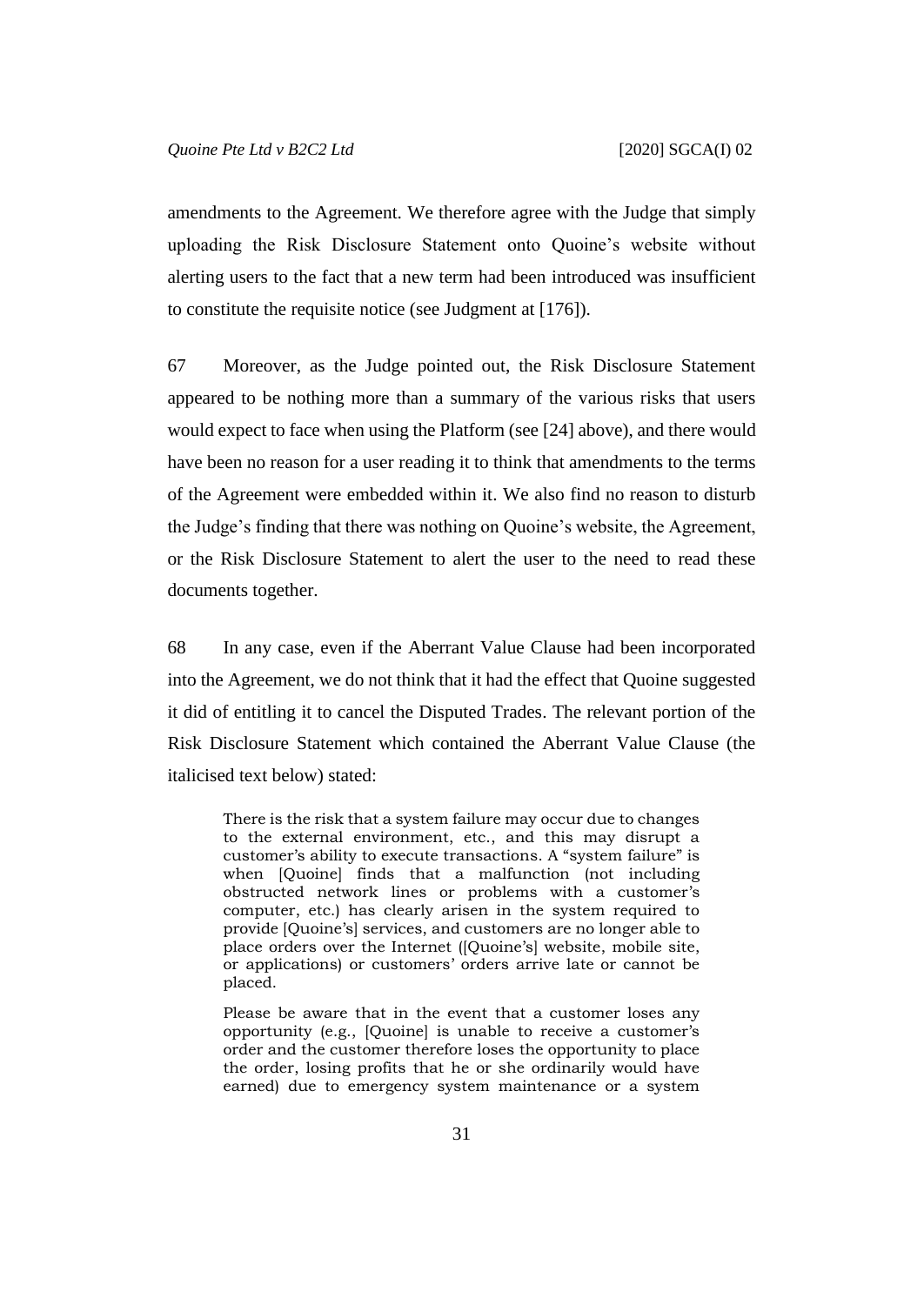failure, [Quoine] will not be able to execute a process to fix the error because it will be unable to identify the order details that the customer intended to place (the original order). *The system may produce an aberrant value for the buy or sell price of the virtual currency calculated by the system. Please be aware that if [Quoine] finds that a transaction took effect based on an aberrant value, [Quoine] may cancel the transaction.* Your understanding is appreciated.

[emphasis added]

69 In our judgment, having regard to these portions of the Risk Disclosure Statement, the Aberrant Value Clause was meant to apply in situations where there was a discrepancy between the value input by a user of the Platform and the value generated or calculated by the system "due to emergency system maintenance or a system failure". In short, this would be the case where the value generated by the Platform was not the value intended by the user. We come to this conclusion because of the words "[Quoine] will not be able to execute a process to fix the error because it will be unable to identify the order details that the customer *intended to place*" [emphasis added]. It would be unsurprising in such circumstances that Quoine could cancel the transaction; this was simply never an intended transaction. In the present case, however, the only alleged "malfunction" in the Platform's system was the Quoter Program not being able to access external price data and therefore not being able to generate new orders, which led to a gradual thinning out of the Platform's order book. Apart from that, the market orders placed by the Platform on the Counterparties' behalf were executed exactly as intended, which was to purchase ETH at the best available price on the Platform at the material time. The prices of B2C2's sell orders for ETH, at prices of 9.99999 BTC and 10 BTC to 1 ETH, which orders were matched with the Counterparties' market orders, were similarly not "aberrant" in the sense that they were exactly what B2C2 intended them to be; they were simply the result of the pre-programmed deep price of 10 BTC to 1 ETH in the PureQuote strategy taking effect (see [\[29\]](#page-14-0)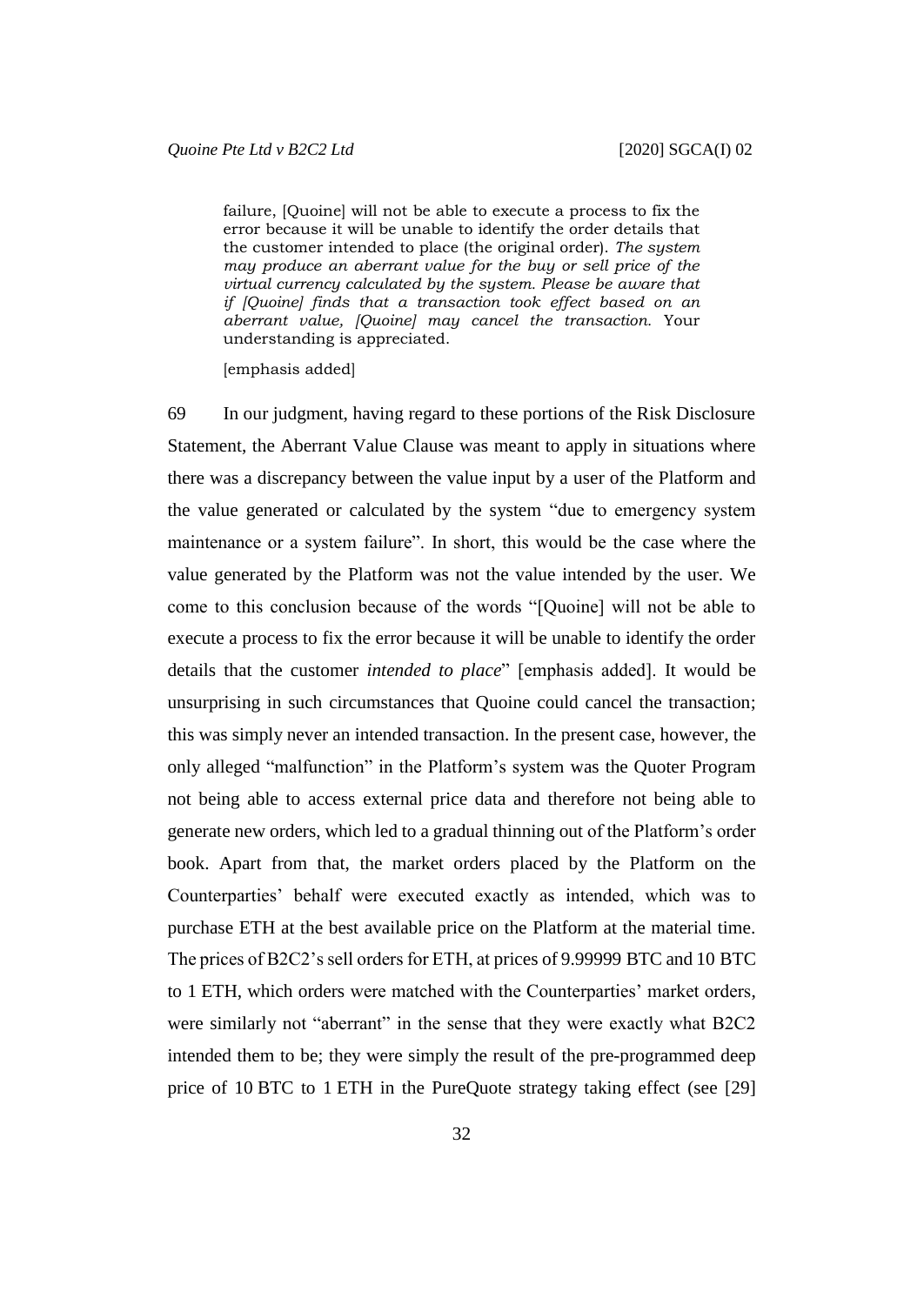above). The Disputed Trades were concluded based on prices *correctly* quoted by the Trading Software for B2C2, and market orders that were *correctly* placed by the Platform for the Counterparties.

70 Aside from this, if we were to accept Quoine's position, it would seem to lead to the conclusion that the Aberrant Value Clause enabled Quoine to undertake some sort of "reasonableness" check on transactions entered into by others and then to cancel whatever transactions *it* thought was beyond the bounds of reason. We do not think this can possibly be correct.

#### *The Proposed Implied Terms*

71 We turn then to Quoine's contention that it was entitled to cancel the Disputed Trades on the basis of the Proposed Implied Terms (see [\[35\]](#page-17-0) above). We agree with the Judge that the terms sought to be implied are incompatible with the Irreversible Action Clause (see [\[22\]](#page-11-1) above). The Proposed Implied Terms would allow Quoine to reverse trades on the Platform which (a) had been executed at abnormal prices as a result of any error affecting the Platform, or (b) resulted from orders placed in breach of the terms of the Agreement. The Irreversible Action Clause, however, provided that "once an order is filled, [the user is] notified via the Platform and such an action is irreversible".

72 In *Sembcorp Marine Ltd v PPL Holdings Pte Ltd and another and another appeal* [2013] 4 SLR 193 at [94]–[95], we held that a term may only be implied into a contract where the parties did not contemplate the issue at all and so left a gap in their contractual arrangements. If the question is whether the Agreement made provision for whether and when a concluded trade could be reversed, the answer to this was that the Irreversible Action Clause made it clear that once an order had been filled and the parties to the trade had been notified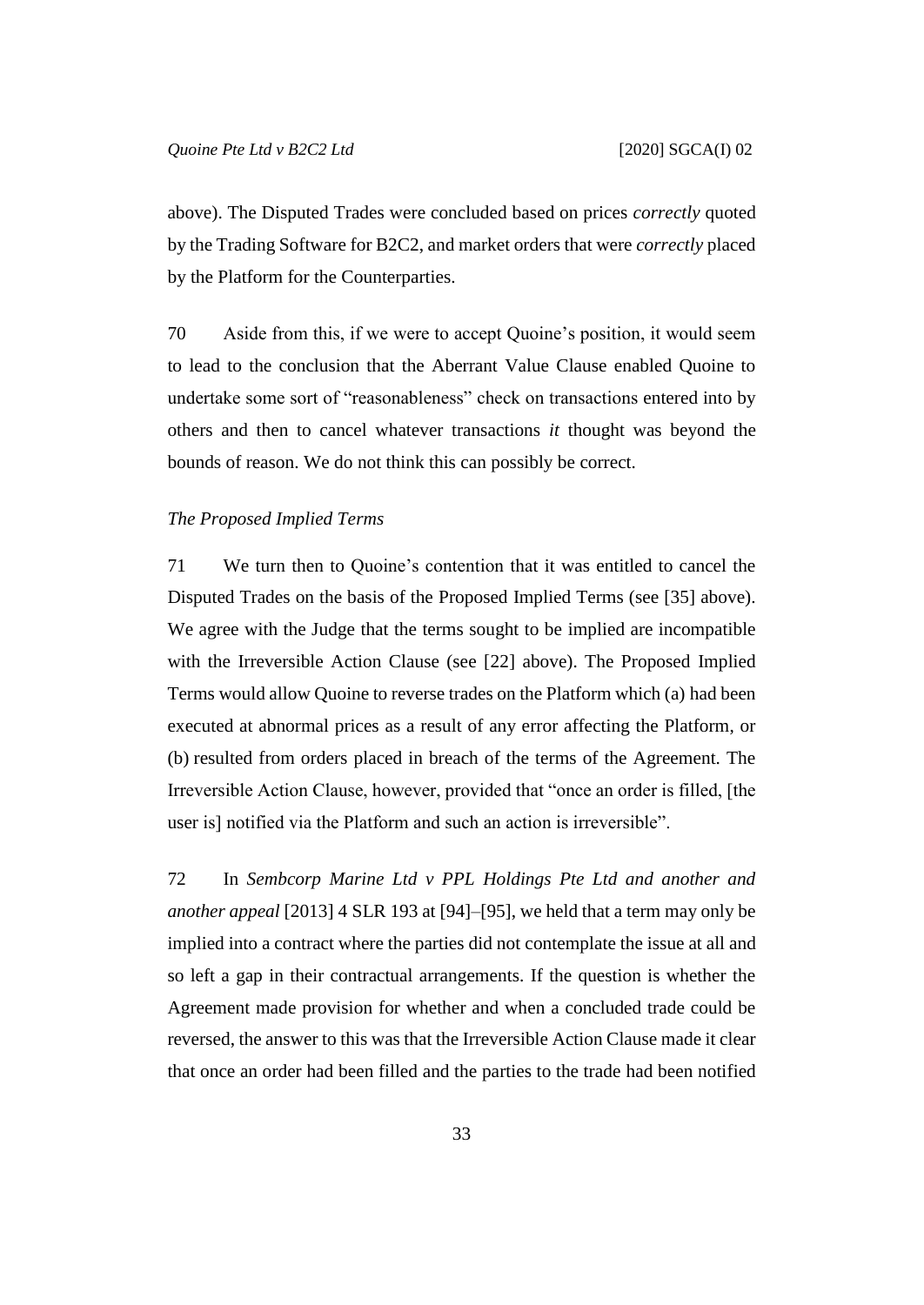by the Platform, such an action was *irreversible*. In this regard, the Proposed Implied Terms are inherently incompatible with the Irreversible Action Clause given that they purport to allow Quoine to reverse trades which had been executed and had become irreversible.

73 Quoine sought to meet this by contending that the Irreversible Action Clause only applied to the users of the Platform and not to Quoine itself as the owner and operator of the Platform. We disagree. It is clear from the plain words of the Irreversible Action Clause and the adjacent terms that it was meant to apply to all orders that had been filled, regardless of whether it was a user of the Platform or Quoine itself that was seeking to reverse the trades. The Irreversible Action Clause (the italicised text below) was found under the heading "Trading & Order Execution", which provided as follows:

Only registered users or Members are allowed to buy, sell and use the services provided by the Platform. The exchange functions of [t]he Platform will fill in orders at the best possible available market price. Note that as markets move continuously, the prices displayed on user interfaces, on our web app or on mobile apps are in no way guaranteed. The Platform, however, has been designed to allow members to fill at best possible prices and in a timely manner. Nevertheless [Quoine] will not be liable under any circumstances for the consequences of any delay in order filling or failure to deliver or perform.

*Furthermore, once an order is filled, you are notified via the Platform and such an action is irreversible.*

[Quoine] and its affiliates assume no responsibility for any loss or damage incurred by members or users as a result of their use of [t]he Platform …

[emphasis added]

74 As the Judge noted at [151] of the Judgment, the Agreement governed the contractual relationship between Quoine and all the users of the Platform. Therefore, the terms of the Agreement would presumptively be equally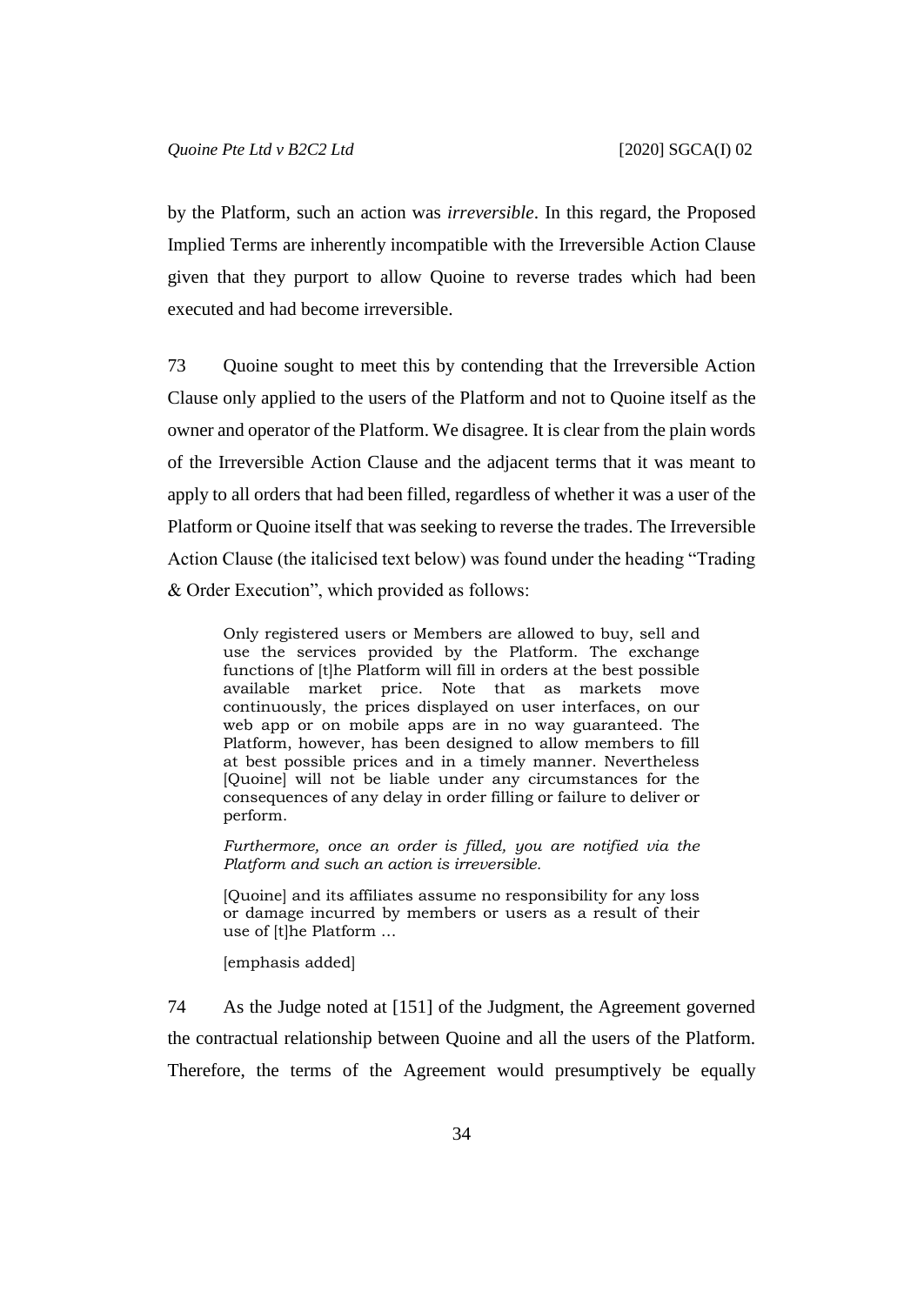applicable to Quoine. This view is supported by the sentence immediately preceding the Irreversible Action Clause, which sought to limit *Quoine's* liability for the consequences of any delay in the filling of an order or any failure to deliver or perform. Similarly, the sentence that immediately followed the Irreversible Action Clause limited *Quoine's* liability for any loss incurred by a user as a result of its use of the Platform. These sentences would have been unnecessary if the provisions under the heading "Trading & Order Execution" did not apply to Quoine. Furthermore, the Irreversible Action Clause itself provided that once an order had been filled, and the users of the Platform had been notified through the Platform, "such an action", which in this context could only mean the filling of the order, was irreversible. As the Judge noted at [152] of the Judgment, the word "irreversible" was plainly not qualified in any way and drew no distinction between the users of the Platform and Quoine as the operator of the Platform.

75 Subsequent to the hearing of this appeal, Quoine drew our attention to an article which commented on several aspects of the Judgment: see Kelvin Low & Eliza Mik, "Unpicking a Fin(e)tech Mess: Can Old Doctrines Cope in the 21st Century?", *Oxford Business Law Blog*, 8 November 2019 <https://www.law.ox.ac.uk/business-law-blog/blog/2019/11/unpickingfinetech-mess-can-old-doctrines-cope-21st-century> (accessed 14 November 2019) ("*Low & Mik*"). The authors argued that if Quoine itself was not a counterparty to the Disputed Trades, then it must have been acting as agent for B2C2 and the Counterparties, and the users of the Platform in general, for the purposes of matching trades. On that basis, the authors contended that the Irreversible Action Clause should be construed to mean that only the *instructions* given by the users to Quoine as agent were irreversible, and not the trades themselves. We respectfully disagree.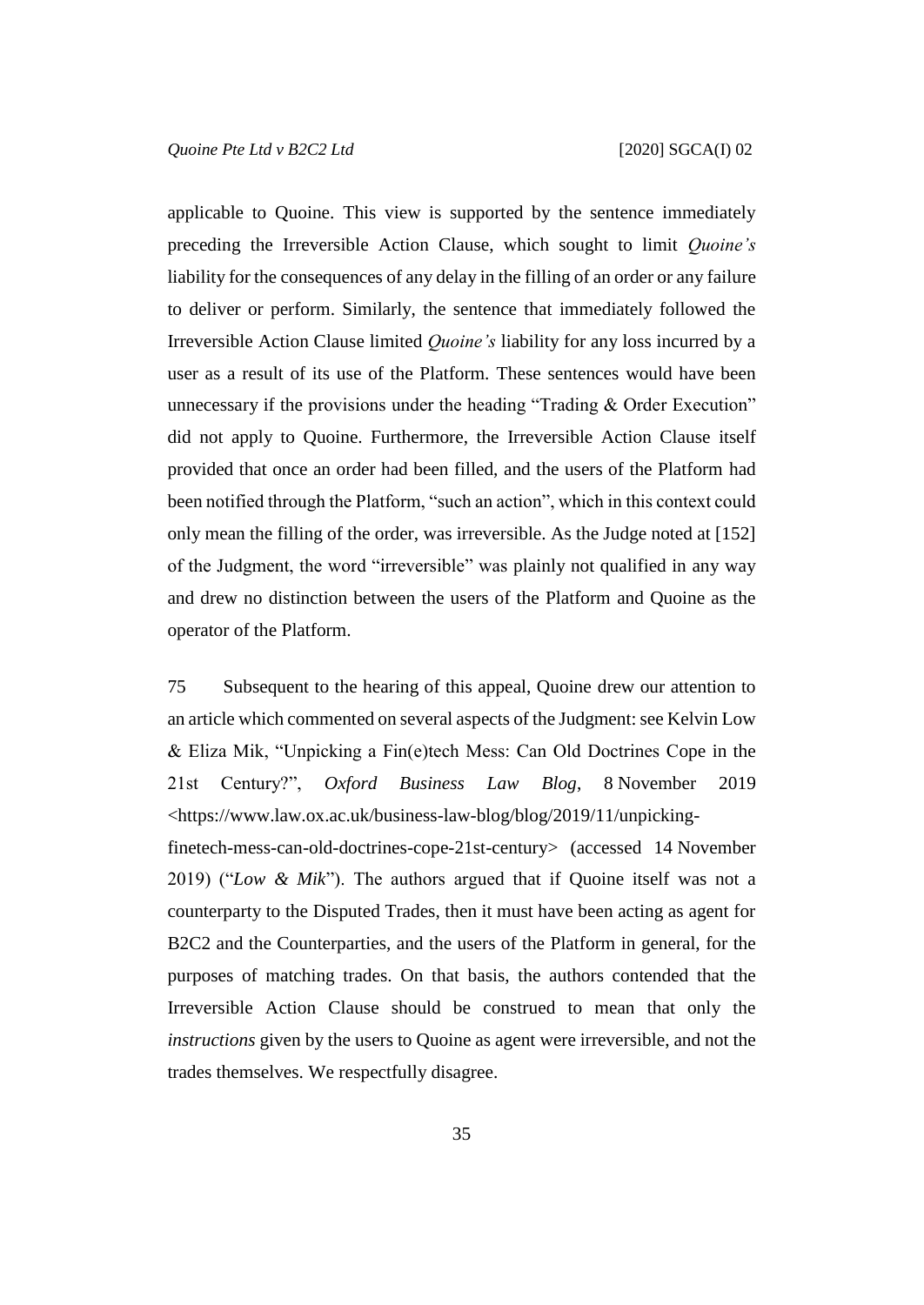76 First, it appears that the authors' underlying premise was that the relationship between Quoine and the users of the Platform was binary – either Quoine was the central counterparty to all trades on the Platform, or it acted as agent for the users. However, we have held that the trading contracts were formed directly between the parties to the respective trades (see  $[50(c)]$  above) and this did not require a finding that Quoine acted as agent for the parties. We consider the function of the Platform to be somewhat similar to that of an Internet messaging application, which allows users of the application to communicate with one another. If a contract is formed between two users on this messaging application, it would be artificial to suggest that the owner or operator of the Platform acted as an agent for these users. There was no suggestion that trading instructions were first passed to Quoine as a third party before they were uploaded on the Platform. Second, and more fundamentally, we consider the authors' interpretation of the Irreversible Action Clause to be contrary to the plain words of the clause. The irreversibility applies to the action of filling an order, as we have held at [\[74\]](#page-34-0) above.

77 For these reasons, we do not think that it is permissible to imply the terms that Quoine was contending for.

# *Issue (c): Unilateral mistake*

78 We turn to the central feature of Quoine's defence, and one which the Judge acknowledged was "the most troubling and difficult in this case" (Judgment at [183]). Quoine relied on both unilateral mistake at common law and in equity to argue that the Trading Contracts should be vitiated, and therefore that its cancellation of the Disputed Trades was warranted. There is a threshold question whether Quoine, which was not a party to the Trading Contracts, could invoke the doctrine by way of defence to the claim that it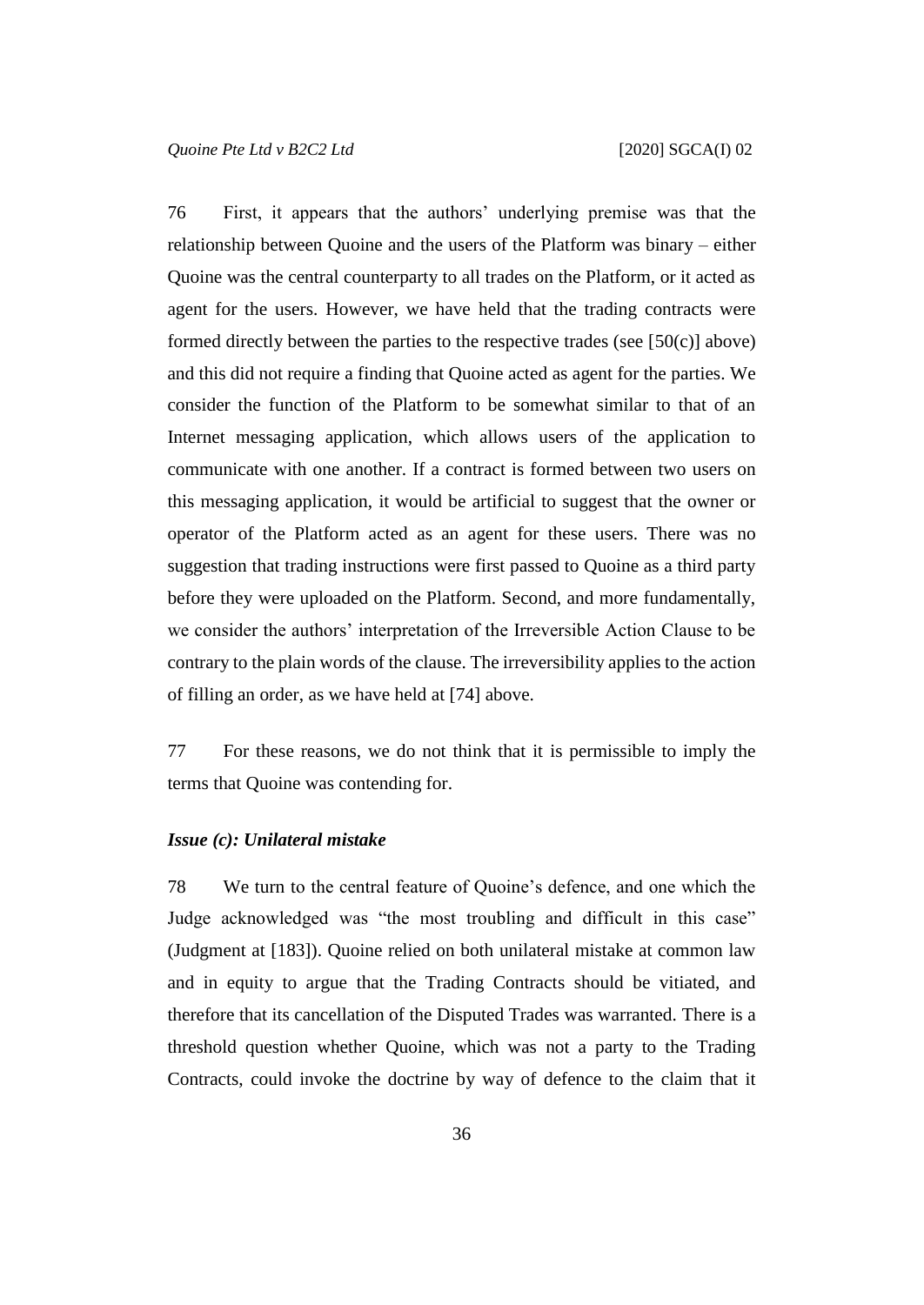breached *its* contract with B2C2 (meaning, the Irreversible Action Clause in the Agreement). In other words, the question is whether Quoine would necessarily be excused of its breach even if the Trading Contracts were vitiated. We assume, without deciding, that the defence of unilateral mistake was available to Quoine in the indirect way argued. The parties did not dispute this specific point. As noted at [\[45\]](#page-21-0) above and [\[132\]](#page-63-0) below, a broadly similar approach was taken by the Judge and by us in the context of the claim in unjust enrichment. Leaving this to the side, the complexity arose because the defence of unilateral mistake was being raised for the first time, as far as we are aware, in the context of algorithmic trading and the formation of contracts by such means. B2C2 and the Counterparties had entered into the Trading Contracts by means of B2C2's and Quoine's deterministic algorithms. B2C2 and the Counterparties therefore did not know until *after* the Trading Contracts had been entered into, whether an offer would be made or accepted, or the terms on which a contract would be concluded. How then could the doctrine of unilateral mistake apply in this situation, where the contracting parties did not know the specific terms on which the Trading Contracts would be entered into? It is therefore necessary to consider the principles behind the doctrine before considering its application to this novel situation.

79 We state at the outset that we approach this issue of unilateral mistake on the footing that as a court applying the common law, our task is to apply the existing law on the doctrine subject to incremental adjustments being made in order to suit the particular context. Algorithmic trading is an area of dynamic change, and it might be more appropriate for legislative intervention in due course, if it were thought that a more fundamental redesign of the applicable legal framework is called for. That is certainly not our view at this time and we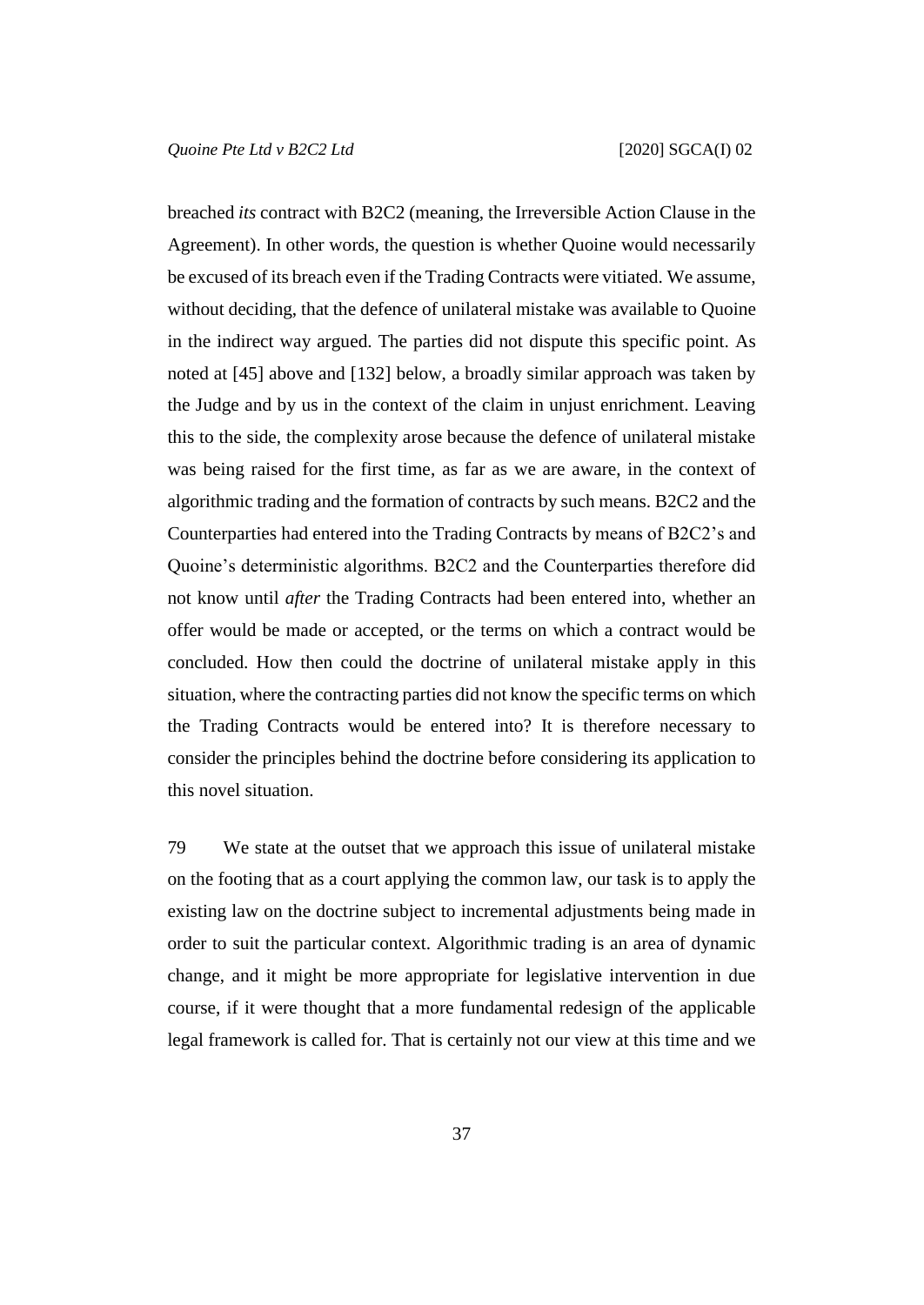consider that the existing body of law can be meaningfully adapted to deal with the situation at hand.

### <span id="page-38-0"></span>*Doctrine of unilateral mistake at common law and in equity*

80 We begin by setting out the requirements for unilateral mistake at common law and in equity, and in so doing, we highlight their differences in requirements and consequences. This was the subject of our decision in *Chwee Kin Keong and others v Digilandmall.com Pte Ltd* [2005] 1 SLR(R) 502 ("*Digilandmall.com*"). In essence, one party must have transacted while operating under a mistake as to a *fundamental term* of the contract (see *Digilandmall.com* at [34] and [80]). As we note below, there is a question as to whether this also applies in the context of the doctrine in equity. But beyond this:

(a) for unilateral mistake at common law, the non-mistaken party must have had *actual* knowledge of the mistaken party's mistake, and if this is established, the contract will be rendered *void*; but

(b) for unilateral mistake in equity, the non-mistaken party must have had at least *constructive* knowledge of the mistaken party's mistake and must have engaged in some *unconscionable* conduct in relation to that mistake, and if this is established, the contract will be *voidable*.

81 We begin with the rationale underlying the doctrine of unilateral mistake at common law. As we alluded to in *Digilandmall.com*, the reason for the doctrine is that "a party who is aware of the error made by the other party cannot claim that there is *consensus ad idem*" (at [31]). It follows that the doctrine is best understood by having regard to the principles governing offer and acceptance. A contract cannot be formed unless the contracting parties agree as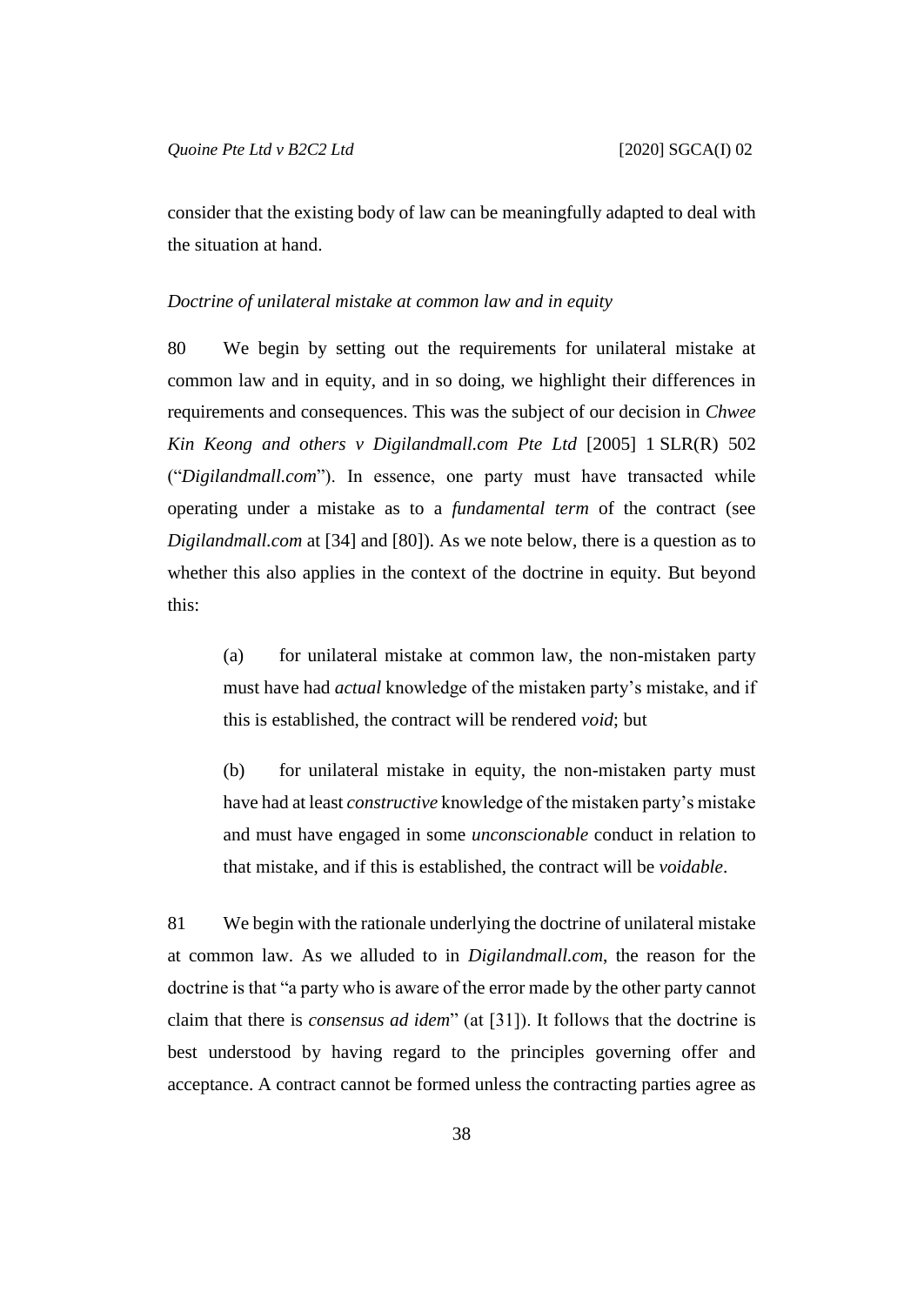to the *terms* of the contract. Unilateral mistake at common law voids a contract because the contracting parties have not in fact reached an agreement when one party is mistaken as to the terms put forward by the other party, and that other party knows this to be the case. In such circumstances, there is no correspondence between offer and acceptance. To explain this, it is helpful to set out what has been explained in *The Law of Contract in Singapore* (Andrew Phang Boon Leong gen ed) (Academy Publishing, 2012) at para 10.144:

… By [the theory of "promisee objectivity"], there is no contract where the non-mistaken party knows … that the mistaken party does not intend to contract on the intended terms. There is no departure from an "objective" view of agreement because the law, in looking at the non-mistaken party's knowledge of the mistaken party's intention is not asking what the mistaken party intended. Instead, it is looking at what the non-mistaken party had reason to believe for the purpose of interpreting the communication made by the mistaken party to the nonmistaken party. …

In short, where the non-mistaken party knows that the mistaken party made a mistake in communicating a term, the non-mistaken party cannot treat the mistaken party as having agreed to the term. Absent such knowledge, however, the position is otherwise because it would give rise to intolerable uncertainty in contractual arrangements if a party could be permitted to assert its own subjective view that it had operated under a mistake, even though there appeared objectively to be a concluded contract and the non-mistaken party was fairly operating on that basis.

82 Significantly, for the relevant mistake to void the contract, it must be about a *term* of the contract, and cannot merely be a mistaken assumption about the circumstances under which the contract was or would be concluded. A contract can be concluded as long as the contracting parties agree as to its terms, regardless of their beliefs and assumptions about the contract. This proposition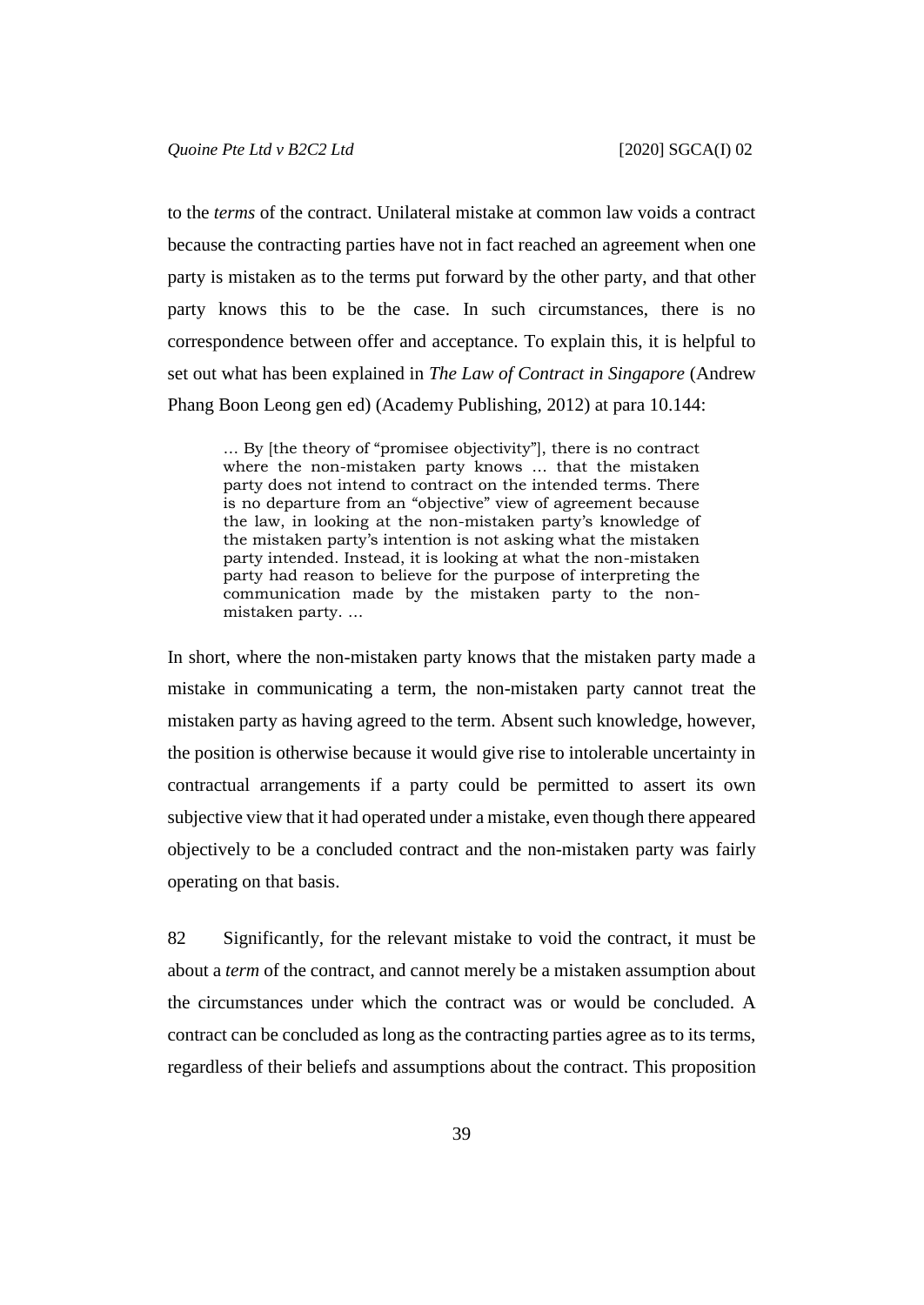was alluded to in the decision of *Smith v Hughes* (1871) LR 6 QB 597 ("*Smith v Hughes*").

83 In *Smith v Hughes*, the plaintiff farmer sued the defendant racehorse trainer for breach of a contract for the sale of oats. The plaintiff had given the defendant's manager a sample of the *new* oats that he intended to sell and the defendant agreed to purchase those oats of which he received a sample. The defendant subsequently refused to complete the contract on the ground that the contract had been for the sale and purchase of *old* oats. At the trial, it was disputed whether the plaintiff and the defendant's manager discussed the subject of the oats being old oats. At the end of the trial, the judge put two questions to the jury: (a) whether the word "old" had been used with reference to the oats in the conversation between the plaintiff and the defendant's manager; and (b) whether the plaintiff had believed that the defendant believed that he was contracting for old oats. The judge directed the jury to find for the defendant if either question was answered in the affirmative. The jury found for the defendant but did not give specific answers to the two questions.

84 On appeal, the court held that the judge's direction in respect of the first question was correct. However, it found that the judge's direction in respect of the second question was either wrong or likely to be misunderstood by the jury, and a new trial was therefore necessary. In the words of Hannen J, for the jury to find for the defendant pursuant to the second direction, "the jury should find not merely that the plaintiff believed the defendant to believe that he was buying old oats, but that he believed the defendant to believe that he, the plaintiff, was *contracting* to sell old oats" [emphasis added] (*Smith v Hughes* at 611).

85 The decisions of Cockburn CJ and Blackburn J too illustrate the point that the relevant mistake to void a contract, on the basis of unilateral mistake,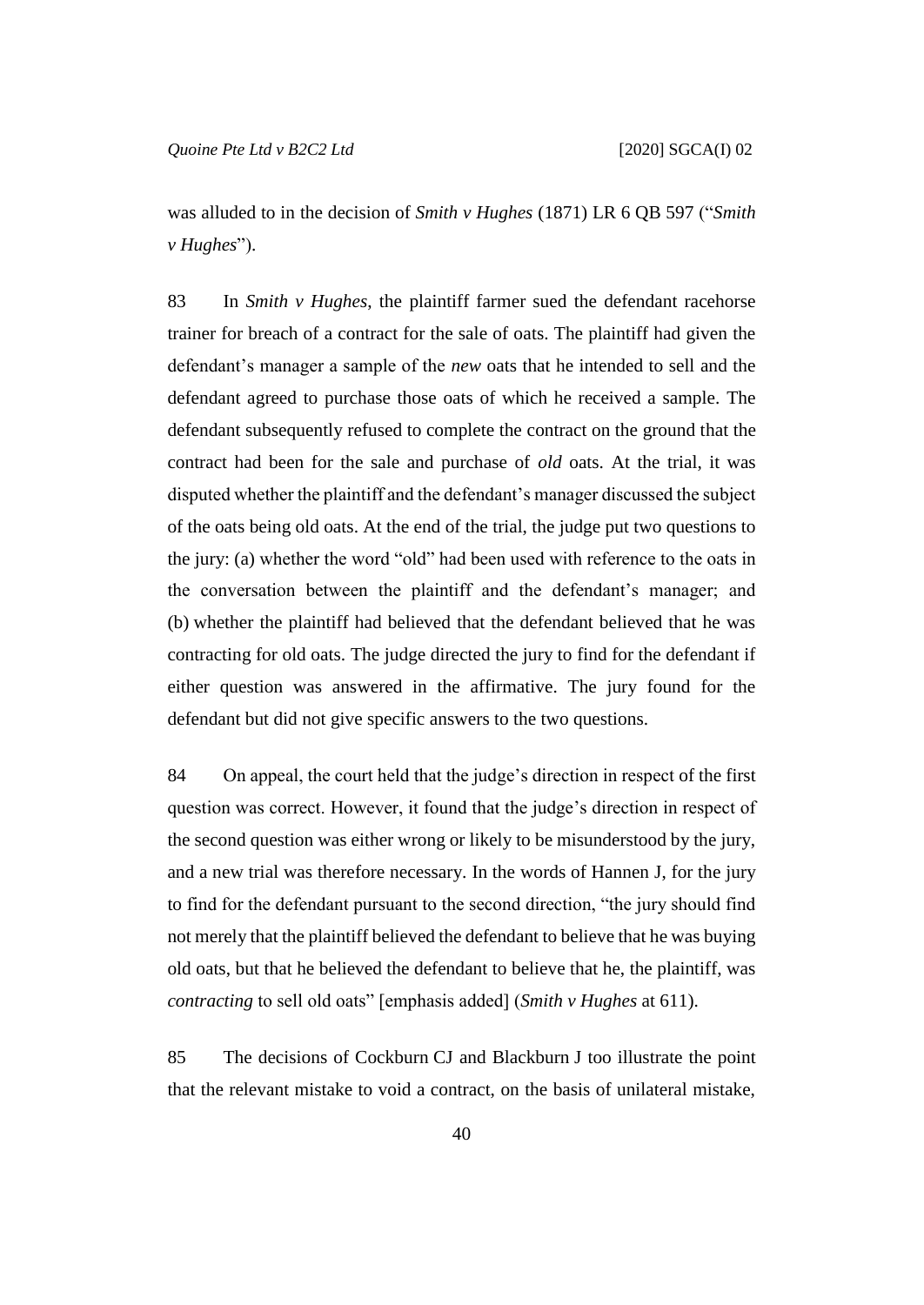had to be about a *term* of the contract, and not merely about the circumstances under which the contract was or would be concluded.

86 Blackburn J put it in these terms at 606–607:

… on the sale of a specific article, unless there be a warranty making it part of the bargain that it possesses some particular quality, the purchaser must take the article he has bought though it does not possess that quality. … *even if the vendor was aware that the purchaser thought that the article possessed that quality*, and would not have entered into the contract unless he had so thought, still the purchaser is bound, unless the vendor was guilty of some fraud or deceit upon him, and that a mere abstinence from disabusing the purchaser of that impression is not fraud or deceit … [emphasis added]

87 Cockburn CJ identified "the fallacy of confounding what was merely a *motive* operating on the buyer to induce him to buy with one of the essential *conditions* of the contract" [emphasis added] (at 606). If a contracting party made a mistake about the circumstances under which the contract was or would be concluded, *caveat emptor* would apply, and the contract would not be vitiated so long as the parties did reach an agreement on the *terms* of the contract. In emphasising this point, Cockburn CJ also observed that "the passive acquiescence of the seller in the self-deception of the buyer [in thinking that the oats were old oats]" would not entitle the buyer to avoid the contract (*Smith v Hughes* at 602–603).

<span id="page-41-0"></span>88 The requirement that the relevant mistake to void a contract on the basis of unilateral mistake must concern a *term* of the contract was also applied more recently in the decision of the English High Court in *Statoil ASA v Louis Dreyfus Energy Services LP (The "Harriette N")* [2008] 2 Lloyd's Rep 685 ("*Statoil*"). In *Statoil*, the relevant question was whether a contract of compromise between the parties was binding on the claimant when its employee had made an error in calculating the amount of demurrage due from the defendant, because the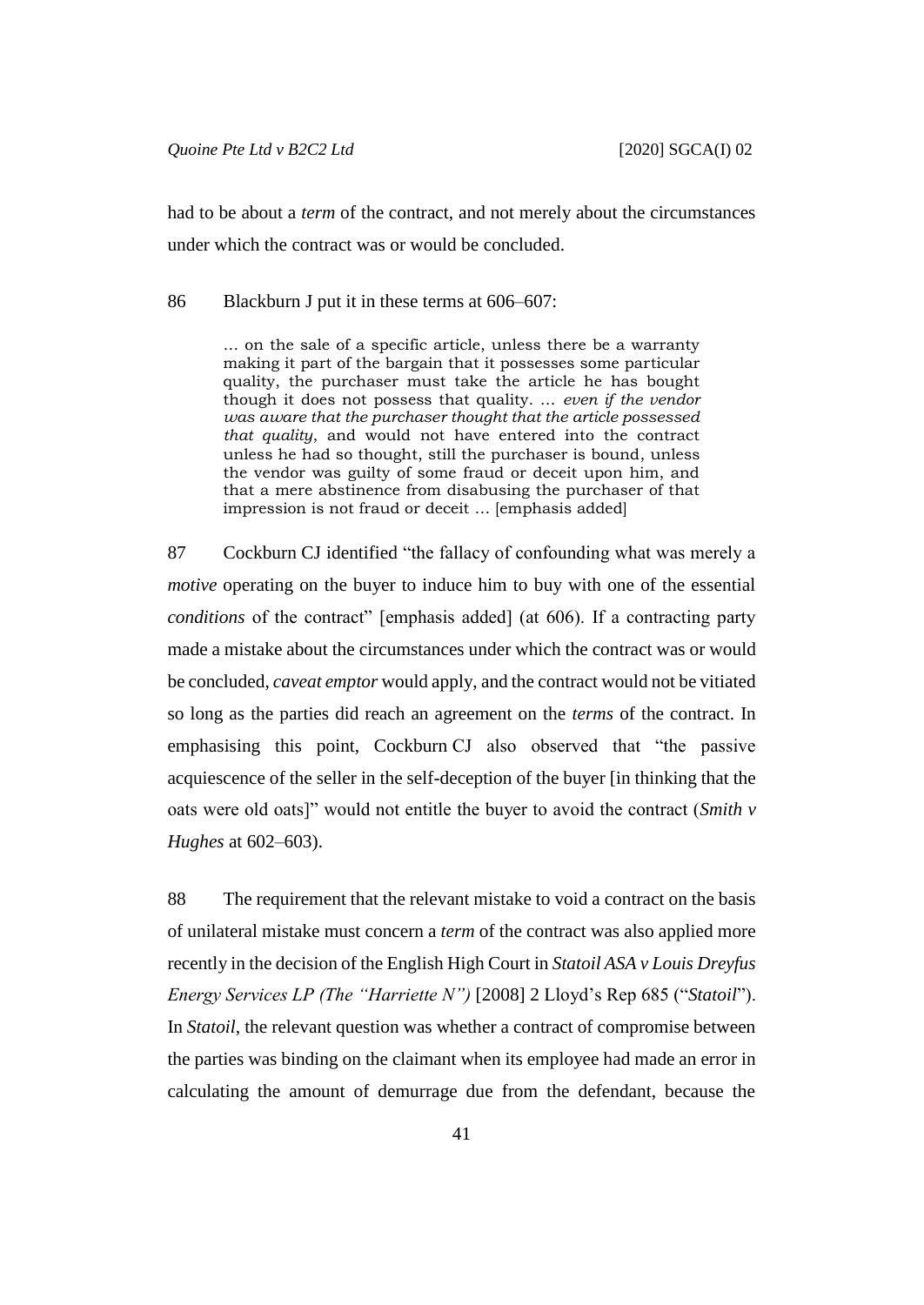claimant's employee thought that the vessel in question had completed discharging her cargo on 13 October 2006 when in fact she only completed discharging on 24 October 2006. Prior to concluding the contract of compromise, the defendant's employee realised that the claimant's employee made this error but opted to say nothing about it. Aikens J held that it was *not a term* of the contract that the compromise was reached on the premise that the discharge had been completed on 13 October 2006 (at [91]). He accordingly held that there was no operative unilateral mistake as to a term of the contract, which therefore remained binding. Citing *Smith v Hughes* in coming to his decision, Aikens J framed the relevant proposition of law as follows (*Statoil* at [88]):

… if one party has made a mistake about a fact on which he bases his decision to enter into the contract, but *that fact does not form a term of the contract* itself, then, *even if the other party knows that the first is mistaken as to this fact*, the contract will be binding. … [emphasis added]

89 We turn next to the rationale behind the doctrine of unilateral mistake in equity. We held in *Digilandmall.com* that we have an equitable jurisdiction with regard to unilateral mistake and that this jurisdiction exists to assist us in achieving the ends of justice in appropriate cases (see *Digilandmall.com* at [74] and [77]). To invoke this jurisdiction, it must be shown that the non-mistaken party had constructive knowledge of the mistaken party's mistake and further, that it was *unconscionable for the non-mistaken party to insist on the performance of the contract* because it had engaged in some unconscionable conduct or sharp practice in relation to that mistake (see *Digilandmall.com* at [80] and [83]).

90 There is a question as to whether unilateral mistake in equity can extend beyond a mistake as to a term of the contract, and related to this, whether a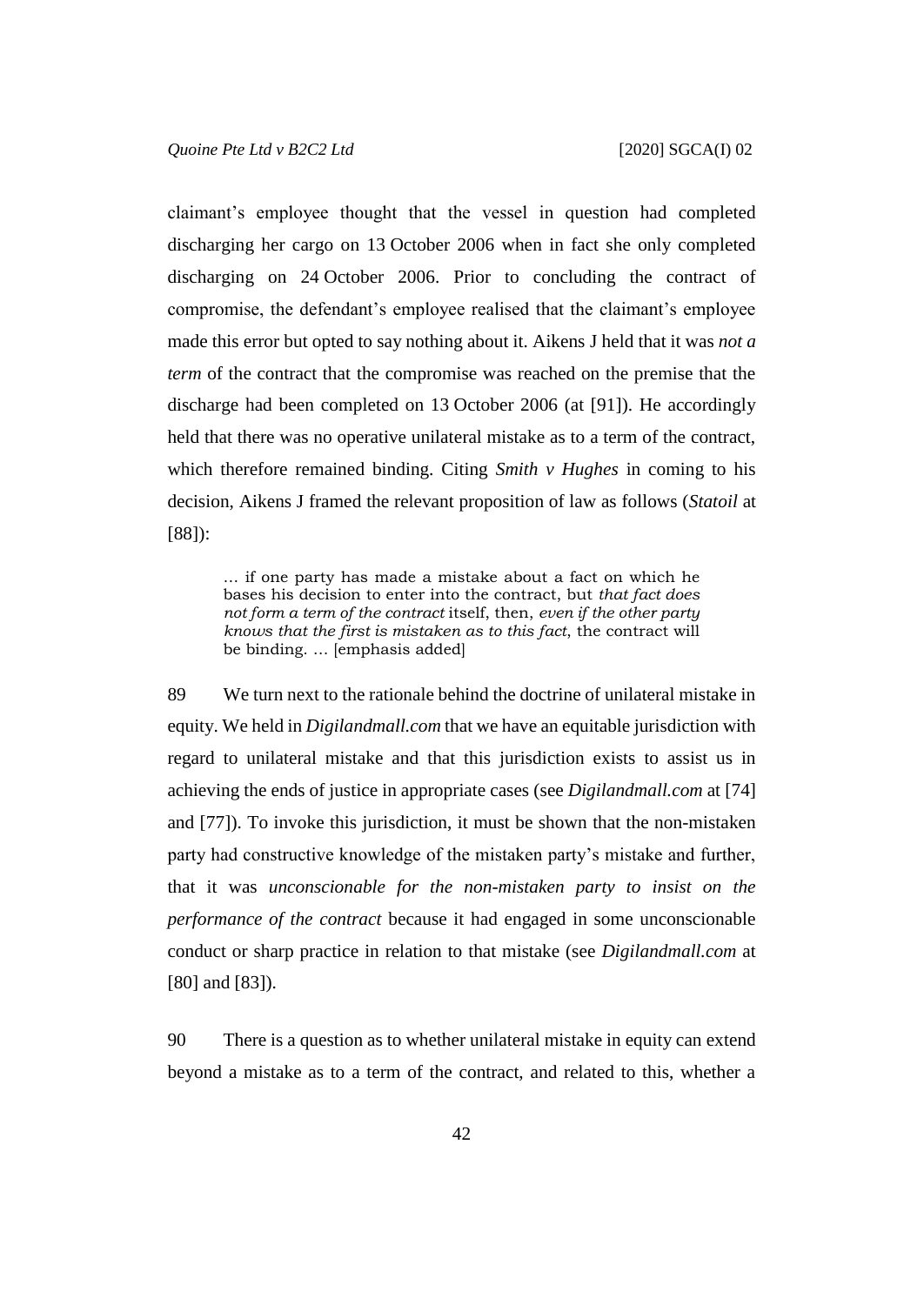mistaken assumption about the circumstances under which the contract was or would be concluded can itself be an operative mistake. The English authorities seem to suggest, on balance, that there is no equitable jurisdiction to vitiate a contract for unilateral mistake and if there were, they appear to doubt whether it extends beyond a mistake as to a term of the contract: see *Chitty on Contracts* (H G Beale gen ed) (Sweet & Maxwell, 33rdEd, 2018) ("*Chitty*") at para 3-027; Edwin Peel, *The Law of Contract* (Sweet & Maxwell, 14th Ed, 2015) at para 8–058; Jack Beatson, Andrew Burrows & John Cartwright, *Anson's Law of Contract* (Oxford University Press, 29th Ed, 2010) at p 278; see also *Clarion Ltd and Others v National Provident Institution* [2000] WLR 1888 at 1905C–1905H; *Great Peace Shipping Ltd v Tsavliris Salvage (International) Ltd* [2003] QB 679; *Huyton SA v Distribuidora Internacional de Productos Agricolas SA de CV* [2003] 2 Lloyd's Rep 780; *Statoil*. The High Court of Australia in *Taylor v Johnson* (1983) 151 CLR 422 treated relief for unilateral mistake as to a fundamental term as equitable in character; see also N C Seddon & R A Bigwood, *Cheshire and Fifoot Law of Contract* (LexisNexis Butterworths, 11th Australian Ed, 2017) at para 12.44 in which it is said that an equitable principle of mistake has probably displaced any possible common law doctrine of mistake.

91 As for the position in Singapore, although there is a recognised equitable jurisdiction for dealing with unilateral mistake, the question as to whether this extends beyond a mistake as to a term of the contract remains open. In *Digilandmall.com*, the mistake in question was undoubtedly one as to a fundamental term of the contract, namely the price, and there was no detailed discussion about whether any other type of mistake could be relied upon to invoke the defence (see *Digilandmall.com* at [34] and [80]). It is true that in *Digilandmall.com*, the court did go on to observe that "[o]ne suggested way" to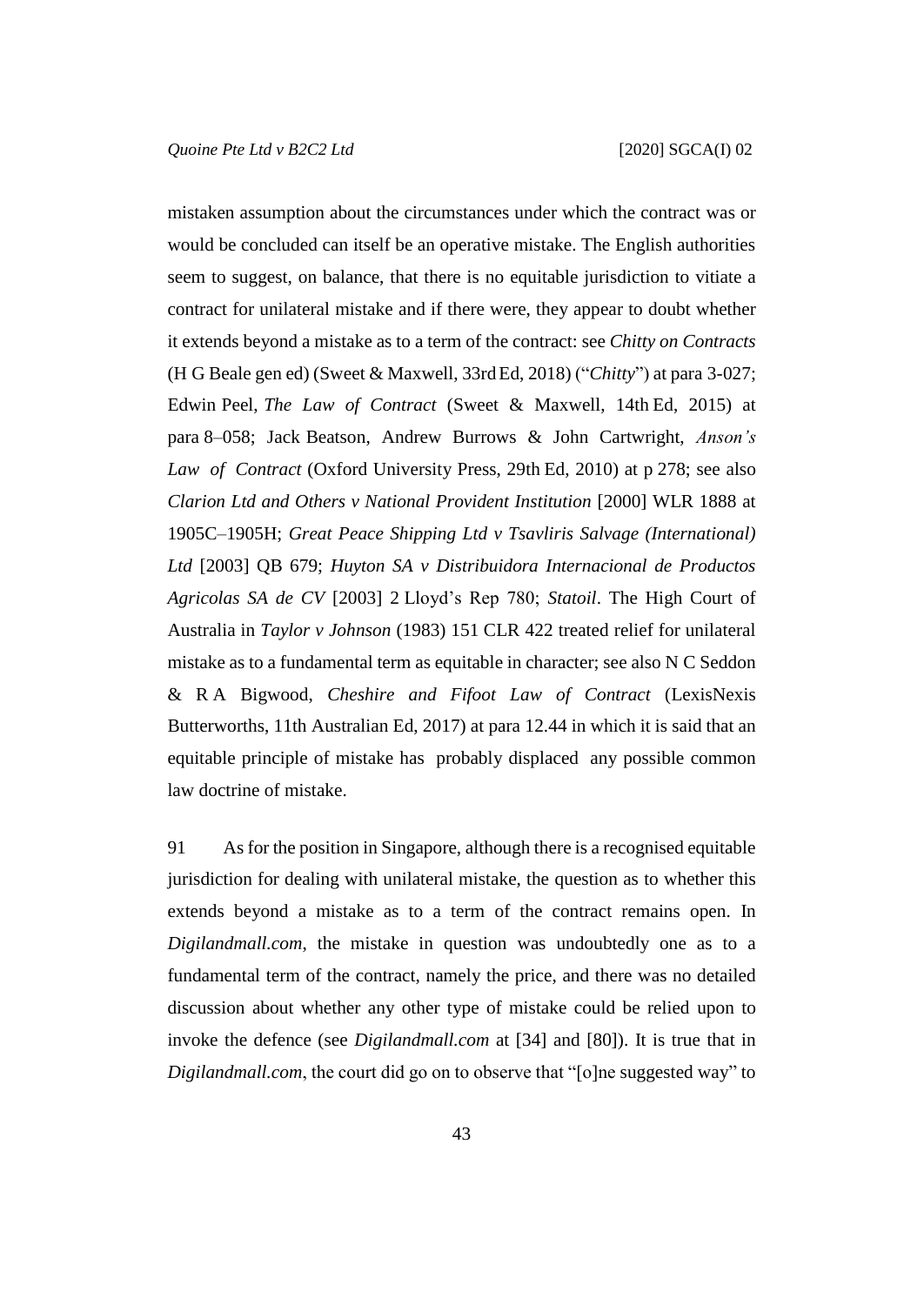differentiate between unilateral mistake at common law and in equity would be to hold that the former was "limited to mistakes with regard to the subject matter of the contract", while the latter "[could] have regard to a wider and perhaps open-ended category of 'fundamental' mistake" (at [75]). This, however, was not explored or developed in detail.

<span id="page-44-0"></span>92 The issue of whether unilateral mistake in equity can extend beyond a mistake as to a term of the contract was not fully argued before us. In addition, we are satisfied that it is not necessary for us to determine this question in this case. Even on the Judge's view of the relevant belief (the Second Mistaken Belief) being treated as a mistake for the purposes of the equitable jurisdiction, there are the further requirements of constructive knowledge of the mistake and unconscionability and those simply did not exist in this case.

93 If the doctrine of unilateral mistake is to be understood in terms of the principles governing offer and acceptance, or in other words, the formation of the contract, then, as Prof Goh suggested, the question of how the doctrine should apply to contracts made by computerised trading systems should be answered by first considering the more fundamental issue of *how* such contracts are formed. We therefore turn to consider this.

94 The decision of the English High Court in *R (on the application of Software Solutions Partners Ltd) v Her Majesty's Commissioners for Customs and Excise* [2007] EWHC 971 (Admin) ("*Software Solutions Partners*") is of some assistance. There, the court considered an automated electronic process of contracting involving the software of the applicant, Software Solutions Partners Ltd ("SSP"). Insurance brokers who used SSP's software could enter into insurance contracts on behalf of their customers with insurers who were using the same software. A broker would input the details for the required insurance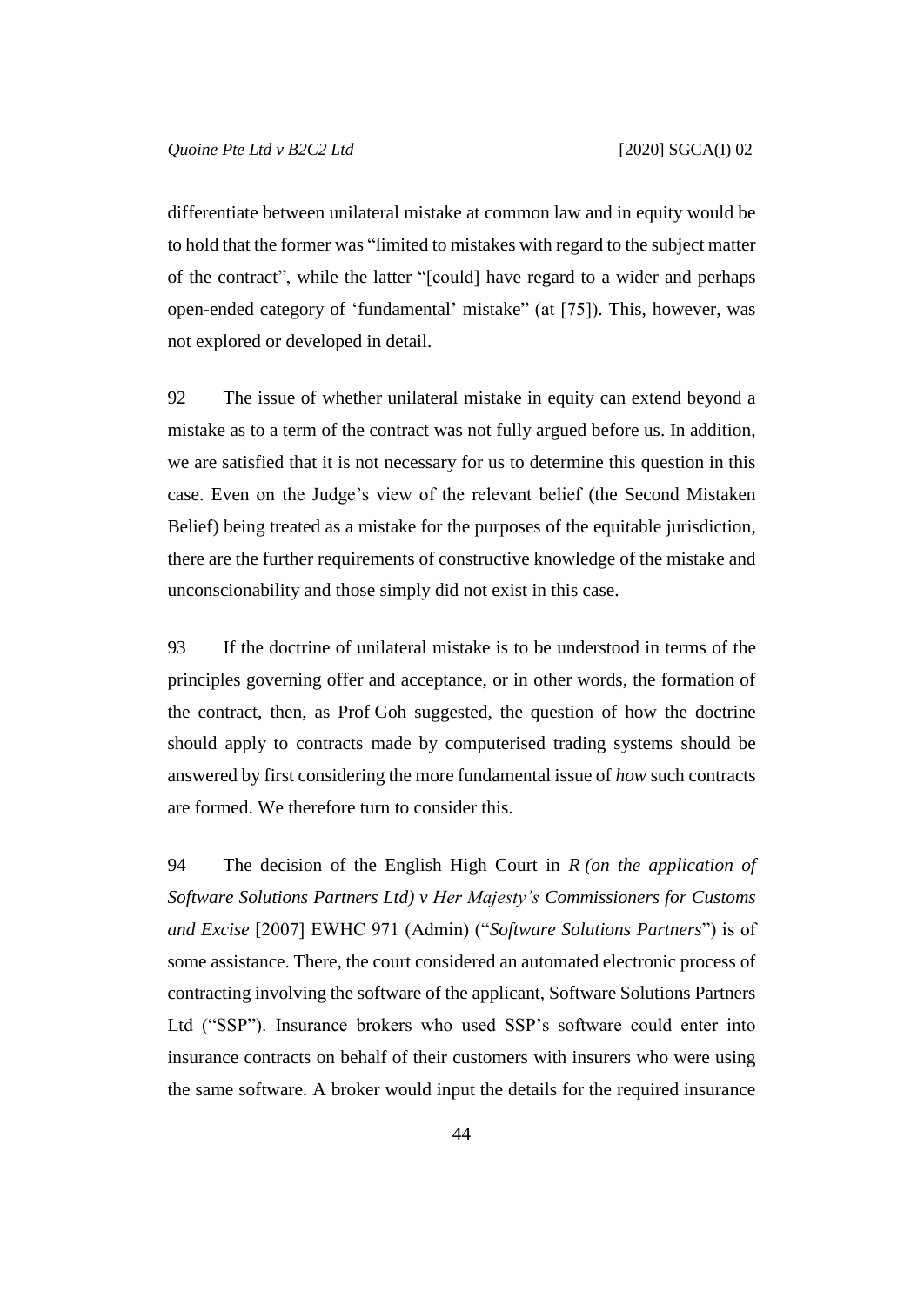product into the software, which would calculate quotes available from those insurers based on pre-determined qualification criteria as agreed between the insurers and SSP, and also electronically determine whether the risk was acceptable to the insurers without referring it back to them. Once the customer accepted the price and terms of an insurance cover, the software would process the customer's data automatically and generate the relevant policy contract and the relevant insurer would be bound by it. All the information necessary for contract formation was pre-programmed in the software according to parameters laid down by the insurer. The court concluded in these circumstances that the insurer using the software had, expressly or impliedly, invited the insurance broker to use the software as the medium for contract formation and undertook to be bound by the automatically generated policy contract even if the insurer was temporarily unaware of it (see *Software Solutions Partners* at [65] and [67]). Put another way, the insurer made a binding offer to provide insurance and the broker, on the customer's behalf, could accept it and that would be effective when received by SSP's information system (see *Software Solutions Partners* at [19]).

95 The court in *Software Solutions Partners* analogised that case to *Thornton v Shoe Lane Parking Ltd* [1971] 2 QB 163 where Lord Denning MR discussed the situation of a customer putting money into an automatic machine and being issued with a ticket. There, Lord Denning MR held that the offer was made when the proprietor of the machine held it out as being ready to receive money and the customer accepted the offer by inserting money into the machine (at 169).

96 What is clear in our case is that the Trading Contracts had been entered into pursuant to the parties' respective deterministic algorithms. As was the case in *Software Solutions Partners* for the insurers using SSP's software, the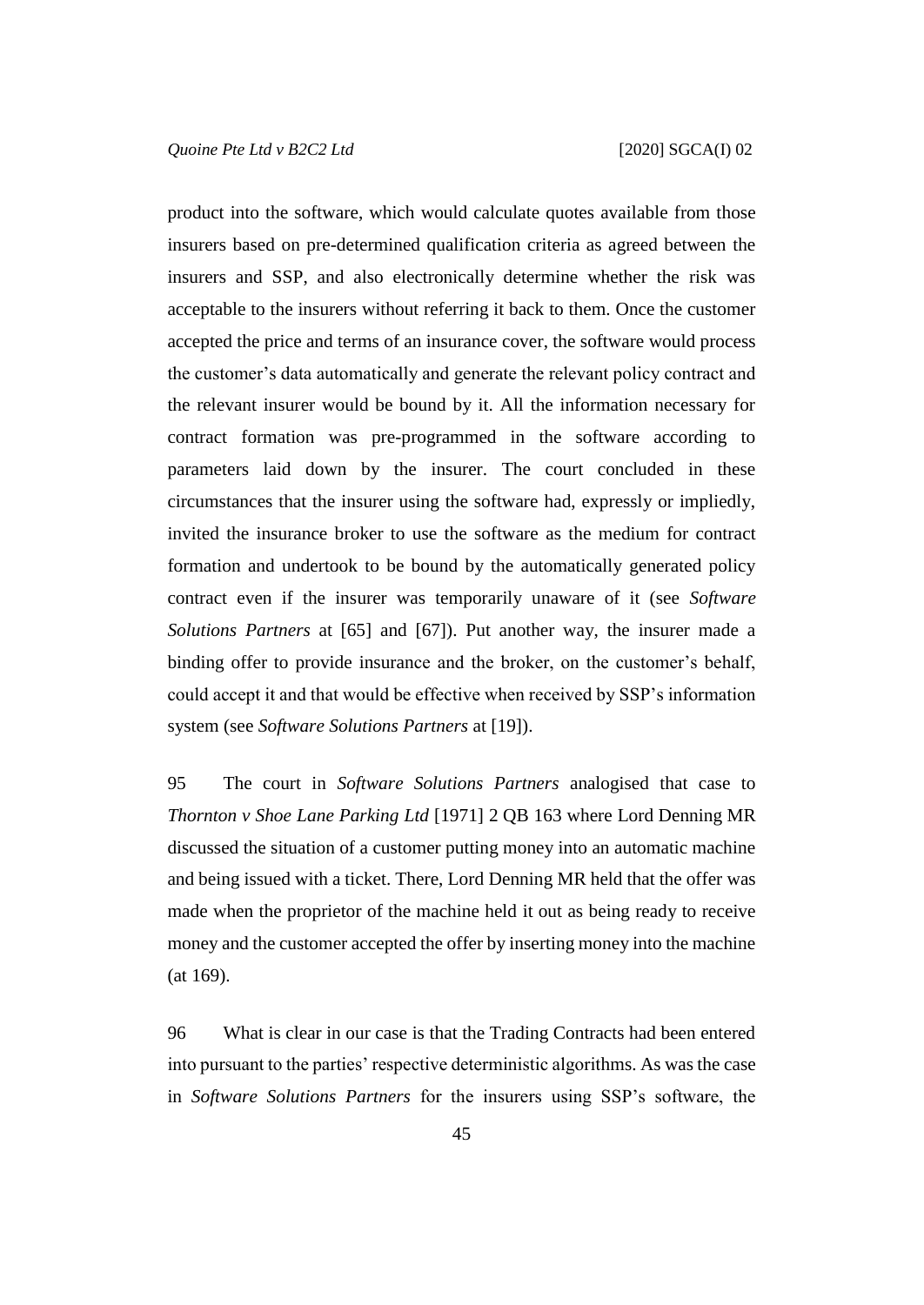contracting parties and Quoine did not know beforehand that the Trading Contracts would be entered into; and they were also unaware of the specific terms on which the contracts would be concluded. These factors did not prevent the formation of the policy contracts in *Software Solutions Partners*, and, in our judgment, did not here prevent the formation of a contract at the point of time when an offer made by one algorithm was accepted by the other.

<span id="page-46-0"></span>97 This was also the view of the Judge and it drove him, in our judgment, inevitably, to adopt a certain analytical model when considering the issue of unilateral mistake. Specifically, he refused to consider the matter by reference to what the position would have been and what the contracting parties were likely to have known, intended and agreed had they had face-to-face negotiations at a hypothetical meeting on the "floor of the exchange" to enter into the Trading Contracts, at the time these were entered into, because this was simply not how they had agreed to form their contracts. Instead, they had decided to form contracts using the relevant deterministic algorithms (see Judgment at [200] and [204]). We agree with this characterisation of the parties' method of contracting and we think it would be wholly artificial to recast the relevant matrix of fact, which was one where the contracting parties did not in fact know beforehand that they were going to enter into the Trading Contracts or their terms, and were content to abide by what the relevant algorithms did at least as long as this was within the ambit of their programmed parameters. We also agree with the Judge that it follows from this that in cases where contracts are made by way of *deterministic* algorithms, any analysis concerning knowledge of a mistake or unconscionably taking advantage of one must be done by reference to the state of mind of the programmers of the algorithms at the time of the programming (see Judgment at [211]).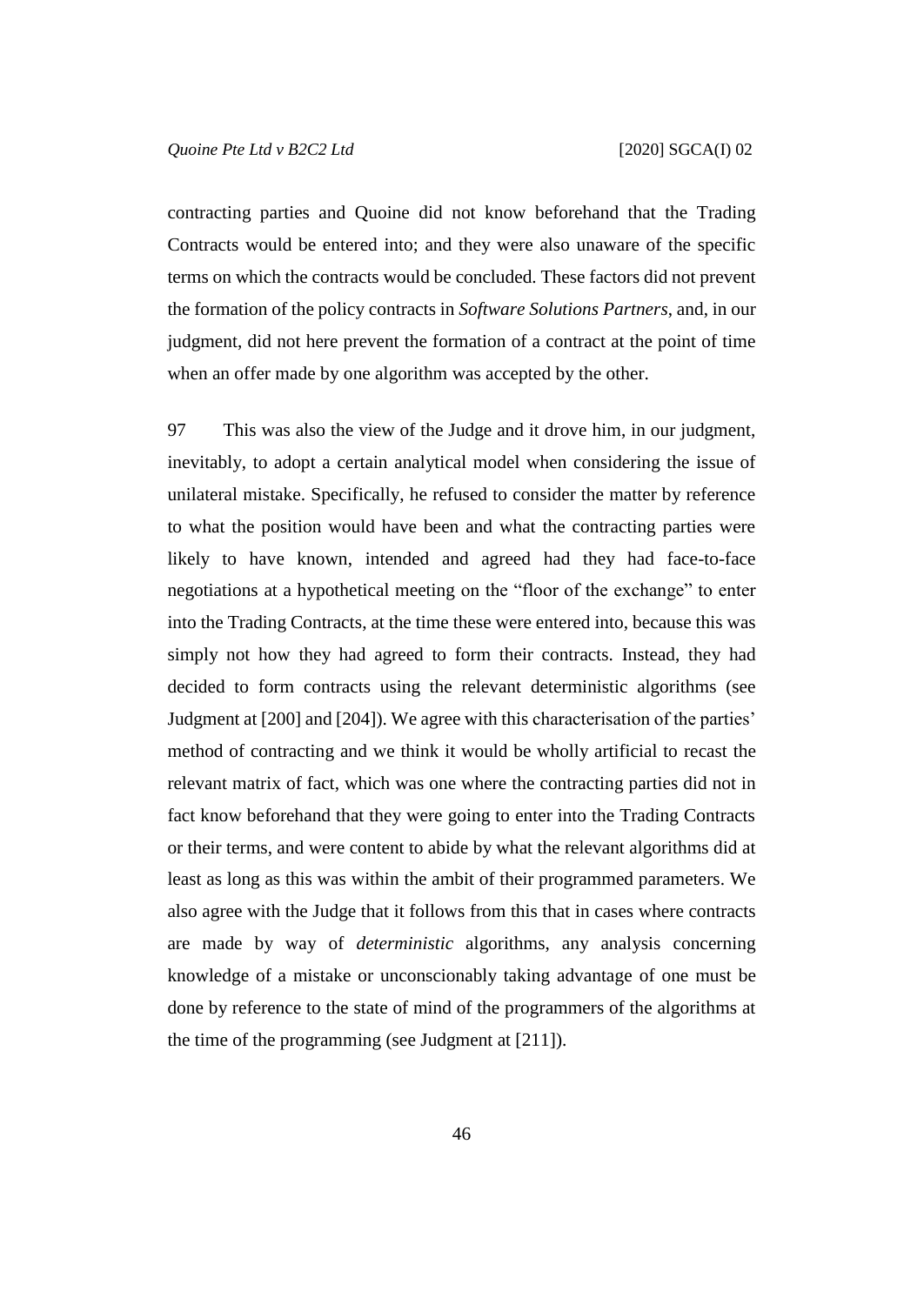98 As we have noted at [\[15\]](#page-7-0) above, a deterministic computer program or algorithm is bound by the parameters set by the programmer, and can (and generally will) only do what the programmer has programmed it to do. Given a particular input, it will produce a particular output; on each occasion, the output should and will be the same if the former does not change. Therefore, when it comes to assessing the state of knowledge that is to be attributed to the parties at the time of a contract made by way of deterministic algorithms, the relevant inquiry cannot be directed at the parties themselves, who had no knowledge of or direct personal involvement in the formation of the contract. Rather, working backwards from the output that emanated from the programs, we are driven to assess the relevant state of knowledge by examining that of *the programmers*. This approach is consistent with that which was advocated by Prof Goh.

<span id="page-47-0"></span>99 Apart from determining whose knowledge is relevant, it is also important to consider the relevant *time* for assessing that person's knowledge. In our judgment, the relevant time frame within which we should assess the knowledge of a programmer or the person running the algorithm would be from the point of programming up to the point that the relevant contract is formed. As Prof Goh noted, the point of programming is when the programmer's knowledge is the most concretised. The question can first be framed in this way: if the algorithm was programmed to produce a particular output, *why* was this done? But the inquiry cannot end there and must extend past that point of time because there may be situations where a programmer or the person running the algorithm who did not contemplate the relevant mistake at the point of programming came to learn of it subsequently *before* the contract had been formed, and yet allowed the algorithm to continue running, intending thereby to take advantage of the mistake. In such a case, it would be wrong to ignore the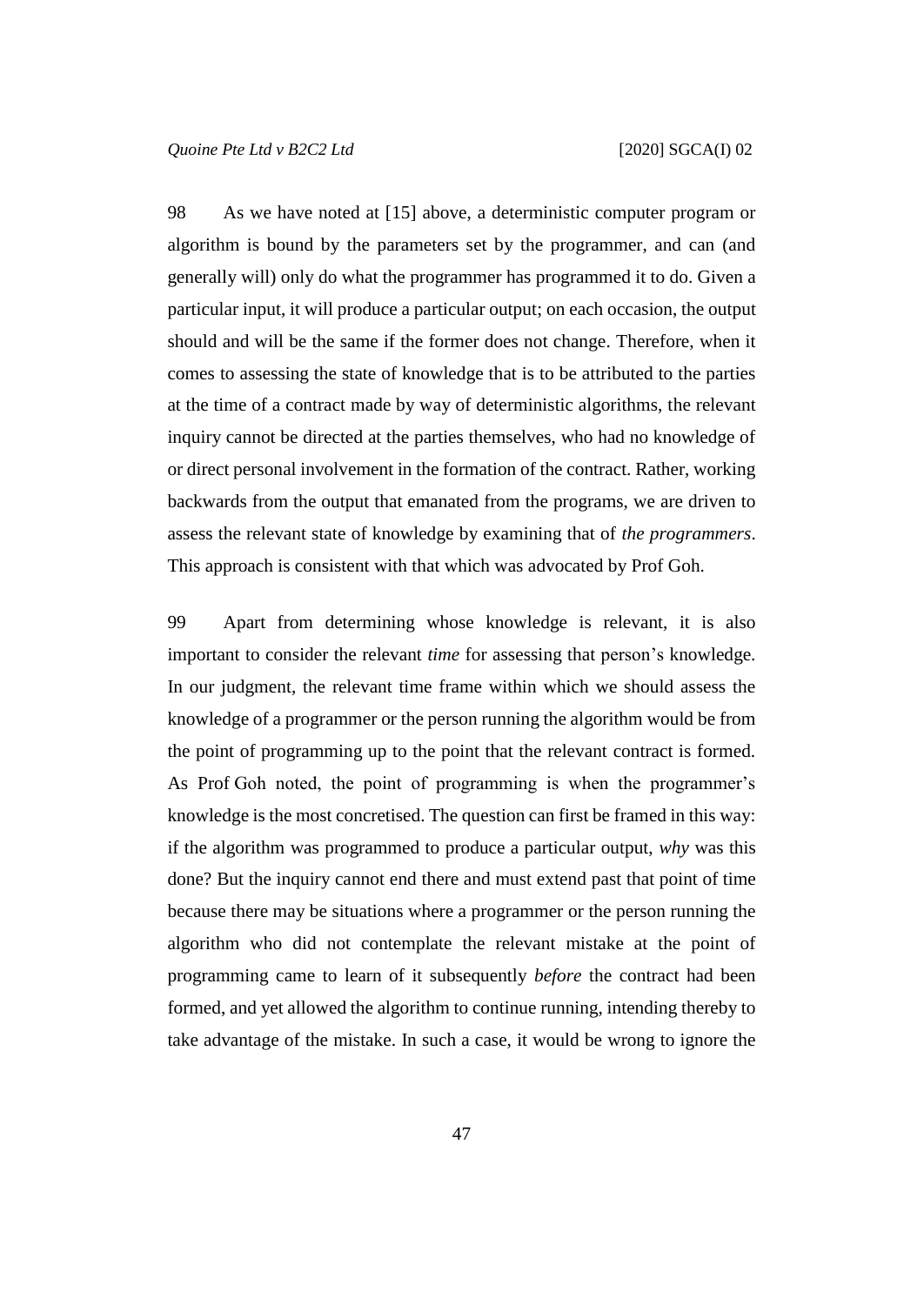subsequent acquisition of knowledge. This is why it is appropriate to have regard to the state of knowledge up to the time of the contract.

100 Prof Goh cited Nik Yeo & Joseph Farmer, "Mapping the Landscape: Cryptocurrency Disputes under English Law (Part 2)" (2019) 5 JIBFL 290 at p 291. This was a commentary on the Judge's decision in which the authors note as follows:

An issue to which the case gives rise is an apparent timing mismatch: the traders' mistakes must necessarily have arisen, or at least have been continuing, at the point of the original trades, whereas the last human input into the programming must by practical necessity have occurred *before* those trades. *How then could the state of mind of the programmer when originally programming B2C2's "deep price" methodology ever include knowledge of the relevant mistake?* … the law might need to recognise that so long as the knowledge or intention of the original programmer was that there ought not to be the sort of mistake which subsequently arose, then it does not matter for the rules of unilateral mistake if the particular instantiation of that mistake post-dates the last act of a human being, so long as the programmer's state of mind could be said still to be extant at the time the mistake is made (in other words, that the code has not changed by then in a way which would be inconsistent with that state of mind). [emphasis added]

101 We also note that *Low & Mik* ([\[75\]](#page-35-0) *supra*) made some similar points in

commenting on the Judge's decision as follows:

… Being unaware of the conclusion of a contract, a contracting party utilising automated contracting is *ipso facto* incapable of having any actual knowledge of any mistake on the part of its counterparty at the time of contracting, however egregious the mistake. But this would have the effect of immunising any contracting party employing algorithmic contracting from the doctrine of unilateral mistake entirely, which cannot be correct. …

… it is unrealistic to attempt to attribute knowledge of a future mistake to a past programmer a la Nostradamus. …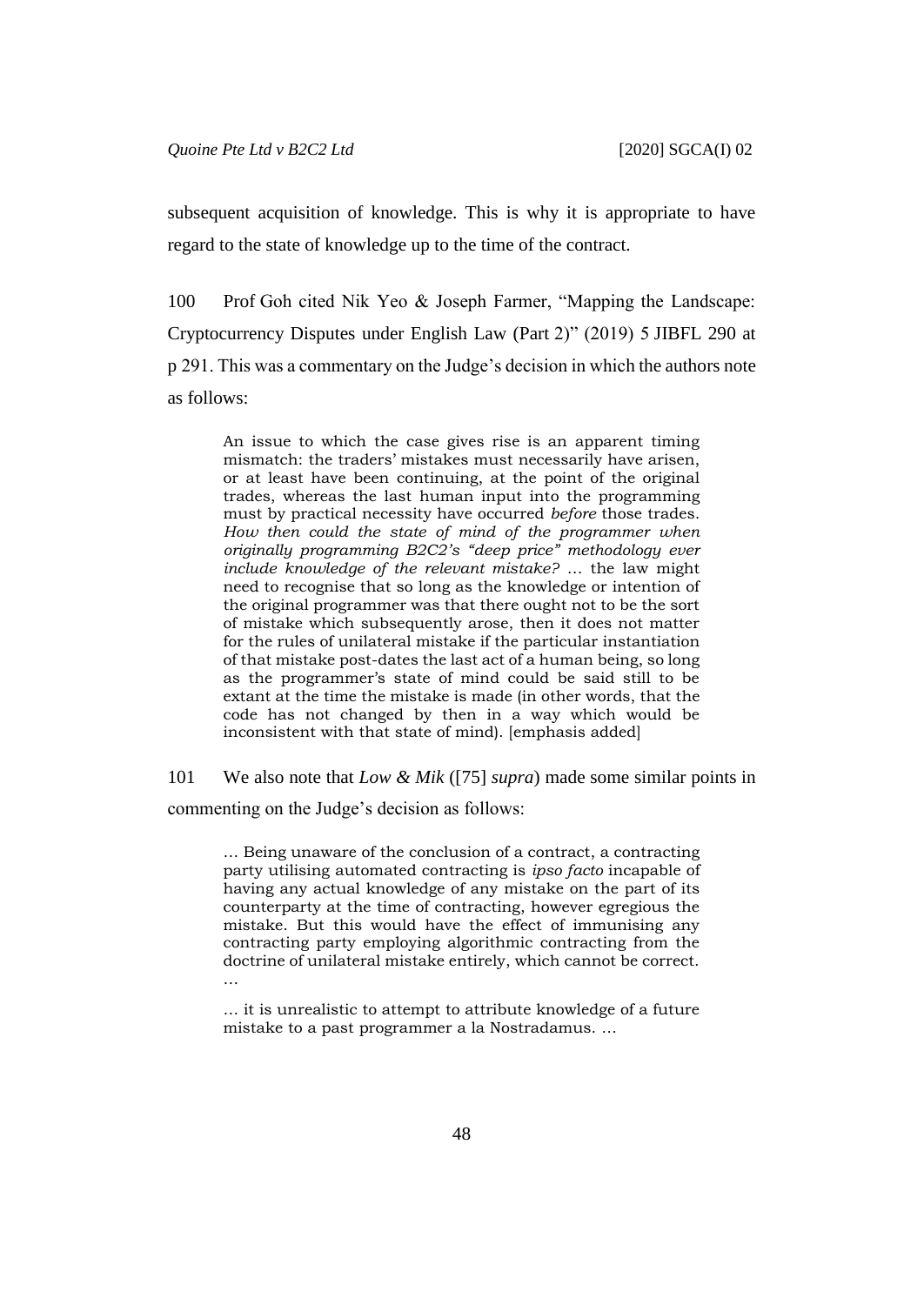102 We have two observations on these extracts. The first relates to the level of knowledge of the mistake while the second relates to the time when the knowledge is assessed. Turning to the first point, it is true that it may be artificial, even unrealistic, to conduct the analysis on the basis of an expectation that the non-mistaken party must have knowledge of the specific and precise details of the mistake that has arisen. Programmers are not expected to be prophets and mistakes can take a wide range of forms. But the law on unilateral mistake is concerned:

(a) with a type or class of mistake, that is one concerning the fundamental terms of the contract (at least at common law); and

(b) with the mental state of the non-mistaken party – whether it knew (or ought to have known) of the (type of) mistake and was acting to take advantage of it.

<span id="page-49-0"></span>103 In our judgment, keeping the focus on these considerations enables us to address the authors' concern that the state of mind of the programmer when originally programming the algorithm could never have included knowledge of the particular manifestation of the relevant mistake. That is not and should not be the inquiry and we do not think it was the inquiry that the Judge pursued. Rather, the relevant inquiry might be framed thus: when programming the algorithm, was the programmer doing so with actual or constructive knowledge of the fact that the relevant offer would only ever be accepted by a party operating under a mistake and was the programmer acting to take advantage of such a mistake? In our judgment, this was the essential methodology applied by the Judge at [229]–[230] of the Judgment, which we set out at [\[124\]](#page-60-0) below.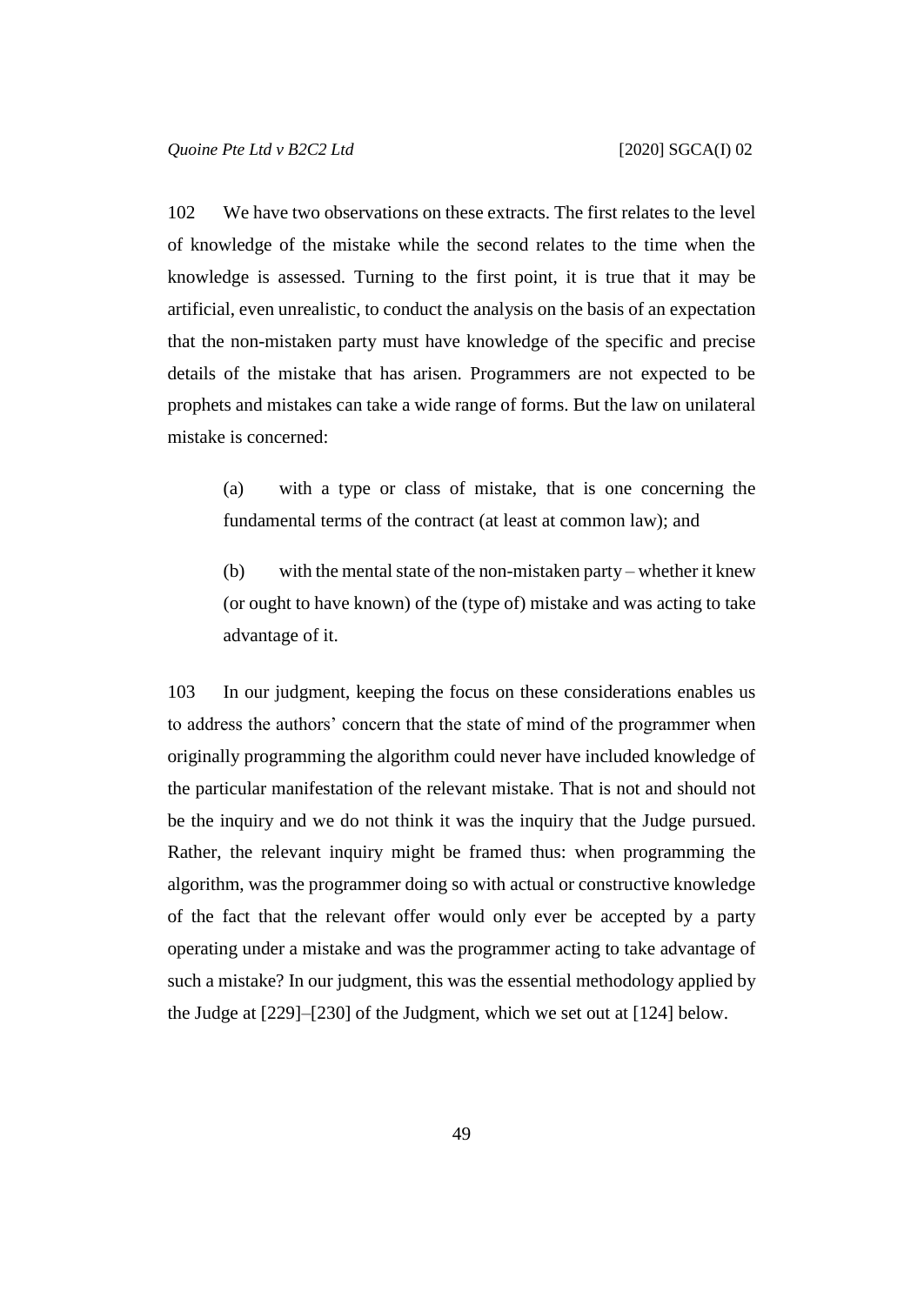104 The second point which pertains to timing is resolved by the approach that we have set out at [\[99\]](#page-47-0) above. If at the point of programming, the programmer contemplated or ought to have contemplated that a mistake might arise on the part of a counterparty to a future contract and designed the algorithm to exploit such a mistake, then it does not matter for the purposes of establishing the requisite knowledge that the relevant mistake had occurred *after* the algorithm had been programmed. Further, as we have noted, the framework we have developed also enables the court to examine and consider the knowledge actually acquired after the point of programming and the actual conduct of the parties up to the time of the contract. However, we emphasise that this is directed at *actual* conduct. This is to be contrasted with the approach that Quoine urged upon us, which we have rejected (see [\[97\]](#page-46-0) above), which was to analyse the matter by reference to a "hypothetical meeting on the trading floor that notionally took place just before the contract was concluded in the light of the information available at that time". On that approach, the question posed is whether the parties *would have agreed* to the contract with knowledge of the mistake. With respect, this is, as we have mentioned, a wholly artificial analysis that has no relation to the reality of the situation, which is that the trades were conducted by way of algorithmic trading and not by way of an imagined meeting on some trading floor. The consequence of this is that the parties had *committed* to transact with each other in a certain way which entailed that they would not even know whether a contract would be formed, and if it were, on what terms that would be, *and* they chose in these circumstances not to bargain for a right to review, confirm or invalidate any ensuing contract that might emerge out of the arrangements that they had committed to. This simply did not accommodate the court artificially (or "equitably") interposing another last look at the proposed terms immediately prior to the algorithms concluding the contract and, for that matter, still less *after*. Having committed to transact in this way, and in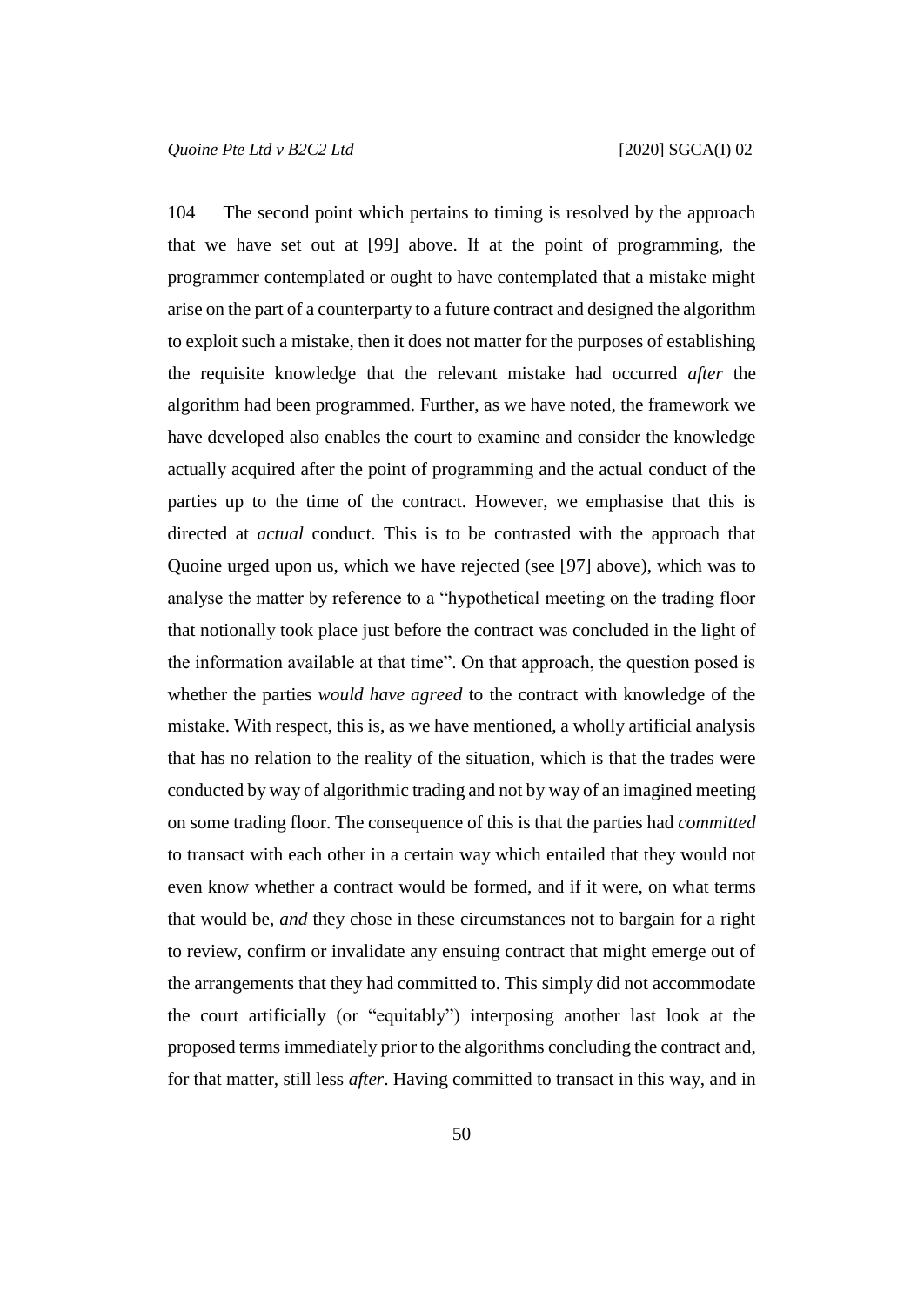the absence of any basis upon which equity's intervention could be justified up to the time the relevant offer was accepted and the contract formed, we cannot see a principled basis for such intervention premised on a review of the reasonableness of the ensuing contract *after* it had been formed without any mistake as to its terms.

105 We turn to the *type* of knowledge required on the part of the nonmistaken party of the mistaken party's mistake, which, as stated at [\[80\]](#page-38-0) above, differs depending on whether a party is seeking to invoke the doctrine of unilateral mistake at common law or in equity. The former requires proof that the non-mistaken party had *actual* knowledge of the mistake at the time of the contract, while the latter requires *constructive* knowledge (coupled with an element of unconscionability). The distinguishing line between actual knowledge and constructive knowledge can be difficult to draw, if not in theory then in practice. This is not least because both forms of knowledge require the court to adopt an objective inquiry (see *Digilandmall.com* at [44]; *Wellmix Organics (International) Pte Ltd v Lau Yu Man* [2006] 2 SLR(R) 117 at [66]).

106 The test for establishing actual knowledge is set out in *Digilandmall.com* at  $[41]$ – $[42]$  as follows:

41 As is so often alluded to in the cases, in the absence of an express admission or incontrovertible evidence, the fact of knowledge would invariably have to be inferred from all the surrounding circumstances, *including the experiences and idiosyncrasies of the person and what a reasonable person would have known in a similar situation. If a court, upon weighing all the circumstances, thinks that the non-mistaken party is probably aware of the error made by the mistaken party, it is entitled to find, as a fact, that the former party has actual knowledge of the error.* Following from that holding, the court should declare the contract so formed as void on the ground of unilateral mistake.

42 In order to enable the court to come to the conclusion that the non-mistaken party had actual knowledge of the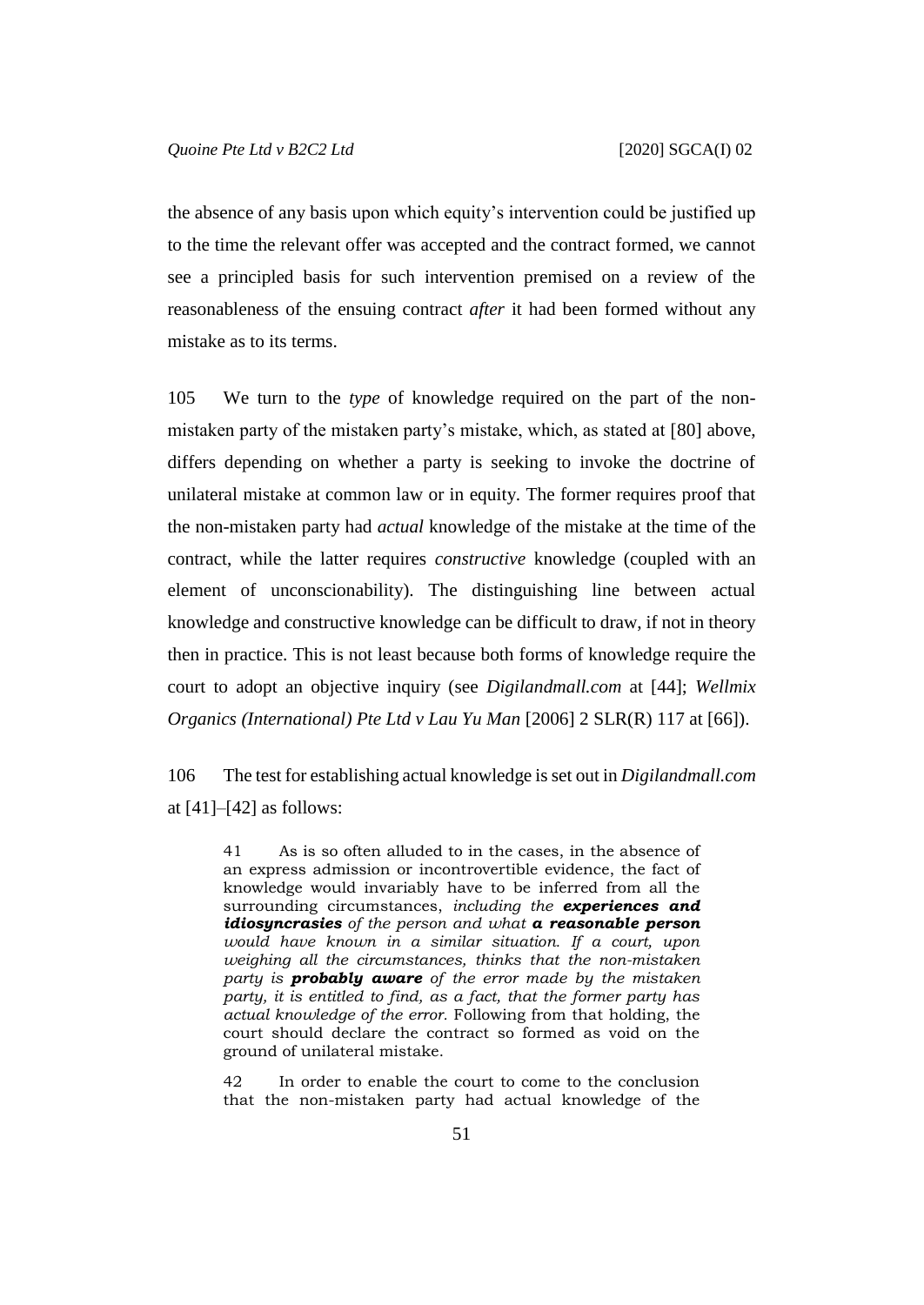mistake, *the court would go through a process of reasoning where it may consider what a reasonable person, placed in the similar situation, would have known.* In this connection, we would refer to what is called "Nelsonian knowledge", namely, wilful blindness or shutting one's eyes to the obvious. Clearly, if the court finds that the non-mistaken party is guilty of wilful blindness, it will be in line with logic and reason to hold that that party had actual knowledge.

[emphasis added]

107 Actual knowledge is concerned with the *subjective* knowledge of the non-mistaken party. In other words, for actual knowledge to be made out, it must be shown that the non-mistaken party actually knew of the relevant fact. However, the means by which the *subjective* knowledge of the non-mistaken party is ascertained may include considerations of the matter from an objective perspective. This was consistent with the approach that Prof Goh urged upon us at para 137 of his submissions on the mistake issue:

What is the criterion to be applied in so far as the ascertainment of the presence of knowledge … is concerned? **The answer would appear, by the very nature of the doctrine itself, to hinge upon the subjective knowledge of the party concerned.** However, it is submitted that such "subjective knowledge" must be **objectively ascertained**, and, indeed, the case of *Hartog v Colin & Shields* [[1939] 3 All ER 566] supports this proposition. In that case, the reference to verbal and written negotiations prior to the sale concerned as well as expert evidence as to the prevalent trade practice … tilted the decision in favour of the defendant sellers who, Singleton J decided, had obviously made a mistake which was equally clear to the plaintiff buyer, having regard to the *objective facts* just mentioned. As Singleton J observed:

> "[T]here was an accident. The offer [by the defendant sellers] was wrongly expressed, and the defendants *by their evidence*, *and by their correspondence*, have satisfied me that the plaintiff could *not reasonably* have supposed that that offer contained the [defendants'] *real* intention."

[emphasis in original in italics; emphasis added in bold; footnotes omitted]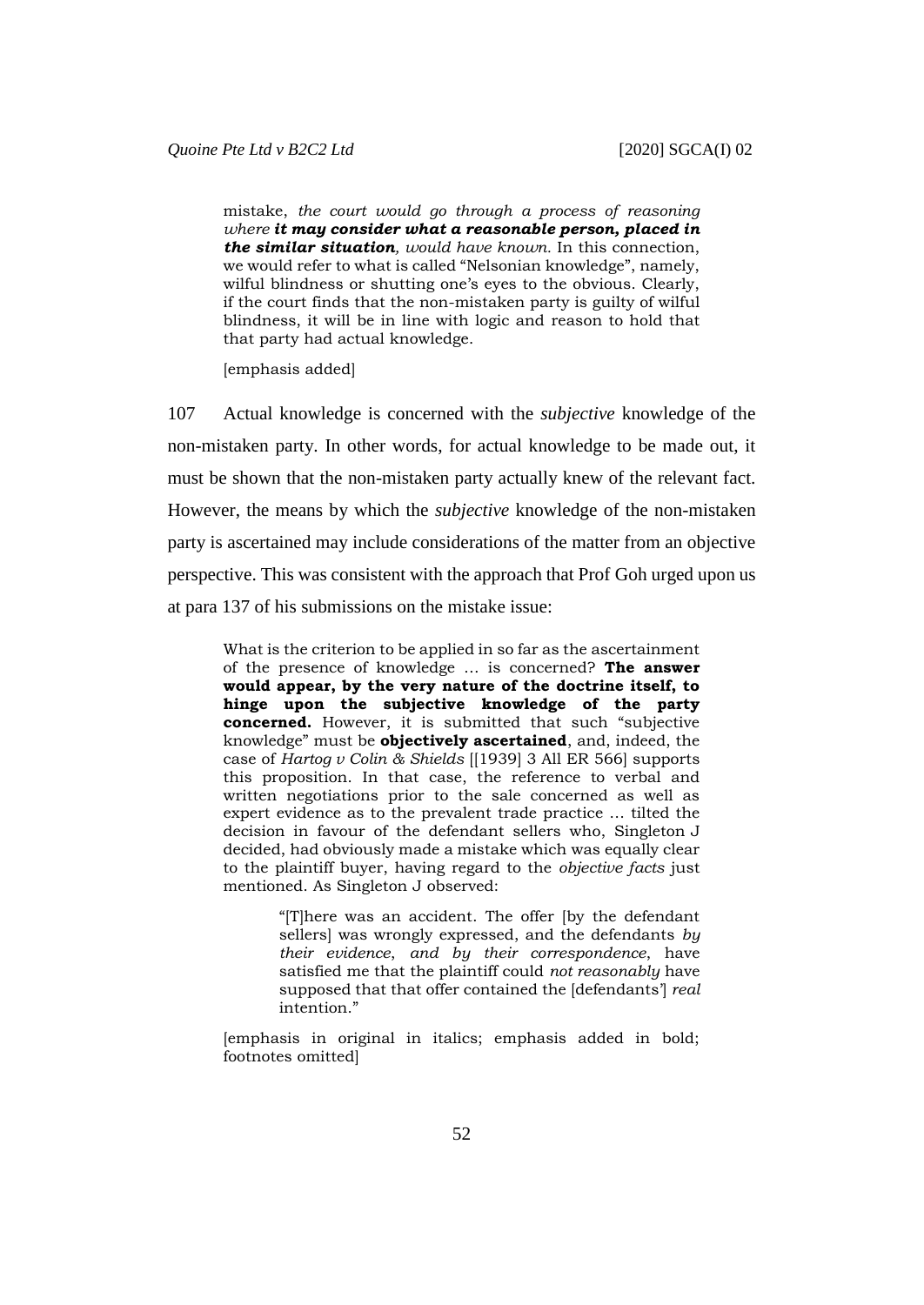108 In contrast to actual knowledge, constructive knowledge involves *imputing* knowledge to the non-mistaken party. The inquiry is not directed at whether the non-mistaken party *actually* knew of the mistaken party's mistake, but whether a reasonable person in the position of the non-mistaken party would have known of the mistake. If the answer to that is yes, then the non-mistaken party is *deemed* to have constructive knowledge of the mistake, notwithstanding that it could not be proved that it did indeed have that knowledge. Here the inquiry that is adopted by the court is necessarily an objective one.

109 The final requirement to establish unilateral mistake in equity is that the non-mistaken party must also be found to have engaged in some *unconscionable* conduct in relation to the relevant mistake. In *Digilandmall.com*, this was also referred to as "sharp practice" and "impropriety" (see *Digilandmall.com* at [77] and [80]). Much more recently, in *BOM v BOK and another appeal* [2019] 1 SLR 349 ("*BOM*"), we elaborated on what constitutes "unconscionable conduct" although this was not in the context of unilateral mistake in equity. In *BOM*, we were required to consider the circumstances in which a deed of trust might be set aside on the basis of unconscionability, and in that context held that "the narrow doctrine of unconscionability" [original emphasis omitted] applies in Singapore (at [142]):

… To invoke the doctrine, the plaintiff has to show that he was suffering from an infirmity that the other party exploited in procuring the transaction. Upon the satisfaction of this requirement, the burden is on the defendant to demonstrate that the transaction was fair, just and reasonable. In this regard, while the successful invocation of the doctrine does not require a transaction at an undervalue or the lack of independent advice to the plaintiff, these are factors that the court will invariably consider in assessing whether the transaction was improvident.

In relation to the requirement for the plaintiff to be suffering from an infirmity, this refers to the plaintiff being poor and ignorant or suffering from other forms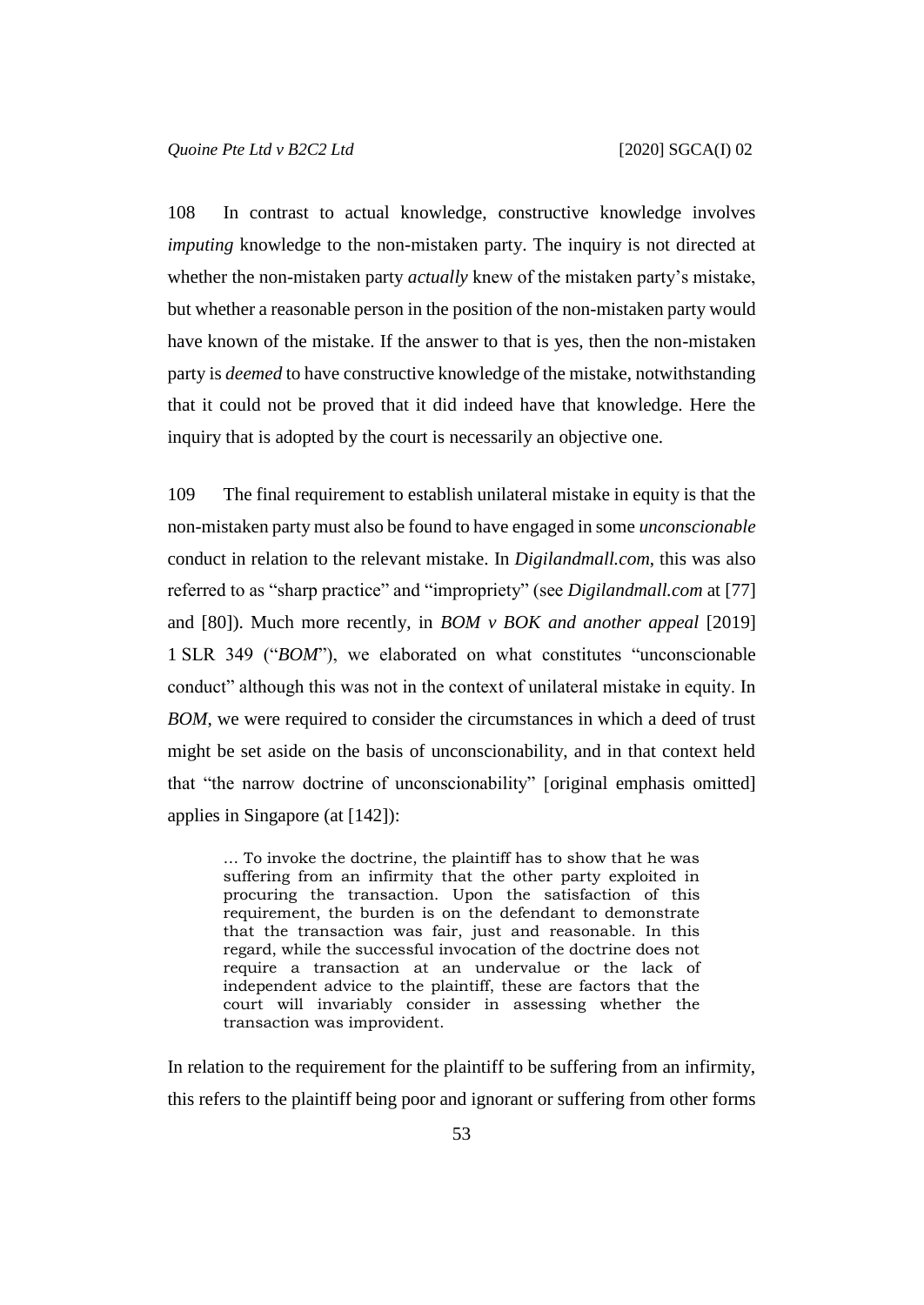of infirmities of sufficient gravity, whether physical, mental and/or emotional in nature, as to have acutely affected his ability to "conserve his own interests" (*BOM* at [141]). Admittedly there is a potential tension between requiring, on the one hand, that unconscionability be shown, this necessarily being a subjective inquiry premised on what the non-mistaken party actually knew – see *Digilandmall.com* at [78] – and, on the other, that the non-mistaken party have at least constructive knowledge of the mistake, this being, as we have already noted, an objective inquiry.

110 Aside from this, a narrow conception of unconscionability limits excessive subjectivity in determining what amounts to unconscionable conduct, and instead promotes certainty and predictability for contracting parties (see *BOM* at [176]). Given the circumstances of this case, and for reasons we will shortly develop, we consider that we would not on any footing have been able to find that there was unconscionable conduct on the part of B2C2 or Mr Boonen, and thus it is not necessary for present purposes either to resolve the tension we have alluded to or to decide the question as to whether the same narrow conception of unconscionability should apply in the context of unilateral mistake in equity. We therefore leave this open for the present.

111 Further, it is also relevant when considering unilateral mistake in equity to have regard to the degree of carelessness or negligence on the part of the mistaken party to determine where the equities fall, even if a mistaken party's carelessness would not in and of itself disentitle it from relief (*Digilandmall.com* at [79]).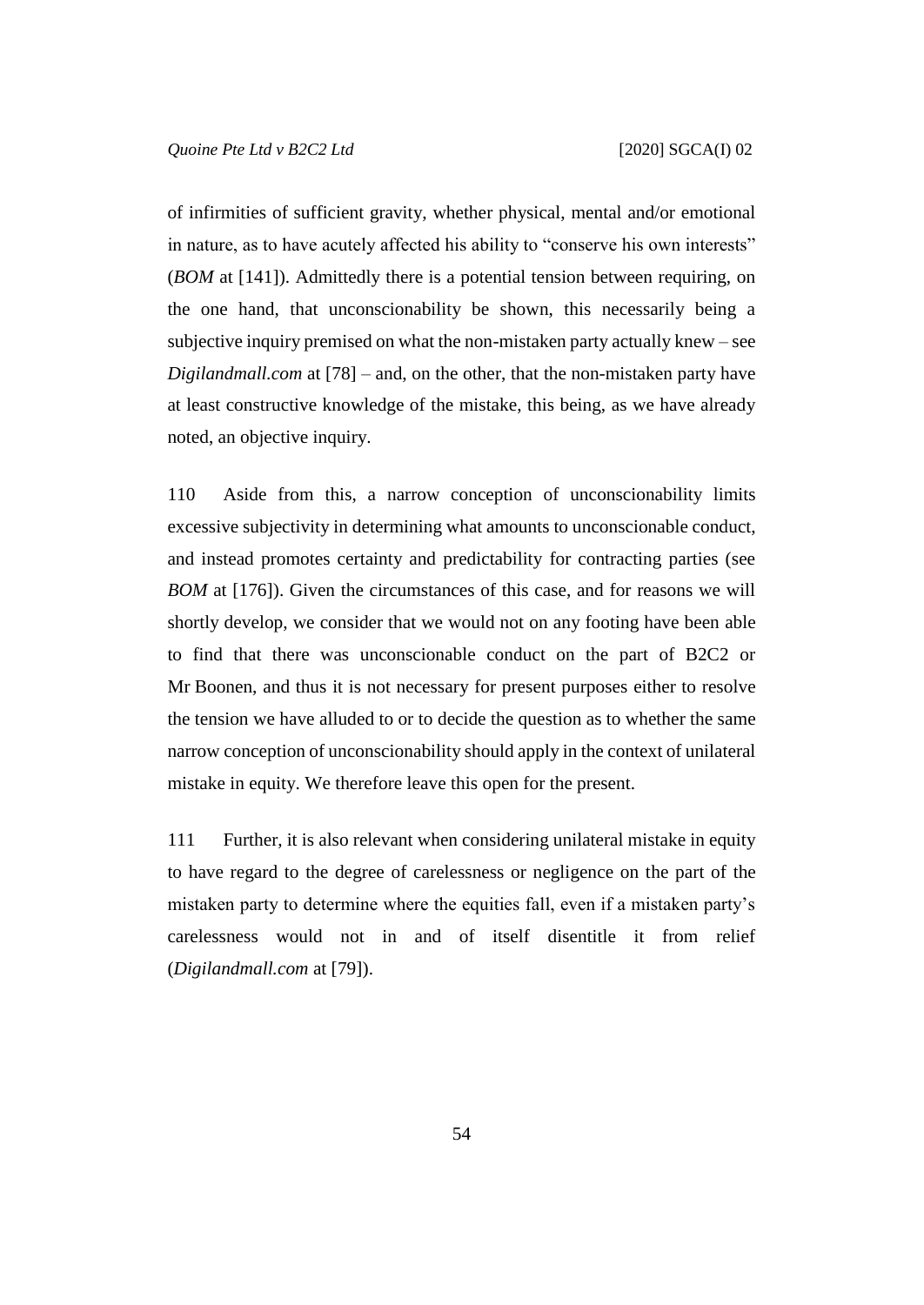### *Application to the facts of this case*

112 On appeal, Quoine focused on the Second Mistaken Belief as the operative mistake held by the Counterparties, which was that they believed they were buying ETH for BTC under contracts at prices which accurately represented or did not deviate significantly from the true market value and/or price of ETH relative to BTC on 19 April 2017 (see [\[38\]](#page-18-0) above). Quoine argued that Mr Boonen had actual or at least constructive knowledge of the Second Mistaken Belief, because his main objective in programming the Trading Software to place sell orders for ETH at the deep price of 10 BTC to 1 ETH when the Platform's order book became empty or abnormally thin was to unconscionably profit from potential errors of the other market participants. Against this, B2C2 submitted that there was no mistake as to the prices quoted and accepted for the Disputed Trades, and that Mr Boonen had not engaged in any unconscionable conduct when programming the Trading Software.

113 To recapitulate, B2C2 had through its algorithm placed sell orders for ETH on the Platform at prices of 9.99999 BTC and 10 BTC to 1 ETH. On the other side of the transactions, orders had been placed on behalf of the Counterparties to buy ETH at the best available price on the Platform. These orders had been placed by the Platform's operating system, which had done just as it had been programmed to do in the light of the conditions presented on the Platform. These were the two sides of the trades that were matched and resulted in the Trading Contracts.

114 It is helpful to pause here and examine the position a little more closely. Because the Trading Contracts had been entered into pursuant to deterministic algorithmic programs that had acted exactly as they had been programmed to act, it is not clear what mistake can be said to have affected the formation of the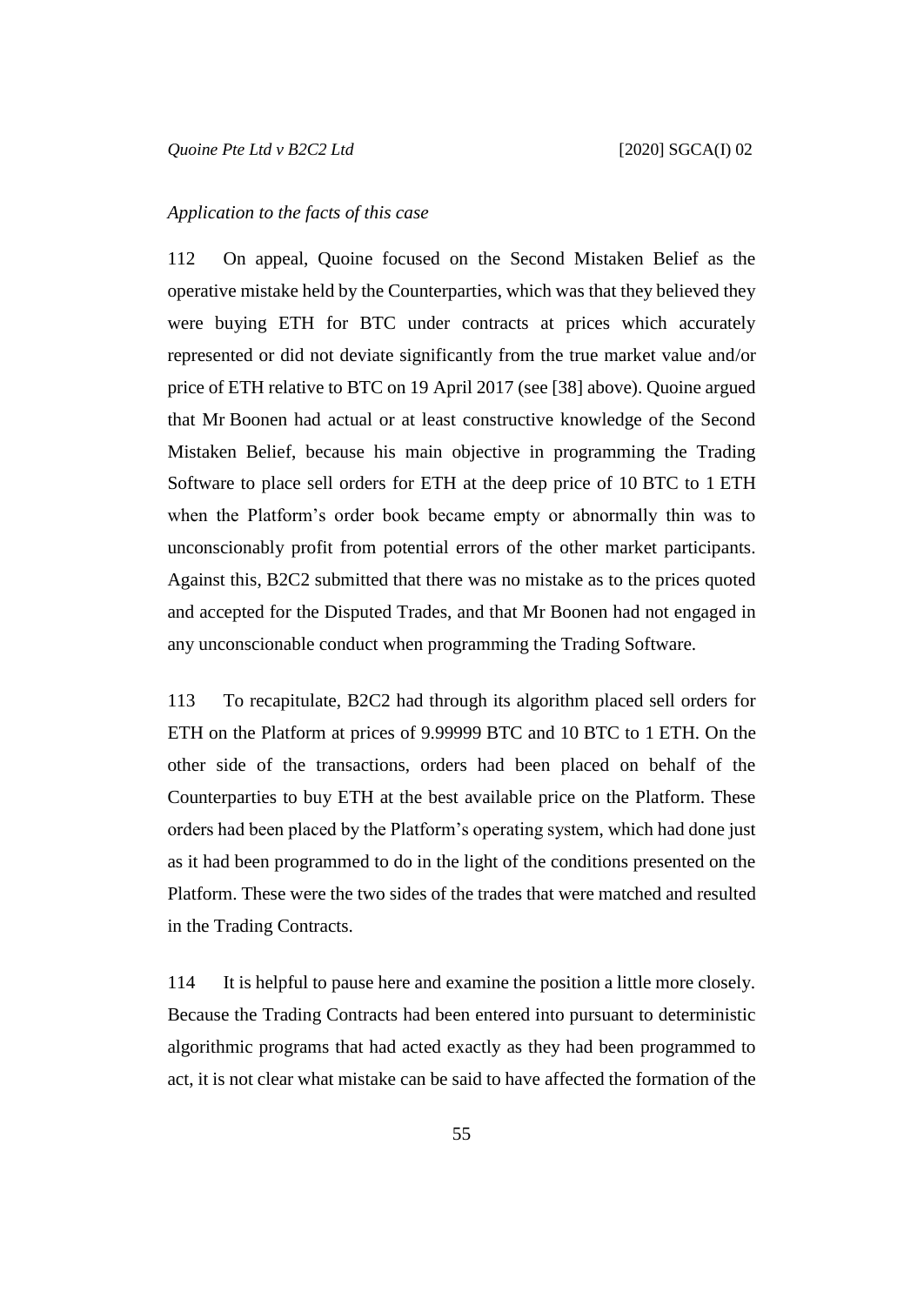contracts. The mistake, if anything, was in the way the Platform had operated as a result of Quoine's failure to make certain necessary changes to several critical operating systems, which led to a series of steps that force-closed the Counterparties' positions and triggered buy orders for ETH being placed on their behalf. This might conceivably be seen as a mistake as to the premise on which the buy orders were placed, but it can in no way be said to be a mistake as to the terms on which the contracts could or would be formed. If a party A is told a falsehood by B which causes A to accept C's offer to transact at a price A would not otherwise have transacted at, in circumstances where C was neither aware of nor involved in B's falsehood, we are unable to see how that falsehood can be said to be a mistake that vitiates the contract. Here, the problems with the Quoter Program and the subsequent force-closure of the Counterparties' positions are akin to a "falsehood" told by Quoine to the Counterparties. This cannot be a mistake that vitiates the Trading Contracts between B2C2 and the Counterparties.

115 Accordingly, although we find no reason to disagree with the Judge's finding that the Counterparties held the Second Mistaken Belief that they were buying ETH for BTC at prices which did not deviate significantly from the market price on 19 April 2017 (see Judgment at [228]), we respectfully disagree that this mistake was as to a *term* of the Trading Contracts. The Second Mistaken Belief was characterised as a mistake as to the prices at which the Trading Contracts were entered into. In our judgment, this was incorrect. The prices that the Disputed Trades were concluded at were arrived at by operation of the parties' respective algorithms, and it was common ground that these had operated as they were meant to. In fact, the precise mistake in this case was a mistaken *assumption* on the part of the Counterparties as to how the Platform would operate. In other words, their real belief was that the Platform would not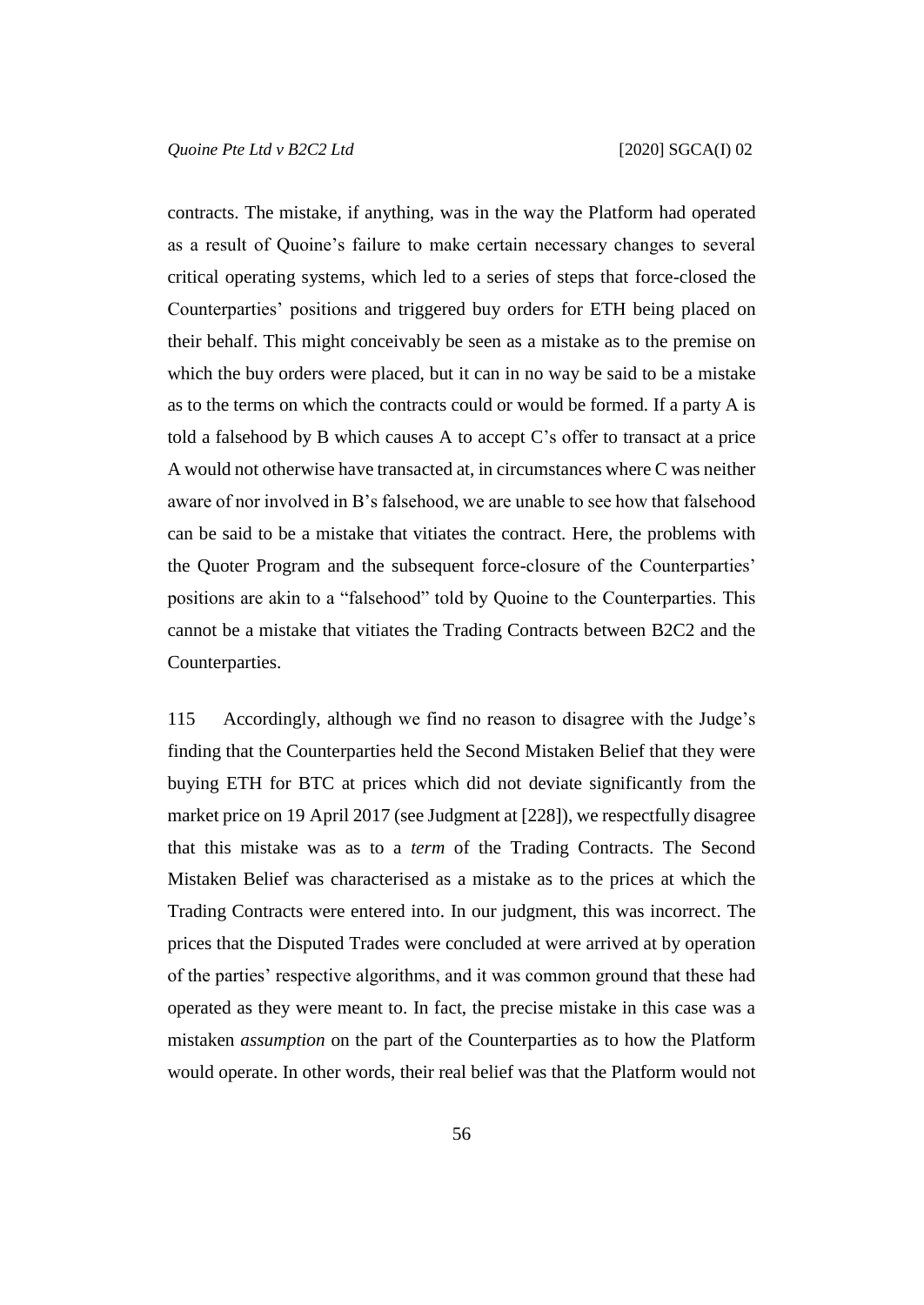fail; and as the Judge found, the premise for the Second Mistaken Belief was that the Platform would either always operate as intended or, alternatively, there would be adequate error identification and protection systems to prevent trading from continuing if the Platform operations deviated from this assumed state of affairs (Judgment at [227]). However, we do not see how this can assist Quoine because the Second Mistaken Belief was not a mistake as to the terms of the Trading Contracts, but instead was a mistaken assumption as to the circumstances under which the Trading Contracts would be concluded. This is not an operative mistake at least in the context of unilateral mistake at common law. In this regard, the position of the Counterparties (with their mistaken assumption) is analogous to the position of the claimant in *Statoil*, where the court found that there was no operative unilateral mistake as to a contract term and the contract of compromise in question thus remained binding (see [\[88\]](#page-41-0) above). In fact, the claimant in *Statoil* would, on the face of things, seem to have been in a better position than the Counterparties in the present case, because the defendant in *Statoil* was actually aware that the claimant had entered into the contract on a mistaken assumption; in contrast, as we discuss below, Mr Boonen did not have actual or constructive knowledge of the Second Mistaken Belief (see [\[126\]](#page-62-0) below).

116 In a sense, this might be sufficient to dispose of the case on unilateral mistake (at least at common law). However, since we have left open the issue identified at [\[92\]](#page-44-0) above, we proceed on the assumption that there was an operative mistake, and examine whether the non-mistaken party, B2C2, had the requisite knowledge of this mistake.

117 In relation to B2C2, the Judge made the following findings: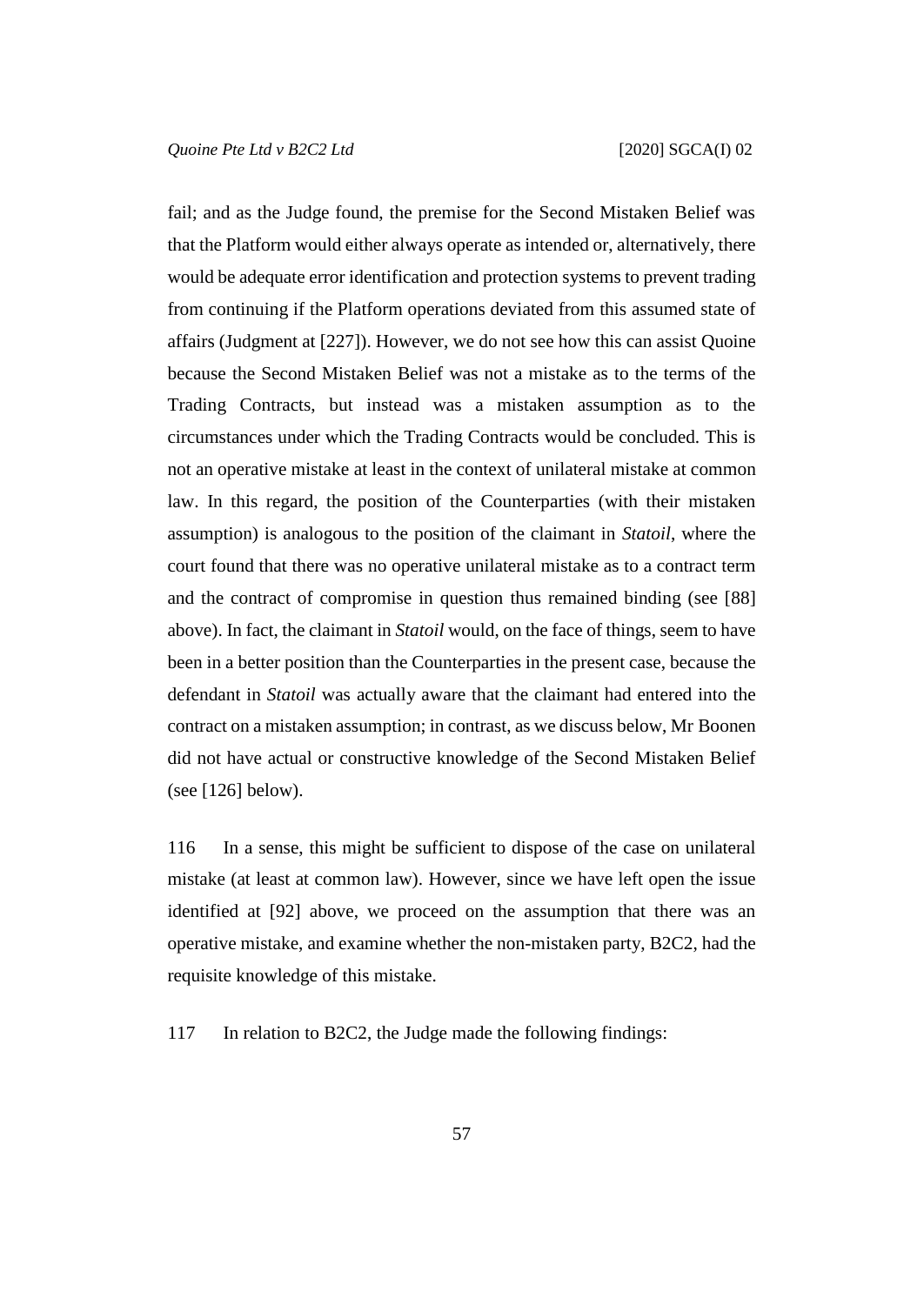<span id="page-58-0"></span>(a) There was plainly no mistake on B2C2's part in designing its algorithm to place the sell orders on the Platform at the deep price.

<span id="page-58-1"></span>(b) There was no sinister motive behind Mr Boonen programming the Trading Software with the deep prices. Specifically, at the time the Trading Software was designed, the deep prices had *not* been programmed with either the awareness or the intention to take advantage of a mistaken bid by a counterparty or to enter into a contract on that basis.

118 Quoine did not (and plainly could not) challenge the first finding and although it mounted a challenge of sorts against the second finding, we consider that this challenge was bound to fail. The Judge gave detailed reasons for his findings and there is neither reason nor basis for us to overturn those findings. In this regard, we are cognisant of our position as an appellate court. We did not have the benefit of hearing the parties' evidence at trial or grappling with the minutiae of that evidence as the Judge did, and thus appropriate caution demands that we should be slow to overturn primary findings of fact made by the Judge. In any event, we accept the Judge's findings for the following reasons.

119 First, there were no grounds for concluding that Mr Boonen had ever turned his mind to the relationship between the margin traders and those who loaned them money (Judgment at [124] and [223]). It is difficult to see how Quoine could even begin to mount a challenge against this finding. It was not suggested that the deep prices were programmed with margin trades in mind. If Mr Boonen did not programme the deep prices with awareness or consideration of the terms on which margin trading was done, he could not have programmed the Trading Software with the *knowledge* that in situations of illiquidity on the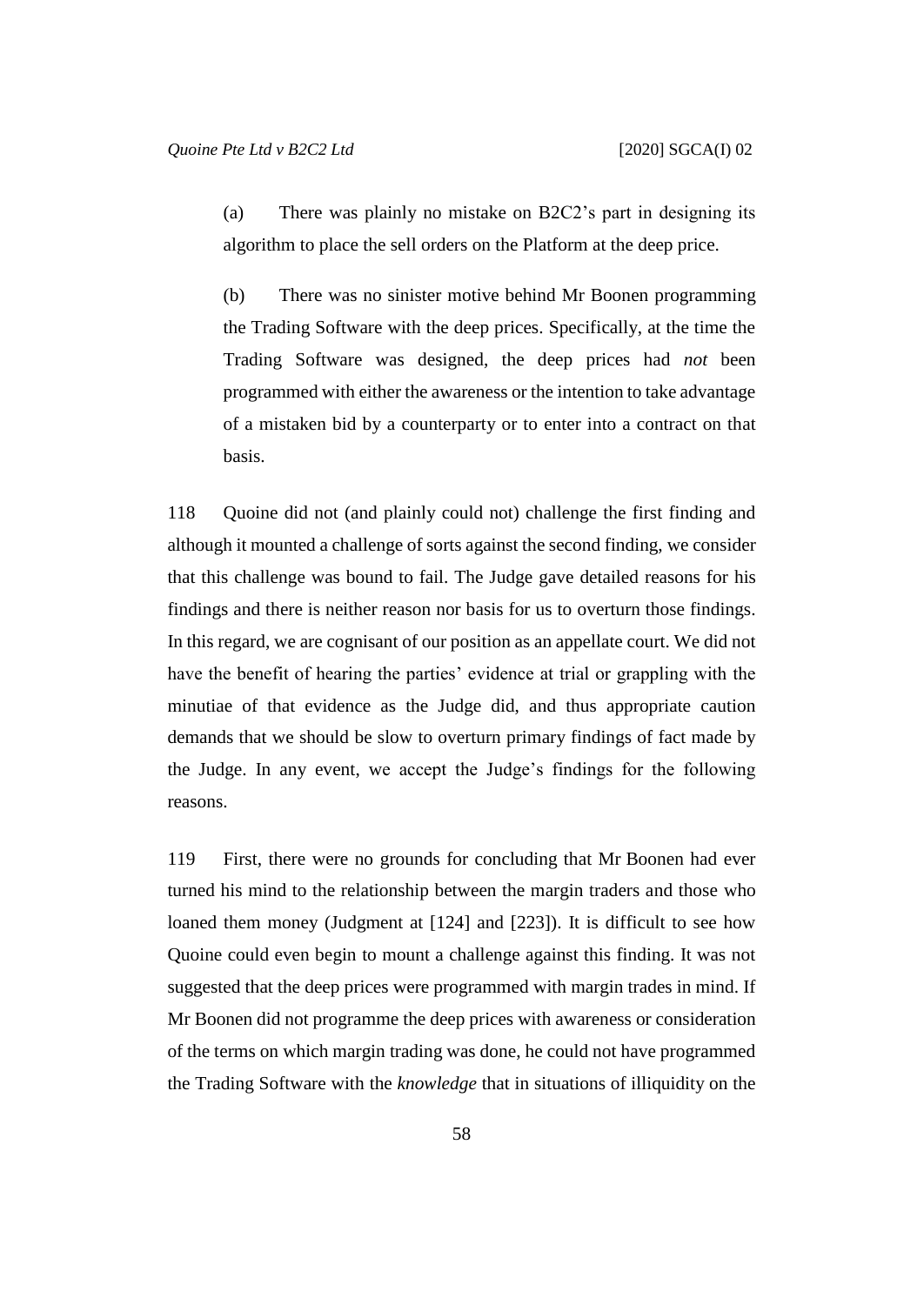Platform when the order book was abnormally thin, margin calls would be triggered and market orders would be placed to purchase ETH at the best available price, thereby creating an opportunity for exploitation.

120 Second, the Judge accepted that the programming of the deep prices was in part to ensure that the PureQuote strategy would always have price inputs so that the Trading Software would function continuously (see [\[18\]](#page-9-0) above), and in part to ensure that in the unlikely event that a trade were to occur at a deep price, it would adequately protect B2C2 against any adverse consequences of such a trade (see Judgment at [83] and [85]). The Judge acknowledged that Mr Boonen's strategy might not have been wholly defensive, but nevertheless held that the overriding reason for programming the deep prices was to protect B2C2 in the event of the unexpected happening (see Judgment at [119] and  $[230]$ ).

121 Third, the Judge accepted that when Mr Boonen designed the Trading Software, he knew of the *possibility* that the Platform's order book might become empty and that in that event the deep prices would be inserted into the Trading Software's internal order book. However, the Judge also stated that Mr Boonen had never considered that there was a *real* possibility of orders placed on the Platform at the deep prices being filled. Mr Boonen in fact considered that this was unlikely and the Judge found that he did not turn his mind in any detail to the circumstances in which this might happen (Judgment at [121] and [123]).

122 The first finding at [\[117\(a\)\]](#page-58-0) above is fatal to any argument resting on common mistake since it is plain that B2C2 was never acting under a mistake (see [\[129\]](#page-62-1) below).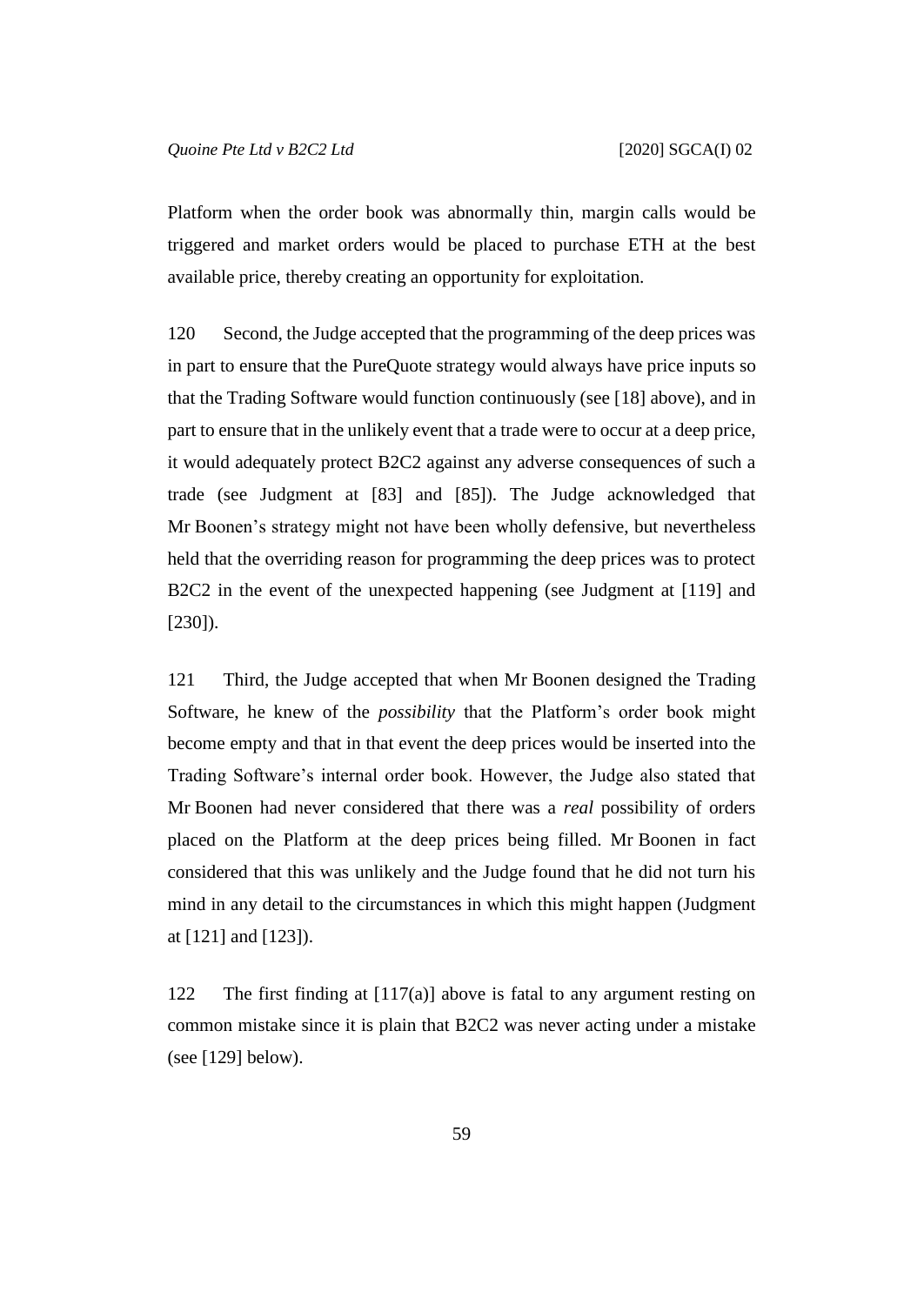123 The second finding at [\[117\(b\)\]](#page-58-1) above, in our judgment, is fatal to any argument resting on unilateral mistake. This is because it excludes any notion of the Trading Contracts having been concluded in circumstances where B2C2 either actually knew or must be taken to have known that these had been or must have been the result of a mistake having been made by either of the Counterparties. This follows from the analysis of the law that we have set out above. Further, as we have observed at [\[42\]](#page-20-0) above, the Judge also accepted that Mr Boonen had no knowledge of the glitches causing the illiquidity on the Platform until after the Disputed Trades had been transacted.

<span id="page-60-0"></span>124 Following from our analysis of the law at [\[103\]](#page-49-0) above, the relevant inquiry in this case could be framed thus: when programming the Trading Software with the deep prices, was the programmer doing so with actual or constructive knowledge of the fact that sell orders at those prices would only ever be accepted by a party operating under a mistake and was the programmer acting to take advantage of that mistake? In our judgment, this was the essential methodology applied by the Judge at [229]–[230] of the Judgment and which led him to conclude that Mr Boonen neither had such knowledge nor programmed the Trading Software to take advantage of any such mistake:

229 It is next necessary to determine whether Mr Boonen had actual knowledge of the mistaken belief at the time he inserted the deep prices … Can it be said that Mr Boonen knew that "it was never contemplated by [any trader] that any trades would be transacted on the Platform at prices which deviated so substantially from the actual market prices"? This amounts to a belief held by Mr Boonen at that date *that the price was so abnormal that no trader would trade at that price otherwise by way of a mistake*.

230 … I have concluded on the basis of those findings of fact that Mr Boonen did not insert the deep prices with that belief. He foresaw that a number of factors might arise which would cause the deep prices to be inserted and the overriding reasons for them being inserted was to protect B2C2 in the event of the unexpected happening. He did not exclude the possibility of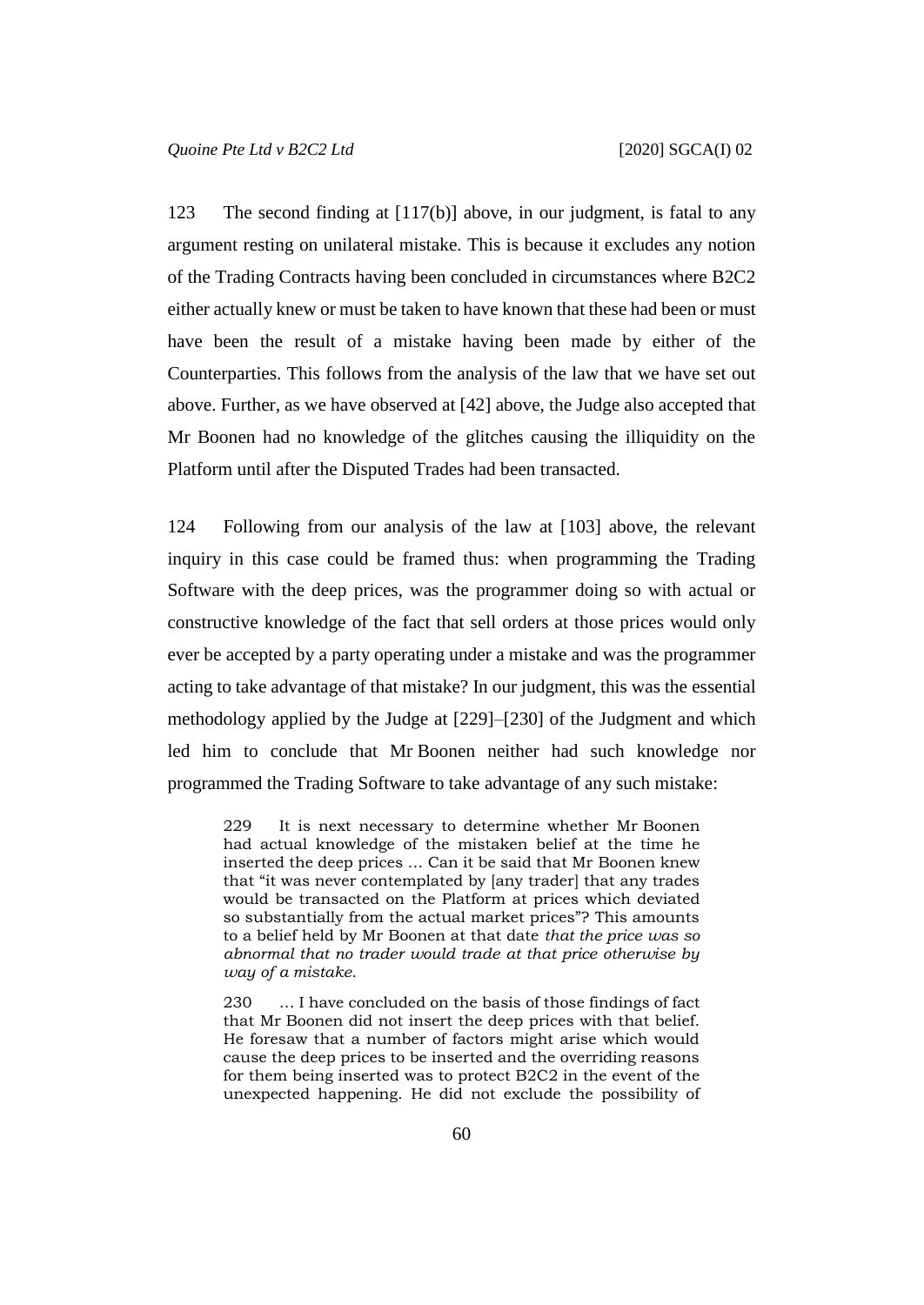trades at those prices being executed. Whilst he was aware that one possible cause was that it could be the result, wholly or in part, of some error or omission on the part of someone, including himself, he did not turn his mind in any detail to the circumstances that might lead to such trades being executed. He knew that the Platform was an automated system and that therefore no opportunity would arise for any particular trade to be reviewed by the parties in advance. In the circumstances of this case, in order for him to have actual knowledge that other traders believed that in no circumstances would a trade be transacted on the Platform at prices which deviated so substantially from the actual market prices, I consider that it would be necessary for it to be demonstrated that he held that belief himself, which he did not …

[emphasis added]

125 We have also observed above at [\[99\]](#page-47-0) that the programmer's knowledge, or indeed the knowledge of anyone running the algorithm, is relevant *past* the point of programming, and up till the Disputed Trades occurred. Examining the state of B2C2's knowledge at this later point in time, however, we consider that Quoine could not establish or adduce any evidence to show that B2C2 and/or Mr Boonen had become aware of the problems with the Quoter Program or the fact that the Platform's order book had gradually thinned out in the period *after* the Trading Software had been programmed and *prior* to the Disputed Trades (which was when the Trading Contracts were entered into). Quoine did seek to rely on the email that was sent by Mr Boonen on 20 April 2017, the morning *after* the Disputed Trades had occurred but in our view, this does not help its case at all. That email simply stated in the subject line "Major Quoine database breakdown, please call us urgently". Quoine argued that Mr Boonen's reaction showed that he knew that there must have been some mistake. However, this, at its highest, showed Mr Boonen's state of mind *after* he became aware of the Disputed Trades, which is not part of the relevant time frame. Further, the email, if anything, supports the Judge's finding that Mr Boonen did not programme the Trading Software with the deep prices with any sinister intent, because his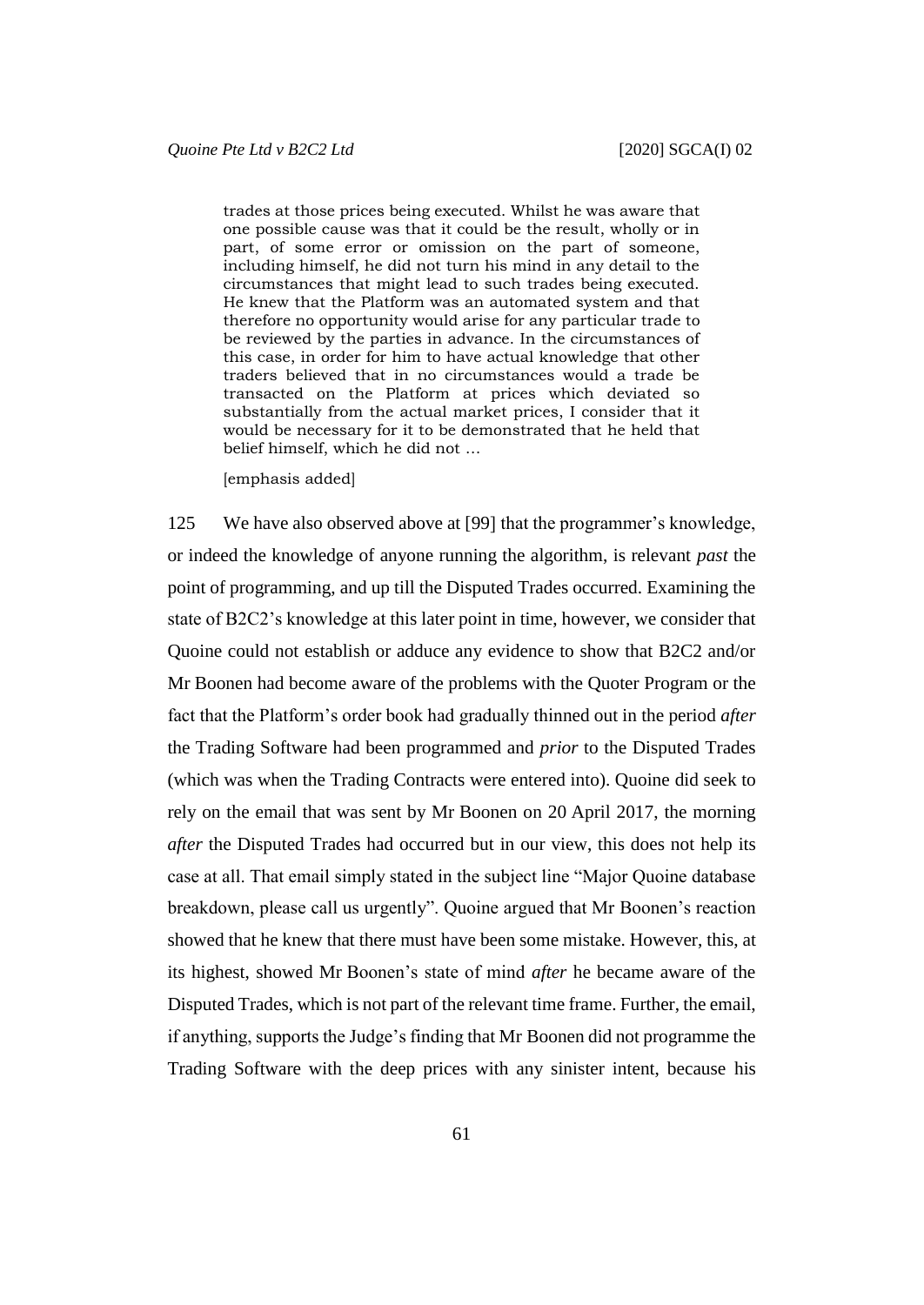reaction was simply inconsistent with that of a man who had anticipated the possibility of such a mistake occurring and designed his algorithm to exploit it.

<span id="page-62-0"></span>126 Taking the evidence above together, it is apparent to us that Mr Boonen did not have actual or constructive knowledge of the Second Mistaken Belief. Mr Boonen would have had to foresee a perfect storm of events that began with the problems with the Quoter Program and ended with the Disputed Trades being concluded at the deep price for him to have had, or be taken to have had, the Second Mistaken Belief. Despite Quoine's considerable efforts to mount a case suggesting even a hint of this, there was simply no evidence to suggest that Mr Boonen had ever contemplated anything of the sort. We therefore reject Quoine's case on this aspect of the appeal.

127 We add for completeness that the second finding of the Judge described at [\[117\(b\)\]](#page-58-1) above, that there was no sinister motive behind programming the Trading Software with the deep prices, also excludes any notion of the Trading Contracts having been entered into in circumstances where B2C2 had acted unconscionably. We find no reason to disagree with the Judge's finding that although Mr Boonen's inclusion of the deep prices was an opportunistic business decision, it was not motivated by sinister intent (Judgment at [236]).

128 For all these reasons, we are satisfied that Quoine's defences of unilateral mistake at common law and in equity fail.

#### <span id="page-62-1"></span>*Issue (d): Common mistake*

129 Quoine also argued that the Trading Contracts were void for common mistake, since B2C2 and the Counterparties had entered into the Disputed Trades under a shared mistaken assumption that they were transacting at or around the going market rate for ETH. However, B2C2 could not have been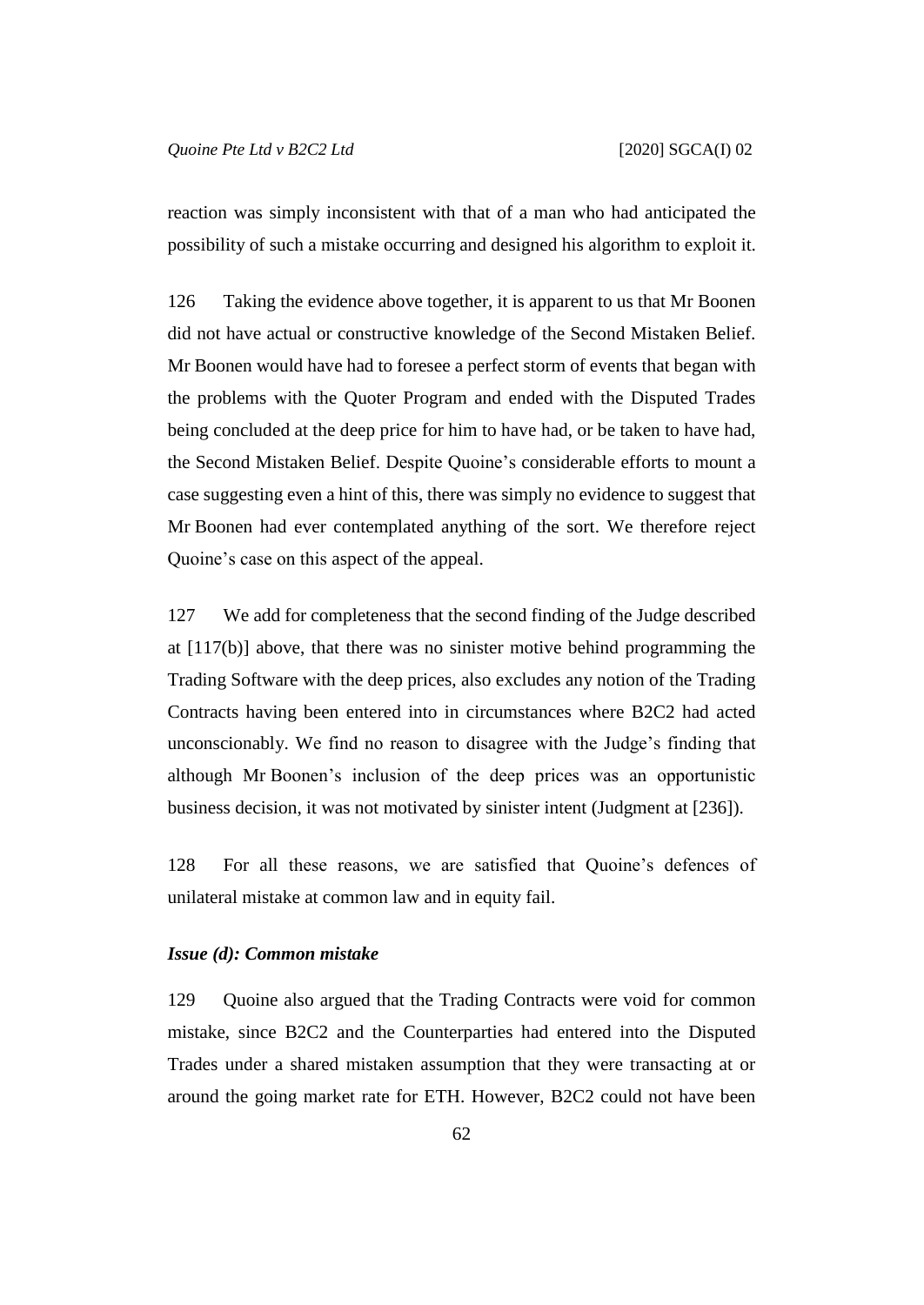labouring under such an assumption, given that it had placed its sell orders for ETH at prices of 9.99999 BTC and 10 BTC to 1 ETH on the Platform *because* the *intentionally* pre-programmed deep price of 10 BTC to 1 ETH in the PureQuote strategy took effect (see [\[117\(a\)\]](#page-58-0) above). Therefore, Quoine's defence of common mistake at common law fails.

### *Issue (e): Unjust enrichment*

130 We turn to Quoine's argument that it was entitled to cancel the Disputed Trades on the basis that B2C2 would otherwise be unjustly enriched at the expense of the Counterparties and/or Quoine. Quoine's and B2C2's arguments on unjust enrichment hinged on whether we accepted that the Trading Contracts were vitiated for mistake. If the Trading Contracts remained valid and enforceable, that would seem to bar any action in unjust enrichment.

131 In his discussion of the unjust enrichment point below, the Judge applied our decision in *Singapore Swimming Club v Koh Sin Chong Freddie* [2016] 3 SLR 845 at [90], which sets out the three requirements for an action in unjust enrichment to succeed: (a) a benefit has been received or an enrichment has accrued to the defendant; (b) the benefit or enrichment is at the claimant's expense; and (c) the defendant's enrichment is unjust.

<span id="page-63-0"></span>132 As a preliminary point, we agree with the Judge's conclusion that if the Disputed Trades were not cancelled, B2C2 would stand to receive a substantial benefit in terms of the considerable value of BTC that had been credited into its account. However, as the Judge noted, this benefit would have been at the expense of the *Counterparties*, which would have had to make up the shortfall between the BTC actually in their accounts and the amount that had been debited from their accounts pursuant to the Disputed Trades. Therefore, the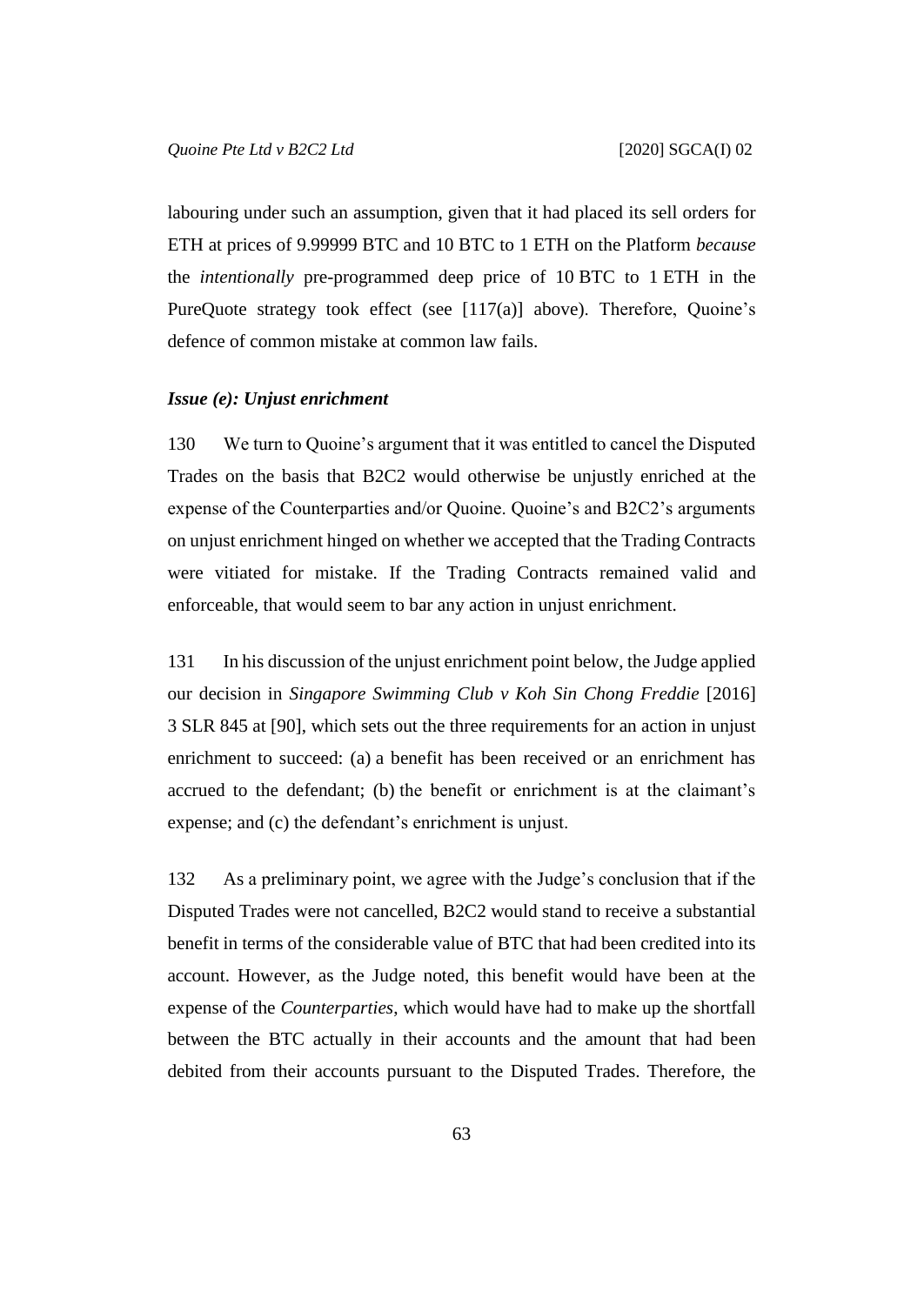cause of action in unjust enrichment should if at all vest in the Counterparties, and not Quoine. However, B2C2 did not attempt to strike out this aspect of Quoine's defence, and the Judge therefore proceeded with the trial on the basis that it was properly raised as a defence. We therefore proceed on the same basis.

133 As to the first element, there is no doubt that B2C2 was enriched or derived a benefit from having the proceeds of the Disputed Trades credited into its account. Assuming that the Counterparties are able to bring a claim against Quoine for the losses they might suffer as a result of the Disputed Trades if the Trading Contracts remain valid and enforceable, it might then be said that B2C2's enrichment was at least indirectly at the expense of Quoine. On this basis, the first two requirements of unjust enrichment would be made out. We turn then to the last requirement, which is that there must be an unjust factor.

134 The unjust factors that were pleaded by Quoine were first, that the benefit was conferred upon B2C2 pursuant to a mistake, and second, that there was a lack of consent in the formation of the Trading Contracts by which B2C2 was enriched. In truth, these were the same points raised in relation to the case on unilateral mistake, which we have rejected.

135 Further, given our conclusion that the Trading Contracts are not vitiated, B2C2's enrichment would have been pursuant to valid contracts and it is difficult to see how this could be said to be unjust. As stated in *Goff & Jones: The Law of Unjust Enrichment* (Charles Mitchell, Paul Mitchell & Stephen Watterson eds) (Sweet & Maxwell, 9th Ed, 2016) at para 9–94 (see Judgment at [249]):

Where a benefit is mistakenly conferred by one party on another *under a contract*, a claim in unjust enrichment will commonly fail *even if the mistake would otherwise support such a claim*. … the contract will bar the claim, to the extent *that it entitles the*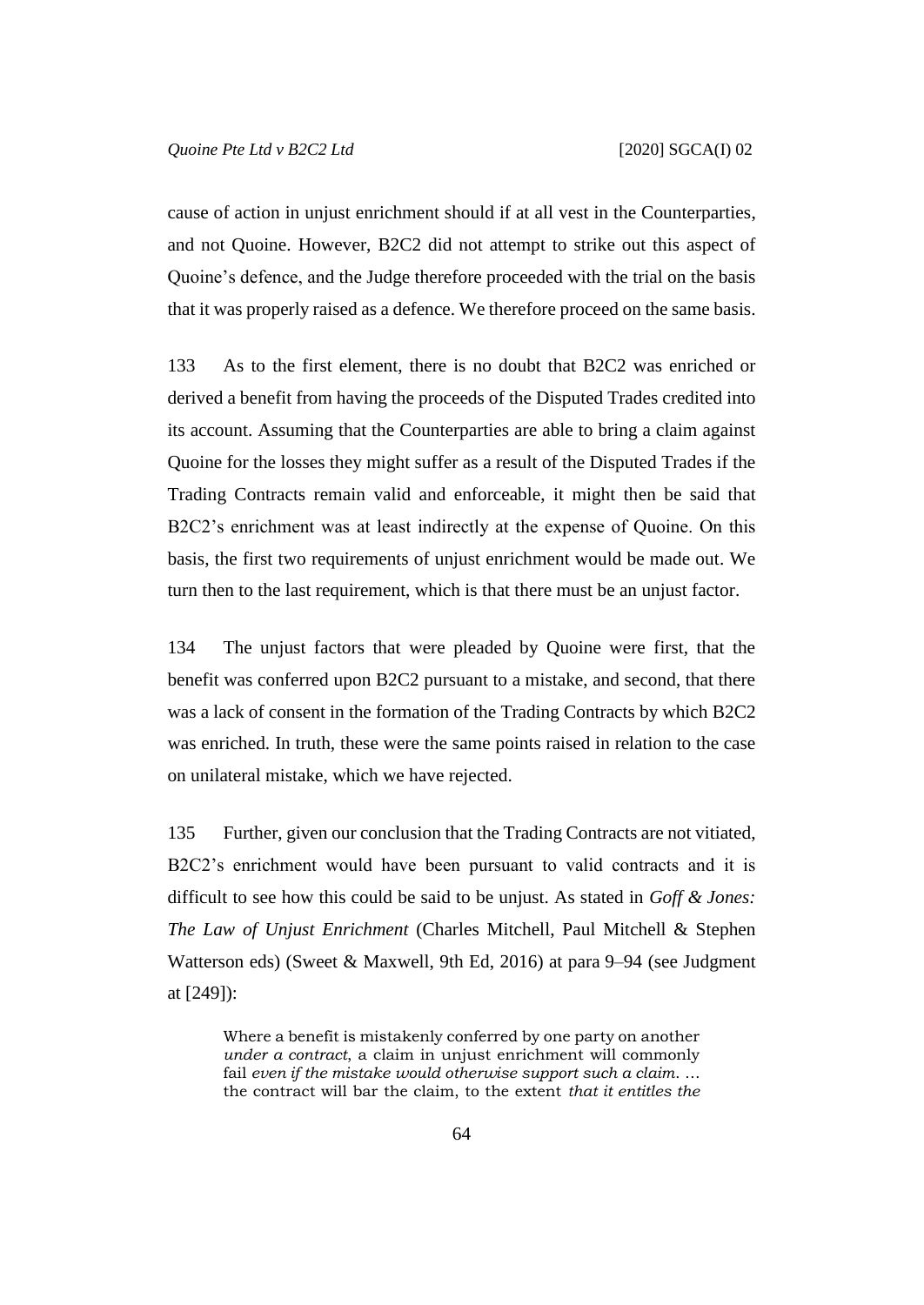*defendant to receive the relevant benefit*. For the claim to succeed, the claimant will need to show that the contract is invalid, being either non-existent, void or voidable. … [emphasis added]

136 Therefore, we are satisfied that Quoine's defence of unjust enrichment cannot succeed.

# *Issue (f): The trust question*

137 Finally, we turn to B2C2's contention that Quoine was holding the BTC which was credited into B2C2's account pursuant to the Disputed Trades on trust and that Quoine breached that trust when it reversed that credit transaction. This raises the threshold issue of whether cryptocurrency, specifically BTC, is a species of property that is capable of being held on trust.

138 This point was not disputed by the parties when they were before the Judge and was only raised belatedly by Quoine on appeal. Nevertheless, the Judge briefly considered the question, and concluded that cryptocurrency satisfied all the requirements in the classic definition of a property right set out in the decision of the UK House of Lords in *Ainsworth* at 1248 (see [\[34\]](#page-16-0) above). However, he left open the question of what the precise nature of the property right was, having been satisfied that cryptocurrency could be treated as property in a generic sense.

139 There have been some other cases in the Commonwealth that have implicitly accepted that cryptocurrency may be regarded as property, although we are not aware of any court that has attempted to identify the precise nature of the property right if any. In *Elena Vorotyntseva v Money-4 limited and others* [2018] EWHC 2596 (Ch), the English High Court issued a proprietary injunction preventing the removal of specific ETH and BTC holdings. In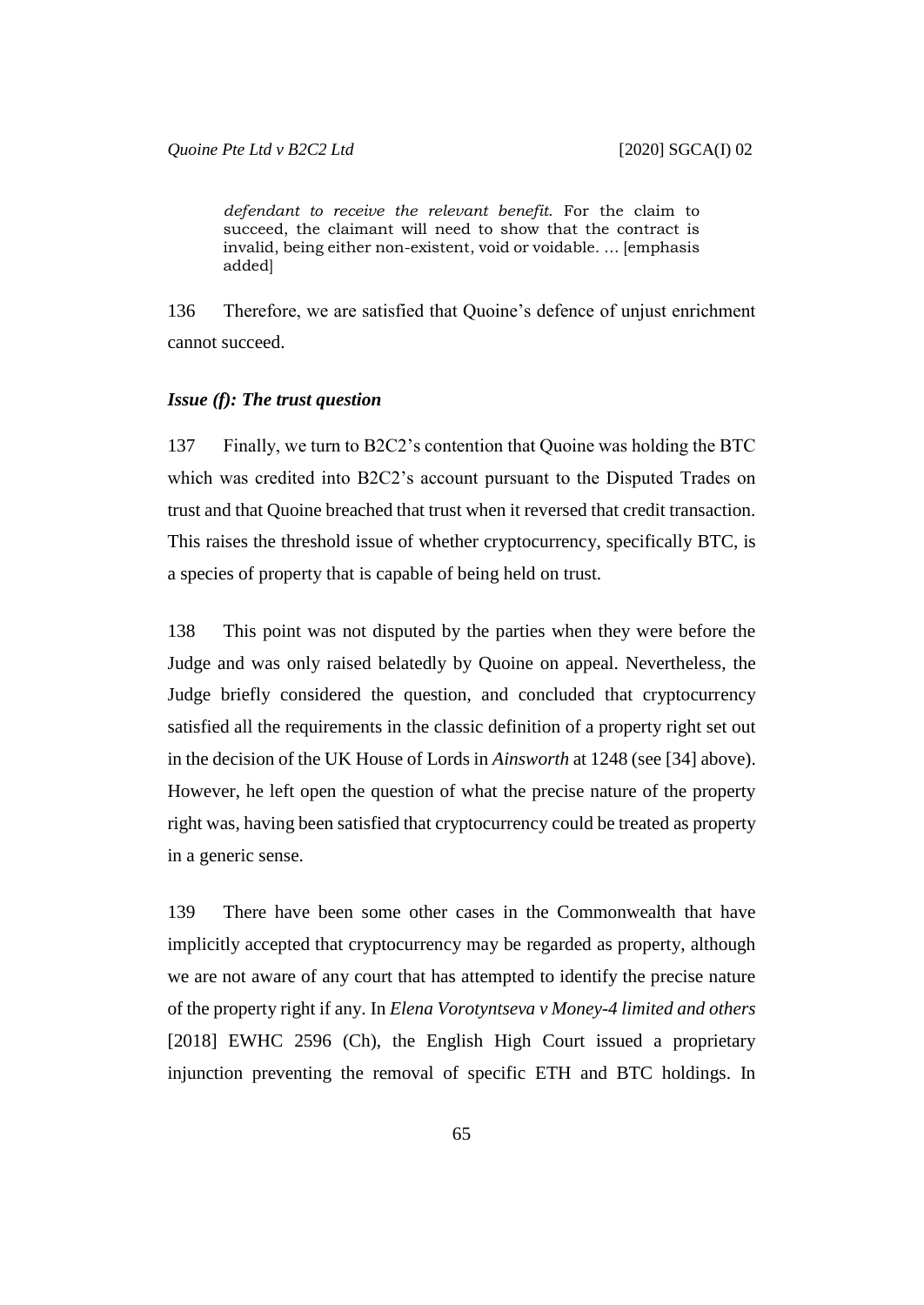coming to his decision, Birss J observed that there had been no suggestion that cryptocurrencies could not be a form of property.

140 In *Copytrack Pte Ltd v Wall* [2018] BCSC 1709, the Supreme Court of British Columbia ordered that some C\$400,000 worth of ETH be traced, which suggests that ETH was recognised as a species of property susceptible to tracing. The action was brought by Copytrack Pte Ltd ("Copytrack"), a company engaged in the business of digital content management and automated copyright enforcement. Copytrack created its own cryptocurrency, Copytrack tokens, and mistakenly transferred a more valuable cryptocurrency, ETH, to the defendant investor instead of Copytrack tokens. The ETH was then transferred by the defendant to third parties. Copytrack sought to trace and recover the ETH. The court characterised the issue of whether the property law doctrines of conversion and wrongful detention could apply to cryptocurrencies as a "critical issue" and the "real issue on this application". While the court did not go so far as to rule on whether cryptocurrencies could, in fact, be subject to specific property law claims, the court held that it would be unreasonable and unjust in the circumstances to deny Copytrack a remedy, and so allowed Copytrack to trace and recover the wrongfully transferred ETH.

141 Academic commentators broadly agree that BTC may be regarded as a property right, although they disagree as to the precise nature of this right. In Jean Bacon *et al*, "Blockchain Demystified: A Technical and Legal Introduction to Distributed and Centralised Ledgers" (2018) 25(1) Rich J L & Tech 1, the authors suggest (at para 182) that holders of digital tokens such as BTC should be regarded as having a property interest at common law, because they hold a bundle of rights that include the right to control the token. This interest is identifiable through entries on the blockchain, can be transferred by entries of the blockchain, and has a high degree of permanence and stability.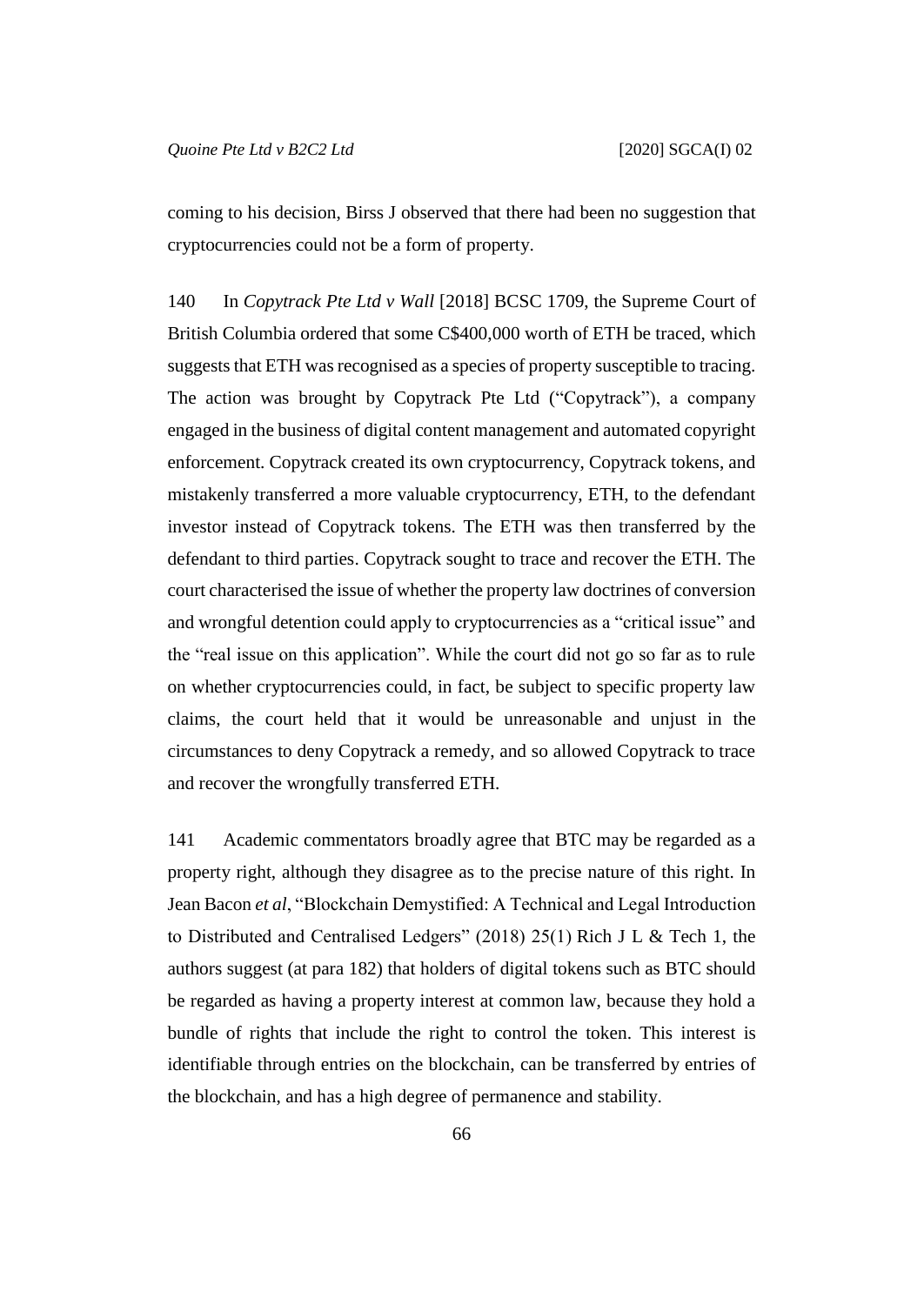142 To similar effect is Kelvin FK Low & Ernie GS Teo, "Bitcoins & Other Cryptocurrencies as Property?" (2017) (21) Singapore Management University School of Law Research Paper, where the authors argue that the property right relating to BTC is the right to have one's public BTC address appear as the last entry in the blockchain in relation to a particular BTC. Such a right provides exclusive control to the holder in the form of universal exigibility and can be seen as involving a true property transfer when one transfers BTC from one's public BTC address to another's BTC address.

143 Most recently, the UK Jurisdiction Taskforce ("UKJT") chaired by Sir Geoffrey Vos released its *Legal Statement on Cryptoassets and Smart Contracts* (November 2019), where it considered the question of whether English law would treat a particular cryptoasset as property. The UKJT defined cryptoassets as generally having the following characteristics (at para 31): (a) intangibility; (b) cryptographic authentication; (c) use of a distributed transaction ledger; (d) decentralisation; and (e) rule by consensus. The UKJT stated (at para 85) that cryptoassets have all the indicia of property, and that their novel or distinctive features as aforementioned do not disqualify them from being property. The UKJT also stated that cryptoassets are not disqualified from being property simply because they might not be classifiable either as things in possession or as things in action. The UKJT therefore concluded that cryptoassets could be treated, in principle, as property.

144 There may be much to commend the view that cryptocurrencies should be capable of assimilation into the general concepts of property. There are, however, difficult questions as to the type of property that is involved. It is not necessary for us to come to a final position on this question in the present case. This is because even if BTC were to be regarded as a species of property which is capable of being the subject of a trust, we are satisfied that B2C2's breach of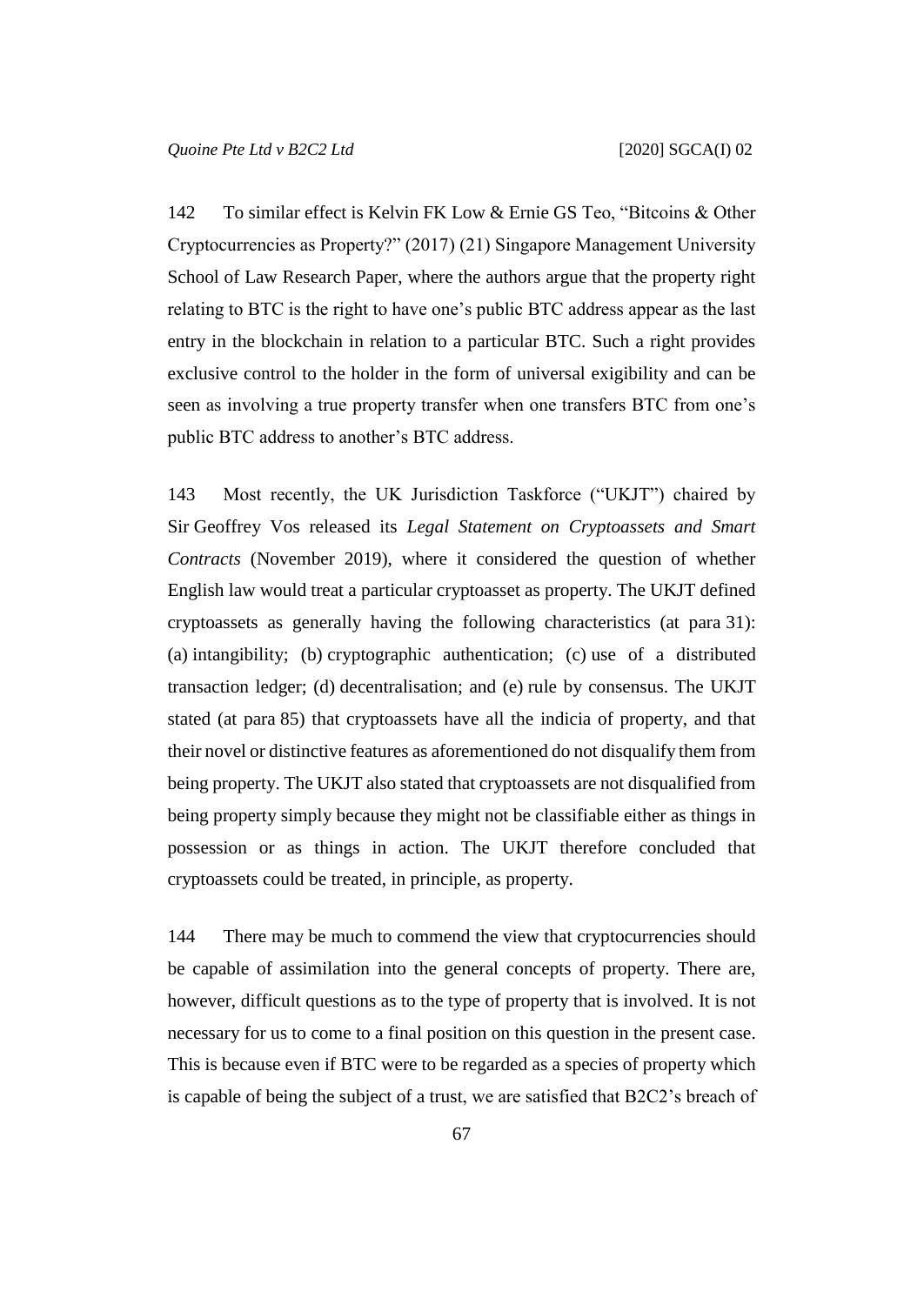trust claim would fail because, contrary to what the Judge found, we consider that there was no certainty of intention to create a trust. In this regard, we agree with the observations made by French CJ in the High Court of Australia decision of *Korda v Australian Executor Trustees (SA) Ltd* (2015) 255 CLR 62 ("*Korda*"). French CJ stated that the process of ascertaining whether the necessary intention to create a trust should be imputed is "one of construction of the relevant text or oral dealings in their context" (*Korda* at [11]). He clarified that an intention is not to be imputed and a trust inferred "simply because a court thinks it is an appropriate means of protecting or creating an interest".

145 The Judge held that the "decisive factor" which led him to find that a trust had arisen over the BTC that had been credited into B2C2's account was that B2C2's assets were held separately as assets of an individual user of the Platform rather than as part of Quoine's trading assets. He regarded this as a "clear indication" that Quoine claimed no title to the user's assets and acknowledged that it was holding them to the order of the user who could demand withdrawal at any time (see Judgment at [145]). In our respectful view, the mere fact that Quoine's assets were segregated from its customer's cannot in and of itself lead to the conclusion that there was a trust. In *Vintage Bullion DMCC (in its own capacity and as representative of the customers of MF Global Singapore Pte Ltd (in creditors' voluntary liquidation)) v Chay Fook Yuen (in his capacity as joint and several liquidator of MF Global Singapore Pte Ltd (in creditors' voluntary liquidation)) and others and other appeals* [2016] 4 SLR 1248, we stated as follows at [61]:

Counsel for Vintage … submitted at the hearing before us that the Company had in effect by its conduct made a declaration of trust over the sum representing the Unrealised Profits by computing the gains and losses in relation to the Unrealised Profits daily, and thereafter setting aside and segregating the funds. In our view, however, the concepts of segregation and trust need to be clearly distinguished. *The mere segregation of*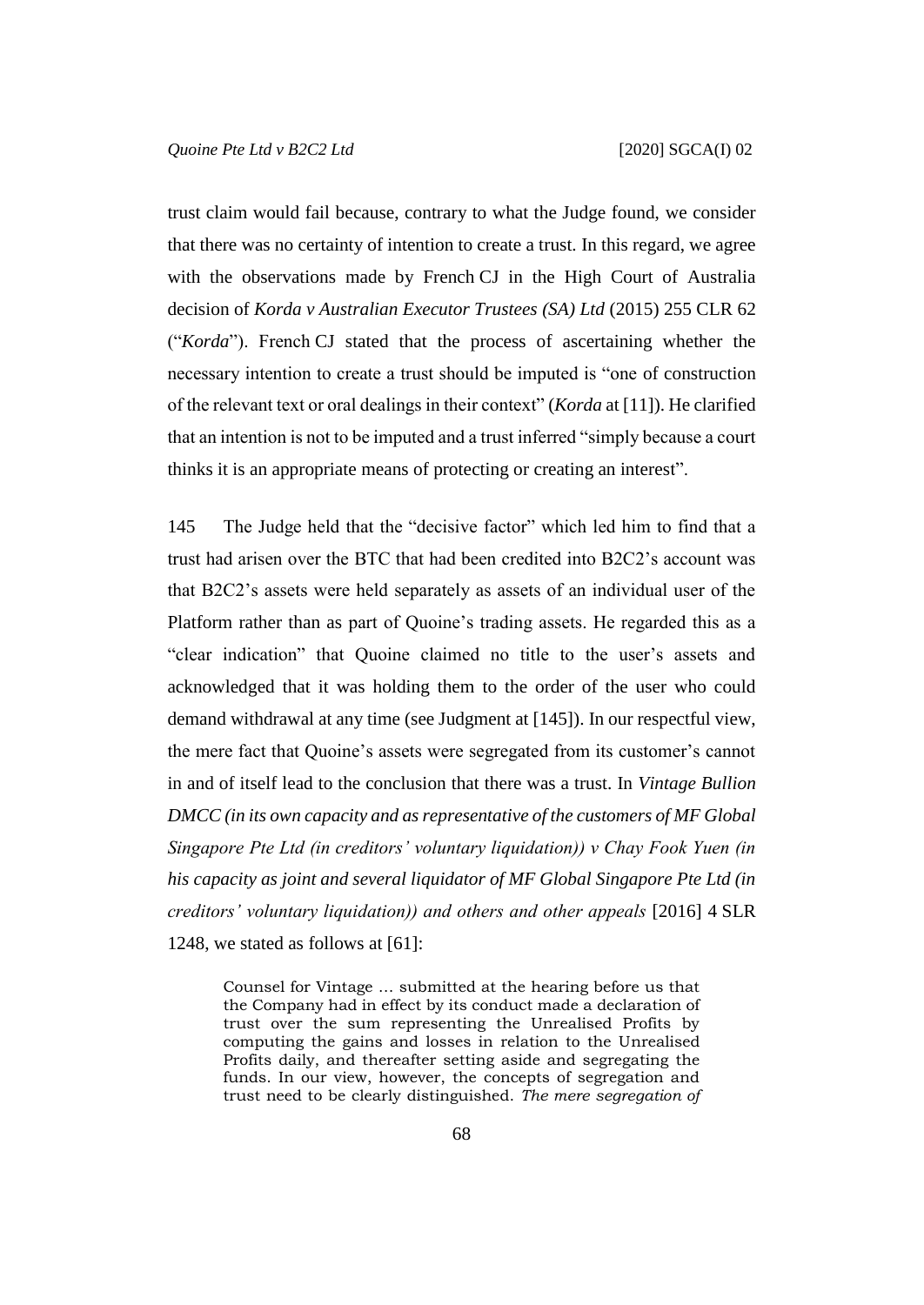*money into separate bank accounts does not equate to the creation of a trust and is not sufficient to establish a proprietary interest in those funds in anyone other than the account holder* … Put simply, *segregation is a necessary but not a sufficient condition* to give rise to an express trust over the Sums in favour of the Customers. What is further required is to establish that the Company had *the requisite certainty of intention for the funds to be held on trust* … [original emphasis omitted; emphasis added in italics]

146 In any event, the manner in which BTC was *actually* stored by Quoine in the cold storage wallet suggests that there was *in fact*, *no* segregation, which militates against the inference that it was being held on trust. The manner in which BTC was set aside for users of the Platform was explained by Mr Lozada as follows at the trial:

- Q. … even though the asset in the wallet is not specifically identifiable to each customer, Quoine has an internal book which identifies the amount of assets that are held to the credit of each customer; correct?
- A. Yeah, *the database has each customer account has the balance*. It's like – *think of it as a bank*. You have your US dollar and how much US dollar you hold in your account. That is in … Quoine's database.
- Q. Let's assume there were only 100 ETH in a cold storage wallet of Quoine, and you have 100 customers with a credit of 1 ETH each. Then, in a sense, you would be able to identify that 1 ETH belongs to each customer in the cold storage wallet; correct?
- A. We don't normally do that. We base our accounting on what we have in the database. As I said before, *what's in the cold storage doesn't necessarily have to match what the customer balance has.* As I explained, if we sell a [BTC] to a customer and the database gets updated, we will have to go and procure it. *The database will say they own 1 [BTC] or 1 ETH. The wallet may have a different amount.*

[emphasis added]

147 Given that the amount that was reflected in the account balance of a user of the Platform as it appeared on Quoine's database did not necessarily match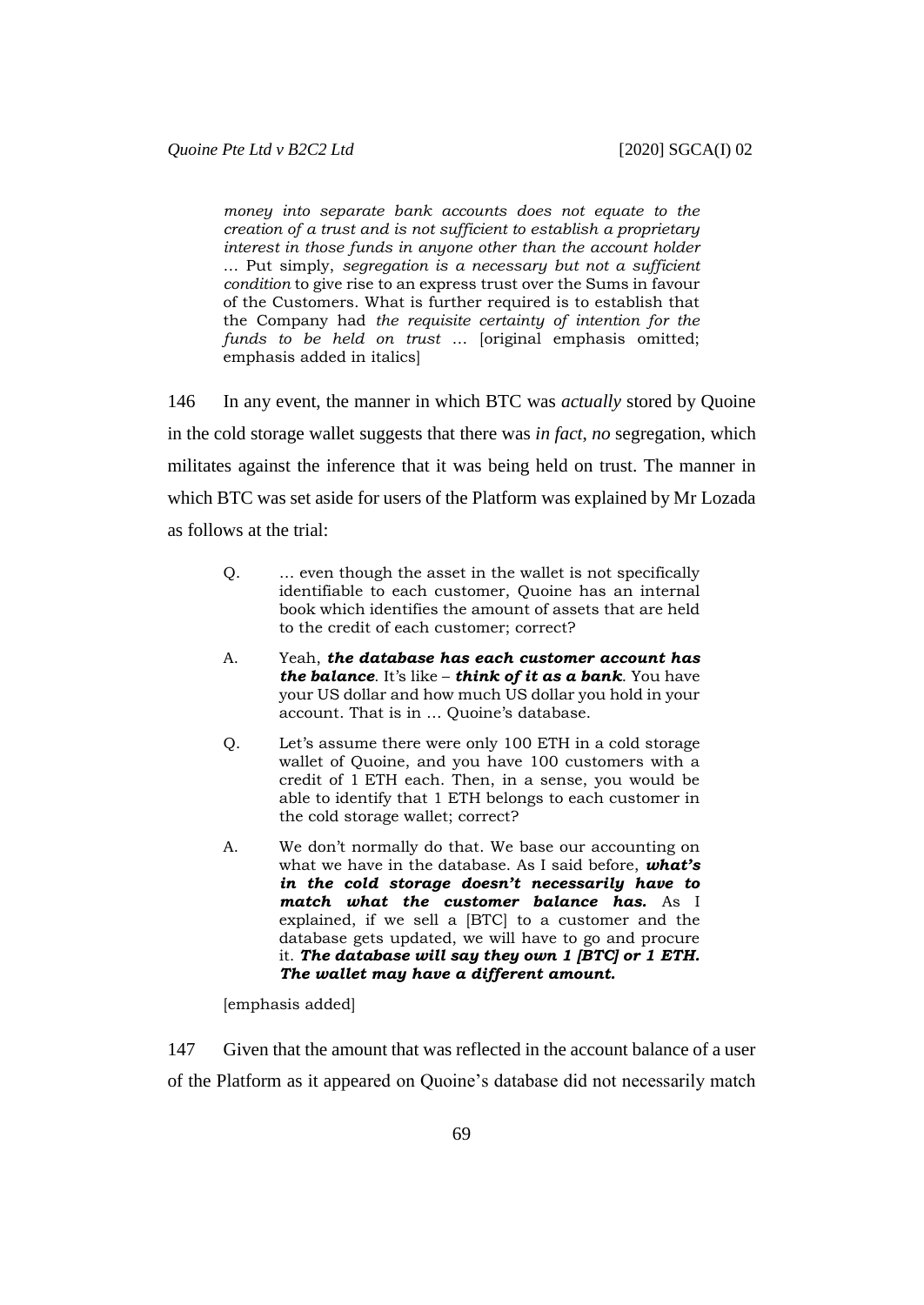…

the amount in the cold storage wallet, it could not be said that Quoine was holding the amount stated in the user's account balance on trust. From Mr Lozada's explanation, it appears that the only amount which a user was concerned with was what was reflected on Quoine's database. The actual amount in the cold storage wallet did not matter because if there were insufficient assets to meet the account balance reflected in the database, Quoine would simply purchase the required amount from other sources to make up the shortfall. We find this arrangement to be more akin to deposits being made with a bank (as Mr Lozada suggested at the trial). The account balance that was stated in Quoine's database was the amount Quoine owed a user, and it was up to Quoine to take steps to ensure that it could repay that debt as and when the user called on it.

148 Further, cl 9 of the Risk Disclosure Statement seem to us to contradict the suggestion that there was an intention to create a trust. Clause 9 provided that:

… [Quoine] does not, however, take client fund safety measures such as depositing [the assets deposited by customers] in an account with a trust bank, etc. regarding these assets, so if [Quoine] goes bankrupt, [Quoine] will not be able to return customer assets, and customers may suffer losses.

Assets held on trust would generally not be subject to the trustee's insolvency creditors.

149 For these reasons, we are satisfied that no express trust arose over the BTC in B2C2's account. We therefore allow Quoine's appeal in this regard. That said, given our decision above that the Trading Contracts are valid and enforceable, B2C2 is nevertheless contractually entitled to the proceeds of the Disputed Trades from Quoine.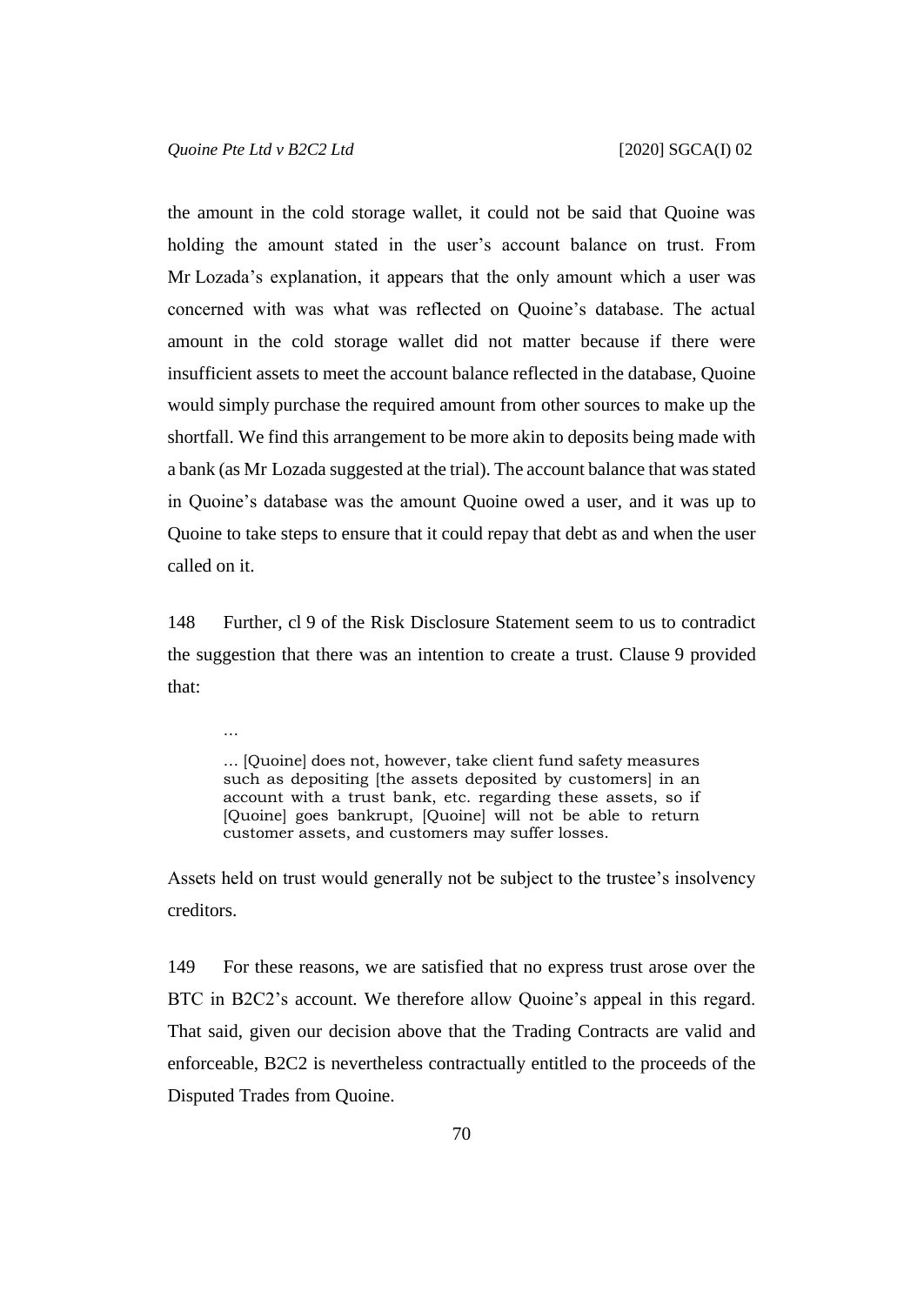## **Conclusion**

150 In the circumstances, we dismiss Quoine's appeal on the breach of contract claim, and allow its appeal on the breach of trust claim. Unless the parties are able to come to an agreement on costs, they are to furnish written submissions limited to six pages each, within three weeks of the date of this judgment, as to the appropriate costs orders.

151 Finally, we would like to record our deep gratitude to Prof Goh for his submissions, which were characteristically thorough, meticulously researched and extremely clear and greatly assisted us in coming to our decision.

Sundaresh Menon Andrew Phang Boon Leong Judith Prakash Chief Justice Judge of Appeal Judge of Appeal

Robert Shenton French International Judge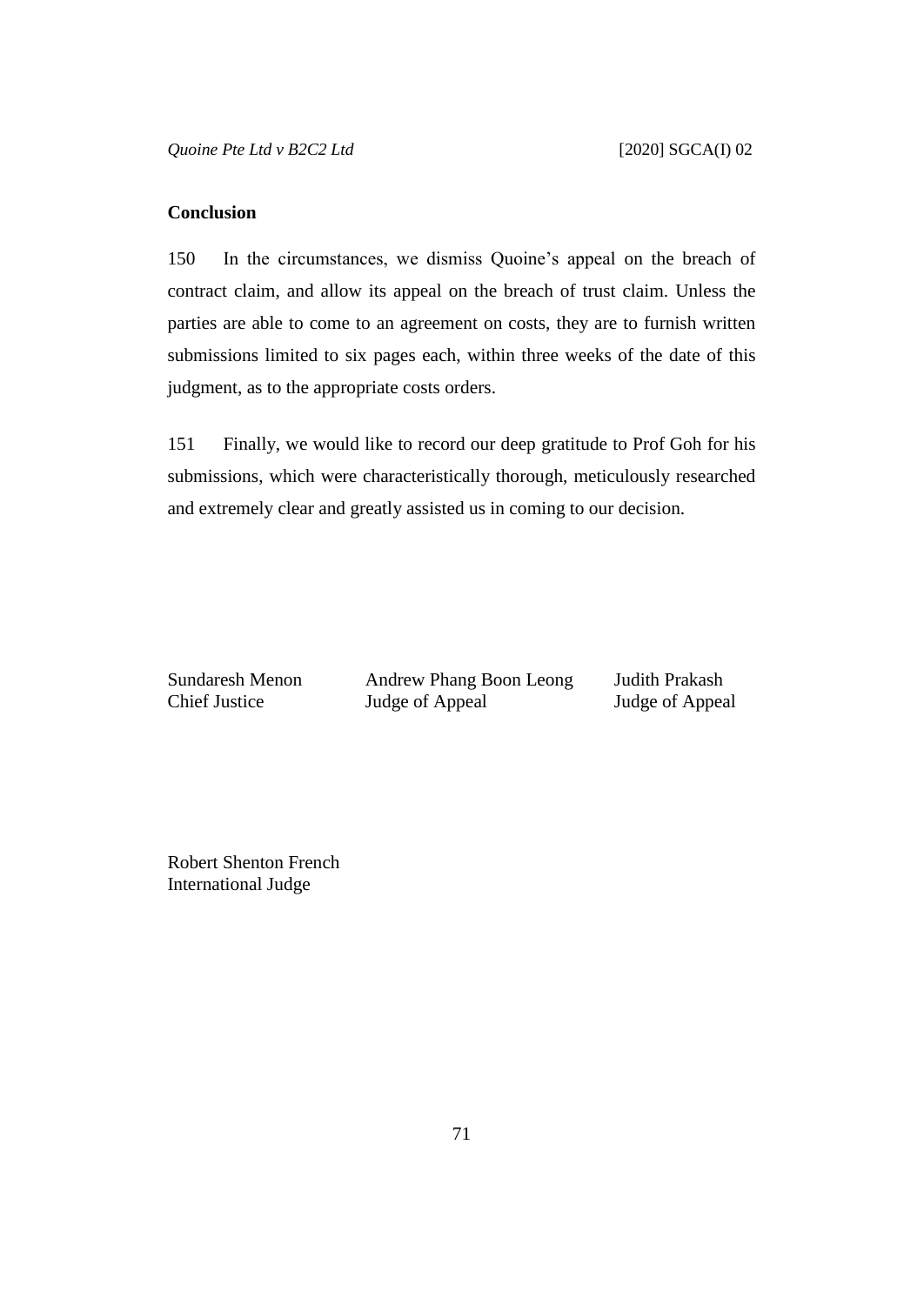## **Jonathan Mance IJ (dissenting):**

#### **Introduction**

152 Do conventional legal principles work, or may they need to adapt, when traders hand their affairs to computers operating by algorithm? These questions are raised by this appeal. The computers in issue were "deterministic", meaning that they operated according to pre-determined algorithmic programs, set by humans. This is therefore a case about the legal rules applicable when machines contract in mechanistic fashion by reference to their data input, and by mistake the data input is interrupted and so the outcome becomes fundamentally distorted. The contracts here, made in the middle of the night, were for the supply of BTC by or through Quoine in exchange for the supply of ETH by  $B2C2 - I$  adopt throughout the abbreviations used by the majority ("the Majority") in their judgment ("the Majority Judgment"). In the event, the BTC were undervalued or the ETH over-valued by some 250 times, compared to any "normal" price. This occurred because Quoine's computer had, by accident, been cut off from outside world information. But it takes two to contract, and the programming of B2C2's computer to bid or offer at "deep" prices played an important role which will require further examination.

153 B2C2 maintains that, whatever went wrong, a contract so made must stand. For reasons which will appear, I consider that it is correct to approach the case on the basis that it would have been obvious to any human that a wholly untoward breakdown or error had occurred. Since the contracts were made around midnight on 19 April 2017, no human was around to make this observation, but at 6.15am next morning B2C2 did make it, by sending to Quoine the simple message: "Major Quoine database breakdown" and asking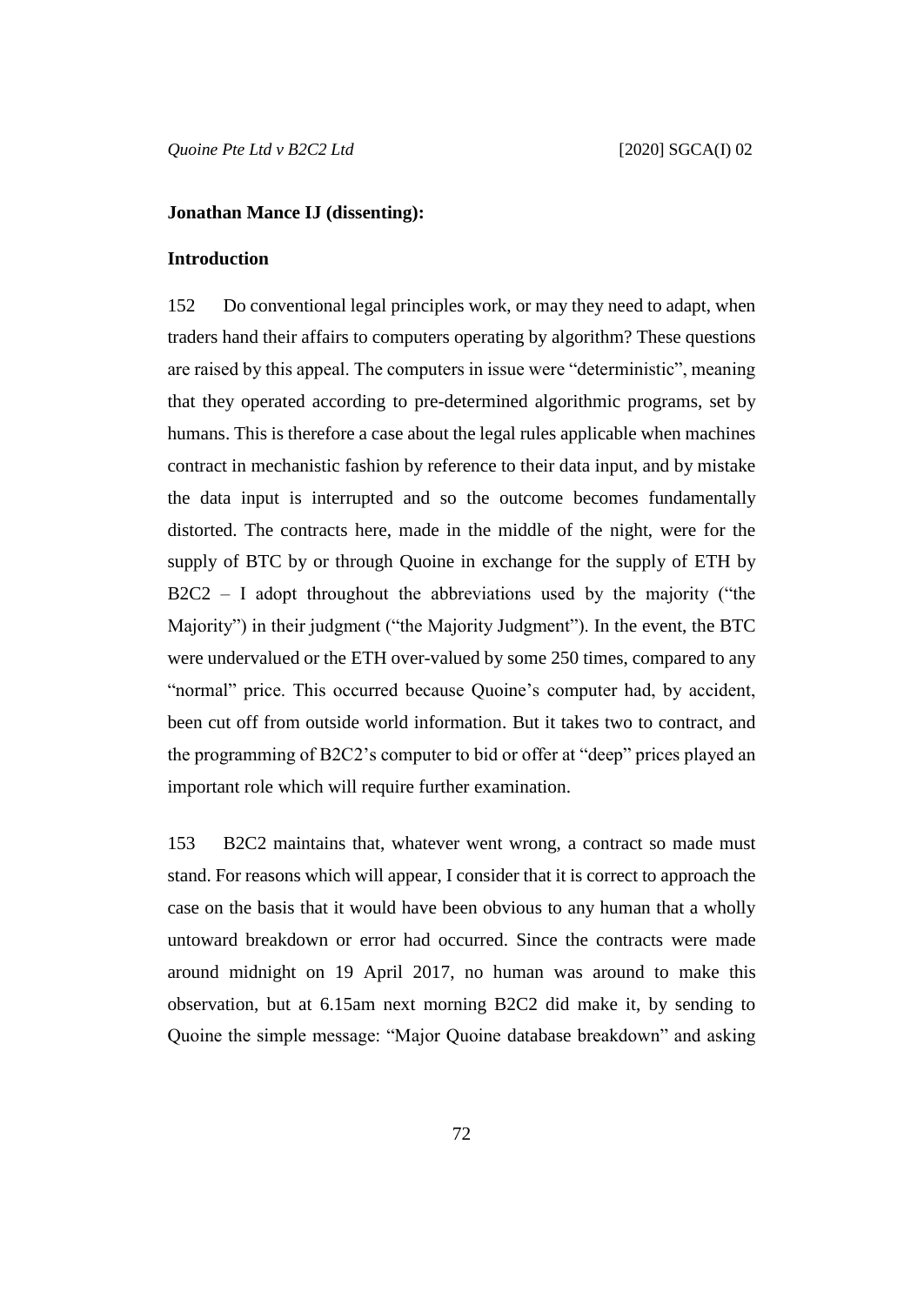Quoine to call B2C2 urgently. The question is whether the contracts were and are, nonetheless, binding.

# **The facts**

154 The facts have been set out in the Majority Judgment. In brief outline:

(a) The Platform operated by Quoine in Singapore provided (i) a facility for trading virtual currencies against each other, together with (ii) a real-time price chart of completed trades for each currency pair executed on the Platform and several other major cryptocurrency exchanges. The real-time prices so displayed were "calculated, consolidated and published" to the trading dashboard through a software program used by the Platform known as the "Quoter Program": Judgment at [14] and Mr Lozada's affidavit at [9(f)].

(b) Quoine also acted as a market maker on the Platform, using the external price information obtained by its Quoter Program to generate buy and sell orders, thereby generating liquidity and depth, minimising volatility and ensuring a continuous two-sided market on the Platform: Judgment at [18] and [72].

(c) Quoine extended credit to certain margin traders on the Platform, which monitored such trades and was programmed, in the event of any margin shortfall, to close them out automatically, selling at the best available price the assets in the relevant trader's account serving as collateral: Judgment at [16]–[17].

155 The Platform and the Quoter Program were therefore designed and expected to operate integrally. However, on 13 April 2017 the login passwords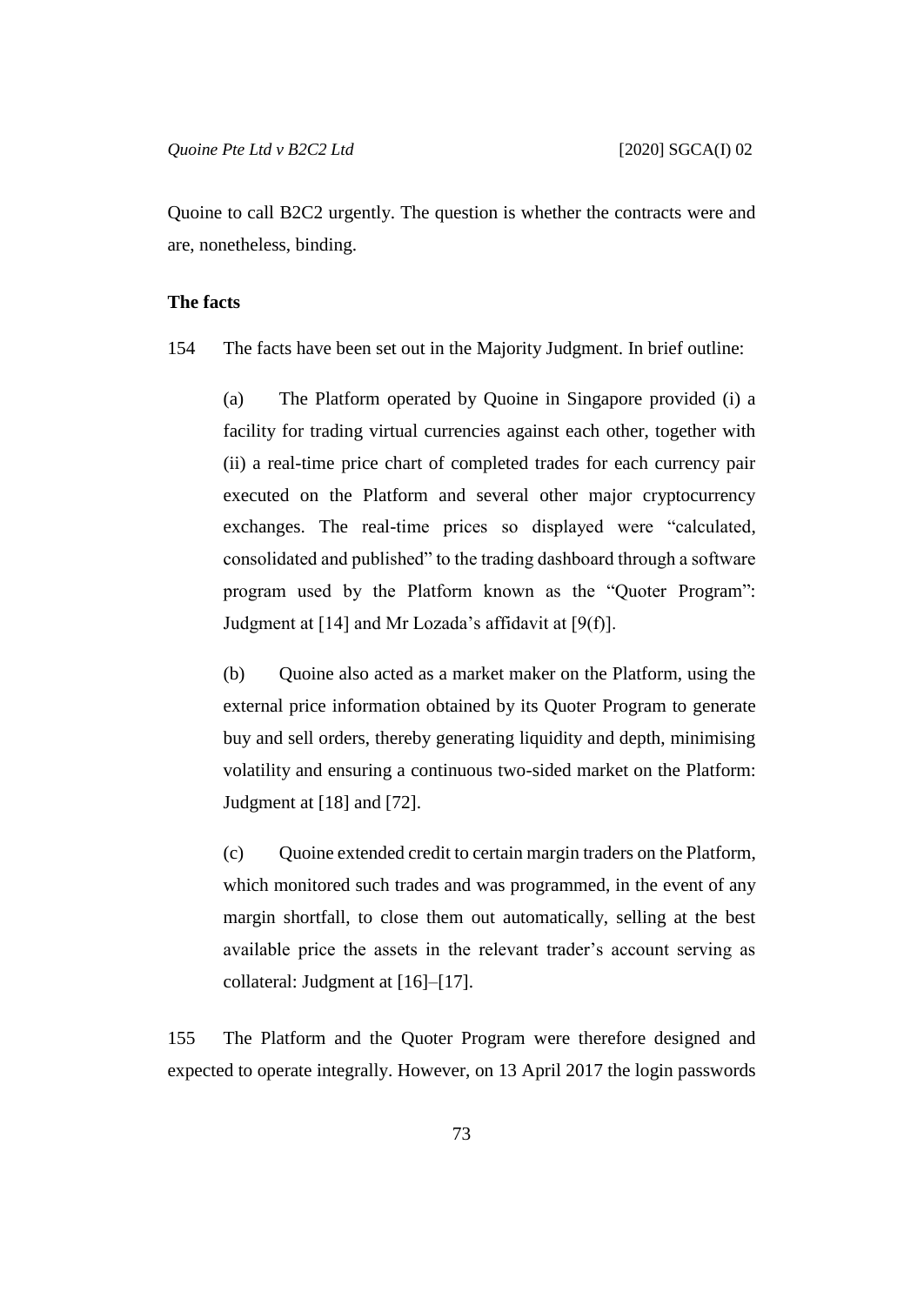for several critical systems on the Platform were changed for security reasons, and, by oversight, the corresponding necessary changes to the Quoter Program were not implemented. As a result, the Quoter Program ceased to be able to access data from external exchanges and stopped creating new ETH/BTC orders on the Platform. This did not generate an exception message, because the notification flag for such messages had itself been disabled (see the Judgment at [71]–[72]).

156 The volume of trades shown on the Platform gradually diminished, as outstanding orders were filled, with the effect that in the middle of the night of 19 April 2017 the Platform concluded that two margin traders, Pulsar and Mr Tomita, who had borrowed ETH from Quoine in order to speculate in BTC, were in a "margin sell-out position". The Platform therefore triggered calls to force-sell their BTC assets in exchange for ETH at the best available market price. Adding to the chapter of misfortunes, though not centrally relevant to the issues before this Court, the Platform, by design oversight, lacked a facility to check that there were sufficient assets available as security to cover any perceived margin shortfall, and so purportedly sold considerably more BTC than the margin traders had  $-3000$  BTC were sold in the case of Pulsar, which in fact only had some 13.5 BTC: Judgment at [73]–[74].

157 B2C2 is a trader on the Platform. Its software program operated primarily by examining to the first 20 price levels on both the bid and the offer side, and calculating by a series of steps appropriate order levels. But, against the possibility that the available price levels might be too few or too low in value, the program included "deep prices" on the bid and ask side to prevent the program "erroring out". As at 19 April 2017 these deep prices were 10 BTC/ETH on the ask side and 0.00001 BTC/ETH on the bid side. On the bid side (B2C2 buying ETH in return for BTC) an artificial limit would in practice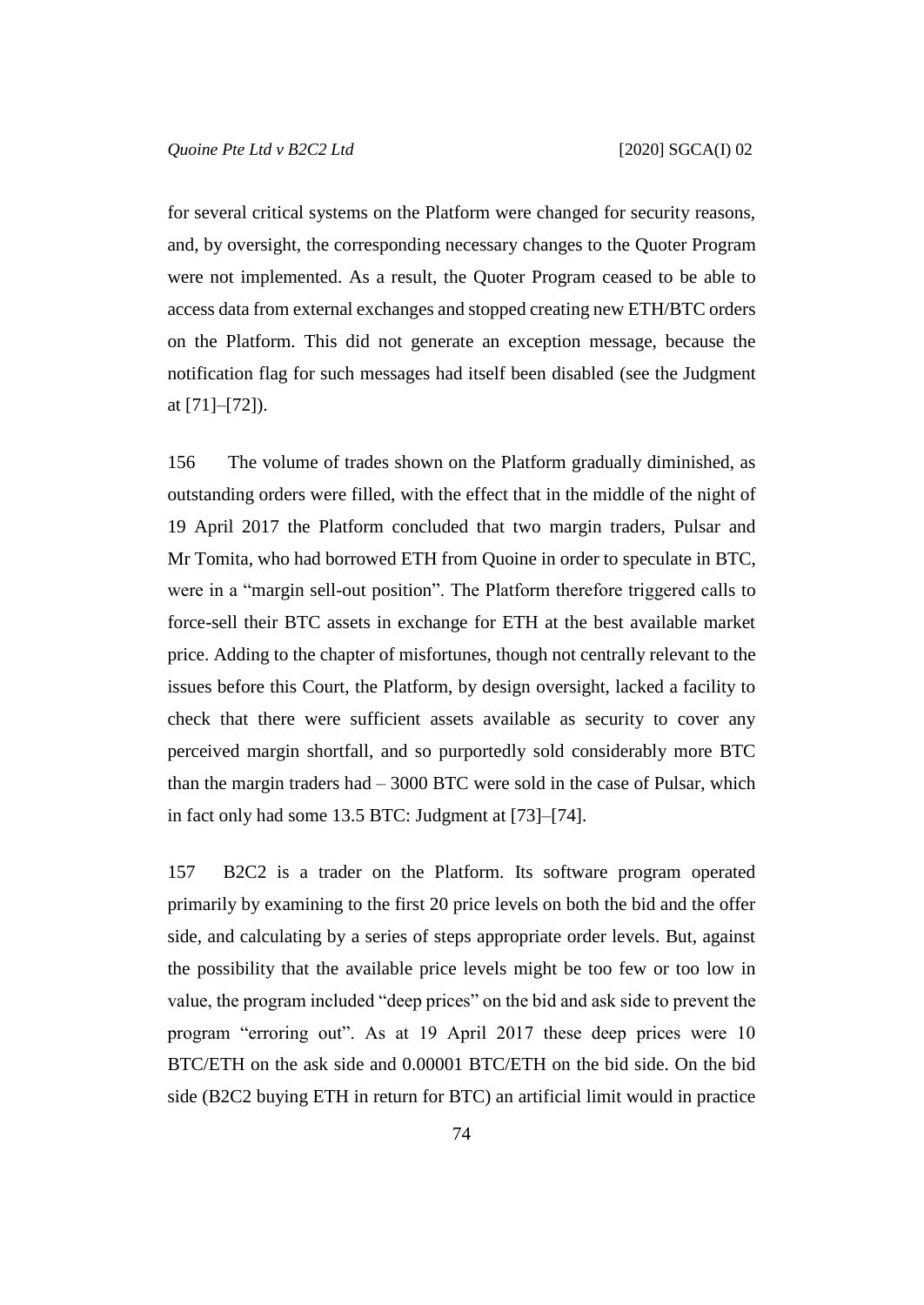prevent quotes reaching the Platform, on the ground that the bid quantity was too small. On the ask side (B2C2 buying BTC), the only limit was by reference to a threshold based on a notional exchange rate, regardless of the actual sale value.

158 Bid and ask orders at deep prices were, it appears, regularly sent out into the market on the Platform by B2C2's program, but under normal conditions they were ignored, as they would be entirely out of line with available market prices. In evidence which the Judge accepted (Judgment at [113]), Mr Boonen, the proprietor of B2C2, explained that the purpose of the deep prices was "to cover the risk to B2C2 of uncertain liquidity and market conditions" (Judgment at [112]), so catering for very remote market circumstances. Mr Boonen also stated:

Now, this check or this feature that we're talking about, that price of 10, it's not the sort of day-to-day measure, right. It is a circuit breaker. It is when something very unusual happens. It's when the unfathomable actually crystallises. I think it's important to add that clarification.

The Judge accepted that Mr Boonen was not thereby referring to the possibility of errors of which the programme might take advantage. He was "affronted at the suggestion" that he had designed the software with this in mind (Judgment at [117]). On the contrary, the Judgment recites that:

118 … [H]is primary concern when writing the program was to protect the integrity of the B2C2 trading system so as to minimise the risk of any unwarranted exposure.

…

121 … [H]e would have appreciated that the deep prices would only be likely to be executed when there was illiquidity in the order book for that was one of the reasons underlying the addition of the deep prices in the software in the first place. His reasoning was however directed to ensuring the B2C2 system remained operational in such circumstances rather than exploiting the existence of illiquidity.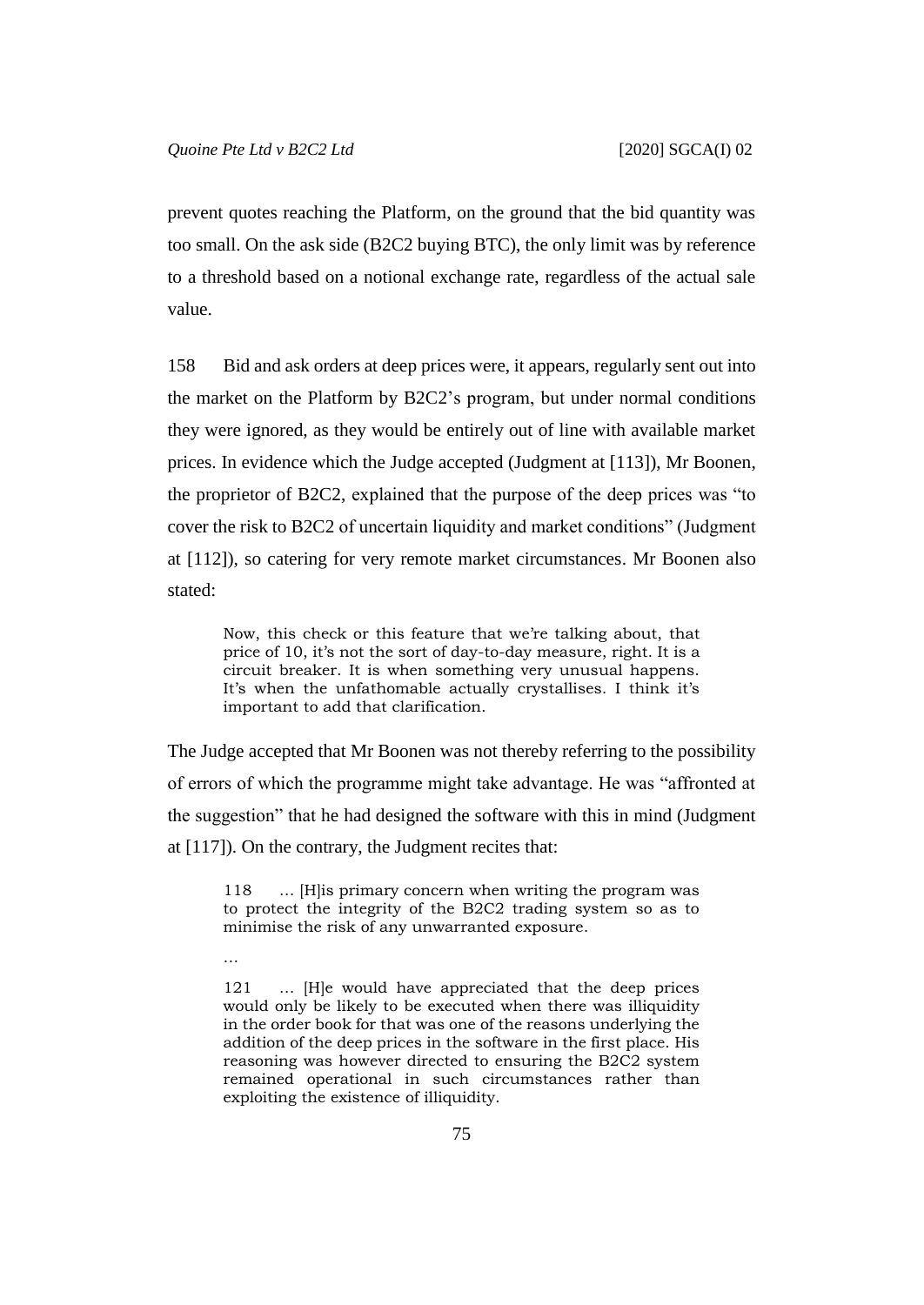122 … He might have appreciated that one contributing factor to illiquidity could be due to an oversight or error on the part of someone but there are no grounds for concluding that he considered that these would be the only circumstances that would lead to illiquidity. …

159 What in the event happened was that, in the absence of any other market liquidity, the force-close orders put out by Quoine's Platform, following Pulsar's and Mr Tomita's perceived defaults, were matched with seven of B2C2's deep price bids for BTC at or around 10 BTC/ETH. This "was at a rate approximately 250 times the rate of about 0.04 BTC for 1 ETH which had been the previous going rate" (Judgment at [4]). Next morning, when human eyes spotted what had happened overnight, Quoine purported to reverse the trades. The present case is about whether it had valid grounds to do so.

## **Issues**

160 The trial and the appeal have raised a large number of issues, on most of which I am in full agreement with the Majority. In particular, and for the reasons given at [48]–[58] of the Majority Judgment, I agree that the force-out sales which the Platform brought about were between Pulsar and Mr Tomita (the "Counterparties" on whose behalf Quoine was acting) and B2C2. I also consider, if there was any basis for their reversal, that Quoine was acting on behalf of Pulsar and Mr Tomita and was entitled to act on their behalf in taking advantage of it. A security holder is bound to have regard to the interests of a margin trader in executing against margin, and here that clearly required the reversal of the trades, if legally possible.

161 Further, for the reasons given at [60]–[67] of the Majority Judgment, I agree that the contracts brought about by the computers did not incorporate the Aberrant Value Clause, on which Quoine relied. I prefer to reserve my position in relation to the construction and ambit of that clause had it been incorporated,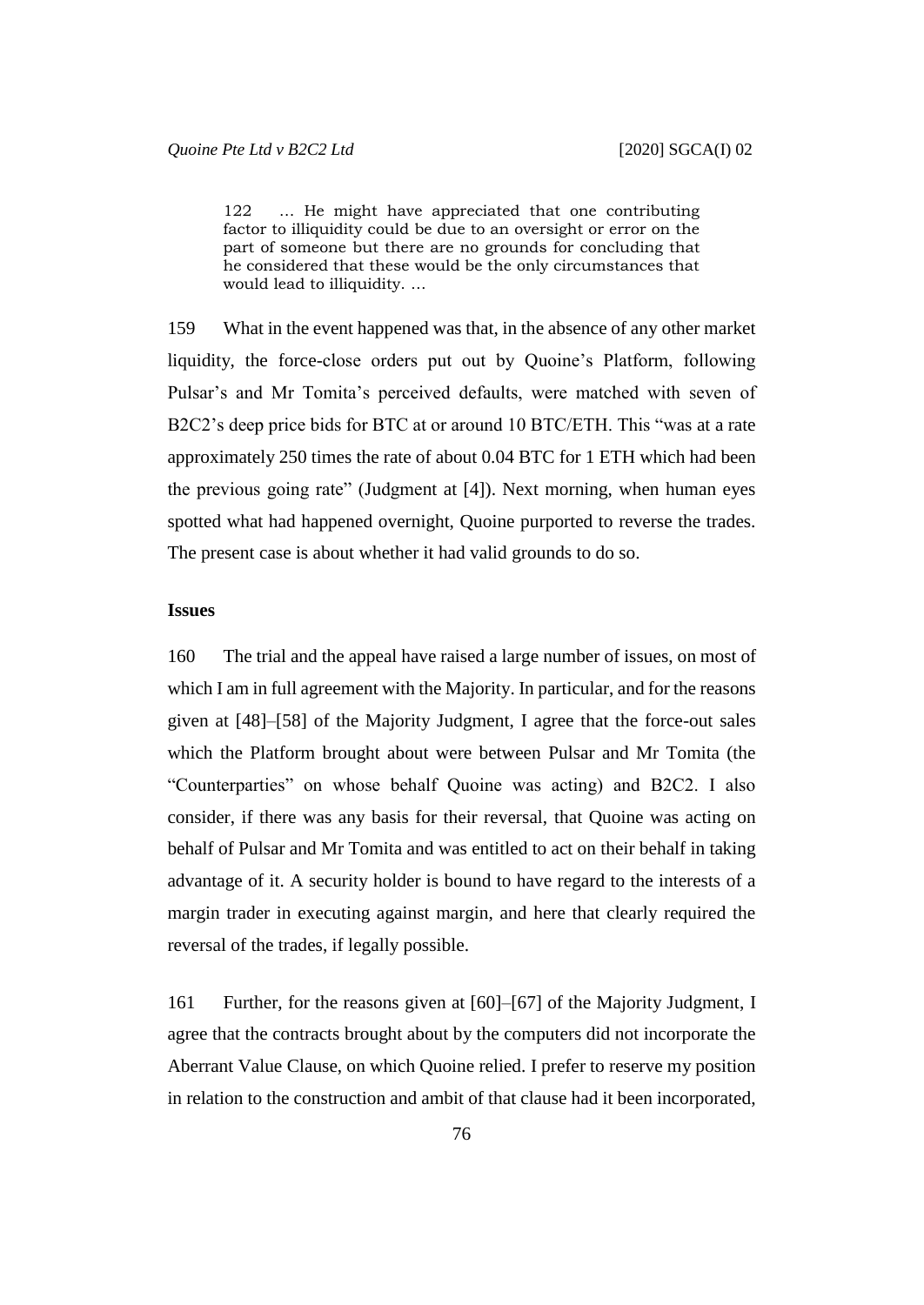addressed at [68]–[70] of the Majority Judgment, it being unnecessary to determine this. I also agree, for the reasons provided at [71]–[77] of the Majority Judgment, that it is not possible to identify any relevant implied term, unless (I would add) it were one simply mirroring the principles, as I analyse them below, governing mistake; those principles in my view reflect precisely what honourable and reasonable traders would also regard as axiomatic in the present context, whatever the other contractual terms. Finally, I agree with the Majority's reasons at [129]–[149] for concluding that there was here no common mistake of the nature there identified, and no unjust enrichment or trust.

## **Unilateral mistake –** *Digilandmall.com*

162 The central issue, in my opinion, addressed at [78]–[128] of the Majority Judgment, is whether the doctrine of unilateral mistake applies in these circumstances to enable the reversal of the trades. The law regarding unilateral mistake has been considered in Singapore in *Digilandmall.com*. The actual decision in *Digilandmall.com* was based on findings of actual knowledge in relation to each appellant: see *Digilandmall.com* at [88] *et seq*. The Court's discussion of the potential role of equity in the context of unilateral mistake was therefore *obiter*, though it is of great assistance in the analysis and merits close attention. The Court was clear that, outside the sphere of common law mistake, there was room for equity to operate. The contrary simple approach (that unilateral mistake only exists at common law) would not, it thought, always lead to a just result.

163 There are two particular respects in which equity may supplement the common law relating to unilateral mistake. One is to give the court jurisdiction in cases of fundamental mistake of a nature not covered by the common law.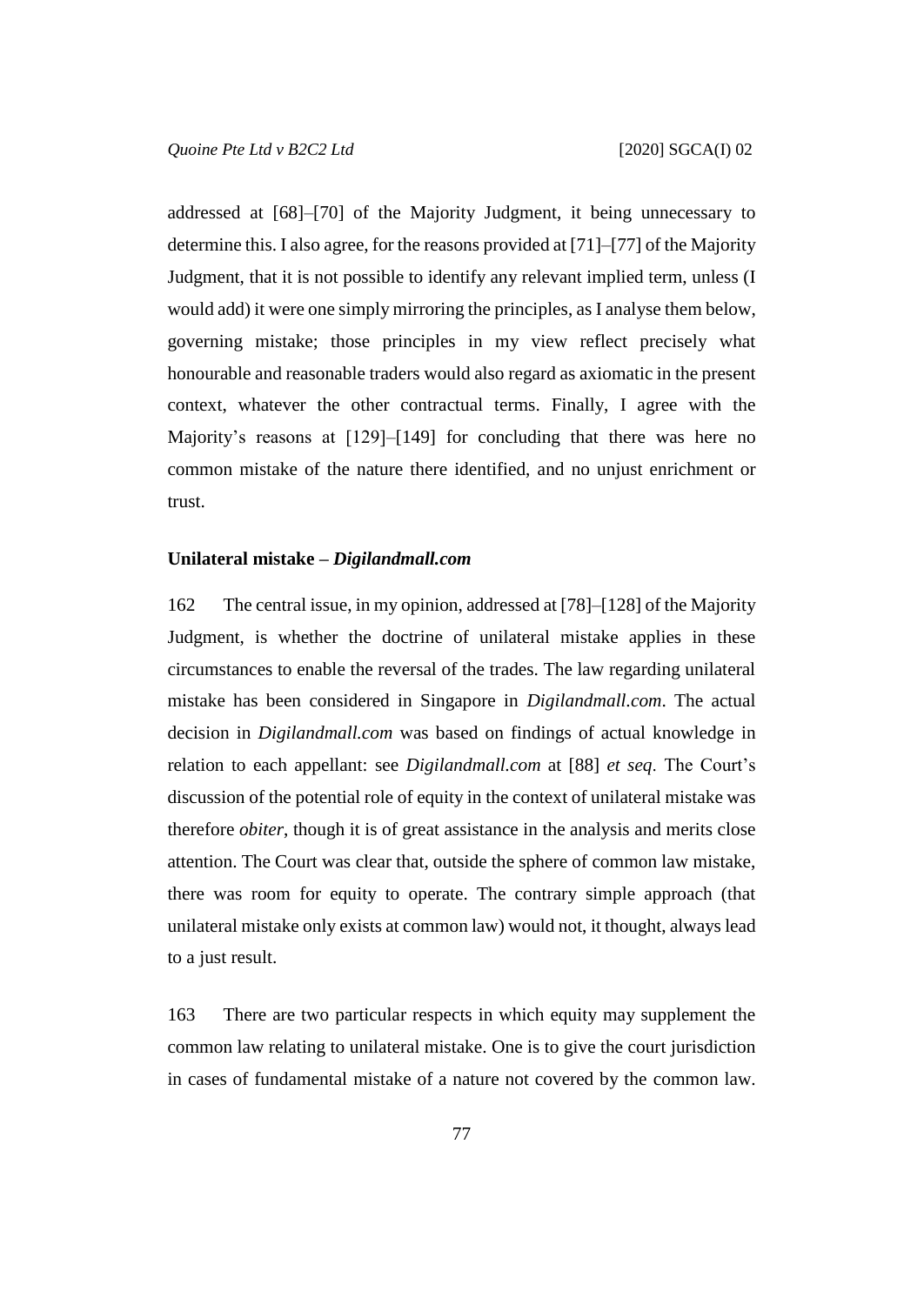The other is to give it jurisdiction in cases where the non-mistaken person lacks whatever is the requisite mental state for common law relief. The Court in *Digilandmall.com* alluded to both these aspects. It focused in the main on the latter aspect, and, as the Majority Judgment notes at [91], did not explore the former aspect in detail. But it came down in favour of a "flexible" doctrine of mistake in equity (further explored at [166] below), in terms which could countenance a wider and perhaps open-ended category of "fundamental" mistake. The Court in *Digilandmall.com* stated at [75] that one possible approach to equity's role would be:

75 … [T]o hold that the former [*ie*, common law mistake] is limited to mistake with regard to the subject matter of the contract (like that in *Bell v Lever Bros*), while the latter [*ie*, mistake in equity] can have regard to a wider and perhaps openended category of "fundamental" mistake: see *William Sindall Plc v Cambridgeshire County Council* [1994] 1 WLR 1016, *per* Hoffmann LJ at 1042.

It went on at [76] to note that another possibility would be:

76 … [T]o take a clear simplistic approach, namely, where there is actual knowledge, the contract would be void at common law. But where there is no actual knowledge, the contract ought to be performed. There would then be no room for equity to operate. But we believe that simplicity may not always lead to a just result, especially where innocent third parties are involved.

164 The Court concluded therefore that there is a role for equity. However, it did not endorse the precise distinction suggested at [75] of that case. That is because it saw common law mistake as extending beyond mistake with regard to the "subject matter" of the contract. Denning LJ had, in its view, erred in *Solle v Butcher* [1950] 1 KB 671 at 692 in suggesting (in relation to both common and unilateral mistake) that, following *Bell v Lever Bros* [1932] AC 161, "only mistake relating to identity or subject matter would come within the common law doctrine of common mistake", whereas any other "common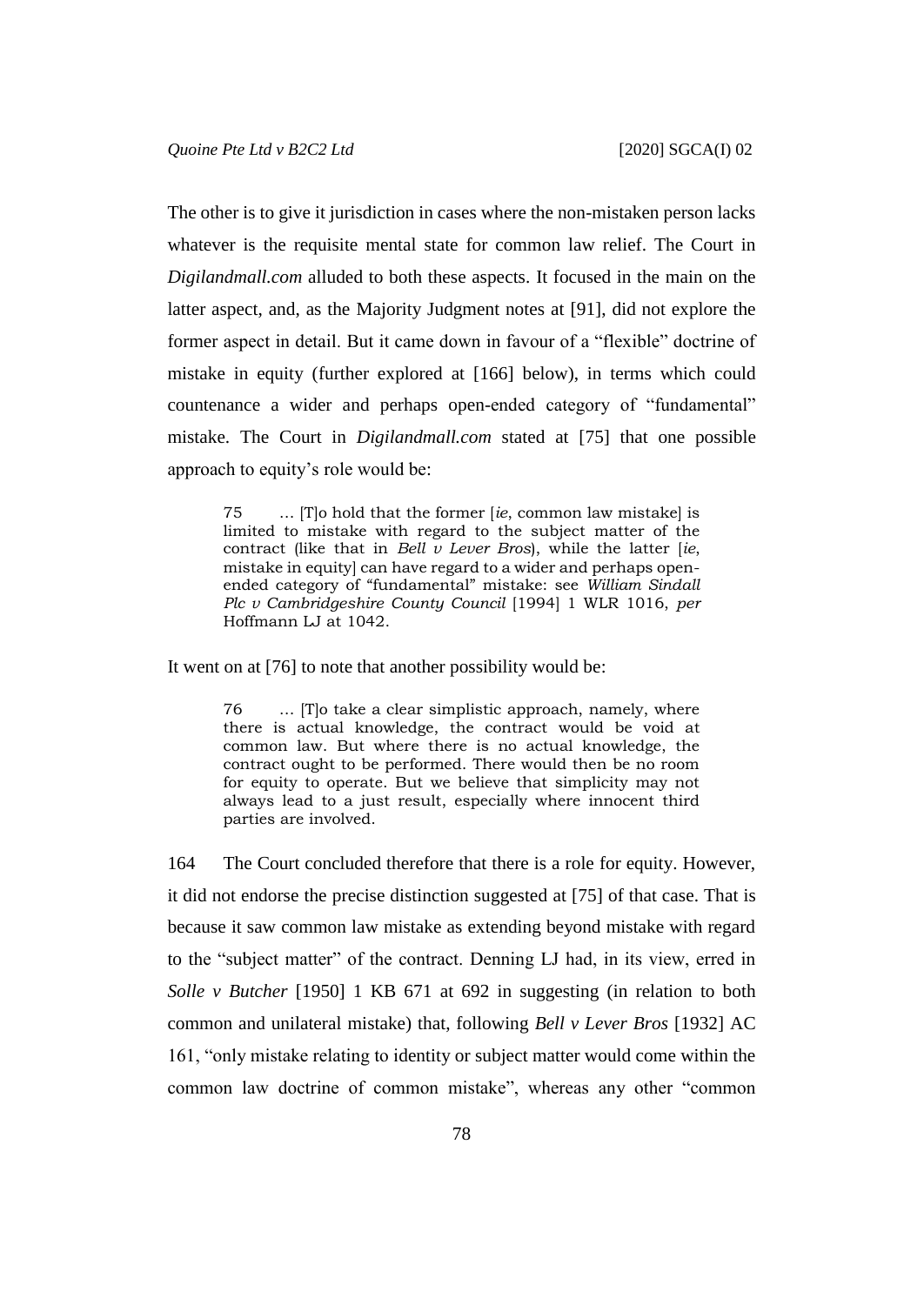mistake, even on a most fundamental matter", such as a mistake "about the terms of an offer, or the identity of the person by whom it was made", would not render a contract void at law. So thought the Court in *Digilandmall.com* at [58], and I respectfully agree.

165 The limitation suggested by Denning MR would restrict common law mistake radically (although he would have counter-balanced this with a correspondingly wider role for equity). However, the English authorities, considered in the Majority Judgment at [83]–[90], indicate that, contrary to what Denning LJ thought in *Solle v Butcher*, mistake under English common law extends to all situations involving a sufficiently fundamental mistake as to the subject matter or a term, though no further. That being the scope of common law mistake under the English law, it is, as the Majority indicates at [90], unresolved to what, if any, extent there is, under English law, a further equitable jurisdiction to relieve against other situations of fundamental mistake. In contrast with English common law, the High Court of Australia has, I note, endorsed the limited role given to common law mistake by Denning LJ, but again counterbalanced this with a recognition of equitable relief in other cases: *Taylor v Johnson* at [9]–[11]. I note in this connection that the High Court spoke of the nature of mistake "in relation to a fundamental term" as capable of leading to the grant of equitable relief where one party was aware that the other was "entering [into] the contract under some serious mistake or misapprehension about either the content or subject matter of that term" (*Taylor v Johnson*  at [14]). Further, it granted such equitable relief on the facts when all that could be said was that the non-mistaken party (Mr Taylor) "believed that [Mrs Johnson] was under some serious mistake or misapprehension about either the terms (the price) or the subject matter (its value) of the relevant transaction"  $(at [15]).$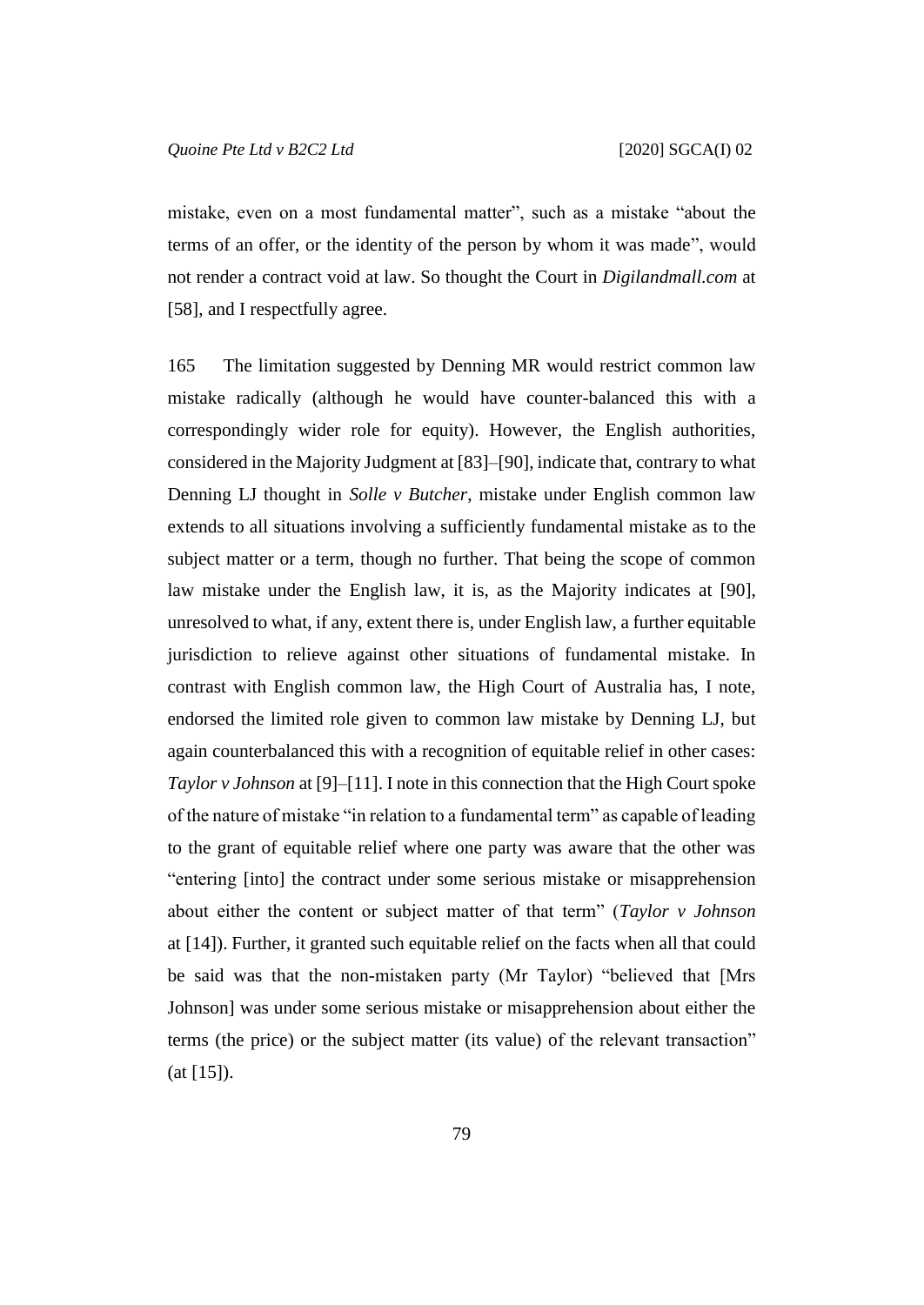166 The Court in *Digilandmall.com* went on to consider and disagree with Canadian authority which also suggested a composite analysis, whereby mistake in equity would subsume the common law. It went on at [55] to hold that there was a role for both common law and equitable mistake, along lines indicated in *Associated Japanese Bank (International) Ltd v Crédit du Nord SA* [1989] 1 WLR 255, where Steyn J (as he then was) said this:

No one could fairly suggest that in this difficult area of the law there is only one correct approach or solution. But a narrow doctrine of common law mistake (as enunciated *in Bell v Lever Brothers* [1932] AC 161), supplemented by the more flexible doctrine of mistake in equity (as developed in *Solle v Butcher* [1950] 1 KB 671 and later cases] seems to me to be an entirely sensible and satisfactory state of the law …

Subject to the qualification, which the Court in *Digilandmall.com* had already made at [58], that common law mistake should not be understood as narrowly as Denning LJ had suggested in *Solle v Butcher*, Singapore law therefore recognises both the common law and equity as having relevant roles in cases of unilateral mistake. The recognition of a clear role of equity comes with the advantage that Steyn J pointed out, which the Court in *Digilandmall.com* echoed at [77], namely that "[a] great attribute … of equity[] is its flexibility to achieve the ends of justice".

167 The Court specifically identified in this connection the ability of equity to address situations of constructive notice. By this, it made clear that it was referring to situations falling short of actual knowledge: see *eg*, *Digilandmall.com* at [76], [77], [83] and [88]. Of such situations, the Court said:

77 … Constructive notice is a concept of equity and whether constructive notice should lead the court to intervene must necessarily depend on the presence of other factors which could invoke the conscience of the court, such as "sharp practice" or "unconscionable conduct. Negligence *per se*, on the other hand, should not be sufficient to invoke equity. Parties to a contract do not owe a duty of care to each other.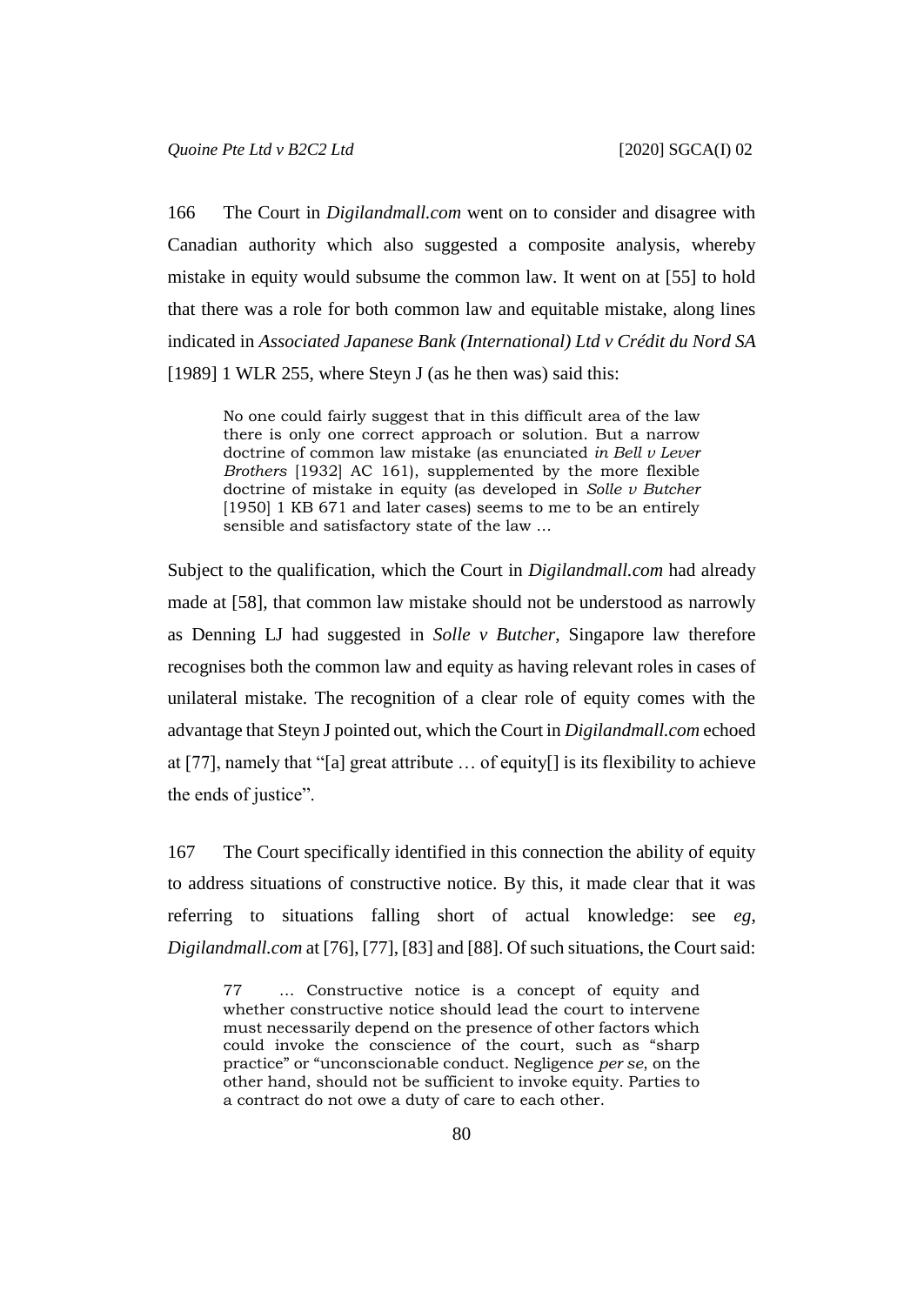One important consideration that may, of course, arise is that the exercise of any equitable jurisdiction can and will always take care to protect legitimate third party interests. Here, however, it was not suggested that any such interests which arose in the very short period before the mistake came to light precluded the avoidance by Quoine of the transactions. (Paragraph 256 of the Judge's first instance judgment mentions – but only as a reason for not ordering specific performance against Quoine – that, "[b]efore the trades were reversed", B2C2's software generated sales of slightly under one-third of the BTC "on nine different exchanges". Since any such sales were not relied on as a bar to avoidance, no consideration was, it seems, given to their terms or prices, though these may of course become material to damages.)

168 The Court in *Digilandmall.com* developed its reference to unconscionability in the following *dicta*:

78 However, "unconscionability" cannot be imputed based on what a reasonable person would have known. It must be based on matters the non-mistaken party knows: see *Can-Dive Services v Pacific Coast Energy Corp* (2000) 74 BCLR (3d) 30 ("*Can-Dive*") per Southin JA at [142]. One cannot act unconscionably if one does not know of facts which could render an act so. Thus, we do not think we can accept the views of Shaw J, the lower court judge in *Can-Dive*, that constructive knowledge alone would suffice to invoke equity's conscience. However, as we have indicated earlier, Canadian jurisprudence has moved in that direction.

169 The judgment in *Digilandmall.com*, therefore, indicates that unilateral mistake in equity can exist where there is a combination of factors: (i) constructive notice of a mistake which would, if actual knowledge existed, render the contract void; (ii)(a) behaviour by the non-mistaken party which is unconscionable (b) based on knowledge by the non-mistaken party of the facts involved in the unconscionability. It is also consistent with the further proposition, which I would endorse, that the flexible equitable doctrine is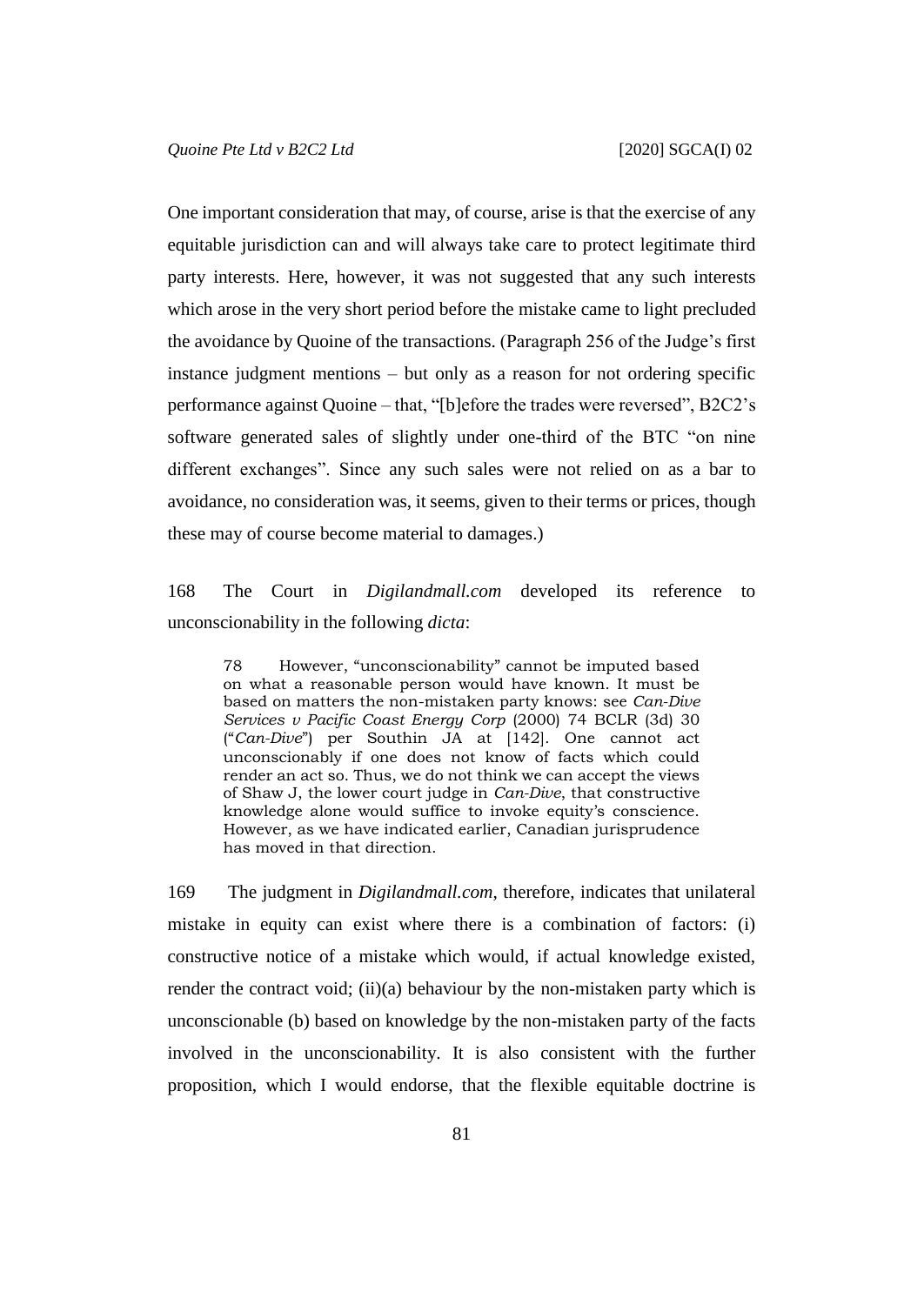capable of covering situations of unilateral mistake, where the mistake, although not strictly as to subject matter or a term, is sufficiently "fundamental" to justify equitable intervention – subject again, if the analysis in *Digilandmall.com* is followed through, to the presence of factors (ii)(a) and (b).

170 The analysis in *Digilandmall.com* does, however, give rise to two points, which I mention although their resolution is not in my opinion necessary for the determination of this appeal. First, if unconscionable behaviour based on knowledge by the non-mistaken party is understood as behaviour conducing to the mistaken party remaining mistaken, then it is difficult to see how there could ever be constructive notice. As the Court in *Digilandmall.com* recognised at [76], [77], [83] and [88], constructive notice comes into consideration where there is no actual knowledge of the mistake. Second, the primary basis for equitable relief on the ground of unilateral mistake is the mistake of which the non-mistaken party has constructive notice. Where unconscionability operates, it is as an additional element (see *Digilandmall.com* at [77], [80] and [83]) – in effect a control mechanism. Authorities such as, most recently, *BOM* deal with the situation, materially different therefore from the present, where unconscionability is all that is relied on to justify the setting aside in equity of an otherwise valid transaction. The limited view of unconscionability taken in *BOM* (linking it closely with what was called "class 1 undue influence") must be seen in that context. Where the primary basis for relief is a mistake of which the non-mistaken party has constructive notice, no reason appears why unconscionability should not operate on a flexible basis to meet the equity of the particular case.

171 Consistently with the first point, unconscionable behaviour conducing to the mistaken party remaining mistaken is a typical – though not essential – hallmark of unilateral mistake at common law based on *actual* knowledge of a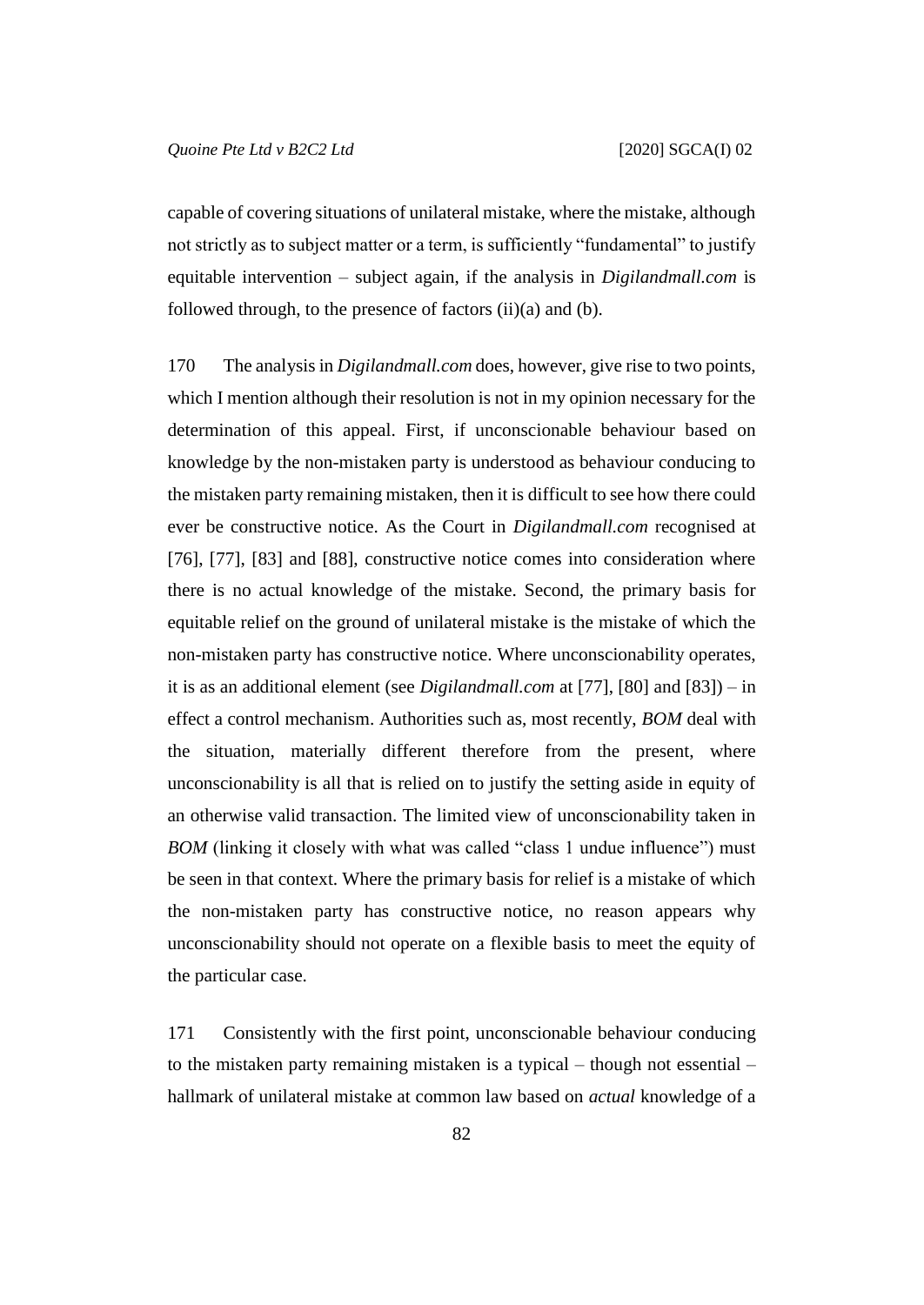mistake as to a term which the non-mistaken party "snaps up". Thus, in common law cases such as *Tamplin v James* (1880) 15 Ch D 215, quoted in *Hartog v Colin & Shields* [1939] 3 All ER 566, courts spoke in terms of a party "snapping up the offer", which, as also in *Digilandmall.com*, the non-mistaken party actually realised to be mistaken. (The position is different in Australia, where, for reasons explained at [164] above, the role of equity is much greater and embraces situations of "snapping up" with actual knowledge, like that in *Taylor v Johnson* itself, which would under English and Singapore law fall within common law mistake.) But "snapping up" or unconscionable behaviour conducing to the mistake is not an essential feature of unilateral mistake at common law, because this can occur where there is simply knowing and silent "standing by".

172 There can be marginal situations where a non-mistaken party suspects a mistake by the other party and "proceeds on a course of wilful ignorance designed to inhibit his own actual knowledge of the other's mistake" (in the words of McLachlin CJBC, as she then was, in *First City Capital Ltd v British Colombia Building Corp* (1989) 43 BLR 29 ("*First City Capital*") at [30]). But, just as shutting a blind eye may be equated with actual knowledge or recklessness with intention, such situations are best equated with actual knowledge, rather than treated as cases of constructive notice. That is in my opinion correctly stated by the Court in *Digilandmall.com* at [42], where it referred to 'what is called "Nelsonian knowledge"', namely wilful blindness or shutting one's eyes to the obvious", and went on to state:

… Clearly, if the court finds that the non-mistaken party is guilty of wilful knowledge, it will be in line with logic and reason to find that that party had actual knowledge.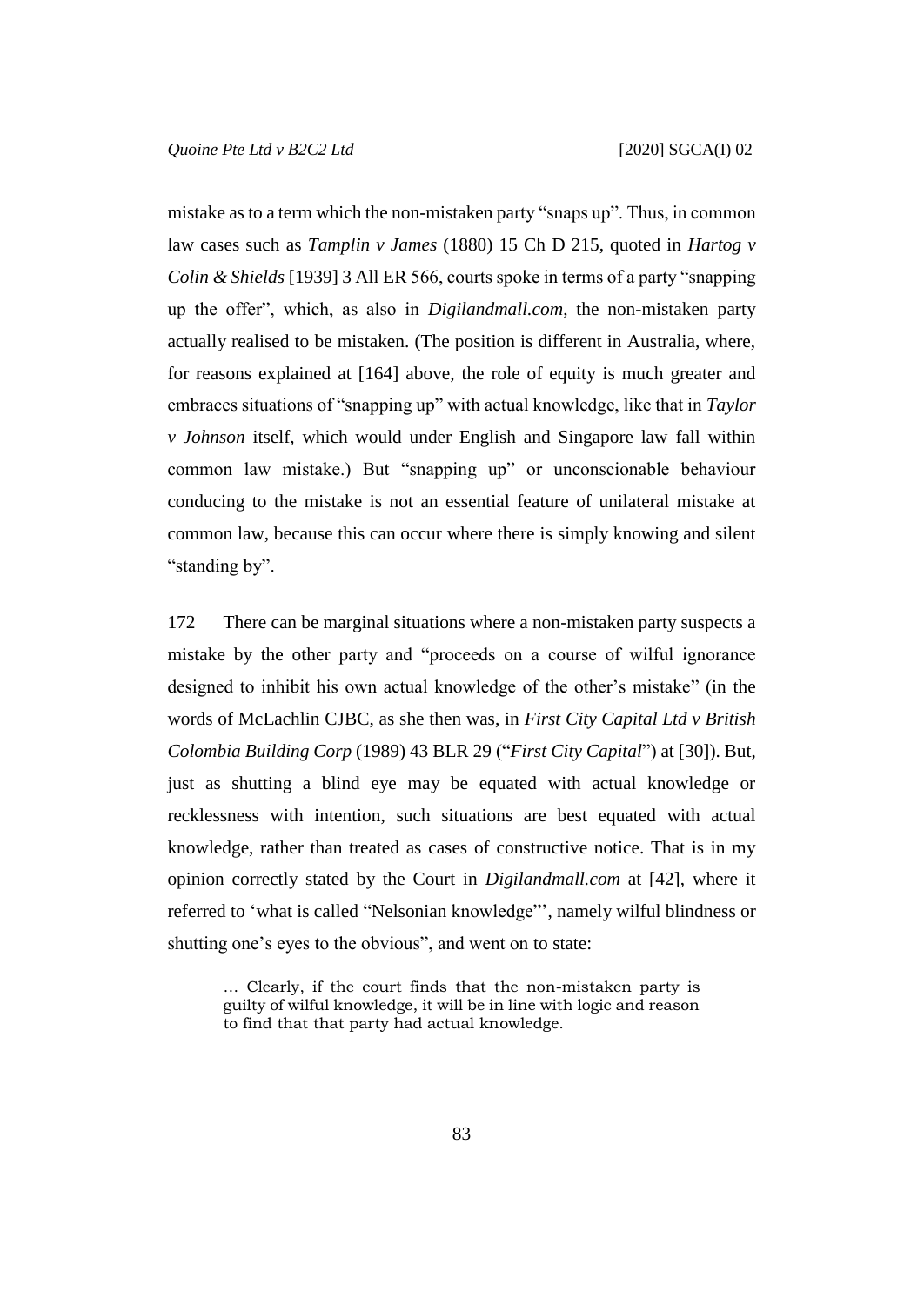However such situations may be analysed, it is clear that the Court in *Digilandmall.com* understood the concept of constructive notice to extend to a different, broader range of situations.

173 It follows that if constructive notice is to have the relevant role in relation to unilateral mistake in Singapore law, which the Court in *Digilandmall.com* in my view correctly assigned to it, unconscionability cannot relate to behaviour with knowledge of the mistake conducing to the mistaken party remaining mistaken. Equity's conscience must be capable of being affected by behaviour in seeking to retain the benefit of the mistake, once it is discovered. Taking words which were used by the Court in *Digilandmall.com* itself at [80], the court is then:

… [E]ntitled to intervene and grant relief when it is unconscionable for the non-mistaken party to insist that the contract be performed. …

174 Two passages from prior Canadian authority cited by the Court in *Digilandmall.com* at [49] and [51] need to be read with caution and in context, in so far as they may at first reading appear to link unconscionability and "snapping up" to equitable relief in circumstances of constructive notice. The two passages come from the first instance decision in *First City Capital Ltd* at [34] and the British Colombia Court of Appeal decision in *256593 BC Ltd v 456795 BC Ltd* (1999) 171 DLR (4th) 470 ("*256593 BC Ltd*") at [25]. In the first passage, McLachlin CJBC said that, on a hypothesis of no actual knowledge:

... [T]his is most certainly a case where [the defendant] ought to have known that [the owner] had no right to sell the building to it. Nevertheless, [the defendant], in its negotiations with [the owner], pursued a course designed to inhibit discovery of the mistake, moving with uncharacteristic haste to snap at [the owner's] mistaken offer.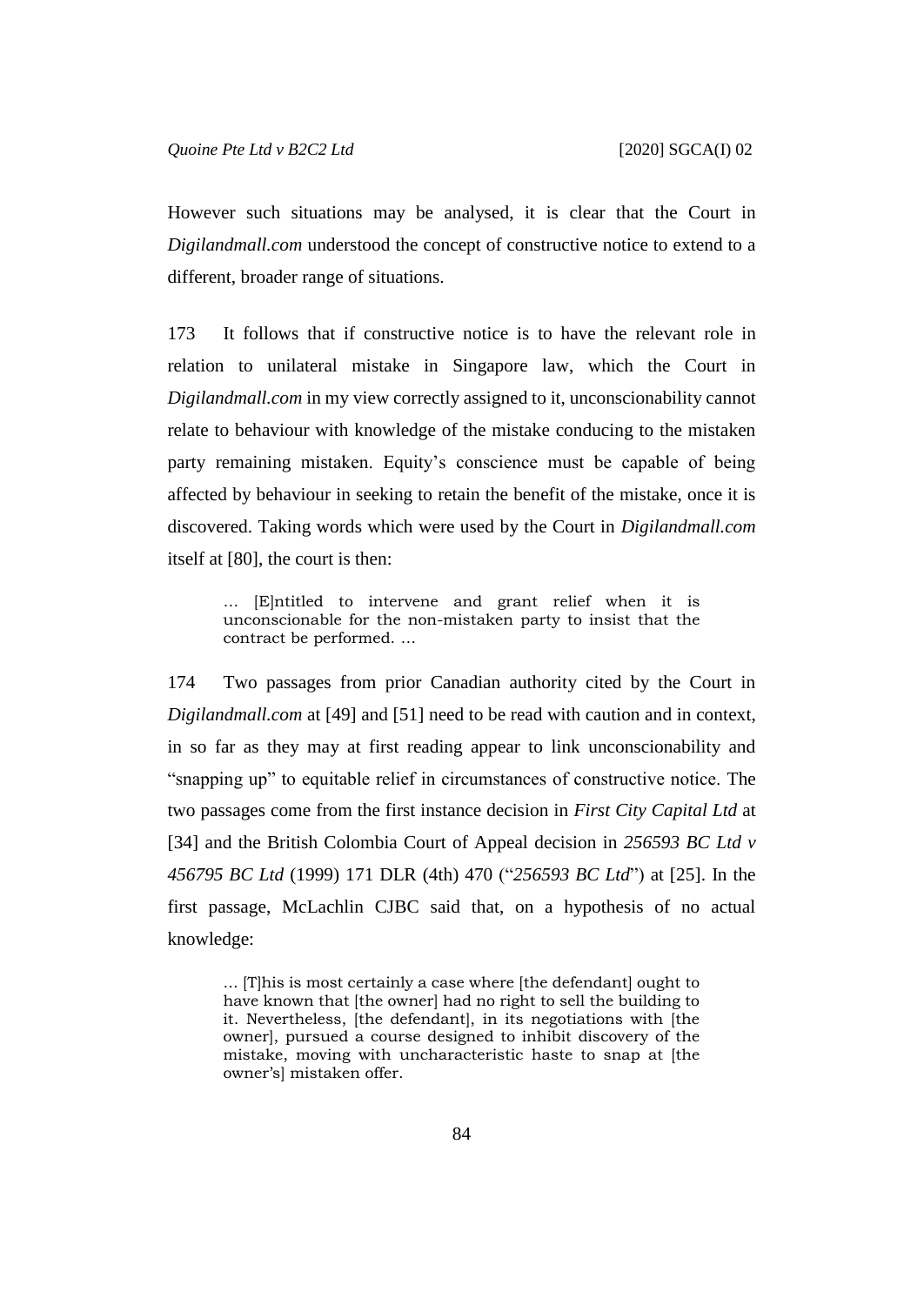On its facts, *First City Capital* falls fairly clearly into the category of Nelsonian knowledge: see in particular at [18]–[20] of *First City Capital*, where McLachlin CJBC concluded that BCBC "at very least suspected" a mistake and checked with a superior the authority of the junior with whom it was dealing "without, significantly, asking … about the substance of the transaction, a course which might have disclosed the error".

175 The second passage is attributed in *Digilandmall.com* to Donald JA, giving the judgment of the Court of Appeal in *256593 BC Ltd*. But it was actually a quotation by Donald JA, from (once again) the judgment of McLachlin CJBC in *First City Capital*, about which Donald JA went on to make this reservation:

[26] Counsel for Ace submits there is no evidence of snapping up the offer in the present case. Assuming that to be so, I do not think that conduct so characterized is necessary for rescission on mistake. I respectfully agree with the reasoning of Shaw J. in *Can-Dive …* where he said at 69-70 that:

> While I agree with what Madam Justice McLachlin said so far as it goes, I do not believe she intended to imply that there must be a conscious taking advantage by one party of the other in all cases. The element of constructive knowledge based upon what a reasonable person "ought to know" is premised upon that person not being conscious of the error. Thus, while the idea of "snapping up" may well apply in cases where one side is aware of the other side's error, I do not think it can be applied literally in the constructive knowledge cases. Rather, in my opinion, constructive knowledge alone will suffice to invoke equity's conscience. [Emphasis added].

[27] Baker J. in *Craig Estate v. Higgins* (1993), 86 B.C.L.R. (2d) 64, put in summary form at 72 a statement of the law with which I respectfully agree:

> The court may grant relief from a contract entered into on the basis of unilateral mistake where the plaintiff has established, and has met the high burden imposed upon it of doing so, that a mistake has been made and that it would be unjust or inequitable for the court to allow the other party to uphold the bargain. One of the grounds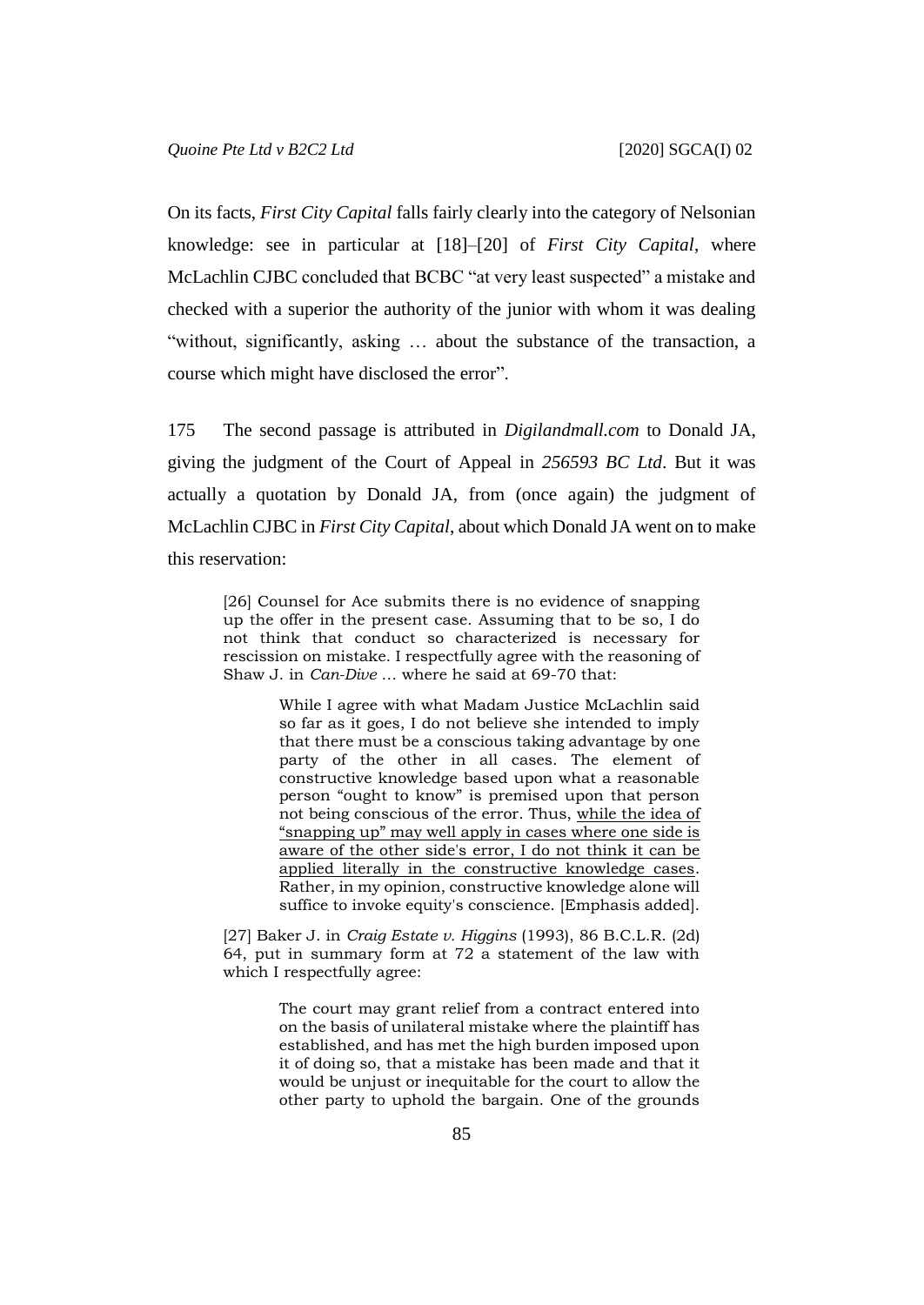on which a court may find that it would be unfair or inequitable is if the party seeking to enforce it had actual knowledge or constructive knowledge that a mistake had been made prior to acceptance of the offer.

[28] All the elements for rescission on unilateral mistake are present here: (1) a mistake; (2) on a material term; (3) known actually or constructively by the non-mistaken party; and (4) an unconscionable result if the settlement agreement is enforced. It is my opinion that the mistake gives Ace a huge windfall that it had never bargained for and leaves Earl's with an outstanding debt while simultaneously transferring Earl's' interest in the very asset underlying that debt.

176 Other passages in McLachlin CJBC's judgment in *First City Capital* in my opinion actually support the analysis adopted in British Colombia by the Court of Appeal as well as by Shaw J and Baker J. Thus, referring to *McMaster University v Wilchar Construction Ltd* [1971] 3 OR 801, 22 DLR (3d) 9 (HC) at p 18, McLachlin CJBC said:

[26] In *McMaster*, the Court held that the offeror was to be relieved from a contract involving a mistake known to the offeree because "it would be unconscionable, unfair and unjust *to permit the plaintiff to maintain the contract*" (p. 22). This test was applied by Gould, J. of this Court in *Beverly Motel (1972) Ltd. v. Klyne Properties Ltd*. (1981), 30 B.C.L.R. 282 … :

> Provided there is mistake as to the promise or as to some material term of the contract, if the court finds that there has been honest, even though inadvertent, mistake, it will afford relief *in any case where it considers that it would be unfair, unjust or unconscionable not to correct it* …

[27] ... Fraud in this wider sense refers to transactions falling short of deceit *but where the Court is of the opinion that it is unconscientious for a person to avail himself of the advantage obtained …*"

[emphasis added]

177 At [78] of *Digilandmall.com*, quoted at [167] above, the Court cited Southin JA who said at [142] of *Can-Dive Services v Pacific Coast Energy Corp* (2000) 74 BCLR (3d) 30 that "questions of unconscionability are not matters to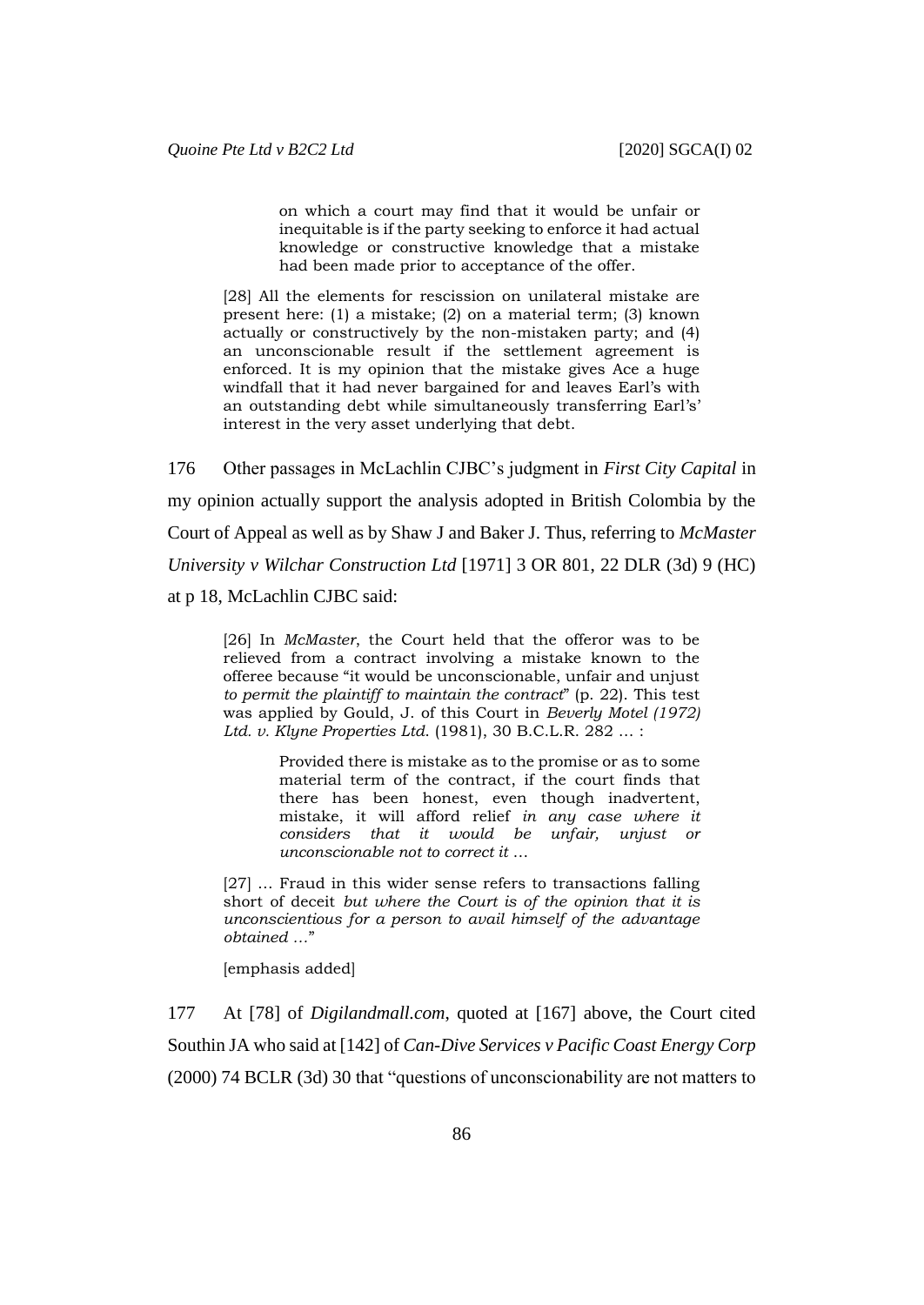be determined on what someone ought to have known, but what he did know". The context was a claim to rectify a sub-contract to give a right to claim extra remuneration for working in difficult soil conditions, in circumstances where it was thought (as it turned out mistakenly) that such a right anyway followed from the back-to-back terms of the head contract. The claim failed on the basis that '[t]he critical "fact" - the true meaning of the head contract - was unknown to both parties to the sub-contract until the learned trial judge handed down his judgment": *Can-Dive* at [143]. Both parties had "agreed to be bound by the head contract, whatever it meant", and the claim amounted to an attempt to rectify the bargain, rather than the sub-contract (*Can-Dive* at [141] and [144]). But what is of current interest is that Southin JA, with whose judgment Ryan JA agreed, gave at [141], as an example of a situation where equitable relief against mistake could be given, a scenario where a mistake occurred in the course of "mechanical" transcription and was only subsequently discovered. She said:

In the case at bar, if, when the subcontract had been typed up, the typist had omitted to put in the weather clause upon which the parties had struck a bargain, it would, in my opinion, be equitable fraud for the head contractor to say, in effect: "Well, too bad, see the words of the contract." But that is not what happened here. …

178 The Court at [78] of *Digilandmall.com* also expressed some disagreement with the views of Shaw J at first instance in *Can-Dive*, while going on to recognise that Canadian jurisprudence "has moved in that direction" quite possibly a reference to the British Colombia Court of Appeal's reasoning in *256593 BC Ltd*. But the problem is not just one of preference, it goes to the heart of any significant doctrine of constructive notice as a basis for equitable relief. It is not however critical, as I see it, to resolve the problem in this case, which is concerned with a different issue: how, if at all, a doctrine based on a need for either actual or constructive notice can operate in circumstances where neither party was or could have been aware of the mistake as and when it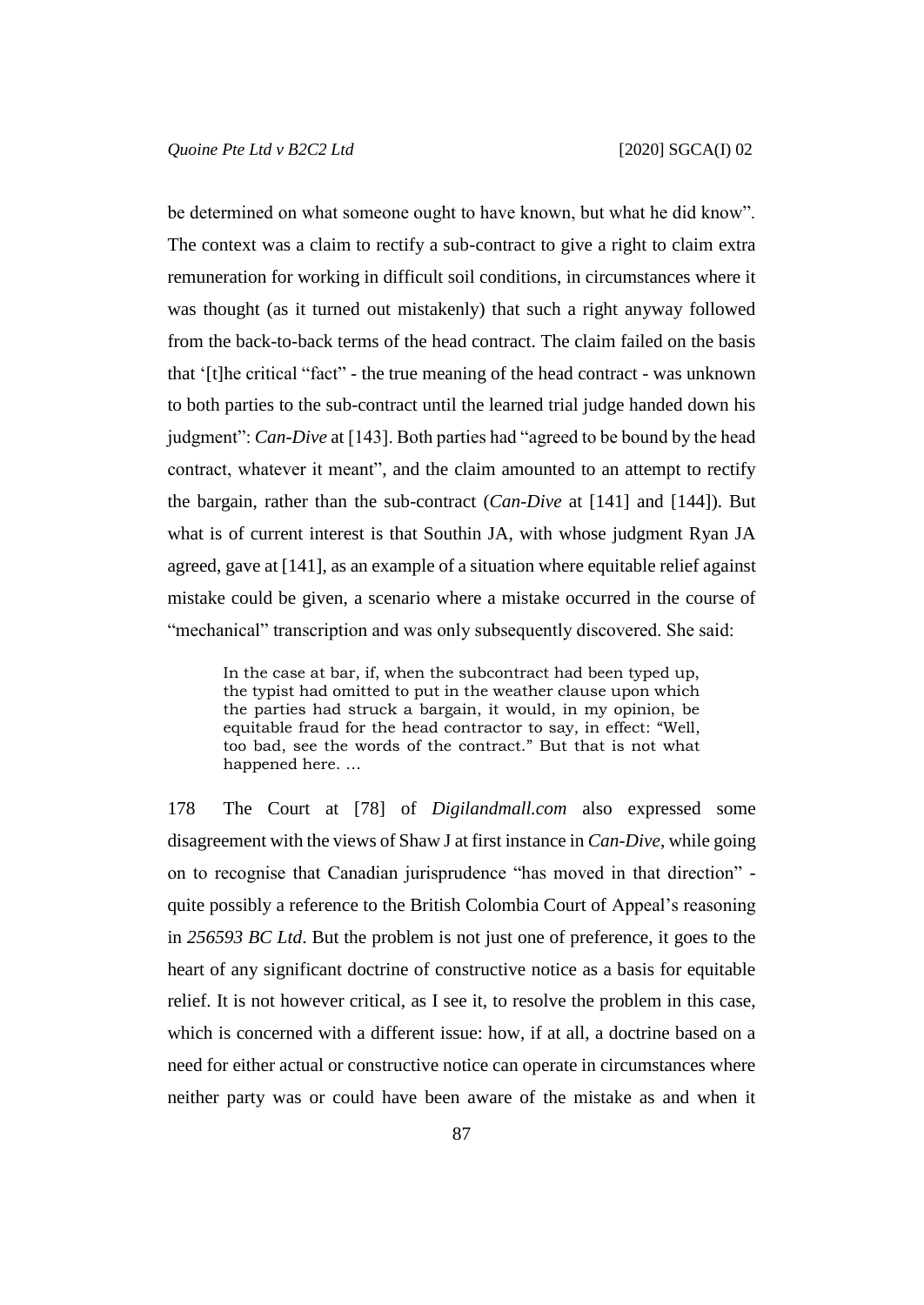occurred. As will appear, I consider that this conundrum can be resolved in this case by considering what B2C2's actual state of mind would have been, given knowledge of the circumstances of the transactions as and when they occurred. To that extent, the case parallels situations of actual knowledge, rather than constructive notice.

#### *Conceptual basis of unilateral mistake*

179 Before considering further how the law of unilateral mistake may apply in the present case, I should say something about its conceptual basis. The Court at [31] of *Digilandmall.com*, in a phrase quoted in the Majority Judgment at [81], suggested that it is "self-evident" that "a party who is aware of the error made by the other party cannot claim that there is *consensus ad idem*". There is a long-standing academic debate about the foundational principle underpinning the law of contract at common law. Is contract based on objective evaluation of the parties' communications against the background of all the circumstances which were or are to be taken to have been within their knowledge? Or is it based on subjective consensus, modified in almost every case by the consideration that each party will be effectively precluded from relying on any interpretation different from that which they objectively agreed between them (an approach similar to that which I understand the French Civil Code to adopt: see *eg*, *Dallah Real Estate and Tourism Holding Company v The Ministry of Religious Affairs, Government of Pakistan* [2011] 1 AC 763, at [19])? If the former, then unilateral mistake operates as a limited exception to the objective approach, which is how it is explained in *Chitty* at para 3-022; see also *Treitel on The Law of Contract* (Sweet & Maxwell, 14th ed, 2015) at paras 1-002, 2- 002 and 8-047; and John Cartwright, *Misrepresentation, Mistake and Non-Disclosure* (Sweet & Maxwell, 3rd ed, 2012) at para 13-02. If the latter, then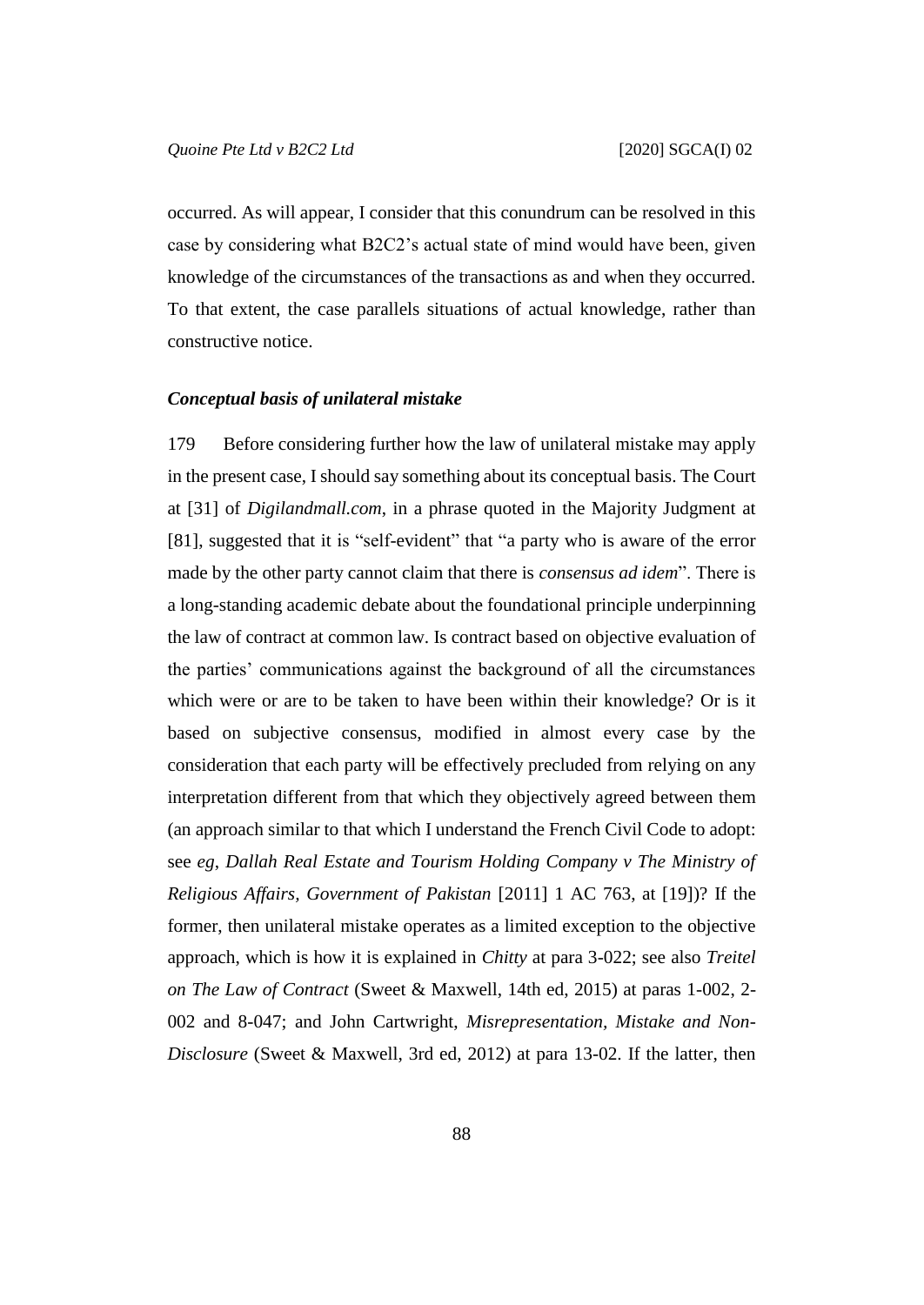unilateral mistake is one, limited situation where estoppel cannot and does not operate, because there is no reliance.

180 In *Taylor v Johnson*, the High Court of Australia concluded at [9] that "[w]hile the sounds of conflict have not been completely stilled, the clear trend in decided cases and academic writings has been to leave the objective theory in command of the field". I agree with this, and it corresponds with the terms in which other common law courts have described the principles governing contract: see *eg*, *Reardon Smith Line Ltd v Yngvar Hansen-Tangen* [1976] 1 WLR 989 at 997; *Investors Compensation Scheme Ltd v West Bromwich Building Society* [1998] 1 WLR 896 at 912; *Charter Reinsurance Co Ltd v Fagan* [1997] AC 313 at 384; and *Wood v Capita Insurance Services Ltd* [2017] AC 1173 at [10] ("The court's task is to ascertain the objective meaning of the language which the parties have chosen to express their agreement"). On that basis, unilateral mistake is an exception, recognised by the law to further the ends of justice, of a similar character to the principles underlying the law of misrepresentation, undue influence or mistake. The Court in *Digilandmall.com* effectively recognised this at [31] when it said:

… The law should not go to the aid of a party who knows that the objective appearance does not correspond with reality. It would go against the grain of justice if the law were to deem the mistaken party bound by such a contract.

This analysis also has the further consequential advantage of explaining why and how the law can establish, as the Court recognised that it should in *Digilandmall.com*, different rules for common law mistake in circumstances where a fundamental mistake as to a term is involved (the contract is void), and for equitable mistake (the contract is potentially voidable). The logic of the theory of subjective consensus is that there is no contract at all in any case of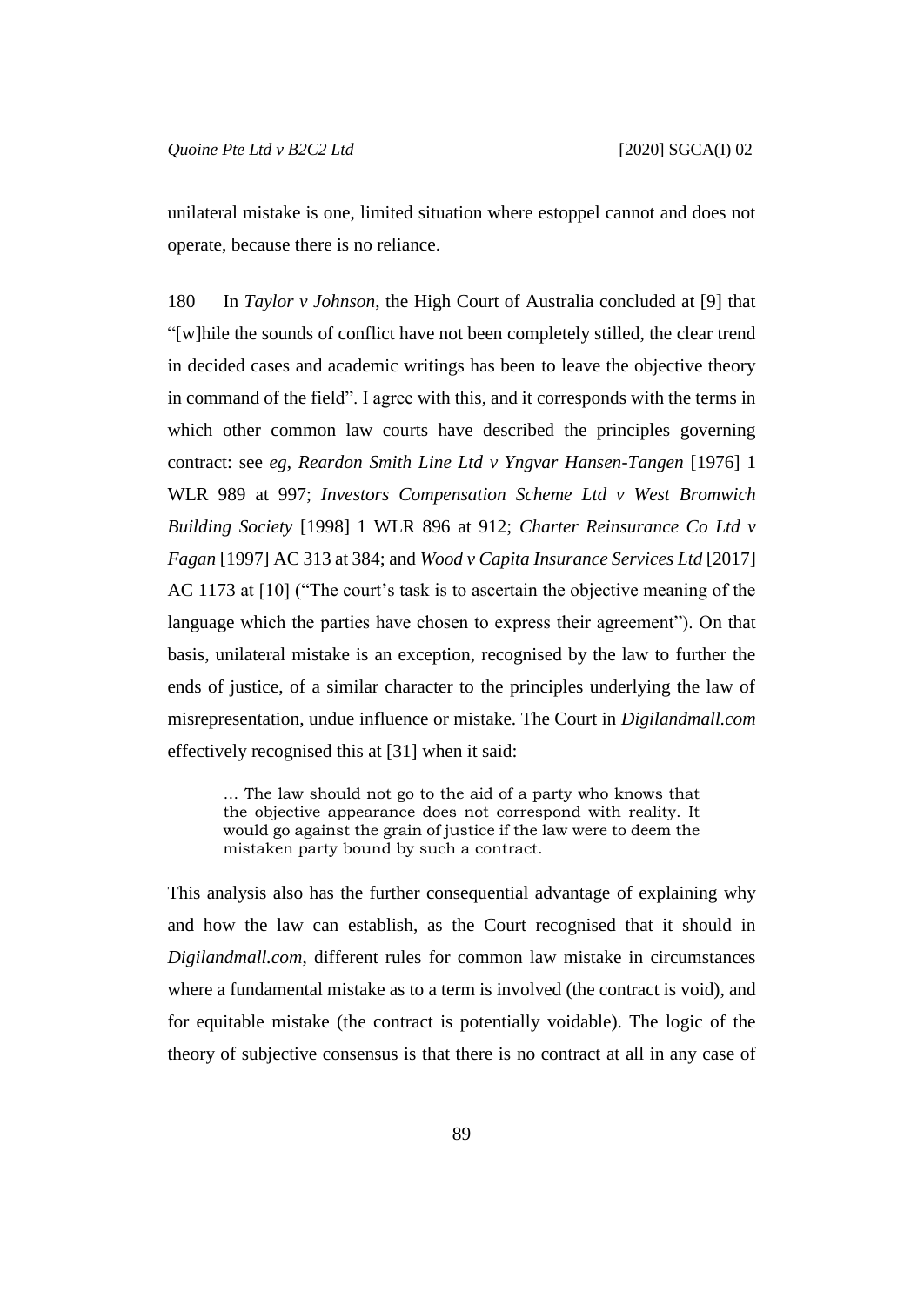unilateral mistake, whether common law or equitable. The High Court of Australia pointed this out in *Taylor v Johnson* at [8].

181 The value of a differentiated analysis of unilateral mistake, operating both at common law and in equity, is that it enables the court to address in a circumstance-specific way situations where, for one reason or another, parties objectively reach agreement on a contract which, as one party knows or ought to know, differs in some fundamental respect from what the other party thinks it is or means. The mistake may, I add, come to the former party's knowledge quite independently of and outside the contractual discussions. Take for example, a contract made for oats or even for new oats, where the seller, unknown to the buyer, is told by a third party with no authority to act for the buyer (or discovers by reading without permission a piece of paper on the buyer's desk while the buyer is out of the room), that the buyer believes it to be a term of the contract that the oats will be old. The offer and acceptance and the contract made all objectively permit or call for the delivery of new oats, but the seller's knowledge of the buyer's actual misapprehension prevents the seller from insisting on performance. The underlying rationale is not a lack of correspondence between offer and acceptance, but a principle of justice.

#### **The application or adaption of the above principles**

182 I turn to the application, or adaption, of the above principles in the present circumstances. For the reasons given by the Majority at [114], I agree that the present case cannot readily be analysed as involving an actual mistake as to a term of the transactions as executed. That is because of the very fact that the transactions were effected by computers operating mechanistically according to algorithms, leading inexorably, although blindly, to such transactions. The case does not therefore fit within the principles governing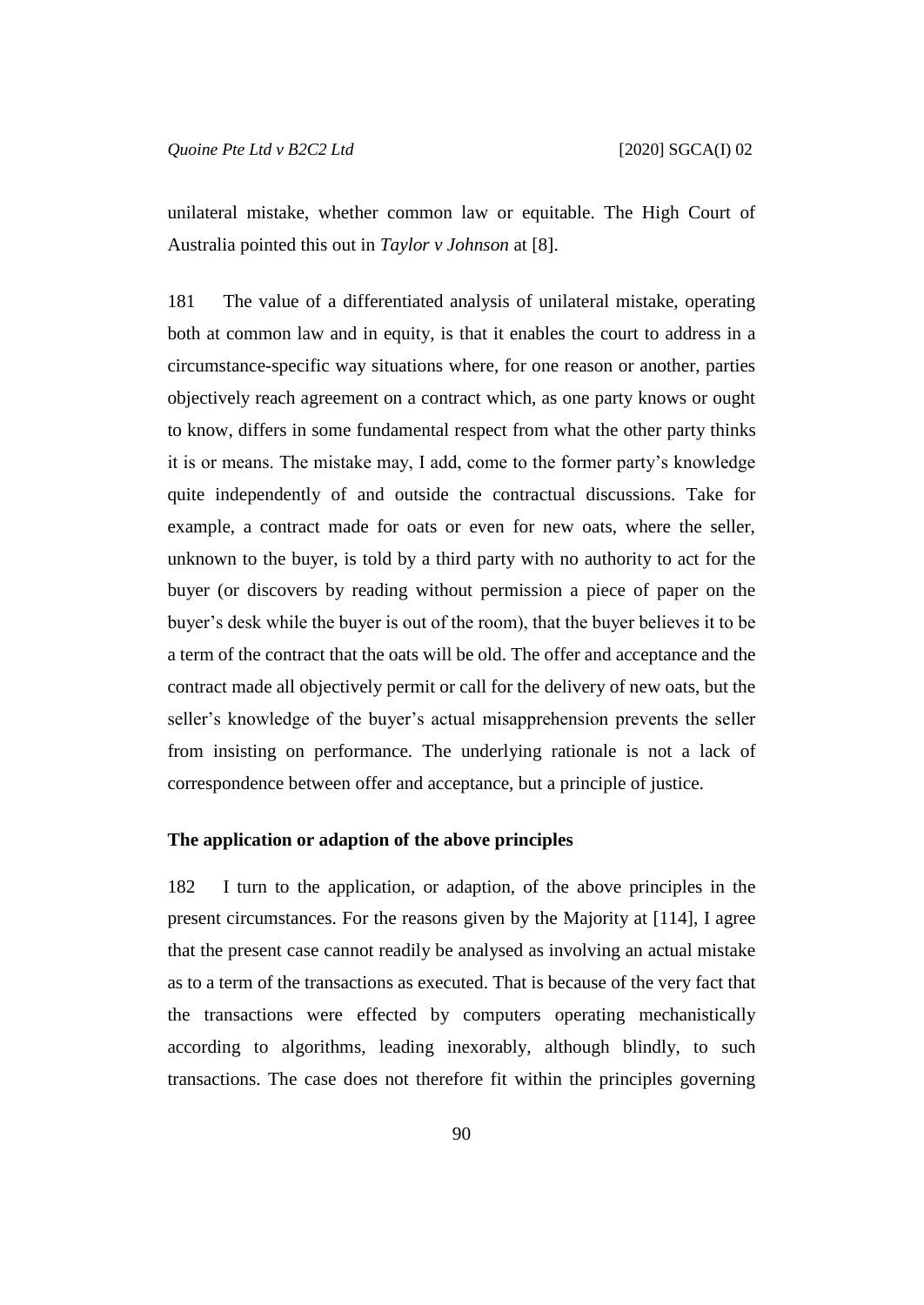unilateral mistake at common law, and it would not be right to extend these to cover such a situation, since the operation of the algorithms might also have led (though it did not do so here) to relevant third party interests arising before any human discovery of the mistake. What can however be stated with confidence is that the mistake and its outcome in the form of the transactions was in human terms just as fundamental as the sort of mistake at issue in *Digilandmall.com*. The reaction of any human trader viewing the transactions as executed would have been that they were fundamentally misconceived – the result of some fundamental mistake leading to terms for the sale of BTC to which no seller of BTC would, in prevailing market conditions, agree.

183 In these circumstances, the enquiry therefore moves to the more flexible area of unilateral mistake in equity. For that purpose, the Judge's findings, in particular at [227] were and are, to my mind, clear. There was a fundamental mistake, in that Quoine's system operated (and led to the sale of BTC on terms) in a way that was not conceived as possible and would never have been accepted by Quoine or the counterparties in the prevailing circumstances. Further, although B2C2 had no knowledge of the mistake as and when it occurred, the position is that, as soon as it inspected the computer print-outs next morning, it knew at once that there had been such a mistake, and emailed its message to Quoine: "Major Quoine database breakdown", to which I referred at the outset of this judgment and to which I shall return at [203]. The question is whether, where two parties well know that there has been a fundamental mistake as soon as a computerised transaction comes to their attention, where no detriment has occurred and no relevant third party interests intervened, and where the mistake could readily be rectified, the law will enforce the contract regardless. For the reasons I will give, in my opinion, the law should and can in such circumstances hold that the contract is voidable, as Quoine claims.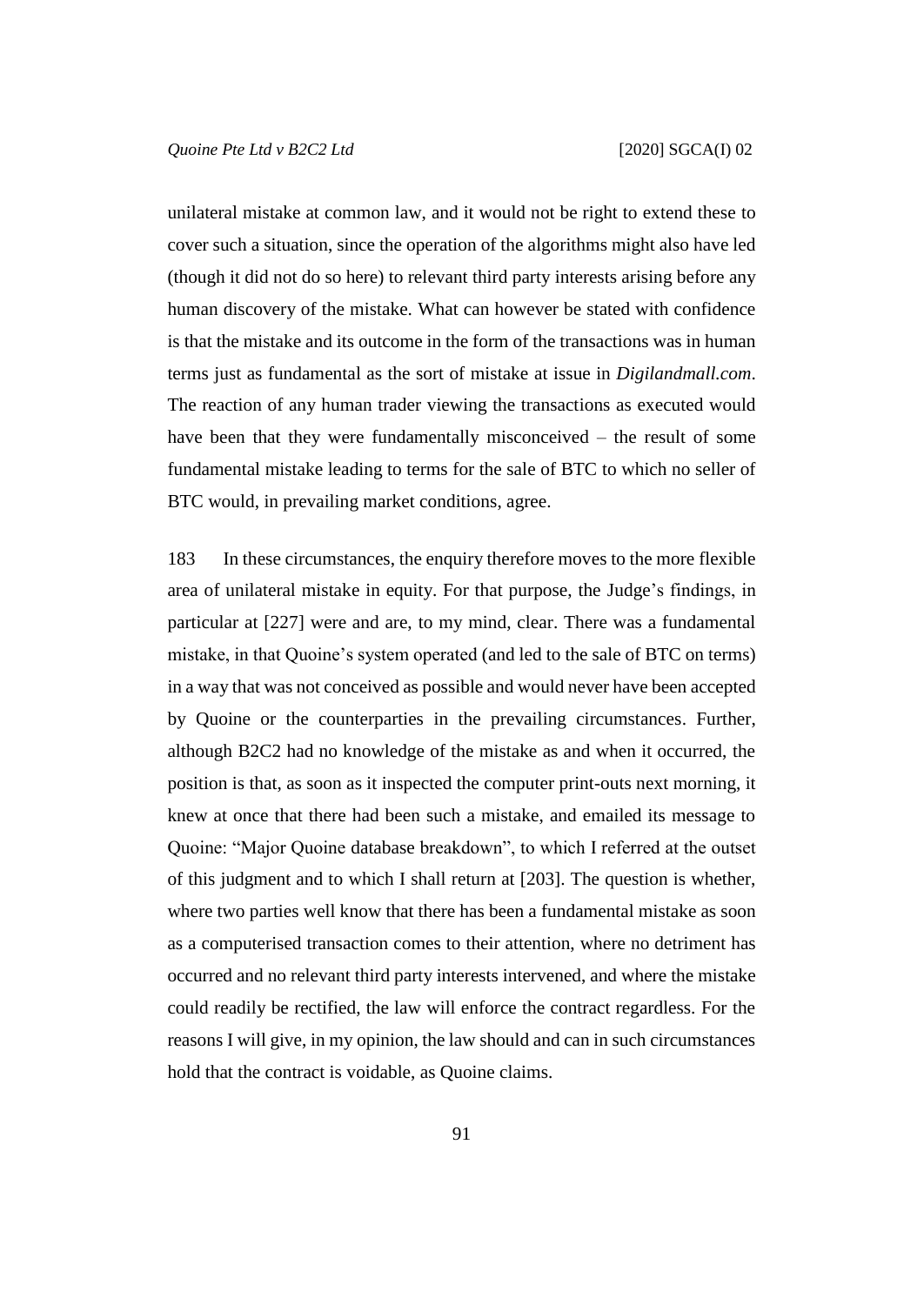184 Certainty in contract is of course important, but it is not everything: see *eg*, *Golden Strait Corporation v Nippon Yusen Kubishiki Kaisha* (*The "Golden Victory"*) [2007] 2 AC 353; *Bunge SA v Nidera BV* [2015] 3 All ER 1082. Like all great judges, Lord Mansfield could see the force of both considerations. In *Vallejo v Wheeler* (1774) 1 Cowp 143 at 153 he said that:

In all mercantile transactions the great object should be certainty: and therefore, it is of more consequence that a rule should be certain, than whether the rule is established one way or the other. Because speculators in trade then know which ground to go upon.

But in another famous decision, *Alderson v Temple* (1768) 4 Burr 2235 at 2239, he showed a different concern:

… [T]he most desirable object in all judicial determinations, especially in mercantile ones, (which ought to be determined upon natural justice, and not upon the niceties of the law,) is, to do substantial justice. …

There are cases where justice outweighs in the balance the interests of legal certainty. The Court in *Digilandmall.com* recognised this in the present context, endorsing at [81] a statement of Assoc Prof Yeo Tiong Min that '[t]he fear that the use of "elastic" equitable principles will lead to uncertainty and encourage litigation is arguably exaggerated' and adding it 'is not more difficult to determine what is "equitable" than what is "reasonable" at common law'.

185 The critical problem which Quoine faces in this case is that, in conventional cases of unilateral mistake, the relevant knowledge or constructive knowledge either exists or not, as a matter of fact, as and when the contract is made. The focus of the enquiry is then on the actual state of mind and conduct of human beings involved in the making of the contract. That approach is by definition impossible in the different context of a contract made between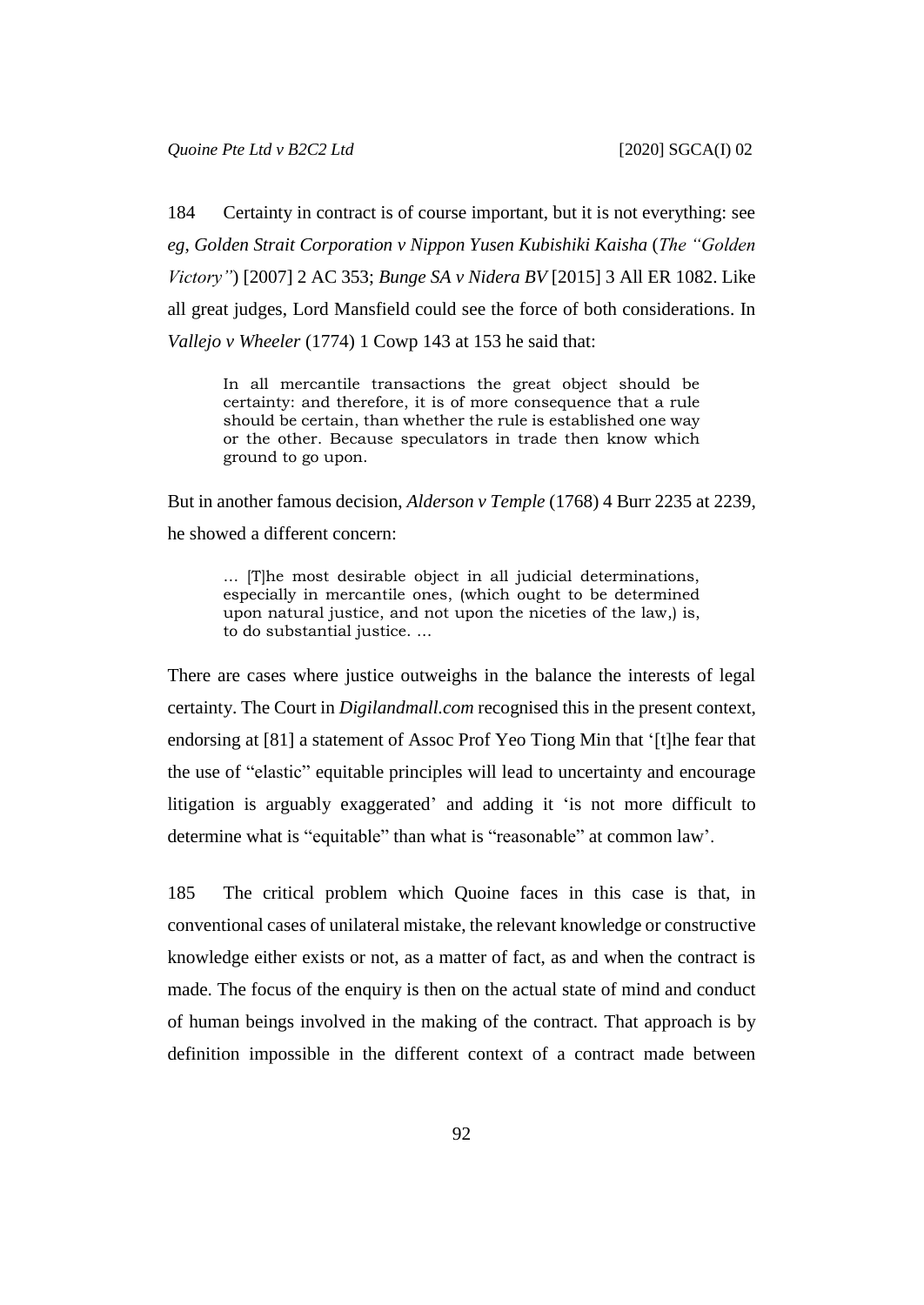computers programmed by humans. But the right approach is less obvious. The

Judge dealt with the issue as follows:

200 Quoine submits that the Court should consider what the parties are likely to have known and intended if, hypothetically, they had met on the "floor of the exchange" for the purpose of reaching an agreement on the trades on 19 April 2017. On this basis, as I understand it, it is contended that mistakes can be identified by comparing theoretically what would have happened in face-to-face negotiations with what actually happened at the computer interface.

…

202 B2C2 contends that there must be a mistake as to a term of the contract and that the party placing the order, albeit by a computer, must be the person mistaken. It was not sufficient if there was a mistake as to facts surrounding that term. In this respect therefore B2C2's position was that the assessment of a relevant mistake was no different in the case of computer transactions than in face-to-face transactions.

203 Further, relying on *Chwee* [*ie*, *Digilandmall.com*], B2C2 contends that the only relevant knowledge is knowledge at the time of contracting and suggests that it is wrong to assess knowledge or constructive knowledge at the time the deep price mechanism was programmed.

204 So far as concerns the nature of the mistake, I cannot accept Quoine's hypothetical meeting contention. The question is not what would have happened if the computer element was absent. The parties have chosen to use computers as the means of entering the Trading contracts. They have entered Platform contracts with Quoine so as to be able to enter Trading contracts and, in the case of margin traders, they have entered the Margin trading contracts to regulate their position vis-à-vis the lender, in this case Quoine. All parties were therefore aware that there was to be no human element in the trades and it is wholly artificial to work on the basis of what might have happened if a human element was involved. Equally whilst B2C2's position identifies what the nature of the mistake must be, it does not assist in determining how and when to identify it.

205 In the circumstances of this case, I have concluded that the relevant mistake must be a mistake by the person on whose behalf the computer placed the order in question as to the terms on which the computer was programmed to form a Trading contract in relation to that order. This mistake will have to be in existence at the date of the contract in question but may have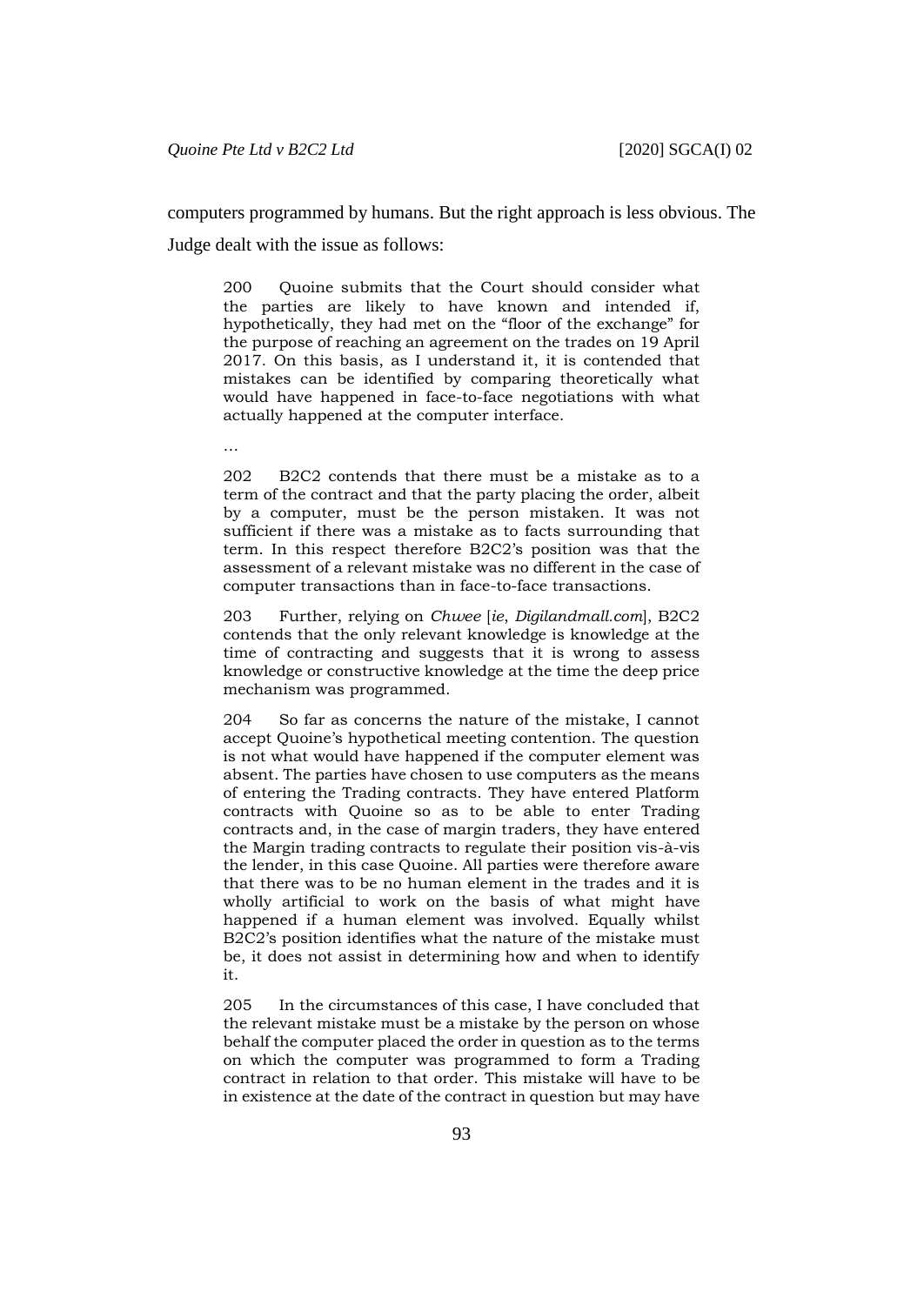been formed at an earlier date. The existence of a relevant mistake will be a question of fact in each case.

206 Turning to knowledge of the mistake, the law in relation to the way in which ascertainment of knowledge in cases where computers have replaced human actions is to be determined will, no doubt, develop as legal disputes arise as a result of such actions. This will particularly be the case where the computer in question is creating artificial intelligence and could therefore be said to have a mind of its own.

…

210 Where it is relevant to determine what the intention or knowledge was underlying the mode of operation of a particular machine, it is logical to have regard to the knowledge or intention of the operator or controller of the machine. In the case of the kitchen blender, this will be the person who put the ingredients in and caused it to work. His or her knowledge or intention will be contemporaneous with the operation of the machine. But in the case of robots or trading software in computers this will not be the case. The knowledge or intention cannot be that of the person who turns it on, it must be that of the person who was responsible for causing it to work in the way it did, in other words, the programmer. Necessarily this will have been done at a date earlier than the date on which the computer or robot carried out the acts in question. To this extent I reject B2C2's contention that that the only relevant knowledge is knowledge at the time of contracting. I agree with Quoine that regard should be had to the knowledge and intention of the programmer of the program in issue when that program (or the relevant part of it) was written.

211 Accordingly, in my judgment, in circumstances where it is necessary to assess the state of mind of a person in a case where acts of deterministic computer programs are in issue, regard should be had to the state of mind of the programmer of the software of that program at the time the relevant part of the program was written. In the present case that person is Mr Boonen.

186 The Judge then gave effect to this approach, by examining first the state of mind of Pulsar and Mr Tomita operating as margin traders on the market and then that of Mr Boonen when he programmed the B2C2 computer and set it into operation to trade on the market. As to the former, the Judge focused on the state of mind of the margin traders, and, on the basis of the evidence given by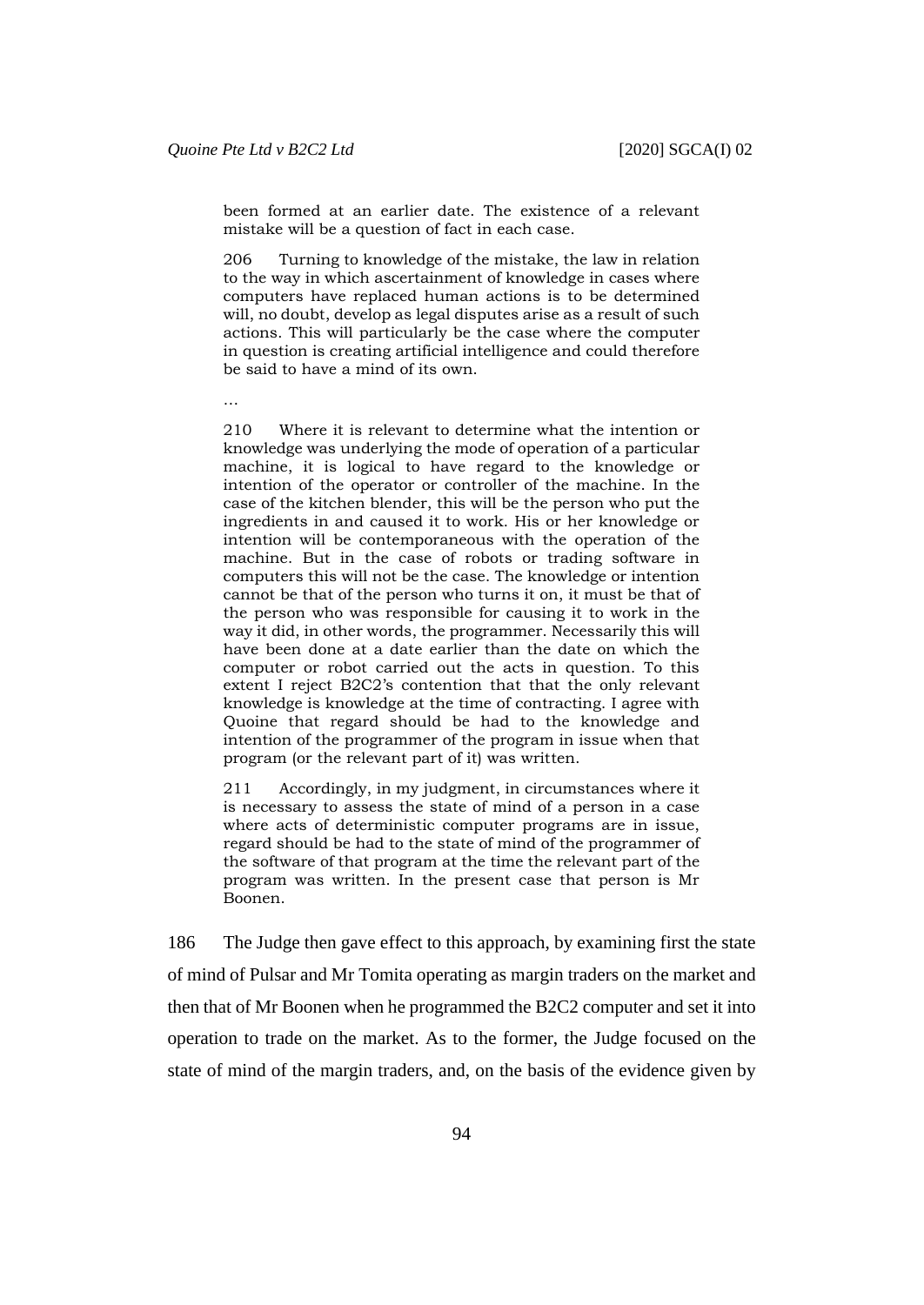Mr Tseung of Pulsar, accepted that both Pulsar and Mr Tomata held a mistaken belief which was fundamental to the trades. The Judge explained this conclusion as follows:

227 Mr Tseung, however, gives evidence that because the trades were carried out at the highly abnormal price, they were clearly invalid and that Pulsar did not consider them to be valid. He went on to state "[i]t was never contemplated by Pulsar that any trades may be transacted on the Platform at prices which deviated so substantially from the actual market prices". Although he gave no reasons for holding this belief, he was not cross-examined on this statement and I therefore accept that this was a genuinely held belief. Indeed, having heard all the evidence, I can well understand that a trader on the Platform who was not a market maker might well have formed such a belief even having read the Agreement and the Risk Disclosure Statement. It is a belief which is founded on the premise that the Platform would either always operate as intended or, alternatively, if for some reason it did not, there would be adequate error identification and protection systems in place to prevent trading continuing in such circumstances.

I therefore accept that the Counterparties held this mistaken belief and that it is a belief which is fundamental to the Trading contracts.

187 The evidence was, in substance, that Pulsar never contemplated that trading could occur at such deviant prices other than as a result of some egregious error. The Judge said he could well understand that a trader on the Platform who was not a market maker might well have formed such a belief. The reservation "who was not a market maker" deserves a word. 98% of the relevant market making on the Platform was done by Quoine, as the Majority Judgment recites at [10], and there is every reason to think that it would and did view the relevant trades in exactly the same way as Mr Tseung of Pulsar, and sought to set them aside on that basis. The Judge's reservation presumably arises because B2C2 did some market making, and at the same time also issued its "deep" bids and offers which it contemplated might be accepted for some reason other than a mistake (though the suggested unfathomable market event had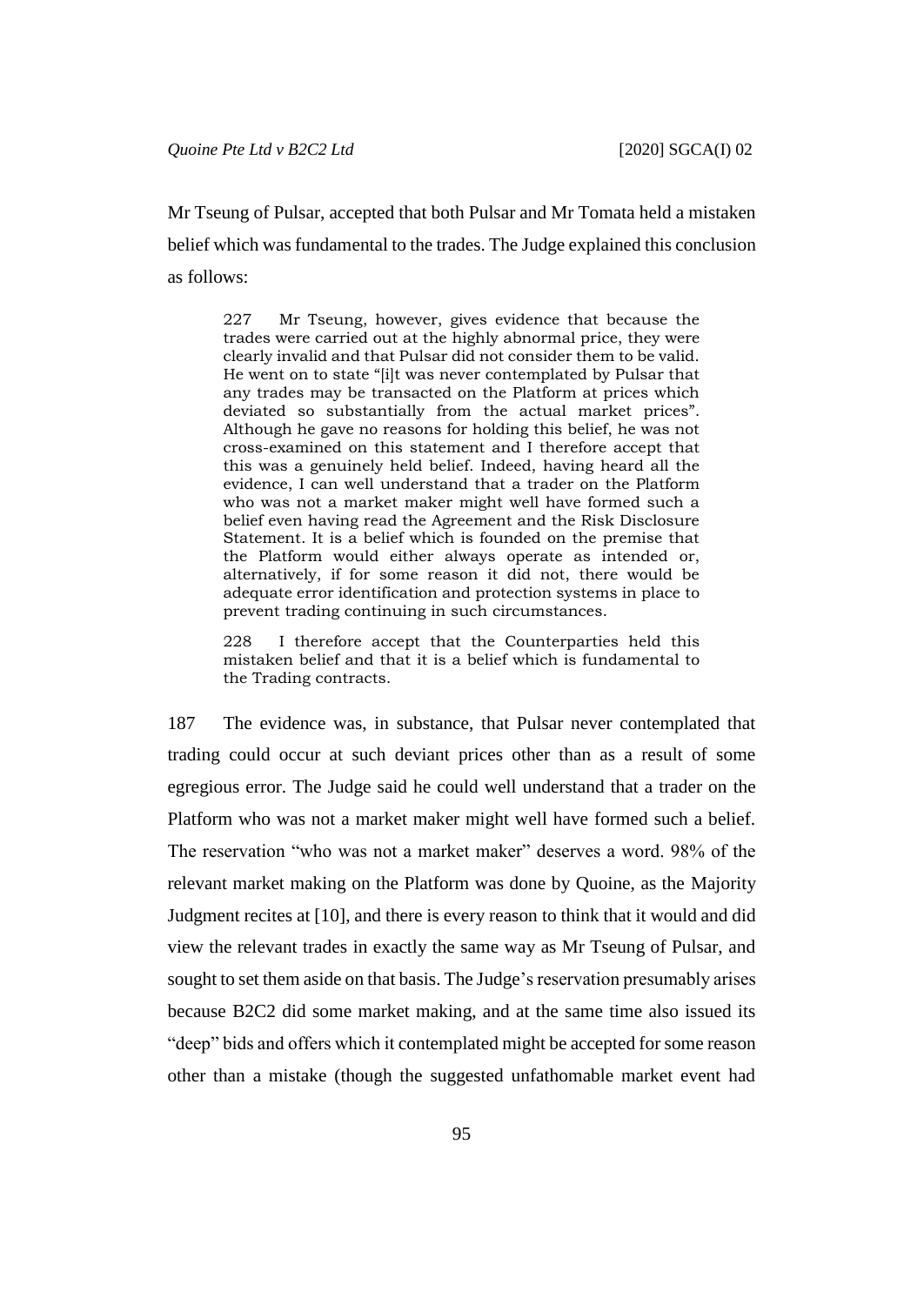never in fact arisen). The reservation therefore takes one back to the core of the issue – whether B2C2's accepted intention to cater for wholly unfathomable events (which in fact never occurred) is the answer to the claim of unilateral mistake.

188 A collateral observation which it is convenient to interpose at this point is that it is, to my mind, odd that attention at trial should have been so focused on the margin traders, and not on Quoine. It was Quoine whose computer was programmed to instruct the trades. Moreover, most of the BTC sold did not exist as assets of Pulsar, and there must at least be a question whether Quoine could have had ostensible authority to bind Pulsar by a sale of non-existent assets which Quoine can have had no actual authority to sell on Pulsar's behalf. These points were not explored before us, and I need say no more about them, save to repeat that, if attention had been focused on Quoine's state of mind, rather than that of the margin traders, I feel confident that the Judge would have made the same finding with regard to Quoine that he made with regard to the margin traders.

189 Having found a fundamental mistake on the side of the suppliers of BTC, the Judge turned to consider the other side of the issue, whether the mistake was sufficiently known to B2C2 as the supplier in exchange of ETH. As to this, he said:

229 It is next necessary to determine whether Mr Boonen had actual knowledge of the mistaken belief at the time he inserted the deep prices and I thus return to the findings of fact in [118]–[125] above. Can it be said that Mr Boonen knew that "it was never contemplated by [any trader] that any trades would be transacted on the Platform at prices which deviated so substantially from the actual market prices"? This amounts to a belief held by Mr Boonen at that date that the price was so abnormal that no trader would trade at that price otherwise by way of a mistake.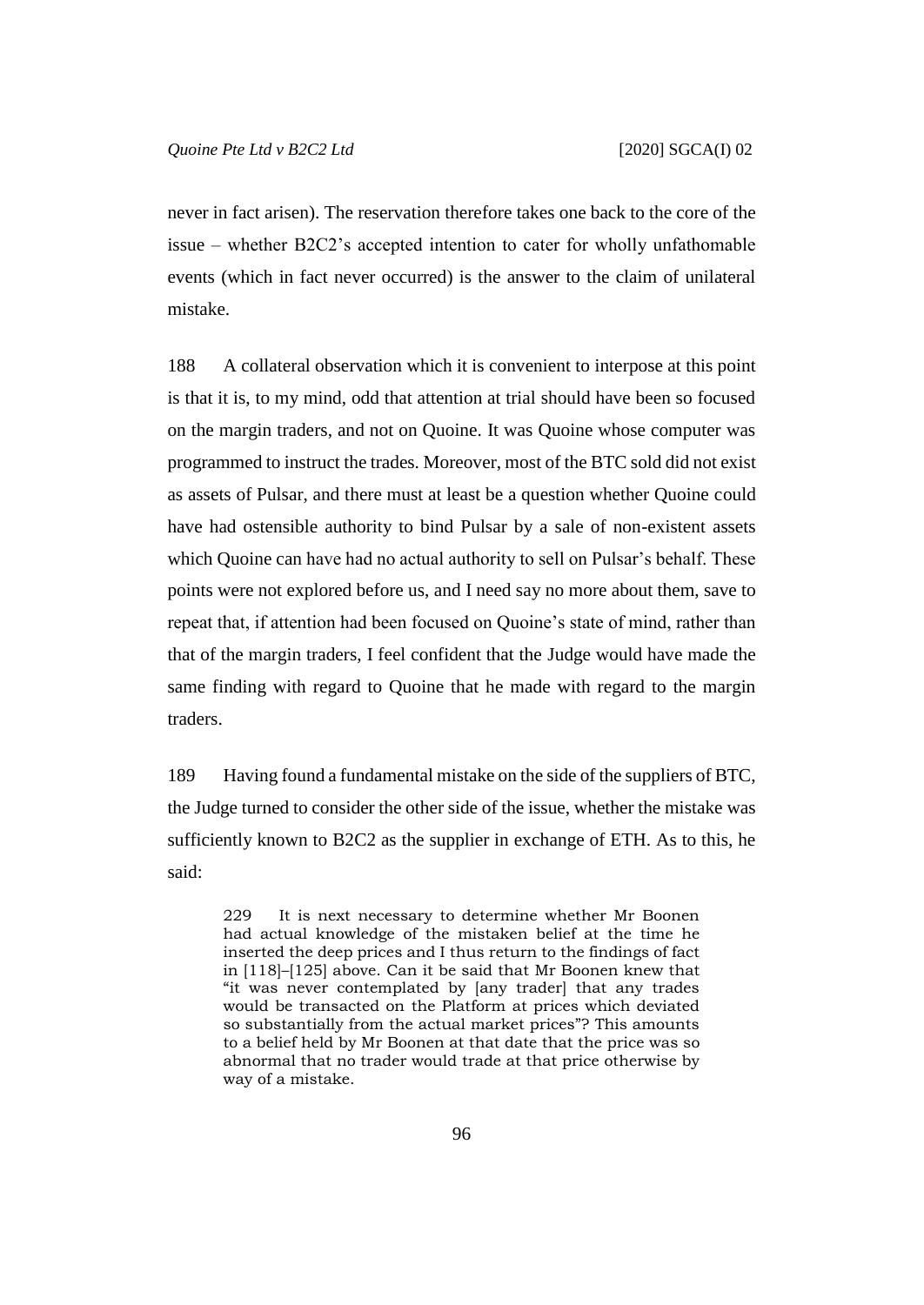230 This is the aspect of this case that I have found to be most troubling but I have concluded on the basis of those findings of fact that Mr Boonen did not insert the deep prices with that belief. He foresaw that a number of factors might arise which would cause the deep prices to be inserted and the overriding reasons for them being inserted was to protect B2C2 in the event of the unexpected happening. He did not exclude the possibility of trades at those prices being executed. Whilst he was aware that one possible cause was that it could be the result, wholly or in part, of some error or omission on the part of someone, including himself, he did not turn his mind in any detail to the circumstances that might lead to such trades being executed. He knew that the Platform was an automated system and that therefore no opportunity would arise for any particular trade to be reviewed by the parties in advance. In the circumstances of this case, in order for him to have actual knowledge that other traders believed that in no circumstances would a trade be transacted on the Platform at prices which deviated so substantially from the actual market prices, I consider that it would be necessary for it to be demonstrated that he held that belief himself, which he did not: see [123] above.

231 Accordingly, whilst I accept that the Counterparties held the second mistaken belief relied upon by Quoine, I do not accept that Mr Boonen had actual knowledge of that belief. The defence of unilateral mistake at common law therefore fails."

190 The paragraph numbered [123], to which the Judge referred at the end of [230] read as follows:

123 I therefore accept that when Mr Boonen configured the code he knew of the possibility that the order book might become empty and that in that event the deep prices would be placed on the order book but I do not accept that he ever considered that there was a real possibility of the deep price orders being executed. He considered that this was unlikely and I do not believe that he turned his mind in any detail to the circumstances in which this might happen. That was not the motivation for designing the software as he did. He did not consider that the deep prices were irrational. Indeed he gave cogent reasons for the selection of the prices which were directed to protecting the integrity of his system but at a level which he felt would not be so high as to cause a circuit break on the Platform: see [86] above. This last factor is inconsistent with any assertion that Mr Boonen understood that trades would only be matched by the Platform at prices at or near the previously existing prevailing market price: see [230] below.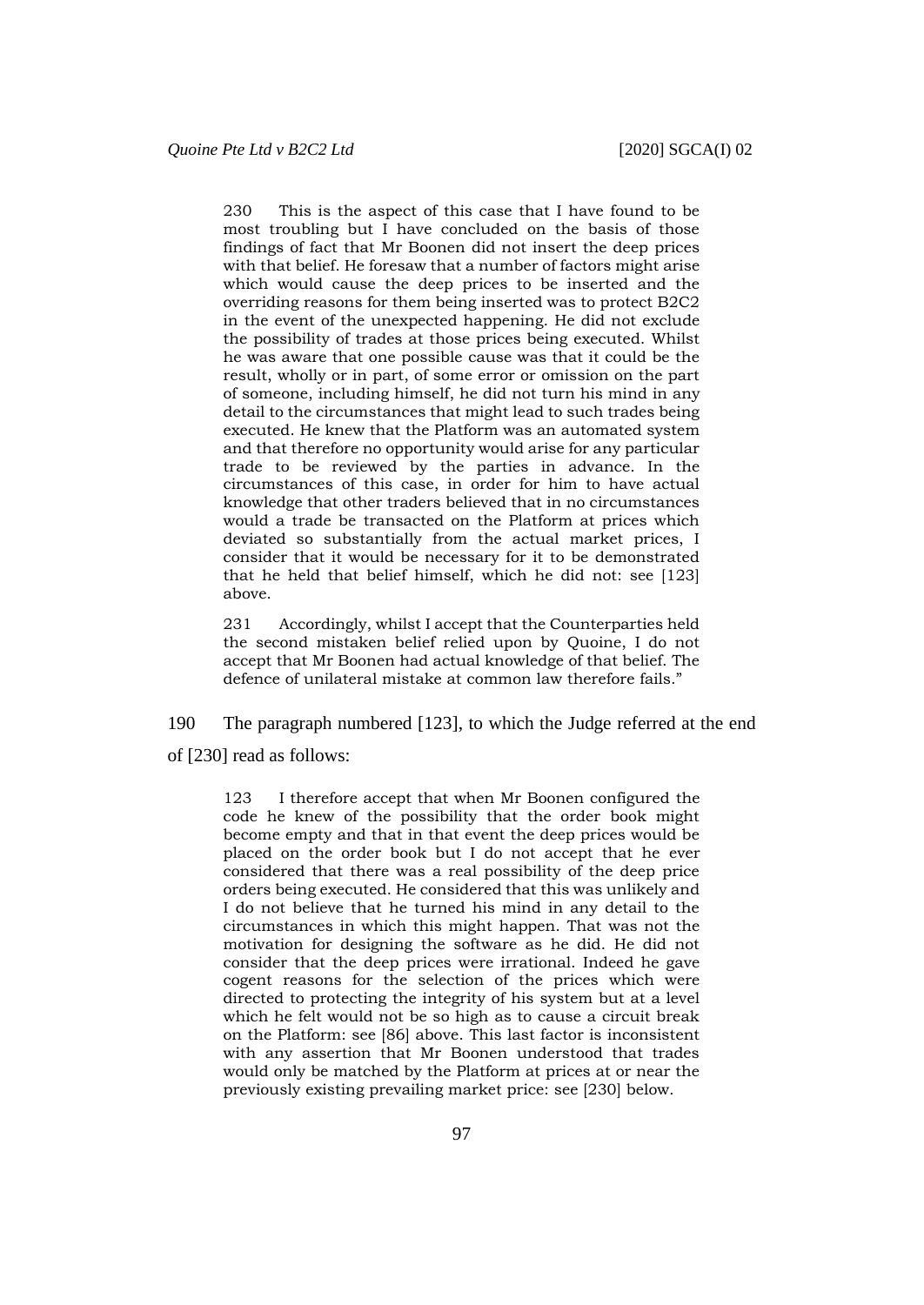The Judge went on at [124]:

124 The evidence does not support the conclusion that when designing the code Mr Boonen perceived that no trader would ever agree to buy ETH at such a price unless he had made a mistake and included the deep prices with this in mind. …

191 In relation to Mr Boonen the Judge therefore thought that the relevant enquiry was whether he knew or believed when he programmed B2C2's computer, prior to and in June 2016, that *no trade would ever take place at the deep prices* which he had programmed his computer to output to the Platform at apparently random times *other than as a result of some fundamental error*. Since the Judge had held that Mr Boonen had a rational motive for inserting the deep prices (which Mr Boonen had explained as being to cover very unusual or unfathomable market conditions: see the Judgment at [113], quoted at [158] above), he could not be said to know or believe when programming his computer or at any time in advance of the actual transactions that, if a transaction took place at the deep prices, it *must involve a mistake and nothing else*.

192 On such an approach, before any relief could be granted, it would have to be shown (a) that Mr Boonen knew by prophetic foresight that the particular transactions would occur at the deep prices over the night of 13 April 2017 due to some fundamental error (which is obviously impossible) or (b) that each and every transaction which might ever occur at the deep prices he offered would be the result of some mistake, *ie*, that any transaction at his deep prices could *only* arise from some fundamental mistake. The latter approach, which the Judge adopted, therefore looks at the position in the abstract and in advance, without any regard for the actual transactions or the market circumstances surrounding them. This is a different approach to that which applies when considering mistake in the context of a transaction completed by human intervention, when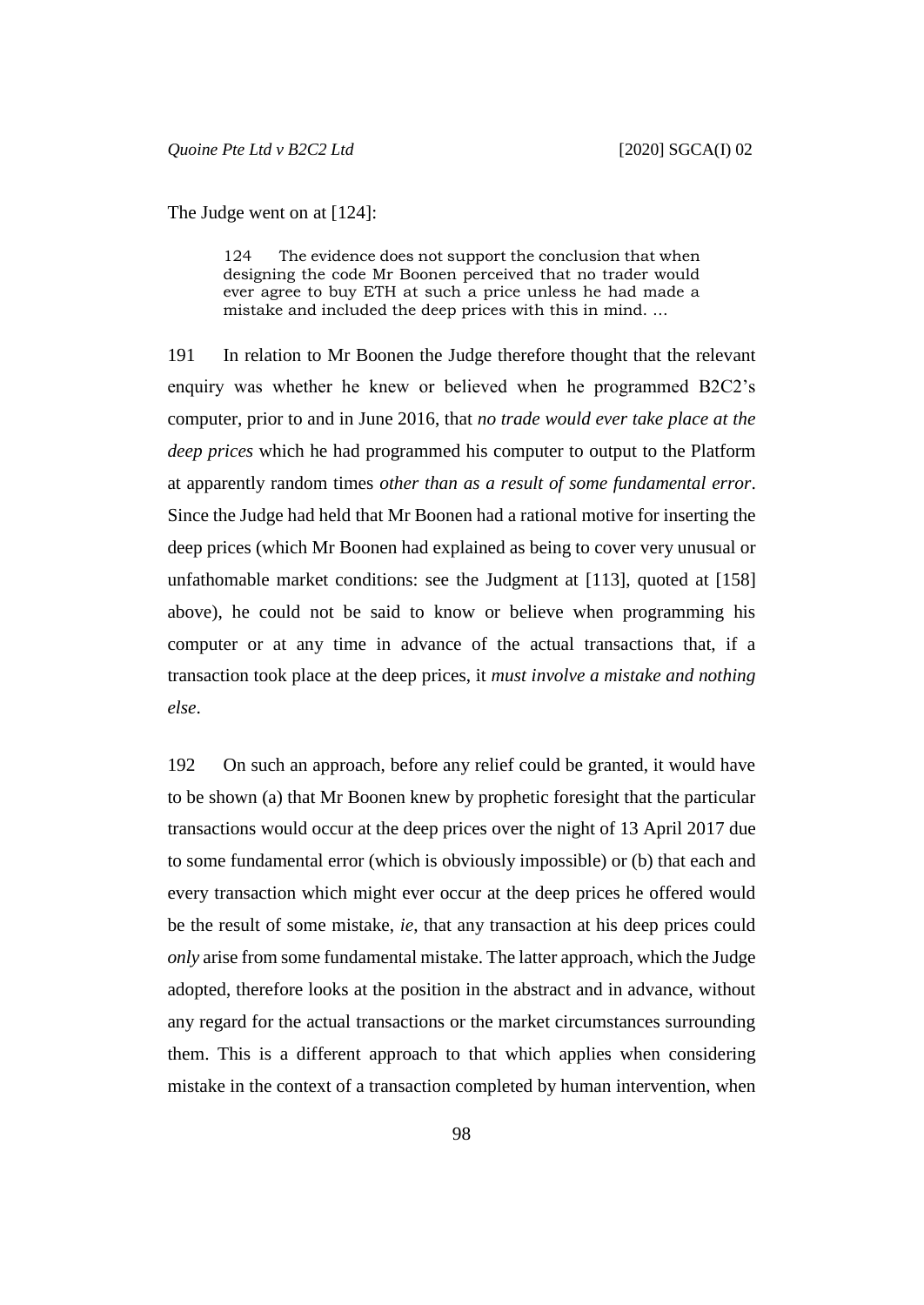the first question is the actual state of mind of each party in the light of the surrounding circumstances. If one of them by mistake refers to a price per "pound", rather than per "piece", the other, if aware of the state of the market, will know in that light when a wholly mistaken word has been used. The Judge's approach involves omitting a usually important element in any appraisal of such a situation, namely (here) whether there was anything drastically unusual about the surrounding circumstances or the state of the market to explain on a rational basis why such abnormal prices could occur, or whether the only possible conclusion was that some fundamental error had taken place, giving rise to transactions which the other party could never rationally have contemplated or intended.

193 The key question is, therefore, whether the law of unilateral mistake falls to be applied in a manner which leaves out of consideration circumstances which are normally central to its application, simply because the parties entrusted their dealings to computers which can have no such consciousness. In my opinion, it does not and should not. The law must be adapted to the new world of algorithmic programmes and artificial intelligence, in a way which gives rise to the results that reason and justice would lead one to expect. The introduction of computers no doubt carries risks, but I do not consider that these include the risk of being bound by an algorithmic contract, which anyone learning of would at once see could only be the result of some fundamental error in the normal operation of the computers involved. Computers are outworkers, not overlords to whose operations parties can be taken to have submitted unconditionally in circumstances as out of ordinary as the present. I do not think that the obvious malfunctioning of a computer-based system should be given the dominance that B2C2's case implies.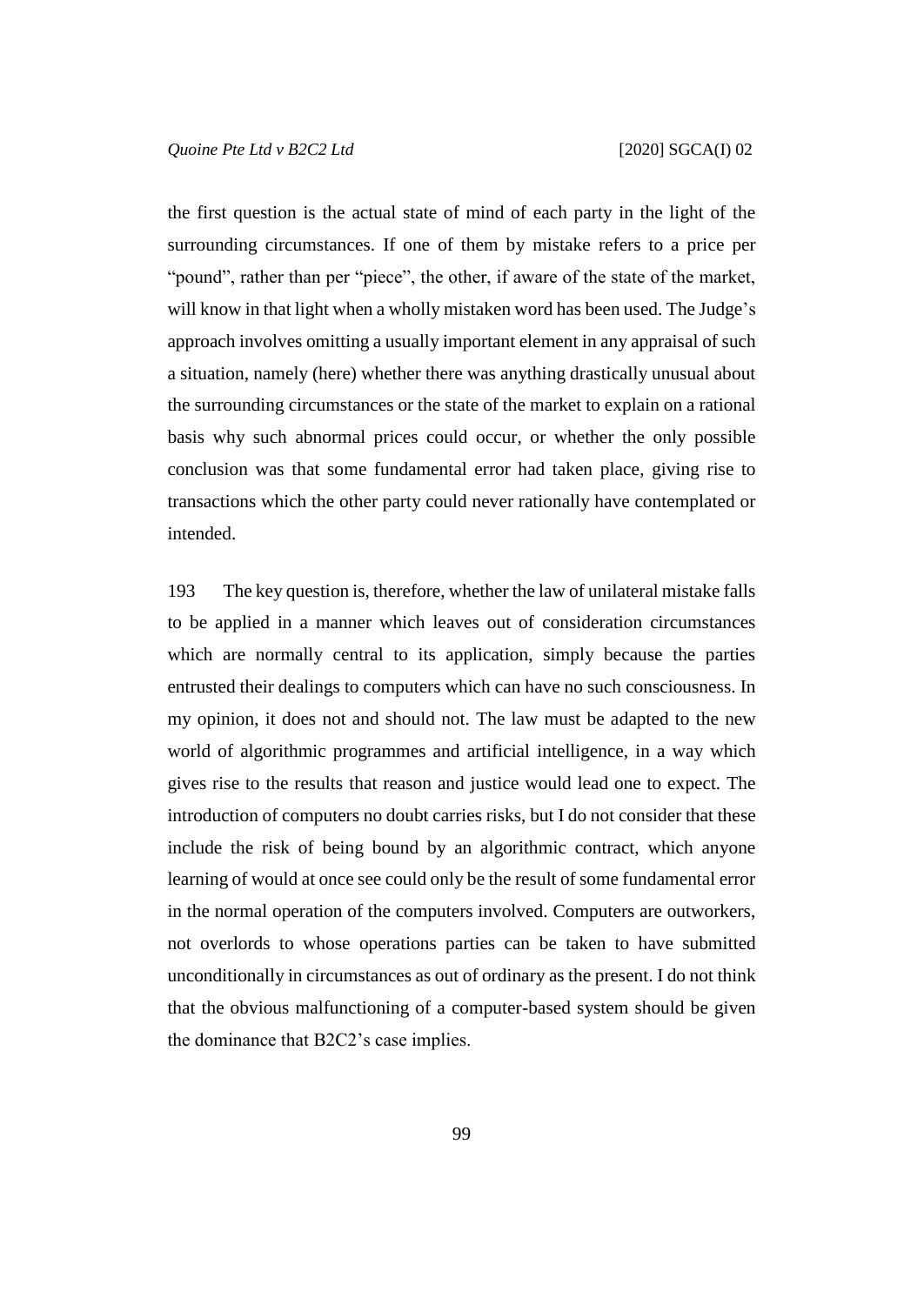194 In my opinion, it is necessary to revisit the Judge's refusal to take as the relevant test what Mr Boonen or anyone in his position could or would have known or believed, if he or they had known of the circumstances which have actually occurred. That is a test which relates what actually occurred to natural human reactions, given knowledge of what occurred. It matters not whether one assumes such knowledge at the time of the transactions, or prophetically in advance. The answer is the same. If it would at once have been perceived that some fundamental error had occurred, relief should be available. There is no difficulty here about identifying the circumstances to which, given such knowledge, the objective test would and should be applied.

195 For the reasons indicated at [182] and [183] above, any relief should be equitable, rather than at common law. The fact that computers were involved makes this appropriate. B2C2's computer might have on-sold the BTC by algorithm at a normal price to a *bona fide* purchaser for value. Equity could then refuse to set aside the transaction whereby B2C2 acquired the BTC. The fact that Quoine was at fault should not however point decisively away from relief. There was here certainly a series of avoidable errors, which some might suggest should preclude relief. But the question is whether the errors were so egregious as to justify imposing (on whichever of Pulsar and Mr Tomita or Quoine might end up holding the parcel) a loss of perhaps millions of dollars, and benefitting B2C2 to the tune of perhaps millions of dollars by way of what some would call an uncovenanted windfall. In circumstances where B2C2 would and did know at once that some fundamental error had occurred, which error could be rectified without any detriment being suggested to B2C2 or any third party, I have no doubt about the answer. Unilateral mistake commonly involves fault, even if the fault only consists in failure by the mistaken party to appreciate what impression they have, objectively, given to the other party. Where the error is known, the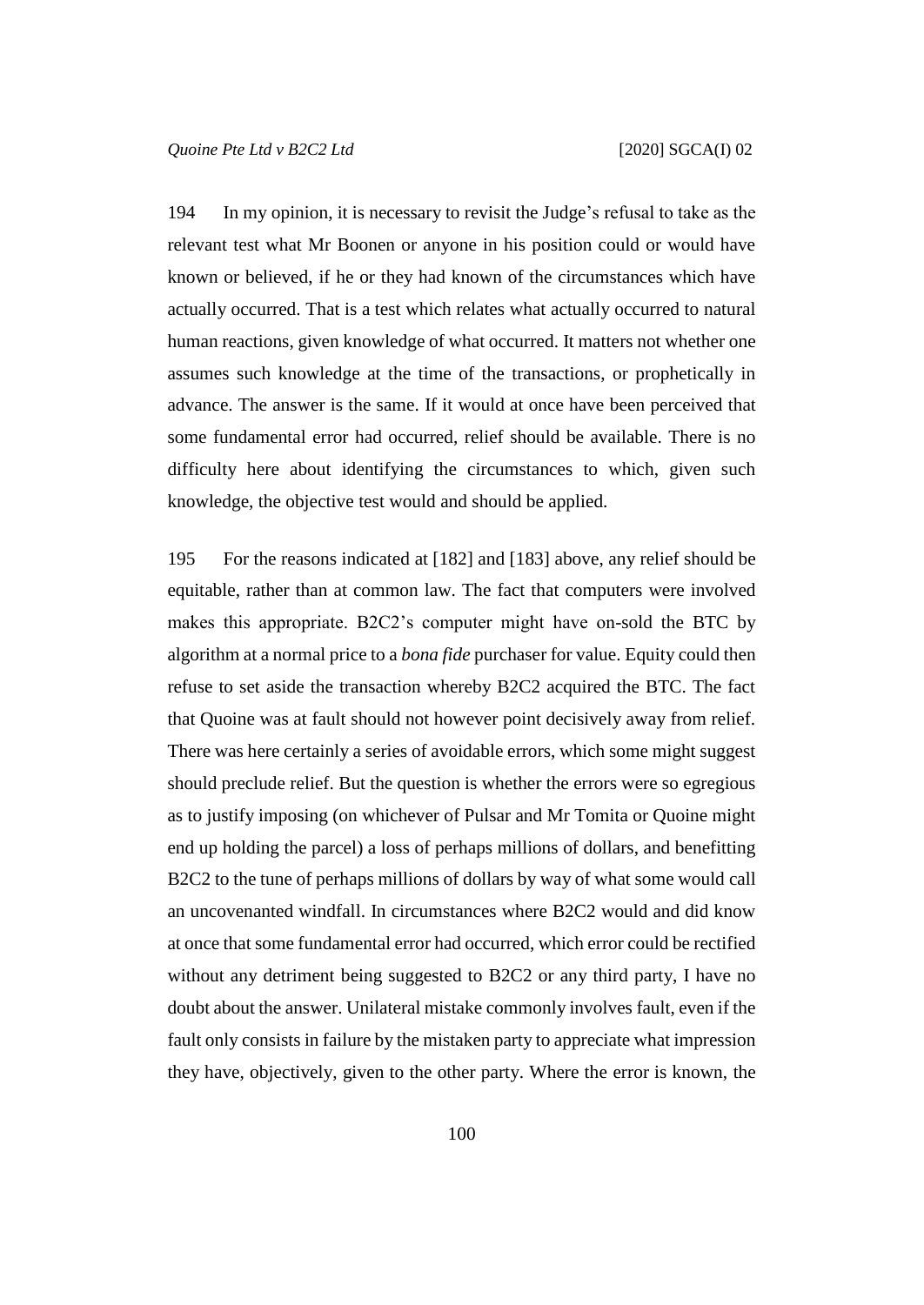fact that it is or may be attributable to fault cannot axiomatically outweigh the considerations of fair dealing that lead to relief both at common law or, *a fortiori* as here, in equity. The High Court of Australia cited in this connection, with apparent approval, at [13] of *Taylor v Johnson*, the position in the United States that "it matters not that the mistake is, or may be, due to negligence or want of care on the part of the party who is mistaken when the other party has not materially changed his position and third party rights are not in question (*De Paola v. City of New York* (1977) 394 NYS (2d) 525, at pp 527–528)". But it is unnecessary to go that far. There is on any view a balance. In the present case, where any reasonable trader would at once have identified, as B2C2 did identify, a fundamental computer system breakdown as the cause of the transactions, the considerations weighing in favour of reversal of the transactions outweigh in the balance any errors or faults which led to that breakdown.

196 It should also be remembered that fundamental errors of the present nature can and do occur in computerised exchanges without any fault. Suppose in the present case that a mouse had eaten, or a third party using a mechanical digger had cut, a cable linking the Platform to the Quoter Program. Or suppose someone had hacked into Quoine's computer and disconnected the link. The same question, whether relief could be granted, would arise, without there being necessarily any background of fault. The law must be capable of addressing such a situation in a manner which corresponds with what I would regard as the clear justice of the case, as well as with the natural expectations of reasonable traders.

197 It was suggested that all such problems, including the present, could have been dealt with by appropriately framed conditions of business. No doubt that is so. But the same could said in many of the situations in which the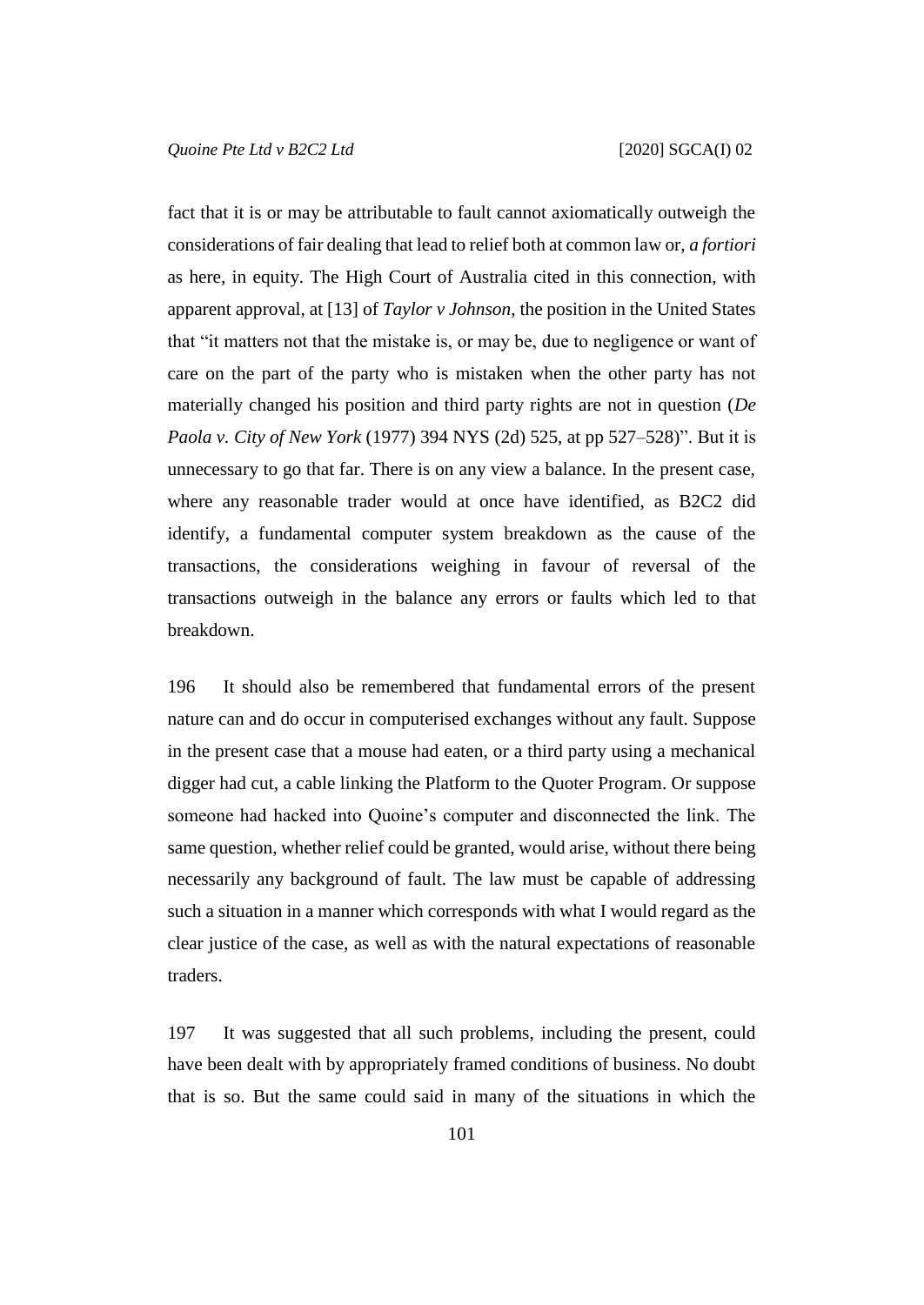common law has developed principles of relief, to achieve just results. The law governing mistake is itself a classic example, as is the law of misrepresentation, duress, undue influence, *etc*. The question is not whether the parties might have regulated such situations generally, or the present situation in particular, by specific agreement, but whether in the circumstances they should be taken to have accepted the risk of their occurrence so as to preclude application of such common law principles, adapted as necessary to the age of algorithms.

198 There is nothing surprising about the law applying a test which asks what an honest and reasonable trader would have understood, given knowledge of the particular circumstances. The law of contract itself is, as I have indicated at [179]–[181], based generally not on what the parties actually thought or knew was the effect of particular words or conduct, but upon what they must reasonably be taken to have understood or known in all the relevant circumstances.

199 A similar objective approach is also found in tort and criminal law. Take the tort of knowing or dishonest assistance. This is committed where a breach of fiduciary duty has been committed by A, and B is said to have assisted it dishonestly. But dishonesty is judged objectively in the light of the circumstances known to the alleged assister. In other words, there are two stages: the first is to ascertain what the alleged assister knew; but, once that is ascertained, the honesty or dishonesty of their conduct falls to be judged by an objective standard of honesty to be expected and applied in the light of such knowledge: see *Barlow Clowes International Ltd & Ors v Eurotrust International Ltd & Ors* [2006] 1 WLR 1476; see also two recent judgments of the Court of Appeal of England and Wales applying this test: *Group Seven Ltd v Notable Services LLP* [2019] EWCA Civ 614 and *Simetra Global Assets Ltd v Ikon Finance Ltd* [2019] EWCA Civ 1413. This objective approach also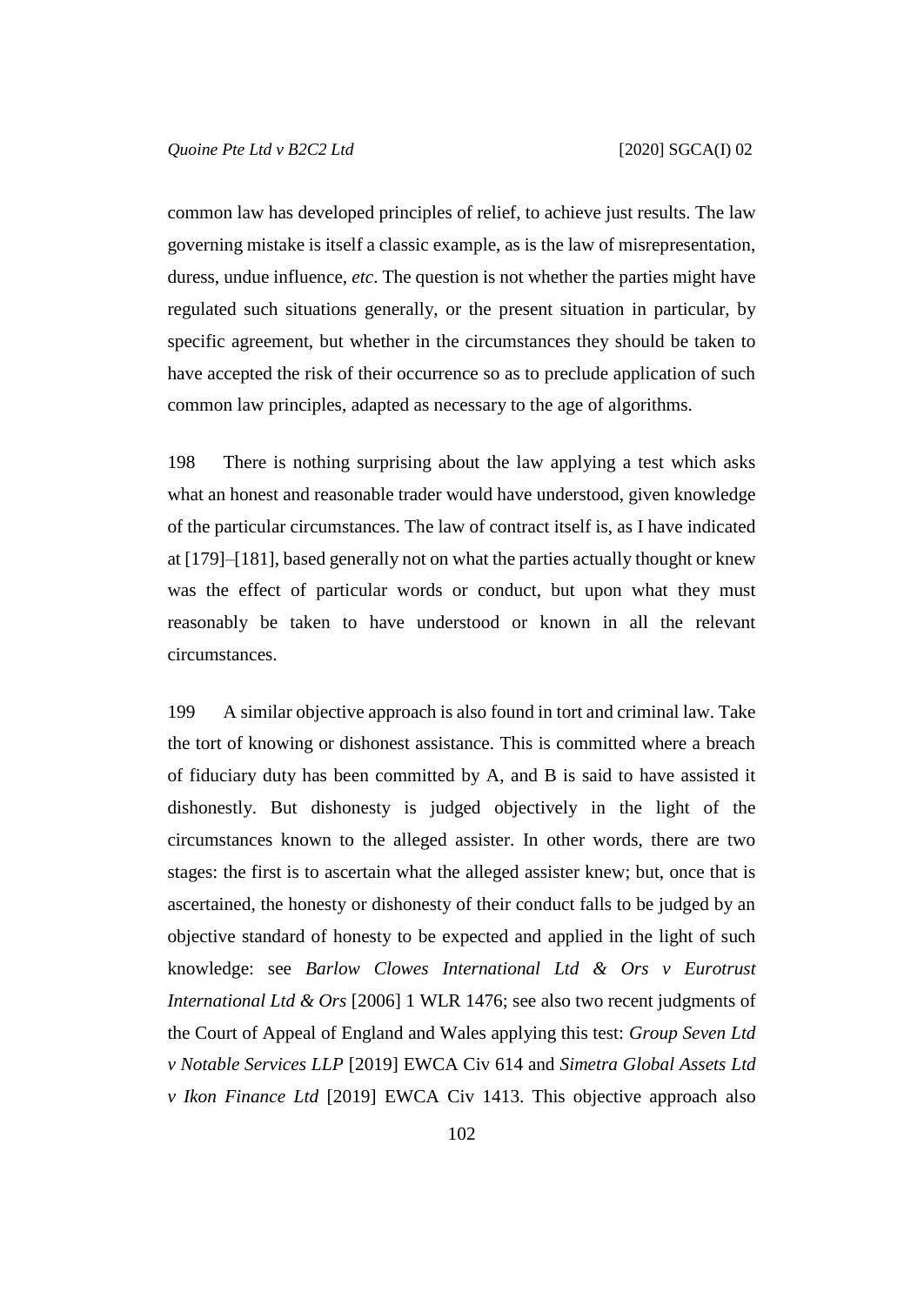applies in the criminal law: see *Ivey v Genting Casinos* (UK) Ltd [2018] AC 391, indicating that the decision in *R v Ghosh* [1982] QB 1043 should no longer be followed in so far as it stated that a defendant must be conscious subjectively that his conduct was dishonest.

200 There is nothing surprising, impermissible or unworkable therefore about a test which asks what any reasonable trader would have thought, given knowledge of the particular circumstances. That is the proper approach, in my opinion, in the present situation. Whether the unknown activities of two computers in the middle of the night should bind the parties should be judged by asking whether any reasonable trader, on the relevant exchange, knowing what was happening (or what had happened) could or would have thought, in the otherwise prevailing circumstances, that this was anything other than the consequence of a gross and unintended "major database breakdown" or error with equivalent effect. Since this is how B2C2 actually categorised it, the answer is doubly obvious. Of course, this test involves a hypothetical, as the Judge said at [204]. But it does not work on the basis of speculation as to what "might" have happened if a human element had been involved. On the contrary, it provides relief in equity in the present case because any reasonable person, knowing of the relevant market circumstances, *would* have known that there was a fundamental mistake. It is the Judge's approach which seems to me, to use his word, "artificial" in assessing whether the contract can stand, not by reference to the circumstances and time when it was made, but on the basis that Mr Boonen would have to be shown to be aware *in advance* that the only circumstances in which a contract could come into existence at his deep prices would be if some fundamental mistake occurred. That prevents any assessment of the validity of computer-made contracts as and when made, and potentially enables traders to make what an honourable and reasonable trader would, I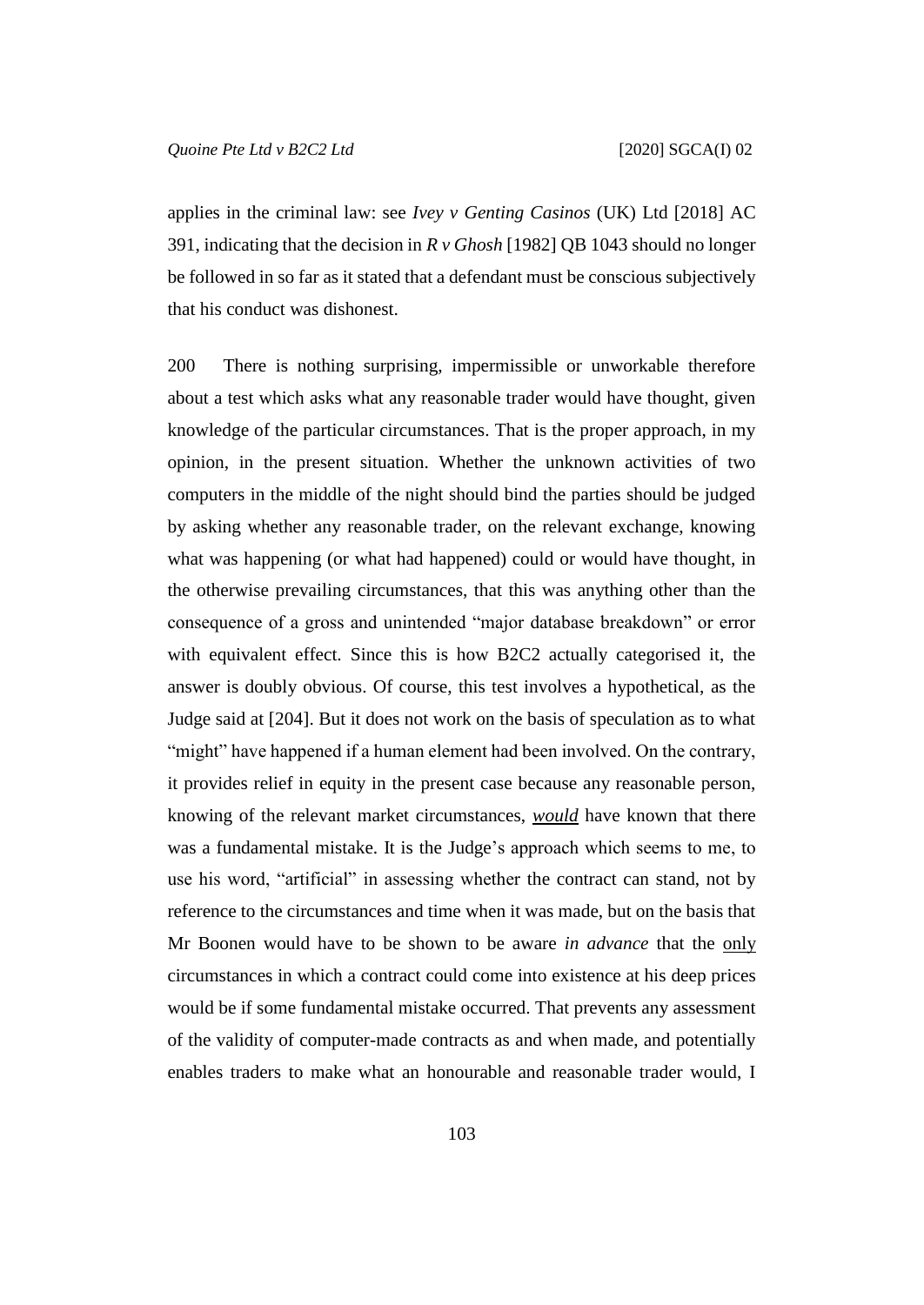believe, identify as an unjustified windfall – and would expect to forego because it was such.

201 In the present case, there can only be one answer to the question of what any reasonable trader with knowledge of the market circumstances would have thought. There was not and never has been any suggestion that Mr Boonen's very unusual or unfathomable market developments occurred. The only explanation of the transactions, whether hypothesised in advance, observed concurrently or considered early next morning, was and is major error – as B2C2 at once saw.

202 Mr Boonen was very well informed about actual world and market circumstances. The Judge recorded (at [102]):

… He explained that B2C2 was connected to 15 exchanges at the time, on some of which up to ten pairs were traded. The market for BTC/ETH on the Platform was relatively small …

As to Mr Boonen's state of mind when next morning he observed the overnight trades, the Judge recorded (at [114]):

… Mr Boonen gave evidence that he was surprised when he first saw that the orders had been filled and that he considered the possibility that there was an error on the Platform or an error in the B2C2 system. Having checked that there were no apparent errors in either system he thought "Wow, there must have been something incredible happened [*sic*] in the market overnight".

Mr Boone's reaction that something incredible must have happened in the market overnight cannot have lasted more than a second, since his connection to fifteen world exchanges would have informed him that no such thing had happened.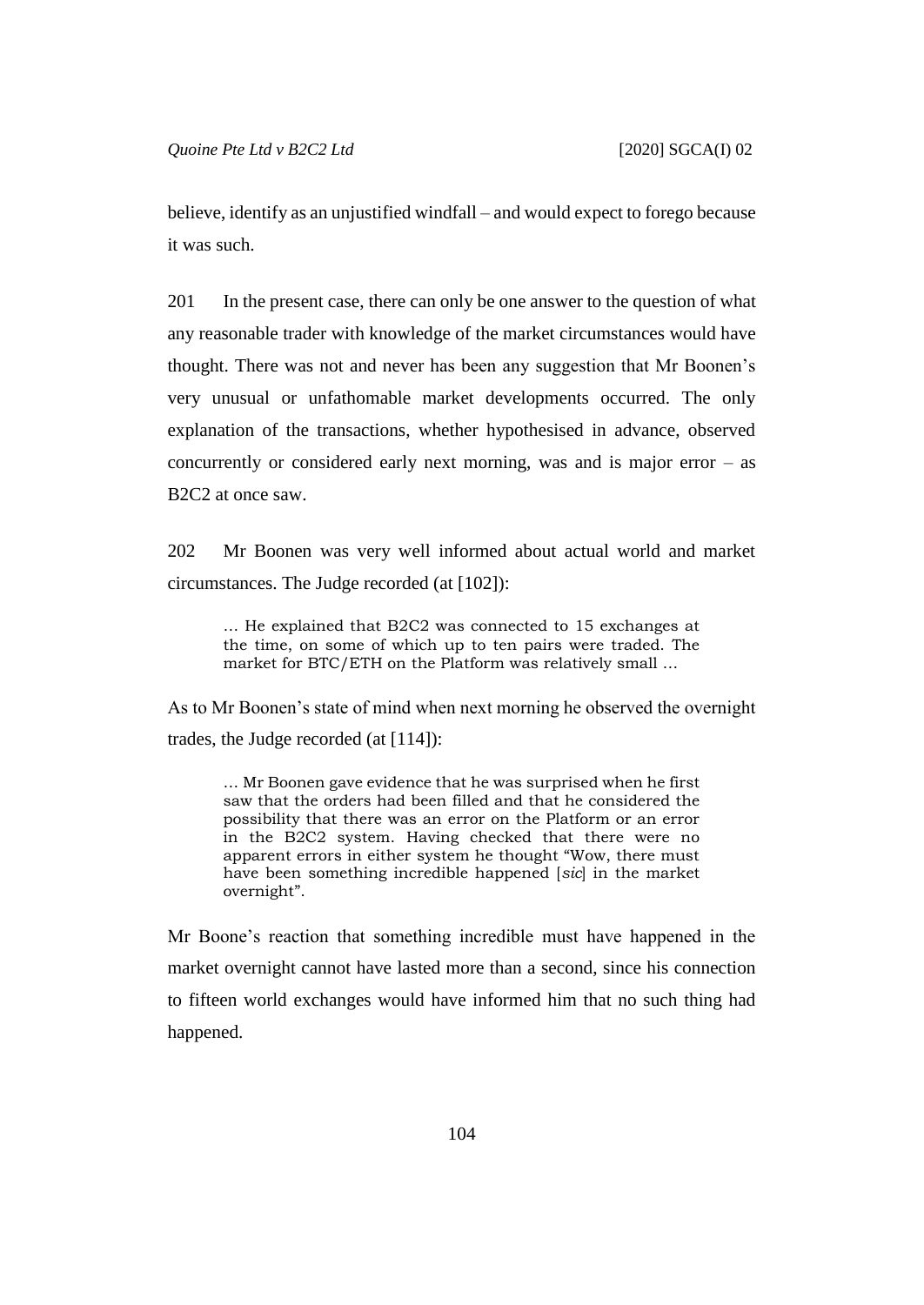203 Curiously, but very relevantly on this appeal, the Judge also omitted from the Judgment reference to one key document which above all others gives a key to Mr Boonen's actual state of mind, on learning of the transactions next morning. He sent the email at 6.15am to Quoine's support team requesting that it call B2C2 urgently as he had detected a "Major Quoine database breakdown". That is what the Judge said he could well understand might be the reaction of an ordinary trader on the Platform, and it was evidently what Mr Boonen thought. The present case is one, in my judgment, where any reasonable trader would expect the general law to afford relief, as it does in more conventional cases of mistake.

#### **Unconscionability**

204 In so far as it is suggested that unconscionability is a pre-requisite to equitable relief, I would repeat what is indicated at [178] above. First, the present situation is one where the primary vitiating factor relied on is mistake, and, second, it is not one where relief is being sought on the basis of constructive notice. The question in the present case is not whether B2C2 had constructive notice, because constructive notice depends, like actual knowledge, on human involvement during the relevant transaction. The present case is one where the law needs to fashion an appropriate principle to cater for a situation where it is clear that there would have been actual knowledge of mistake had the actual transactions been foreseen in advance or had there been human involvement at the time (and where it is also the fact that there was such knowledge as soon as they were discovered). Unconscionability in bringing about the transactions cannot and should not have a role in relation to this novel situation, which is, as I have indicated at [178], closer to one of actual knowledge than of constructive notice. I add that is unnecessary on the facts to consider in this case whether equitable relief would extend to the (probably unlikely) situation in which all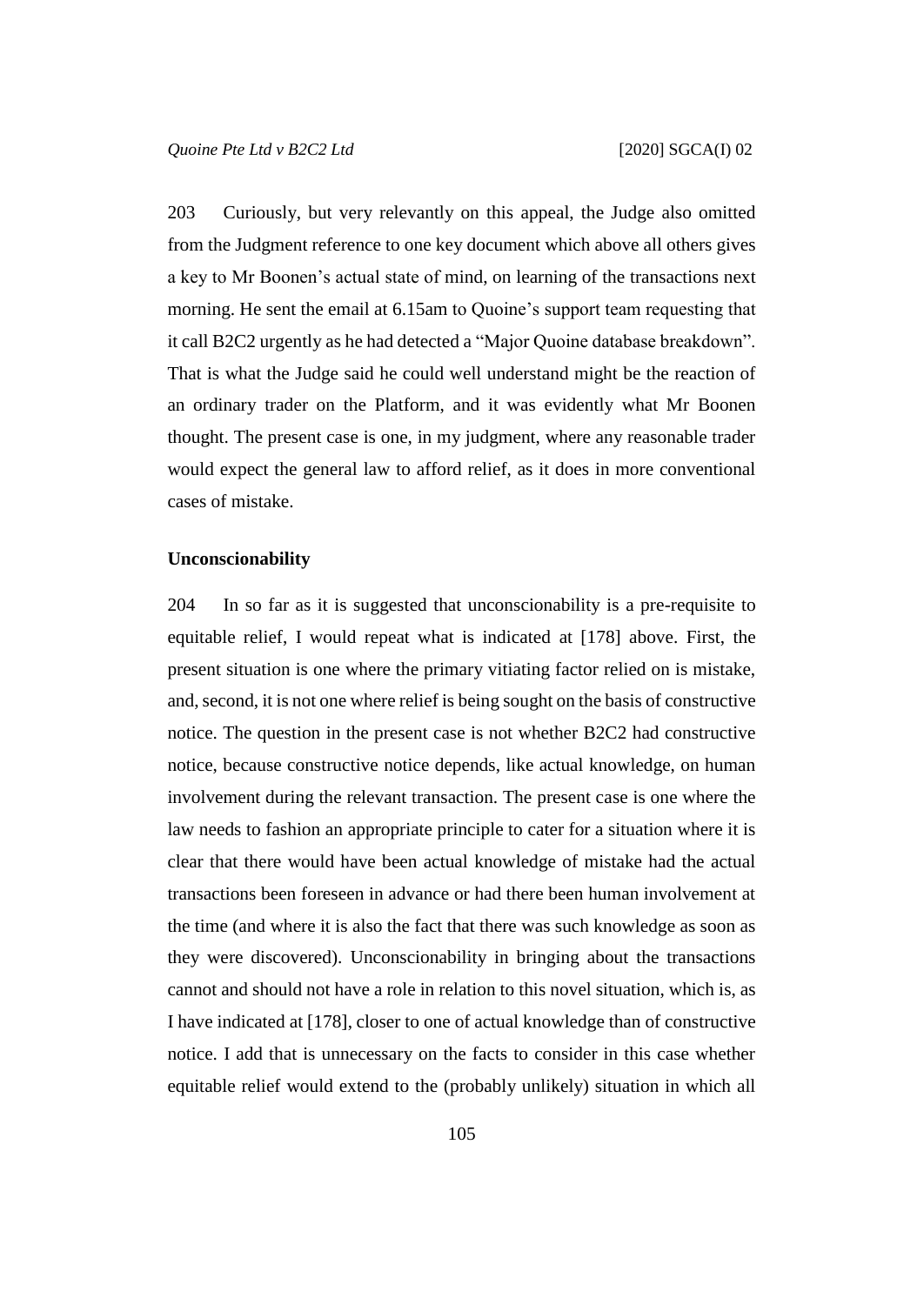that could be affirmed was that the party in B2C2's position, knowing of the transaction against the relevant market background, *should* have realised that it had only come about as a result of some fundamental error. In this case, it can unhesitatingly be affirmed that B2C2 would actually have realised this, and did do so as soon as it knew of the transaction.

205 To the extent that unconscionability may be relevant, it is in my view clearly unconscionable in the present context of unilateral mistake for a trader to retain the benefit of transactions which he would – and did – at once recognise as due to some major error as soon as he came to learn of them. This parallels the analysis taken, in my view appropriately, by the Court of Appeal of British Colombia took in *256593 BC Ltd* at [26]–[28], and is consistent with other statements of principle: see [172]–[175] above. I may also be forgiven for quoting here from a judgment of my own in the area of unjust enrichment – *McDonald v Coys of Kensington* [2004] EWCA Civ 47. In that case, a purchaser insisted on holding onto a valuable registration number plate or mark (with the initials TAC 1) for which he had not contracted and which had remained on the vehicle as transferred to him by a mistake on the part of the vendor. The issue was whether the purchaser had been unjustly enriched. His defence was that he had done nothing wrong and had simply acquired the number plate as part of the car which was now his. Giving the sole reasoned judgment of the Court of Appeal of England and Wales and holding that he had been unjustly enriched, I said this at [37]:

Looking at the matter generally, I have no doubt that justice requires that a person, who (as a result of some mistake which it becomes evident has been made in the execution of an agreed bargain) has a benefit or the right to a benefit for which he knows that he has not bargained or paid, should reimburse the value of that benefit to the other party if it is readily returnable without substantial difficulty or detriment and he chooses to retain it (or give it away to a third party) rather than to retransfer it on request. Even if realisable benefit alone is not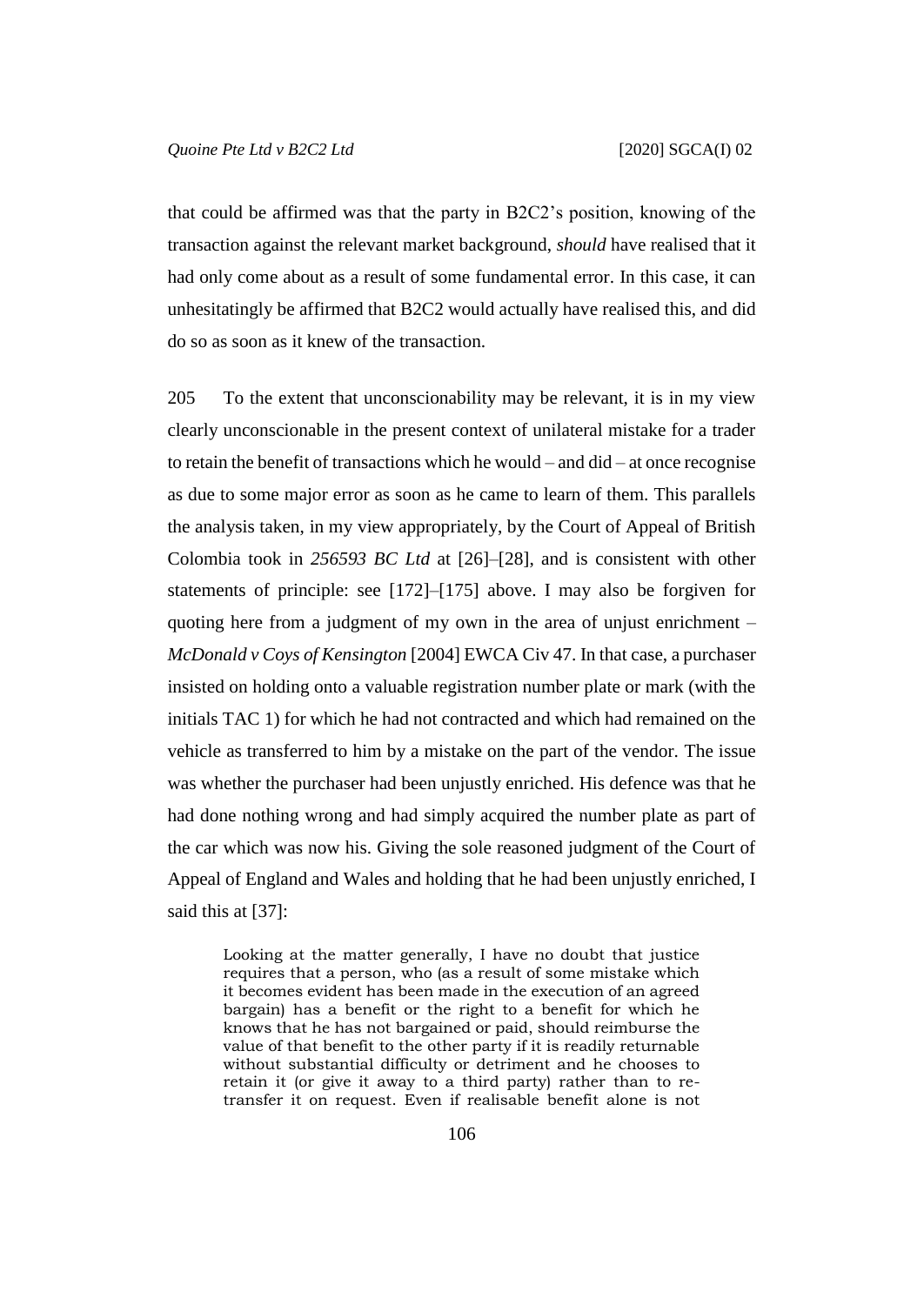generally sufficient, the law should recognise, as a distinct category of enrichment, cases where a benefit is readily returnable. A person who receives another's chattel must either return it or pay damages, commonly measured by reference to its value. The mark is not a chattel, and it was not suggested before us that its return could at any stage (even before the gift to the partner) have been enforced, or that its non-return could sound in damages. (There were allegations below of implied duties to co-operate in the return of the mark, but the judge did not accept them, and there is no appeal in that respect.) However, Mr McDonald's insistence on keeping the mark and the absence of any obvious means of compelling its re-transfer are reasons for analysing this case in terms of unjust enrichment. Mr McDonald knew that he had not bargained or paid for the mark. The mark or its benefit was in practice easily returnable. If Mr McDonald chose to keep it, then I see every reason for treating him as benefited.

206 In my opinion, a parallel analysis applies here. Equity will look at all aspects of a transaction. If it is immediately obvious that a mistaken transfer has occurred, a failure to do the honourable thing and return the benefit can be as unconscionable as the conduct of someone who plays some positive part in bringing the transaction about.

# **Conclusion**

207 In these circumstances, and on the basis that the test in law is that which I have suggested it should be, the claim that the transactions were voidable for unilateral mistake should have succeeded. I would have allowed this appeal accordingly.

Jonathan Mance International Judge